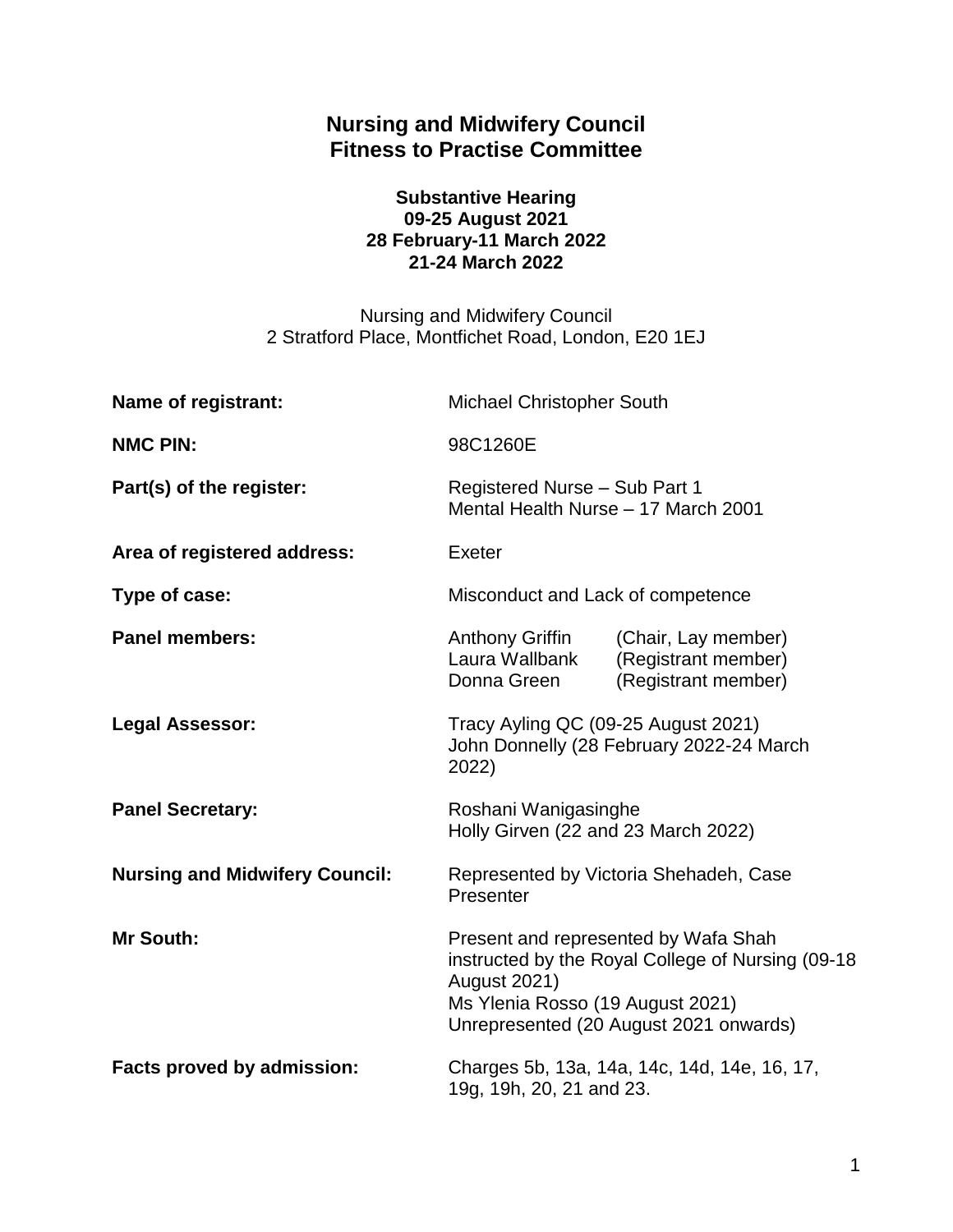| Facts proved:               | Charge 1, 2, 3 in its entirety, Charge 4 in respect<br>of 3a-d and f in respect of HCA 1, 6, 7, 8, 9a, 9b,<br>10, 11a, 11b, 11c, 14b, 15, 19e, 19f and 22 |
|-----------------------------|-----------------------------------------------------------------------------------------------------------------------------------------------------------|
| <b>Facts not proved:</b>    | Charge 4e and charge 4f in respect of Patient 1<br>only, 5a, 12, 13b, 13c, 18, 19a, 19b, 19c and 19d                                                      |
| <b>Fitness to practise:</b> | Impaired                                                                                                                                                  |
| <b>Sanction:</b>            | Suspension order (9 months) with a review                                                                                                                 |
| Interim order:              | Interim suspension order (18 months)                                                                                                                      |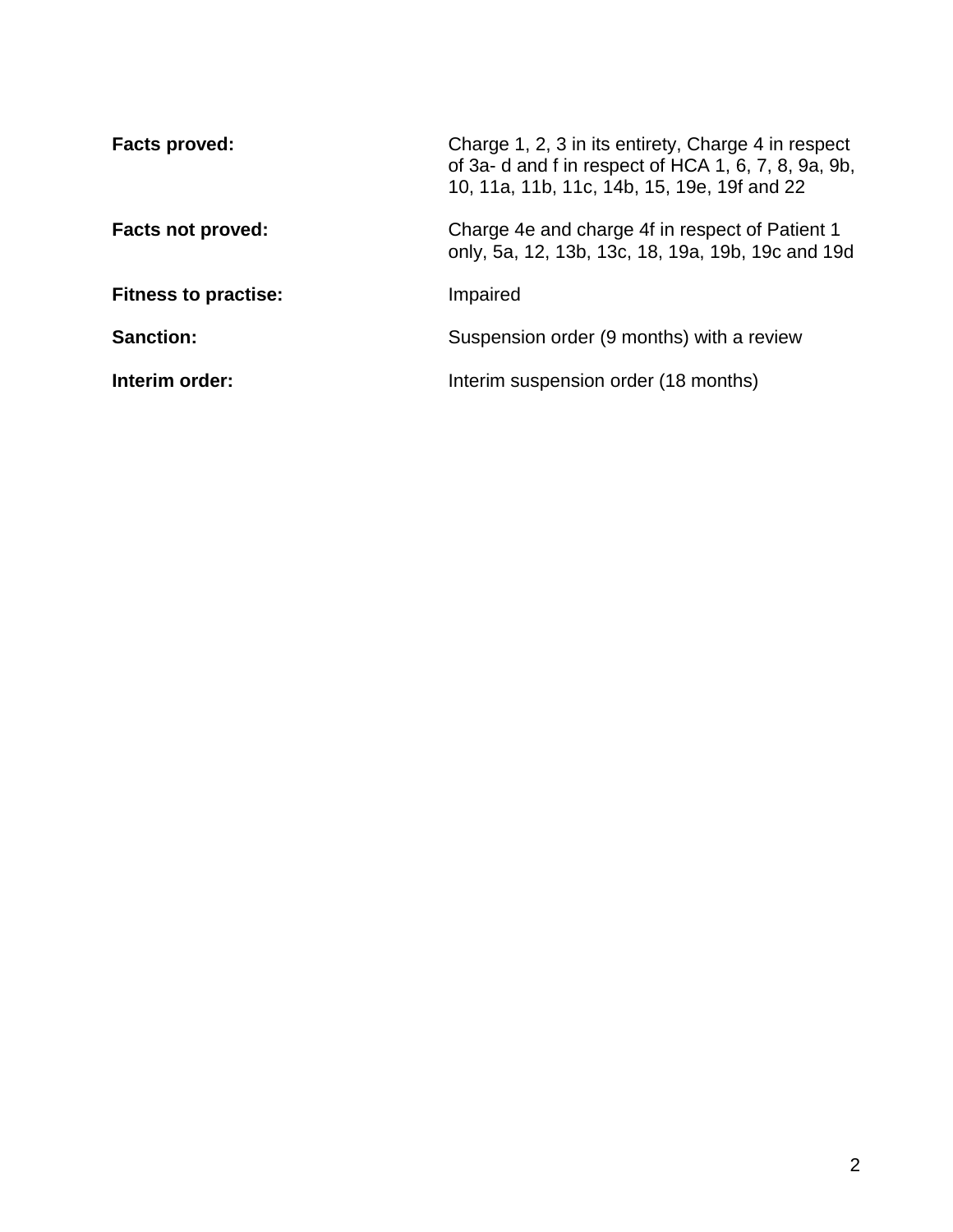## **Details of charge (as amended)**

That you a registered nurse while working at Northamptonshire Healthcare NHS Foundation Trust between 20 August 2015 and 28 February 2017:

- 1. On 26 August 2016 did not conduct a search of Patient 1 and/or Patient 1's property on her return to the ward after authorised leave. **[Charge found proved]**
- 2. Your inaction at Charge 1 contributed to a loss of opportunity to identify that Patient 1 was bringing one or more paracetamol on to the unit or had consumed one or more paracetamol while on authorised leave. **[Charge found proved]**
- 3. In your statement to your employer dated 29 August 2016, and/or your statement to your employer dated 22 September 2016 and/or your interview on 22 September 2016 and 05 October 2016, about the incident at Charge 1, you made one or more of the following representations which were not true. a) That you had been on a break when Patient 1 entered **[Charge found proved]** b) That you had not let Patient 1 into the Ward **[Charge found proved]** c) That HCA 1 had told you they let Patient into the Ward **[Charge found proved]** d) That HCA 1 had told you they had conducted a bag search on the return of Patient 1 to the Ward **[Charge found proved]** e) That you had subsequently searched Patient 1's wheelchair and/or bag **[Charge found proved]** f) That you had carried out the search at e) above in the presence of HCA 1 and/or

Patient 1. **[Charge found proved]**

4. Your representations at one or more of 3 a)-f) above were dishonest in that you were making a representation which you knew was not true. **[Charge found proved in respect of charges 3a – d and 3f in respect of HCA 1. Charge 4 not proved in respect of charge 3e and 3f in respect of Patient 1.]**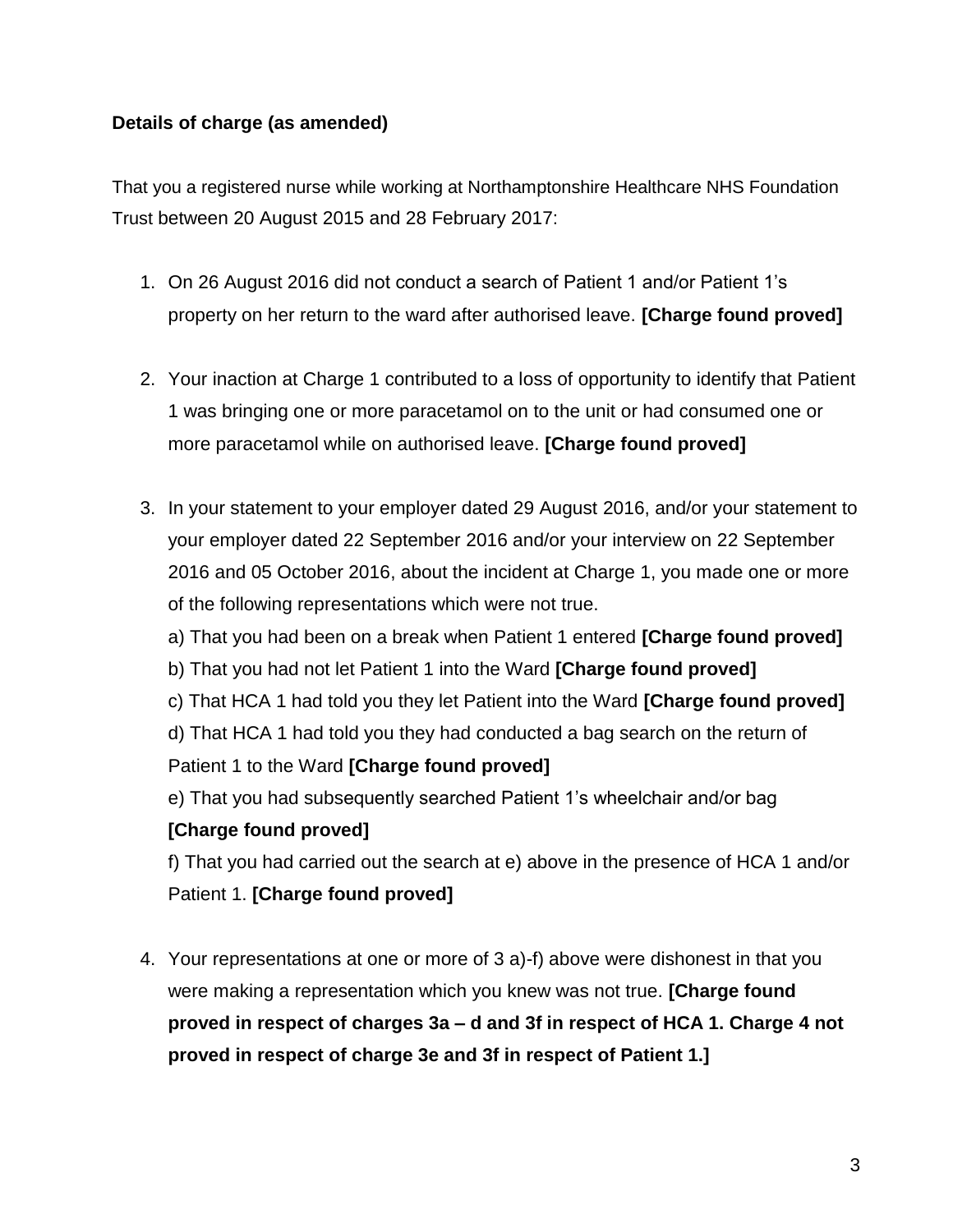## 5. On 18 November 2015

a) did not respond promptly and/or follow procedure when Patient 2 absconded from the ward. **[Charge found NOT proved]** b) Identified to Nurse 3 the wrong patient when alerting him of the absconding at charge 5a). **[Proved by admission]**

- 6. On or around 20 October 2015, having been requested to do so by Nurse 3, did not inform colleagues that a Patient was being transferred from Harbour Ward to Bay Ward, and/or did not provide colleagues with any or adequate information about that Patient in preparation for the transfer. **[Charge found proved]**
- 7. In relation to Patient 2, did not formulate a person-centred care plan. **[Charge found proved]**
- 8. In relation to Patient 6, did not produce a Physical Health Care Plan for them, prior to 25 January 2016 **[Charge found proved]**
- 9. In relation to Patient 7:

a) Did not evaluate their care plan between 20 December 2015 & 15 January 2016 **[Charge found proved]**

b) Did not document in their clinical record that their rights had been read to them during the admission. **[Charge found proved]**

10.In relation to Patient 11, did not put in place a care plan to support staff in dealing with occasions when that Patient placed themselves on the floor.

## **[Charge found proved]**

- 11.In relation to Patient 11, on 23 December 2016:
	- a) Did not seek advice and/or assistance promptly in relation to their continued presentation on the floor. **[Charge found proved]**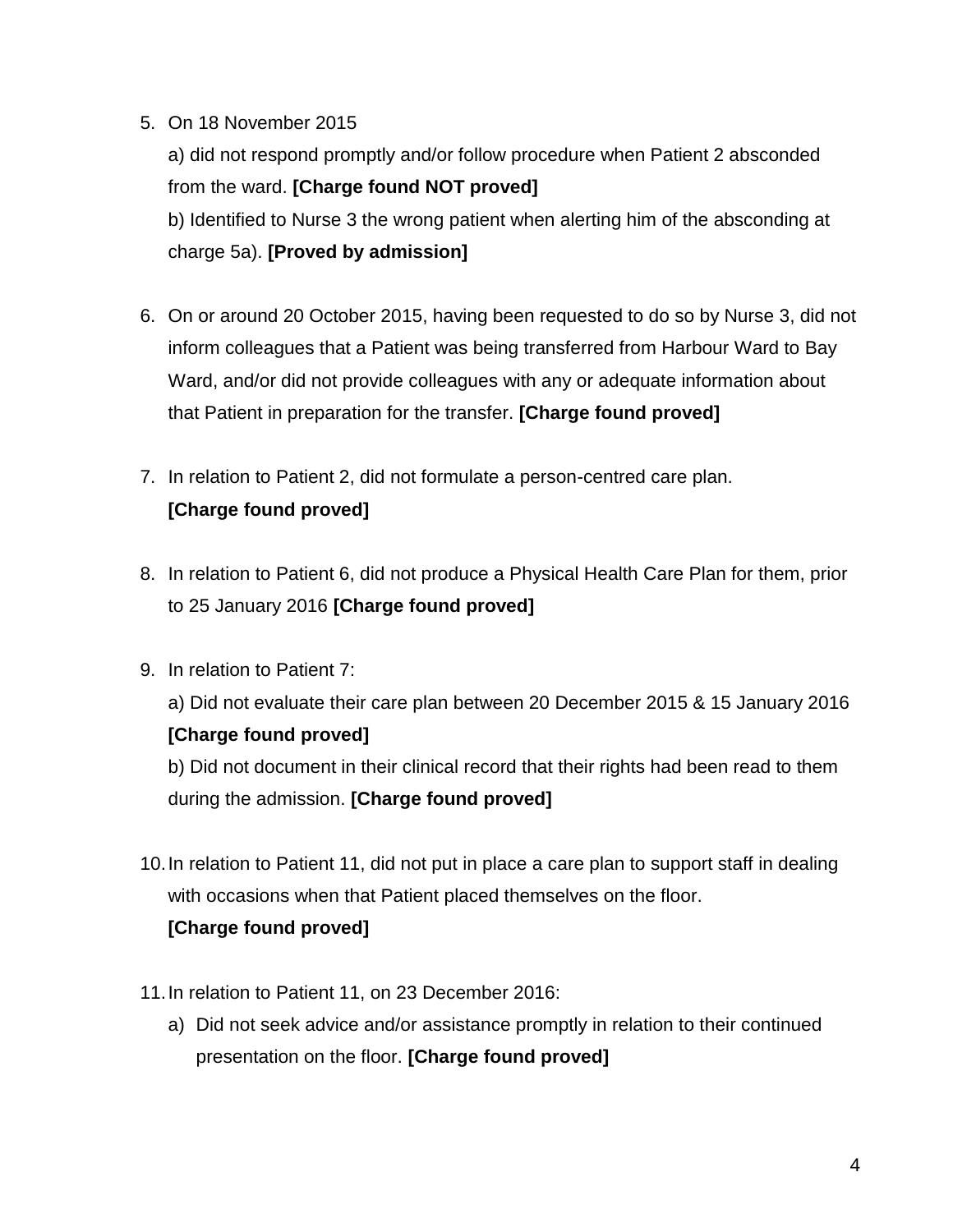- b) Did not escalate the concerns about Patient 11 to the Ward Matron. **[Charge found proved]**
- c) Did not carry out NEWS/physical observations on Patient 11 or instruct another member of staff to do so. **[Charge found proved]**
- 12.On 28 October 2015 administered Ramipril despite being made aware there was an error with the prescription. **[Charge found NOT proved]**
- 13.On 28 October 2015
	- a) Administered Insulin to a patient at 14:00 when it should have been administered
	- at 12:00 **[Proved by admission]**
	- b) Did not document the time the patient was administered the dose at 13 a) above **[Charge found NOT proved]**
	- c) Did not document why the patient was administered the dose at 13 a) above late **[Charge found NOT proved]**
- 14.On 26 December 2015
	- a) Gave Patient 3 their medication Depakote at approximately 12:30 when it was not prescribed until 17:00/18:00. **[Proved by admission]**
	- b) Did not document the medication error at 14 a) above in Patient 3's records.

### **[Charge found proved]**

- c) Asked Nurse 1 not to include the medication error at 14 a) above in her handover notes. **[Proved by admission]**
- d) When asked by Nurse 2 to report the medication error and/or document the error at 14 a) above replied with words to the effect of 'It doesn't matter. It's only
- Depakote, it should not be a problem' **[Proved by admission]**
- e) Did not complete an incident form via DATIX for the medication error at 14 a)

## above. **[Proved by admission]**

15.Your actions at Charges one or more of 14 b) to 14 e) above demonstrated a lack of integrity in that you sought to avoid there being a record and/or report of the error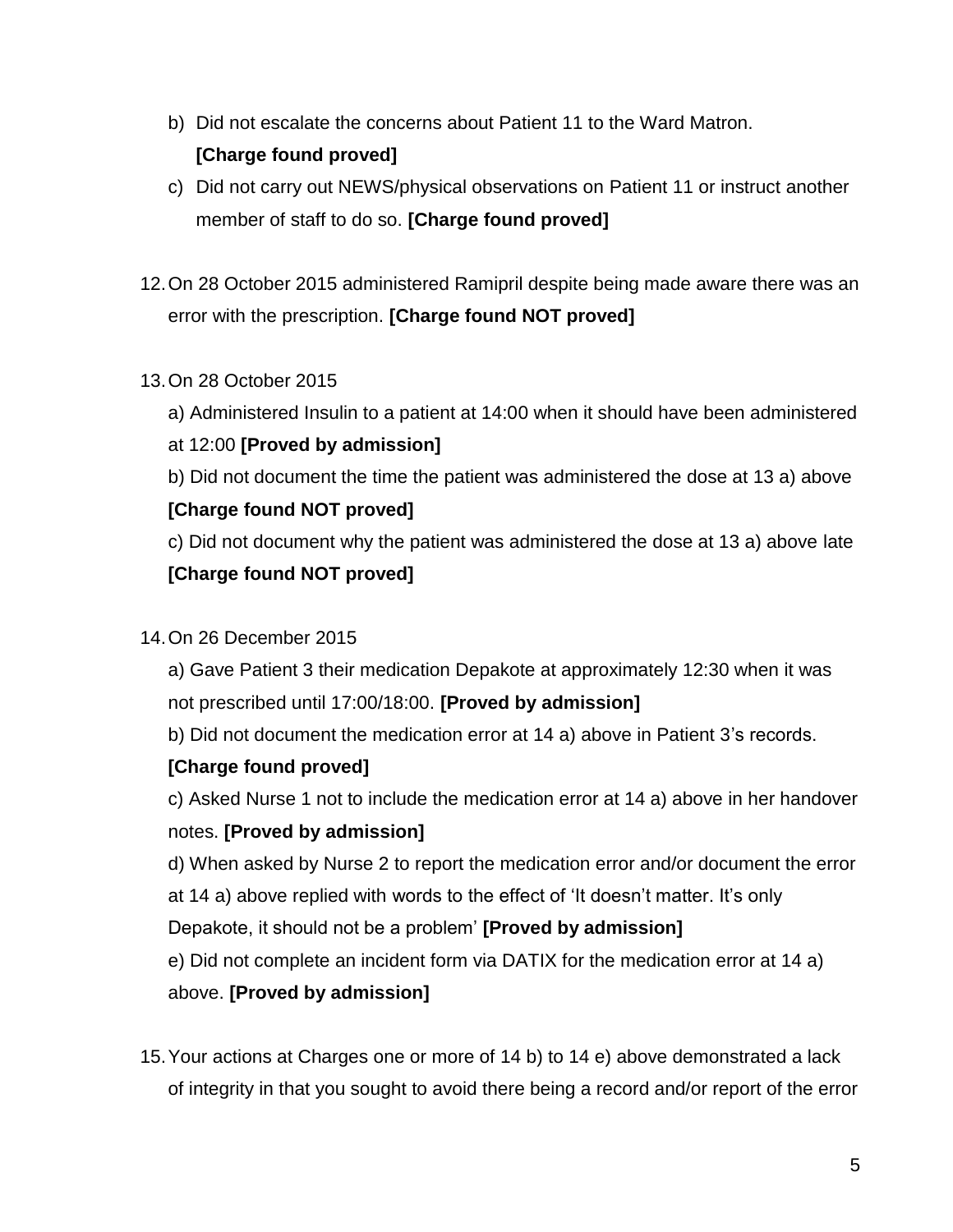at 14 a) above, when you knew there should have been. **[Charge found proved in its entirety]**

- 16.On 4 August 2016 and/or 5 August 2016 administered CETRIZINE 10mg to Patient 9 when this medication had been cancelled on 3 August 2016. **[Proved by admission]**
- 17.On 17 August 2016 administered olanzapine to Patient 10 at the wrong time. **[Proved by admission]**
- 18.On or around 17 December 2015 did not plan the shift effectively in that you designated HCA 2 to complete most of the contact notes in the patient's clinical records. **[Charge found NOT proved]**
- 19.On one or more occasion between 20 August 2015 and 22 July 2016 did not effectively run the ward and/or support staff when acting as the Nurse in Charge in that you:

a) Did not allocate observations and/or safety checks as part of a shift plan.

## **[Charge found NOT proved]**

b) Amended parts of a shift plan without informing staff affected by the change at all/or in good time **[Charge found NOT proved]**

c) (On one occasion) missed a member of staff off the shift plan

## **[Charge found NOT proved]**

- d) Left the ward for breaks during unsettled periods **[Charge found NOT proved]**
- e) Did not allocate breaks fairly **[Charge found proved]**
- f) When asked questions or otherwise asked for assistance by staff, did not attempt to answer queries or otherwise assist. **[Charge found proved]**
- g) (On One occasion) asked a physical health nurse to undertake mental health

## duties. **[Proved by admission]**

h) On 22 July 2016 rotated staff to the section 136 suite for more than one hour.

## **[Proved by admission]**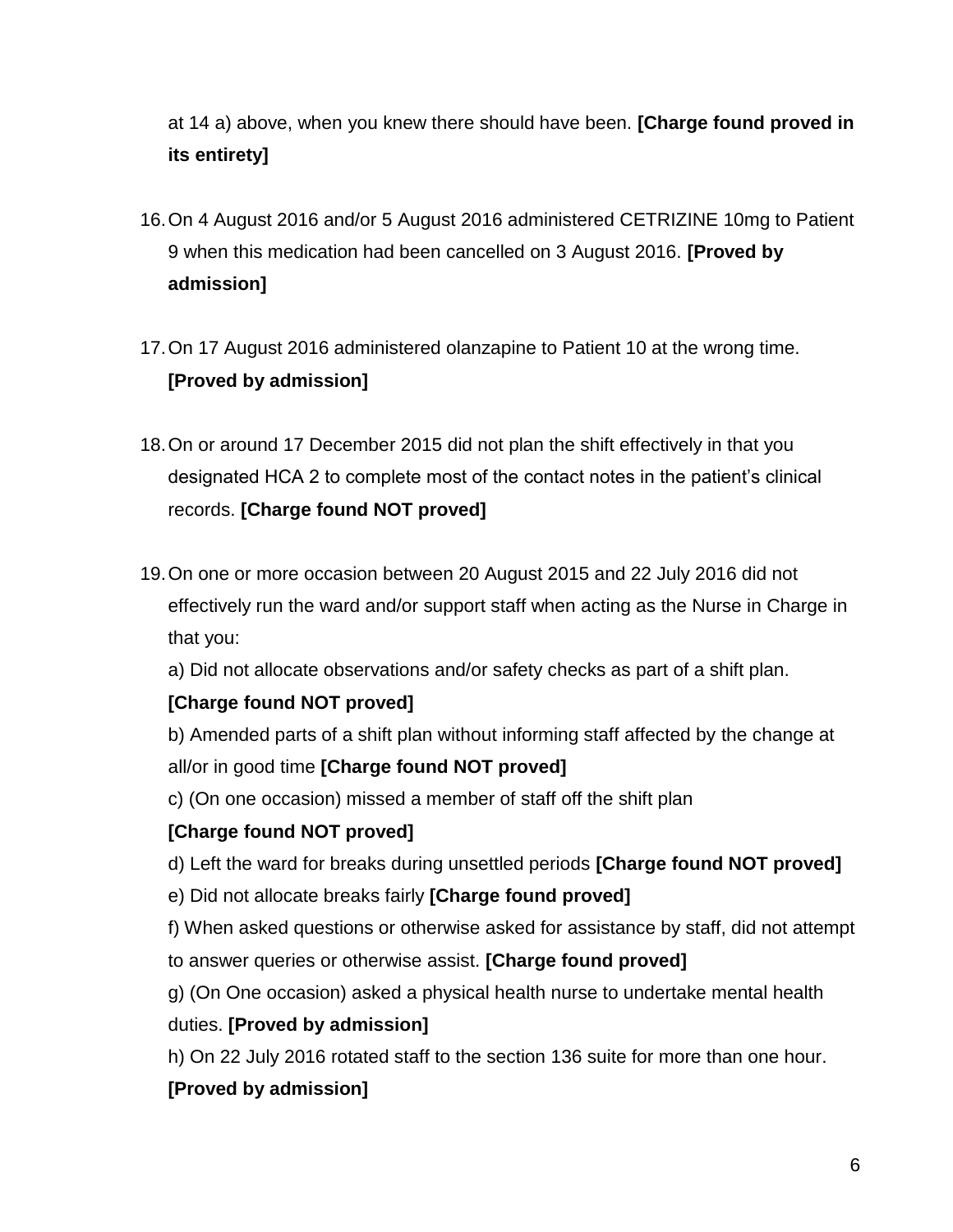- 20.On 26 June 2016 did not follow the fire policy procedure. **[Proved by admission in that you accept that you did not dial 5555 but dialled 0]**
- 21.Did not pass the Immediate Life Support Course between 20 August 2015 and 28 February 2017. **[Proved by admission]**
- 22.On one or more occasions when a patient raised a query or concern with you, you, did not prioritise a patient's needs. **[Charge found proved]**
- 23.Did not complete the capability plan put in place. **[Proved by admission]**

And, in light of the above, your fitness to practise is impaired by reason of you misconduct in respect of charges 1-17, and by reason of your lack of competence in respect charges 18-23.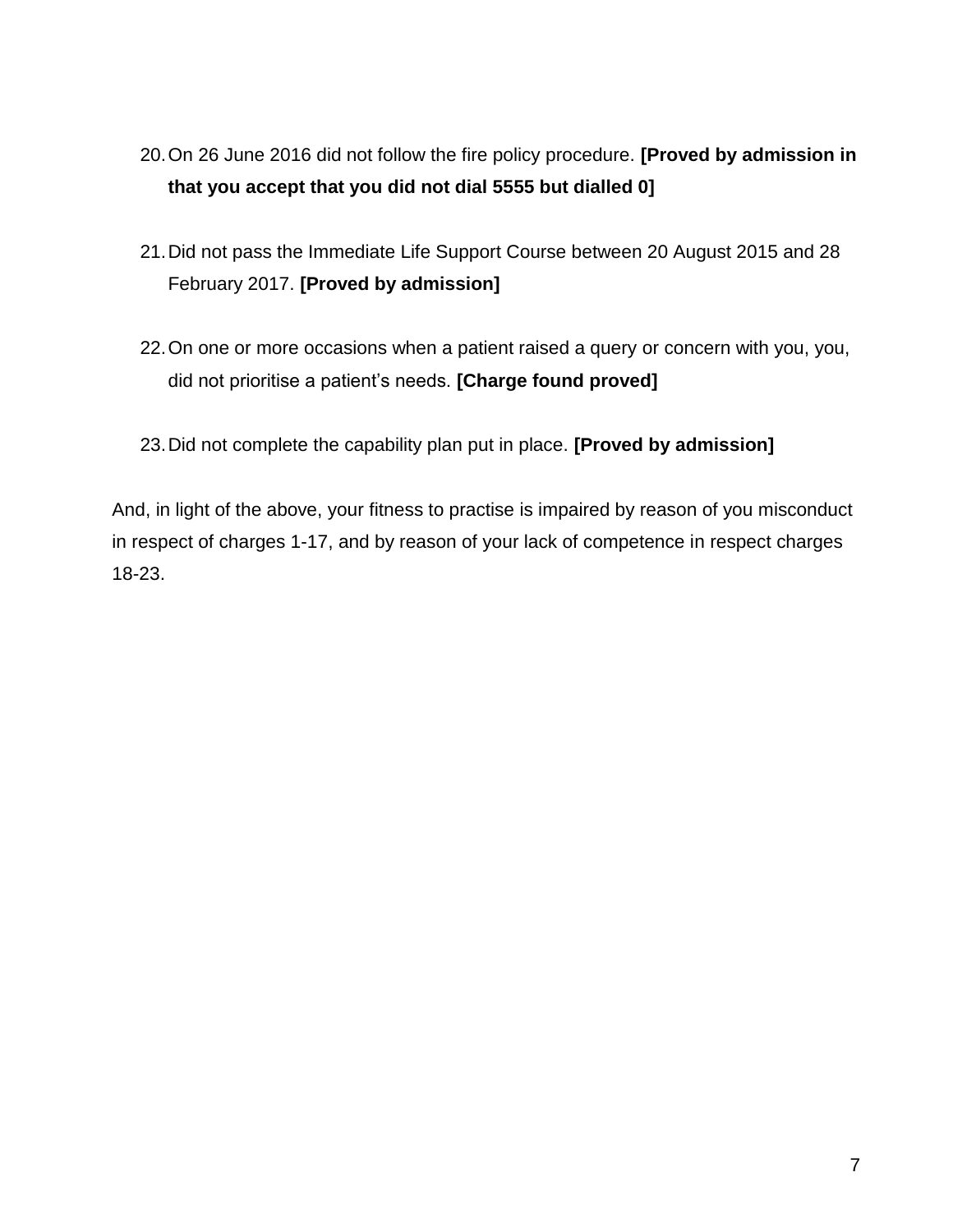## **Decision and reasons on application to amend the charges 2 and 3**

The panel heard an application made by Ms Shehadeh on behalf of the Nursing and Midwifery Council (NMC) to amend charge 2 and the stem of charge 3.

Ms Shehadeh submitted that the amendment to charge 2 refers to the joining the stem of charge 2 to both 2a and 2b. She submitted that doing so would assist you in understanding the charge and provide further clarity. She further submitted that in respect of charge 3, the amendment is to add a further date of "05/10/2016" to the stem of the charge.

## Current charge 2 and stem of charge 3:

- "2. Your inaction at Charge 1 contributed to a loss of opportunity to identify: a) That Patient 1 was bringing one or more paracetamol on to the unit
	- b) That Patient 1 had consumed one or more paracetamol while on authorised leave.

3. In your statement to your employer dated 29 August 2016, and/or your statement to your employer dated 22 September 2016 and/or your interview on 22 September 2016, about the incident at Charge 1, you made one or more of the following representations which were not true."

### Proposed amendment to charge 2 and stem of charge 3:

"2. Your inaction at Charge 1 contributed to a loss of opportunity to identify that Patient 1 was bringing one or more paracetamol on to the unit or had consumed one or more paracetamol while on authorised leave.

3. In your statement to your employer dated 29 August 2016, and/or your statement to your employer dated 22 September 2016 and/or your interview on 22 September 2016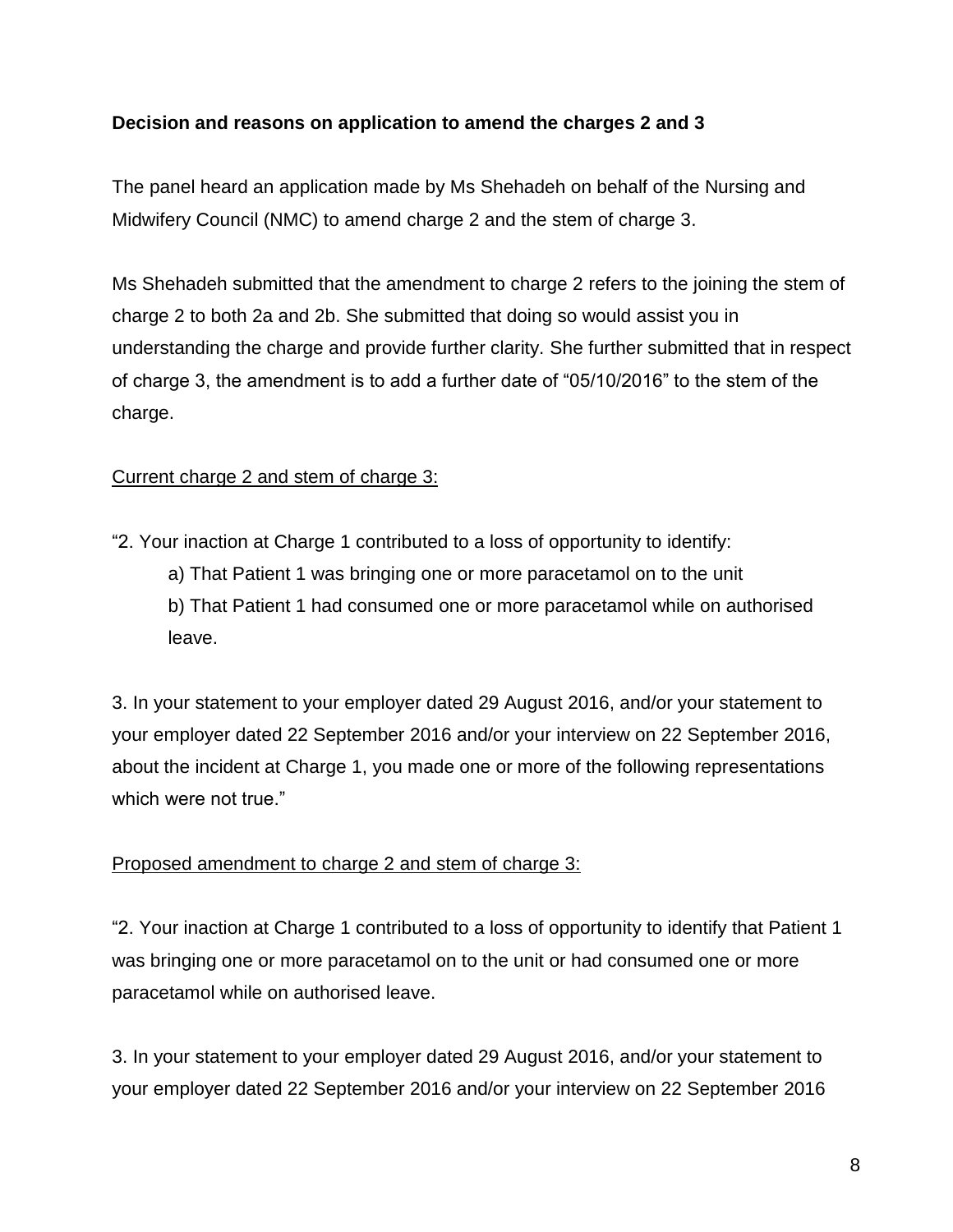and 05 October 2016, about the incident at Charge 1, you made one or more of the following representations which were not true."

Ms Shehadeh submitted that the proposed amendments would not cause any unfairness or injustice to you. She stated that the amendments would provide clarity and better encapsulate the mischief that is alleged in this case.

Ms Shah on your behalf submitted that there were no objections to the proposed amendments. She agreed that the amendments to charges 2 and 3 do not cause any injustice to you.

The panel accepted the advice of the legal assessor that Rule 28 of the Rules states:

 $28 - (1)$  At any stage before making its findings of fact, in accordance with rule 24(5) or (11), the Investigating Committee (where the allegation relates to a fraudulent or incorrect entry in the register) or the Fitness to Practise Committee, may amend

- (a) the charge set out in the notice of hearing; or
- (b) the facts set out in the charge, on which the allegation is based,

unless, having regard to the merits of the case and the fairness of the proceedings, the required amendment cannot be made without injustice.

(2) Before making any amendment under paragraph (1), the Committee shall consider any representations from the parties on this issue.

The panel considered the merits of the case and whether any unfairness would result if the amendments to the charges were made. The panel kept in mind that no injustice should flow from any amendment to the charges.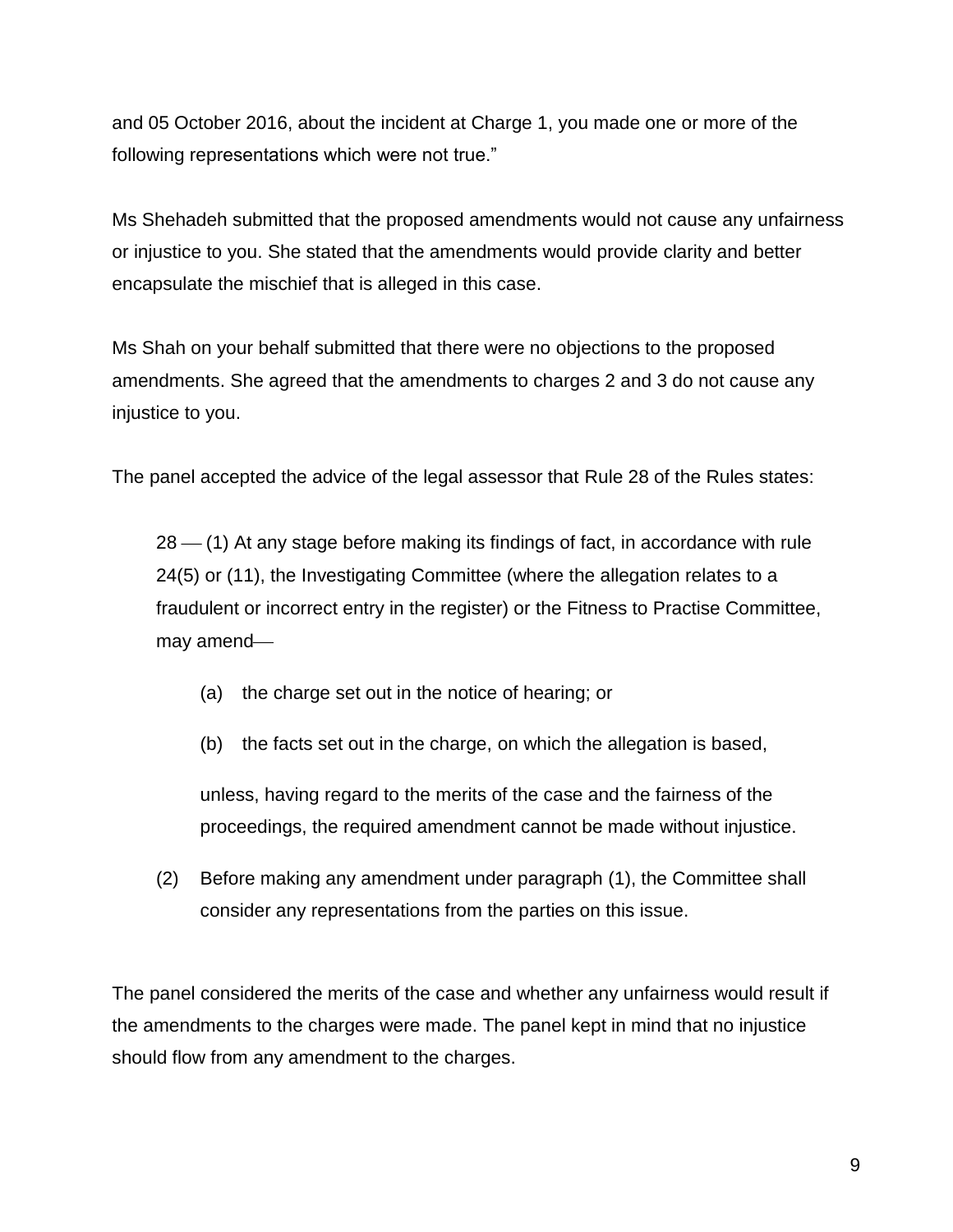The panel noted that the proposed amendment to charge 2 was to join the contents of the sub charges to make one charge. It noted that the amendment was solely for the purpose of clarity and ease of understanding. The panel therefore accepted the amendment to charge 2. The panel then considered the proposed amendment to the stem of charge 3. It noted that you had not objected to the addition of a further date to the stem of this charge. The panel was of the view that the addition of the further date encapsulated the mischief that is alleged in this case. It was satisfied in allowing the amendment to this charge. The panel therefore accepted the two amendments, it being fair to make them and there being no injustice to either party as a result.

### **Background**

The NMC received a referral from Northamptonshire Healthcare NHS Foundation Trust ("the Trust") in relation to concerns arising from your work as a mental health nurse on Bay Ward at the Trust between 20 August 2015 and 28 February 2017.

Bay Ward was a 17-bedded acute mental health ward for female patients aged between 18-65 years. Some of the patients were detained on the ward under the Mental Health Act.

You were employed to work as a Band 5 Mental Health Nurse on 20 August 2015. Within a few days of commencing work, it is alleged that concerns about your practise had begun to emerge.

The concerns are grouped into two categories; misconduct and lack of competence.

#### **Misconduct**

1. It is alleged that you allowed Patient 1 to return to Bay Ward from unescorted leave without searching her person or property. The patient was found to have overdosed on paracetamol. When questioned, at first you had stated that a colleague had let Patient 1 back onto the ward, and that you had later in the day searched the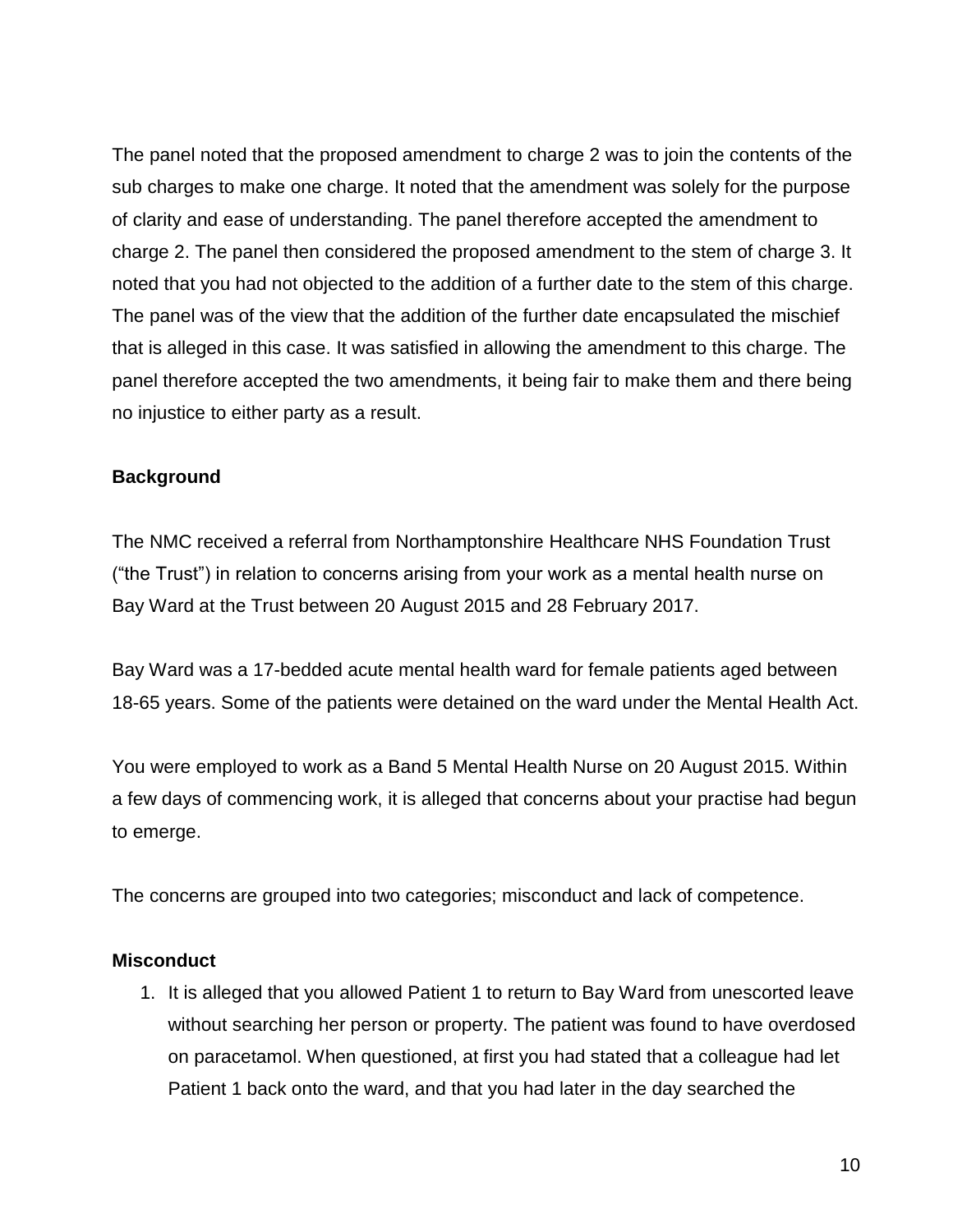patient's belongings and found no tablets or packaging. When confronted with contradictory evidence, you had stated that you must have been confused about the date. It is alleged that you were dishonest in your accounts of your actions regarding Patient 1.

- 2. It is also alleged that you did not act promptly when a patient absconded from the ward, that you did not communicate vital information on to your team, that you did not formulate appropriate care plans as required, that you did not manage an incident during which a patient was on the floor for a number of hours, appropriately, that you made a number of medication errors, and in relation to one of these, that you exhibited a lack of integrity.
- 3. A number of these incidents were investigated at local level and discussed with you in supervision sessions.

## **Lack of competence**

- 4. The remaining charges are alleged to have shown a lack of competence to fulfil the role of a Band 5 Mental Health Nurse. These relate to not running shifts properly when acting as the Nurse in Charge, not adhering to fire safety policy, not completing a mandatory course in Intensive Life Support, and failing to complete an employee capability programme that was put in place.
- 5. This formal process began on 9 March 2016. You had been given support and supervision by Mr 5, Ms 3, Ms 14, Ms 8 and others. It is alleged that a number of concerns covered by the other charges had come to light while this process was in place.
- 6. The employee capability programme had not been satisfactorily completed by the time you left the Trust.

**Decision and reasons on application pursuant to Rule 31 in respect of admissibility of evidence in relation to paragraph 9 of Ms 3's witness statement**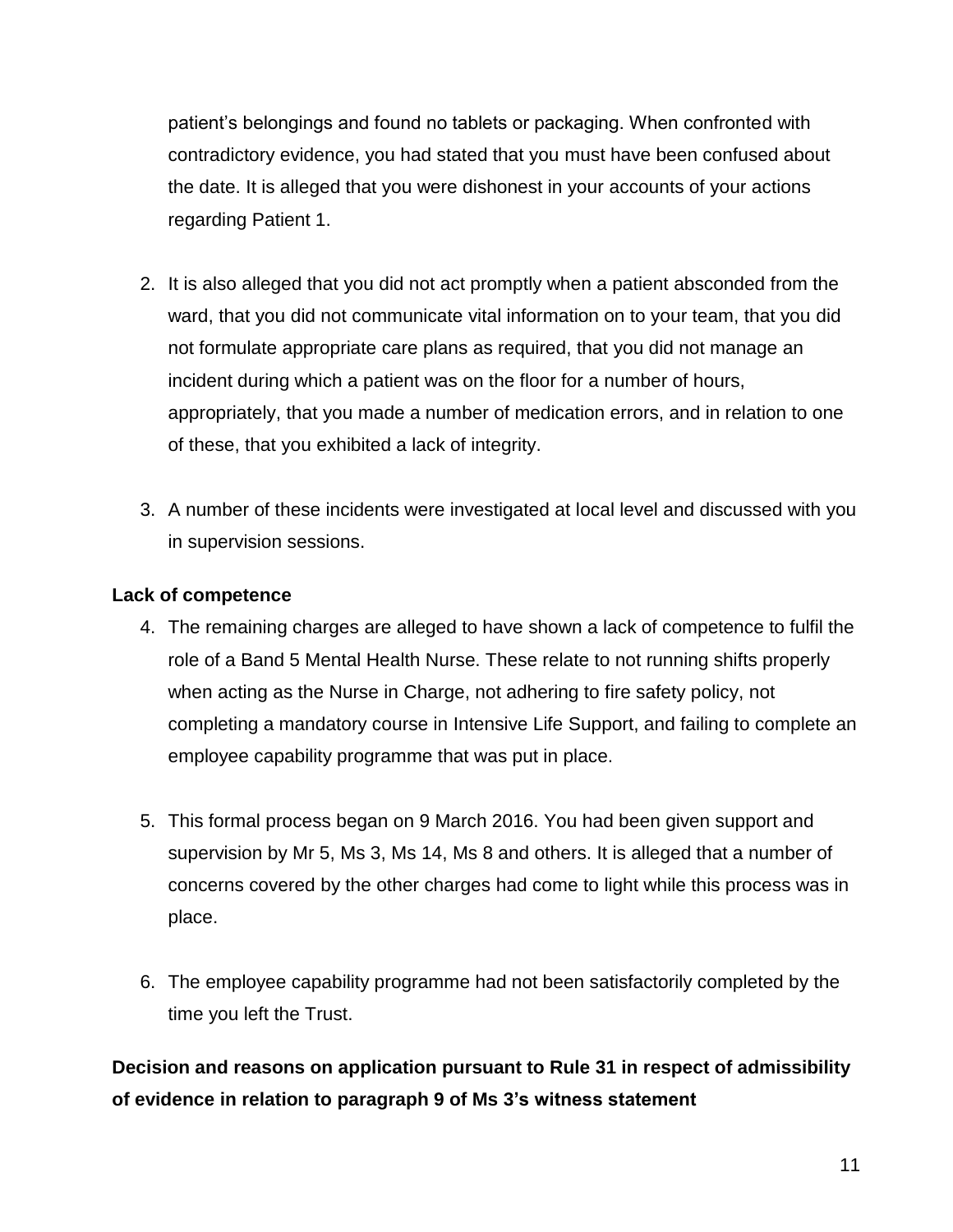The panel heard an application made by Ms Shehadeh under Rule 31 of the Rules for the evidence contained in paragraph 9 of Ms 3's witness to be admitted into evidence.

Ms Shehadeh submitted that Ms 3 states 'I was observing student nurse [Ms 13] [you were] also supporting [Ms 13] at the time.' This is an incident that Ms 3 observed herself. Ms Shehadeh submitted that Ms 3 says the student nurse flagged that Ramipiril should only be given at night. Ms 3 had further stated 'I confirmed that [Ms 13] was correct and commended her, but [you] still gave the medication regardless.' Ms Shehadeh submitted that Ms 3 had discussed this incident with you in a supervision, and explained to you why it had to be given at night.

Ms Shehadeh submitted that paragraph 9 of Ms 3's witness statement is not hearsay evidence and invited the panel to admit it. She submitted in that regard, that the words spoken by Ms 13 were spoken in your presence and the NMC did not rely on the truth of its contents, but only that those words were said. She submitted that this is direct evidence from Ms 3 and is relevant to the charge, relevant to whether you knew the prescription was wrong and relevant to Ms 3's involvement. She submitted that to strike out paragraph 9 out of Ms 3's witness statement would render what she states throughout her statement difficult to understand.

In the alternative, Ms Shehadeh submitted that if the panel determines that paragraph 9 is hearsay, it is nevertheless admissible for the following reasons:

- (i) Hearsay evidence is not prima facie inadmissible in these proceedings. It must be shown that the evidence does not satisfy Rule 31 (relevance and fairness).
- (ii) The evidence is plainly relevant. It goes to Charge 12, which alleges that you gave Rampiril at the wrong time, despite having been made aware of the prescription error.
- (iii) It is not the sole evidence of this charge; Ms 3 gives evidence about the fact that Rampiril should be given at night. She gives evidence about what was on the prescription chart. She gives evidence that she commended the student nurse.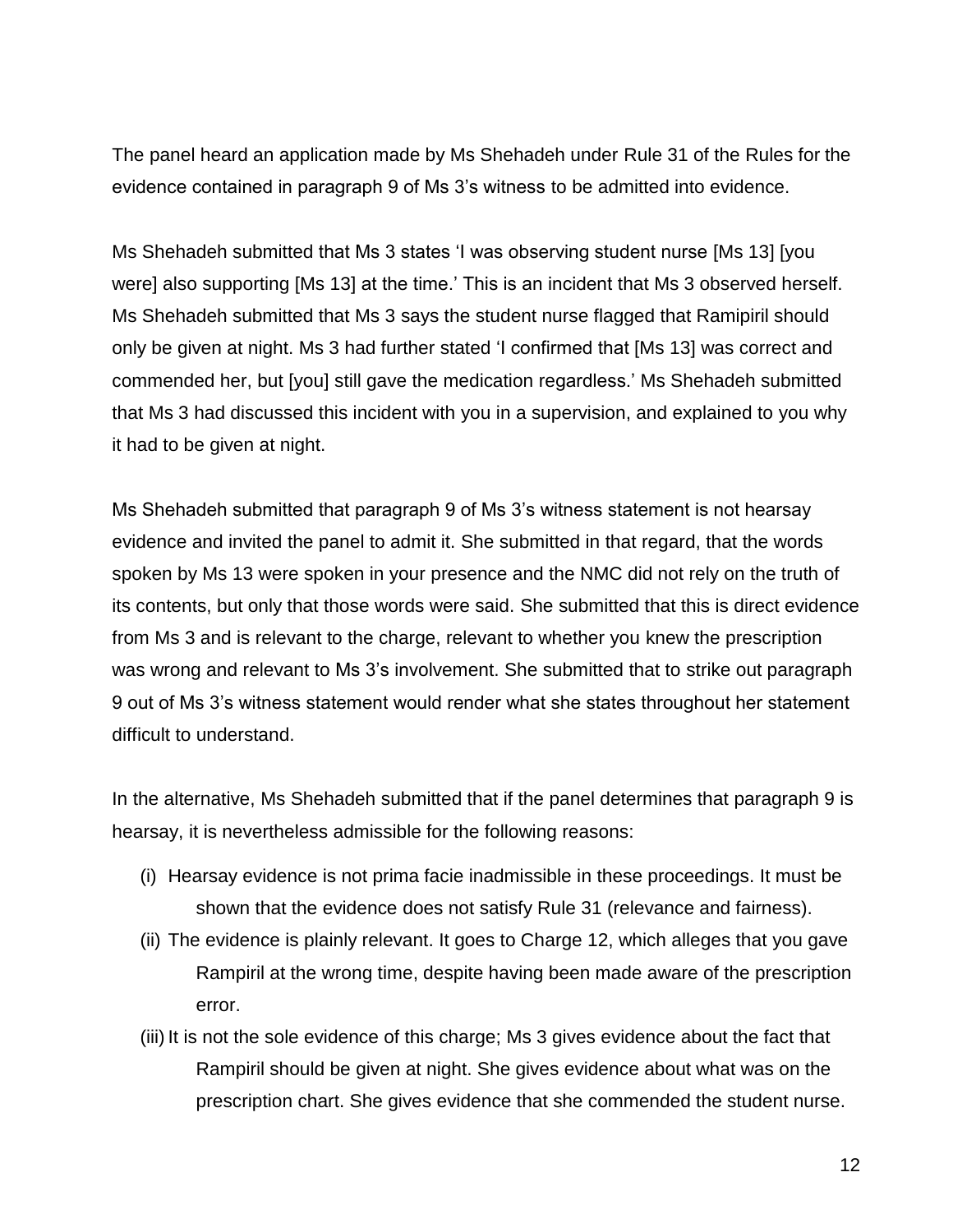She gives evidence that you later asked the doctor to amend the medication chart. She submitted that this goes to the issue of whether you were aware that there was a prescription error, and sought to alter it after the fact. Ms Shehadeh submitted that Ms 3 gives evidence that she provided a supervision session to you regarding this drug thereafter.

(iv)For the same reasons above, the purported hearsay is demonstrably reliable; the Registrant appears to have accepted an error because he sought the correction of the prescription.

For all of the reasons above Ms Shehadeh urged the panel to admit paragraph 9 of Ms 3's witness statement submitting that that requirements of relevance and fairness are met. However, if the panel were of the view that Ms 13's flagging up of the error is not admissible, then Ms Shehadeh invited the panel to only redact the sentences within para 9 that are attributable to Ms 13. She applied for the same redactions for in respect of exhibit VB/01.

Ms Shah on your behalf referred to the case of *Thorneycroft v NMC* [2014] EWHC 1565 (Admin) amongst others and submitted that hearsay evidence is not automatically inadmissible but is inadmissible when it breaches the principles of fairness. Ms Shah submitted that the evidence of Ms 13 as related by Ms 3 in her statement in paragraph 9, and VB/01 is being relied upon to establish there was some error/fault in the prescription such that you ought not to have administered Ramipril. She submitted that is hearsay as it is evidence not given in the hearing being relied upon for the truth of its contents.

Ms Shah submitted that the evidence is sole and decisive as there is no prescription provided for this incident, it is for the panel to make its own assessment of whether something was wrong with Ms 3's statement. She further submitted that it is far from demonstrably reliable as it is contradicted by other evidence such as the evidence of Mr 4.

Ms Shah further submitted that there are no means of challenging what was said or even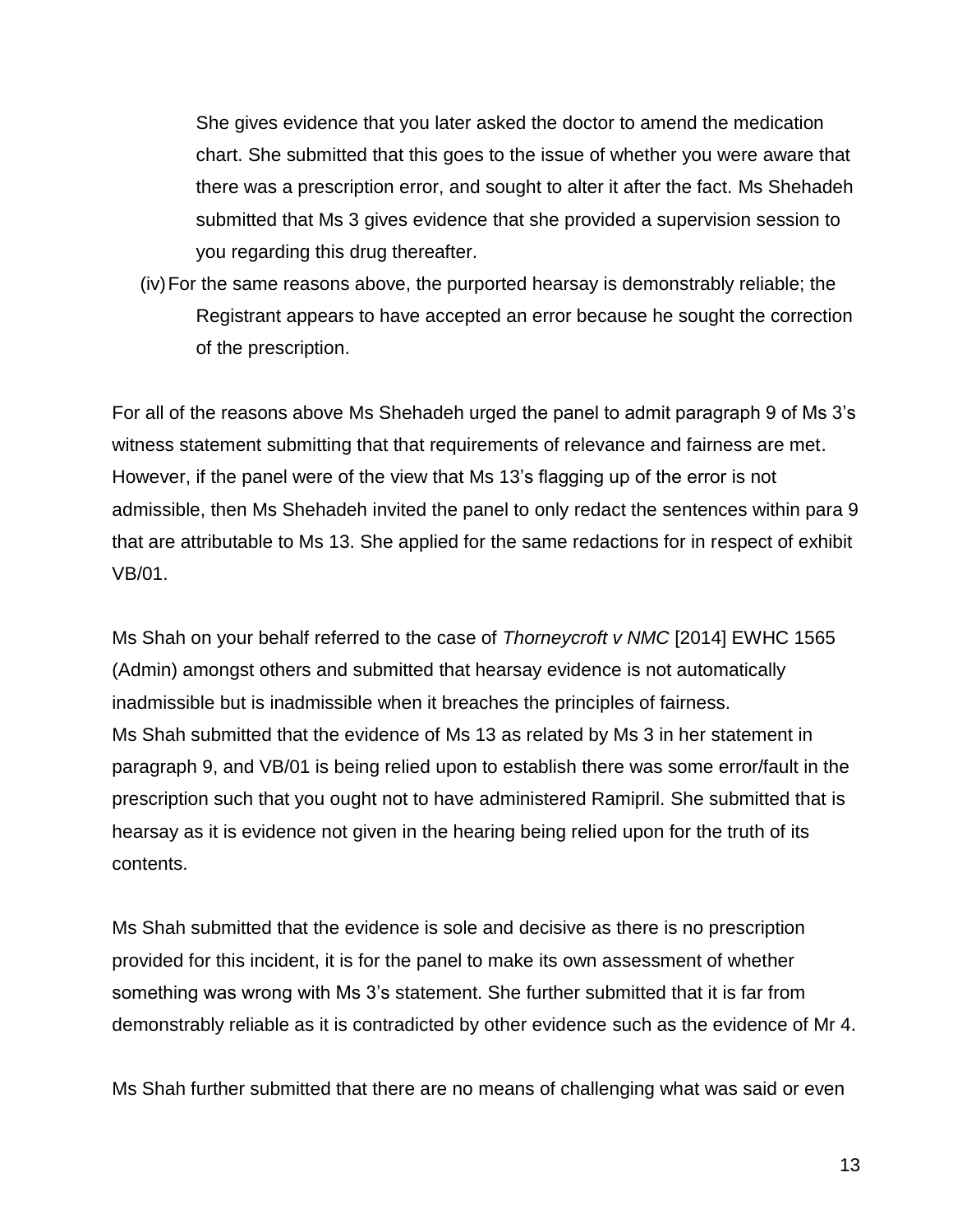clarifying it as Ms 3 states that she did not even hear what Ms 13 had said to you. She further submitted that there was no recording of this conversation and this was an "off the cuff" conversation without context in a non-formal setting.

Ms Shah submitted that even if the panel is of the view that paragraph 9 in Ms 3's witness statement it is not hearsay, it would still be unfair to admit it without the accompanying prescription and an account from Ms 13. She submitted that this is because paragraph 9 is inherently unreliable and there is no way to challenge the assertion within the hearsay account of Ms 13's exchange with you. She therefore invited the panel not to admit paragraph 9 of Ms 3's witness statement into evidence.

The panel heard and accepted the legal assessor's advice on the issues it should take into consideration in respect of this application. This included that Rule 31 of the Rules provides that, so far as it is 'fair and relevant,' a panel may accept evidence in a range of forms and circumstances, whether or not it is admissible in civil proceedings. The legal assessor also referred the panel to the relevant considerations as set out in the cases of, NMC v Ogbonna [2010] EWCA 1216, R v Bonhoeffer and GMC [2011] EWHC 1585 (Admin), R v Horncastle and Others, both in the Court of Appeal [2009] EWCA Crim 964 and in the Supreme Court [2009] UKSC 14, R v Riat and Others [2012] All ER (D) 231 (Jul) and Thorneycroft v NMC [2014] EWHC 1565 (Admin).

The panel considered the submissions by both Ms Shehadeh and Ms Shah. It accepted the advice of the legal assessor and took into consideration the various principles derived from the cases cited to it.

The panel considered whether it would be fair and relevant to admit this material into evidence. The panel bore in mind that you had been present when the conversation between Ms 3 and Ms 13 had taken place. The panel noted the email dated 4 November 2015 in which Ms 3 describes to Mr 4 what she had observed. The panel was therefore of the view that it was fair to admit this evidence as this was not hearsay evidence but direct evidence as Ms 3 had had the conversation with Ms 13 in your presence. It was also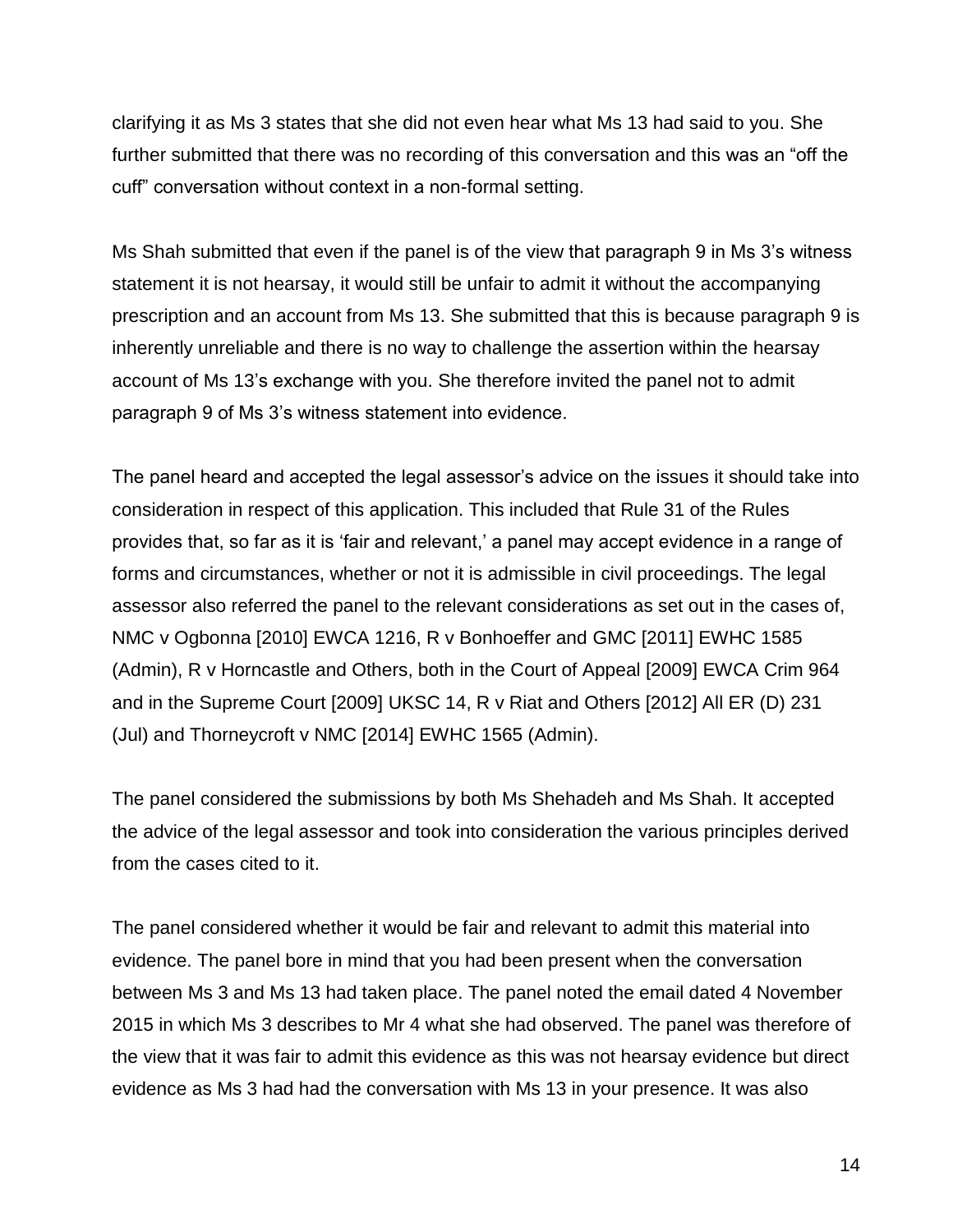evidence of what Ms 3 had directly observed. The panel was also of the view that this evidence is relevant as there is a charge that directly applies to this evidence. The panel noted that Ms 3 refers to the contents of the evidence within paragraph 9 in her supervision sessions with you. The panel was also satisfied that as Ms 3 will attend and give evidence at this hearing; she can be examined as to what she actually saw and heard during the conversation between Ms 13 and yourself and therefore any ambiguity can be resolved. As you were also present Ms 3 may also be cross examined on any version of events you wish to challenge.

In these circumstances, the panel came to the view that it would be fair and relevant to accept into evidence paragraph 9 of Ms 3's witness statement, but would give what it deemed appropriate weight once the panel had heard and evaluated all the evidence before it.

# **Decision and reasons on the NMC's application to admit Mr 4's evidence by video link**

Ms Shehadeh made an application for Mr 4's evidence to be admitted by video link. She drew the panel's attention to Rule 31 of the Rules which she submitted allows the panel to admit video link evidence subject to satisfying the requirements of relevance and fairness. She told the panel that Mr 4 was warned to give evidence on day 4 of the hearing. She reminded the panel that Ms Shah is unable to attend the hearing in the morning of day 4 due to a prior professional commitment which the NMC is aware of. She also reminded the panel that the nature and effect of this commitment is such that there is a likelihood that Ms Shah may be unavailable in the afternoon as well and therefore Mr 4's live evidence is unlikely to be heard. Ms Shehadeh submitted that Mr 4's evidence could fairly be heard be heard virtually. She submitted that Mr 4's evidence relates to a specific issue and therefore is not likely to take too much time.

Ms Shah did not object to this. She agreed with the NMC that Mr 4's evidence is such that it could be fairly heard virtually.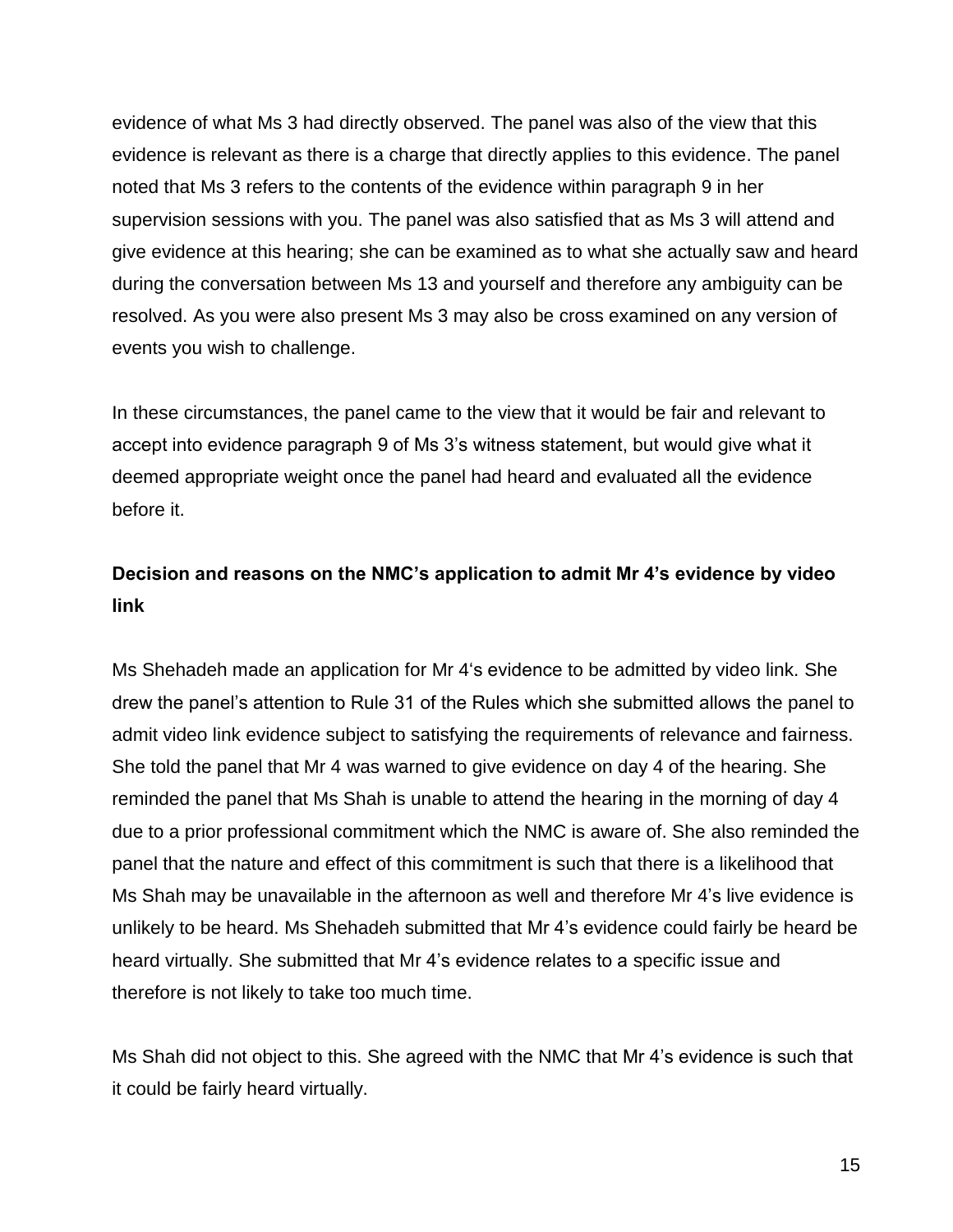The panel heard and accepted the advice of the legal assessor. She referred the panel to Rules 22 and 31 of the Rules.

The panel firstly considered whether Mr 4's evidence is relevant and determined that it is clearly relevant to the charges and provides potentially important background information. The panel next considered whether it would be fair to admit Mr 4's evidence by video link.

The panel noted that Mr 4 has been warned to attend on day 4 of this hearing. It noted that due to Ms Shah's unavailability on the morning of day 4 and possibly her unavailability in the afternoon, it could not be certain that Mr 4's evidence would be heard on day 4. The panel considered the parties' submissions regarding the nature and extent of Mr 4's evidence. The panel bore in mind the information it had received regarding Mr 4's professional commitments and the fact that he is currently working at the hospital. It took into account the difficulties of re-scheduling witnesses in order to provide live evidence. The panel also bore in mind that this application was not opposed by you.

The panel acknowledged that there is the need for the expeditious disposal of a case. It also bore in mind that Mr 4 would be heard and seen through video link and his demeanour could be satisfactorily assessed. In the circumstances, the panel determined to allow the video link application.

# **Decision and reasons on application pursuant to Rule 31 in respect of admissibility of Patient 8's evidence in Ms 7's witness statement**

Ms Shehadeh made an application to admit Patient 8's hearsay evidence in Ms 7's witness statement. She submitted that Patient 8's complaint about you is important evidence in respect of charge 22 as it is one of the key examples that illustrates your behaviour towards patients whose concerns needed addressing. She submitted that not admitting the evidence of Patient 8 renders your confession to Ms 7 meaningless. She informed the panel that it would be depriving itself of key evidence in relation to the most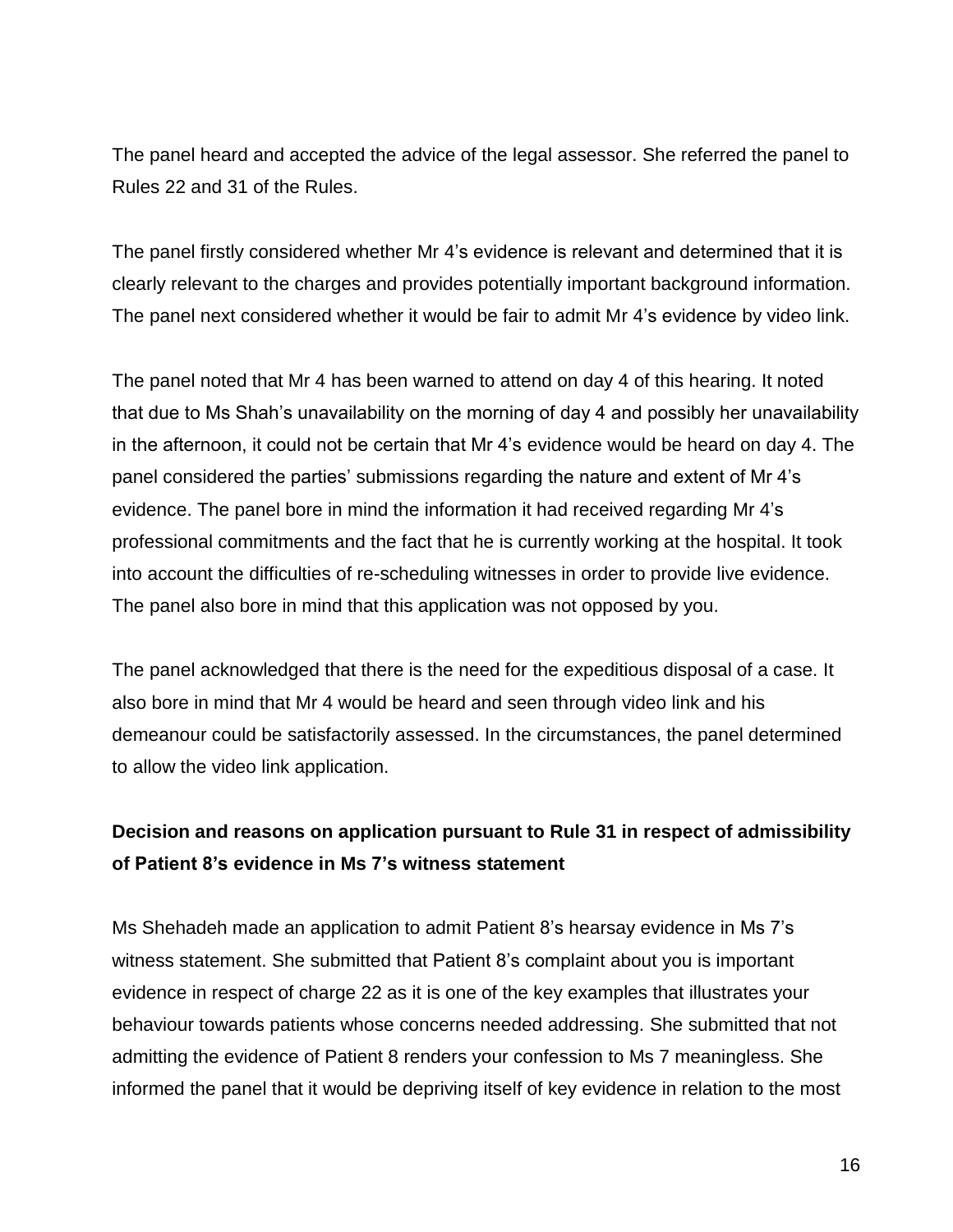serious charge in the case if this evidence was not admitted into evidence.

Ms Shehadeh told the panel that Patient 8 is not relied upon as a live witness in these proceedings by reason of her vulnerability as a patient on a mental health ward. She submitted that it is not appropriate to subject her to the rigours of a hearing, and the attendant stress. Nevertheless, she submitted that it would be fair to admit her evidence, and that this evidence is relevant to the panel's determination of charge 22.

Further, Ms Shehadeh submitted that you had admitted the incident to Ms 7 as stated in her witness statement. She reminded the panel that Ms 7 is attending as a live witness and therefore she can be cross-examined. Ms Shehadeh further reminded the panel that if the real objection is that you do not accept admitting to Patient 8's accusation, then that is a matter of cross-examination and factual dispute with Ms 7, rather than a question of hearsay.

Ms Shehadeh also reminded the panel that there is a relatively contemporaneous account in e-mail form by Ms 7 in respect of this incident involving Patient 8. She also submitted that this was not the sole and decisive evidence as Ms 6 also produces evidence in respect of charge 22. Ms Shehadeh submitted that the evidence from Ms 7 is not an "off the cuff remark" but is reliable as it was recorded in a clinical and professional setting in a professional capacity.

Ms Shehadeh further submitted that you were given multiple opportunities to deny Patient 8's allegation, but had not done so. She submitted that the matter was discussed with Mr 5 on 5 August 2016, and again in an interview as part of the capability programme. She reminded the panel that during this interview, you had again not denied the truth of Patient 8's complaint, but stated that Patient 8 had become very angry in the nurses' office, that she had raised her voice and used abusive language, and that you were protecting your colleagues.

In light of the above, Ms Shehadeh submitted that this evidence was fair to admit evidence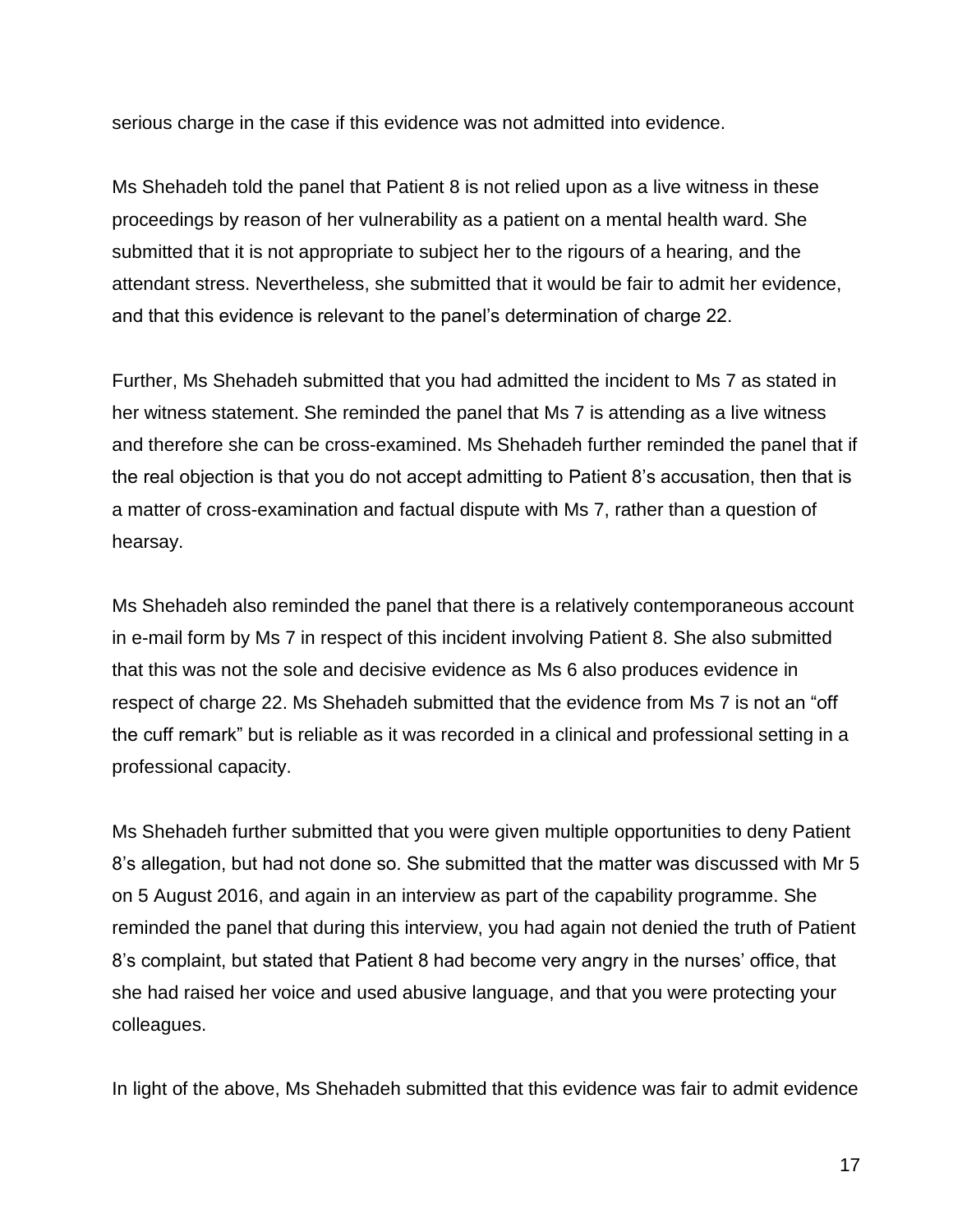and invited the panel to do so.

Ms Shah opposed the application. She submitted that the evidence in relation to Patient 8's complaint to Ms 7 is contested. She submitted that you do not accept that there was an exchange between yourself and Patient 8, whereby the patient had stated her leave was rubbish or words to that effect and you had simply walked away.

Ms Shah submitted that the hearsay evidence contained within Ms 7's statement should not be admitted as not only is it vague and poorly particularised, lacking both a date or any reference to a particular patient, but also, not relevant as the incident regarding Patient 8 does not amount to the patient raising a 'query'. She further invited the panel to bear in mind how Patient 8's evidence had been put before the panel. She told the panel that Patient 8's statement was served very shortly before the hearing, and the RCN had objected instantaneously. She submitted that an evidence matrix had been served on you on 13 July 2021. She said that this matter has been investigated for a long period of time by the NMC and throughout this time the RCN had stated that the charges were not clear and therefore you could not respond to these unclear charges. She told the panel that this case was listed three times and it was only on the fourth occasion that you were served with Ms 7's statement.

Ms Shah submitted that the hearsay account of Patient 8's complaint is the only evidence of what Patient 8 said and what you replied in return. There are no other direct witnesses to the incident, nor any patient records. It is therefore the sole evidence of the incident regarding Patient 8. She submitted that there is no one else who can be challenged about what was or was not said to you by the patient or how you responded to the queries by the patient. She submitted that although the NMC argue that Ms 7 can be challenged during her evidence about the complaint, there is no way to challenge Patient 8's statement. Ms Shah submitted that Ms 7's note is not a full verbatim note of any conversation with Patient 8; it is a summary and not any form of a contemporaneous note taken at the time. She reminded the panel that the conversation had taken place in a non-formal setting nor had patient 8 ever been asked if she wanted this to be pursued in regulatory sphere.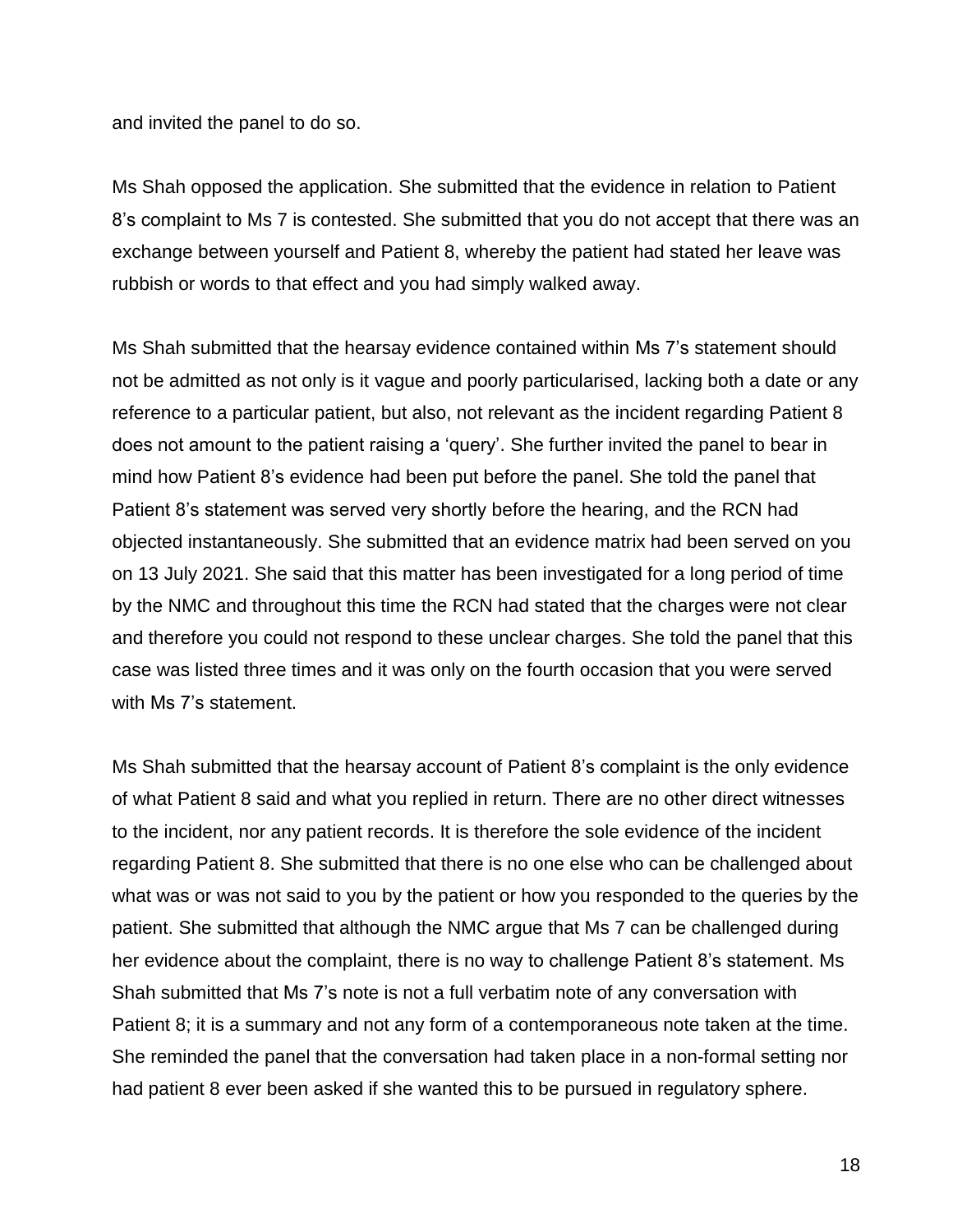Further, she submitted that there is not even a witness statement from Patient 8 nor an explanation as to why this had not been taken. She further went on to say that the Trust had not produced a formal signed complaint. In these circumstances, Ms Shah submitted that the evidence is not only unreliable but is also hearsay that cannot be properly be tested.

Ms Shah therefore invited the panel to not admit Patient 8's evidence in Ms 7's witness statement into evidence.

The panel accepted the advice of the legal assessor.

The panel considered whether it would be fair and relevant to admit this material into evidence. The panel bore in mind that Ms 7 had had a direct conversation with Patient 8. She had immediately followed this with a conversation with you about what was said by Patient 8. It accepted that the evidence was not the "sole and decisive" evidence of the charge as there was evidence from Ms 6 which it was yet to hear. It therefore determined that her evidence was relevant. The panel also bore in mind that Ms 7 is due to attend and give evidence at this hearing and therefore she can be examined as to what she was told by Patient 8 and in turn what conversation took place between herself and you.

The panel bore in mind the submissions by Ms Shah on your behalf that the allegation in relation to Patient 8 was only made available to you in July 2021. However the panel was of the view that the bundle of documents before it contained an email dated 20 August 2016 in which there is a reference to the allegation in relation to Patient 8. In these circumstances, the panel was of the view that you had been aware of the concerns regarding Patient 8 in advance and as such it would be fair to admit Ms 7's evidence.

# **Decision and reasons on application pursuant to Rule 31 in respect of admissibility of Patient 8's evidence in Ms 6's witness statement**

Ms Shehadeh made a further application to admit Patient 8's evidence in Ms 6's witness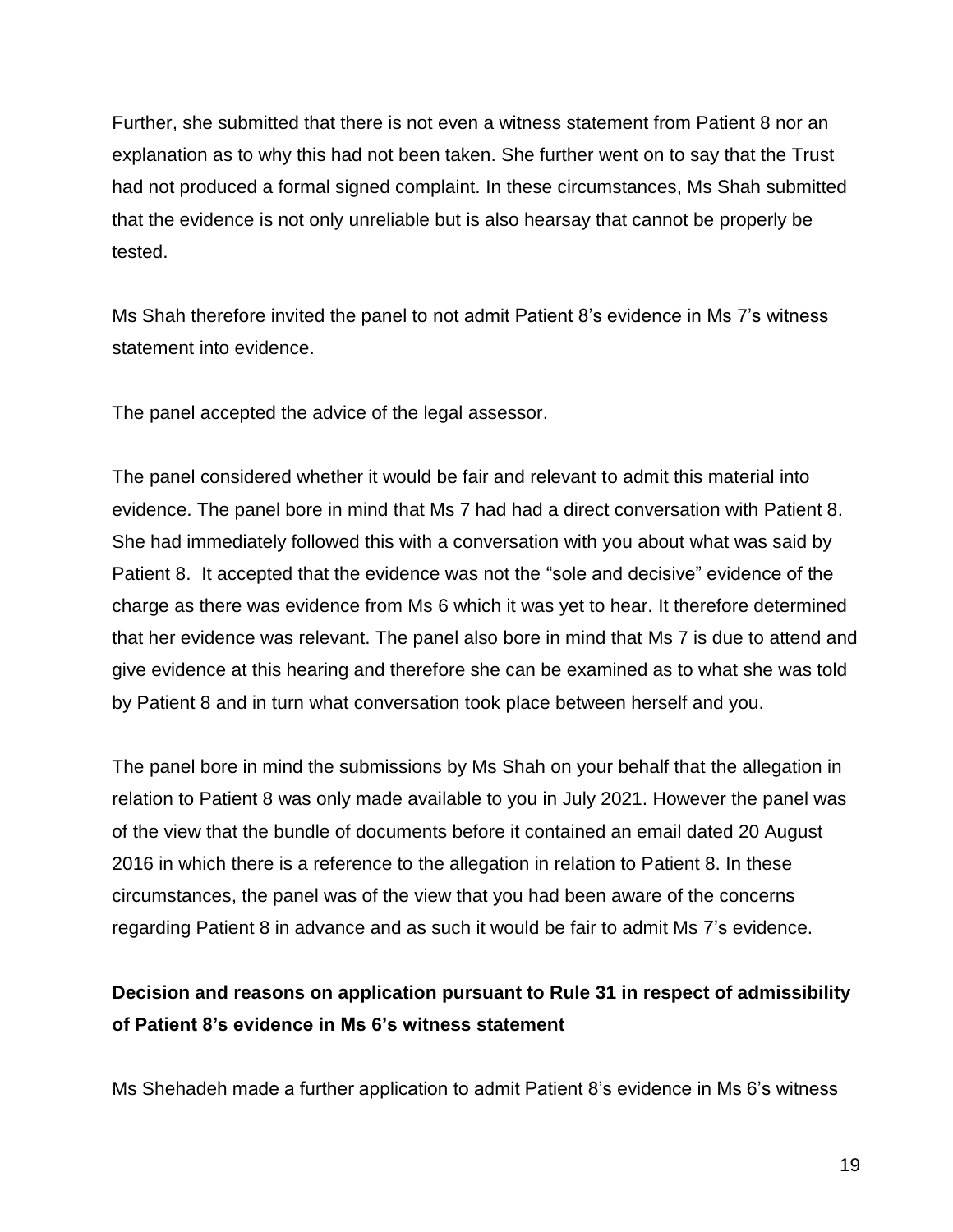statement. She invited the panel to have sight of paragraphs 12-15 of Ms 6's statement. She told the panel that the contents of the paragraphs simply indicate that patients had been asking for help, assistance and attention from you and that these were examples of some of her experiences she had whilst working with you. Ms Shehadeh submitted that although Ms 6 in her statement does not specify who the patients are, she has indicated that she remembers the incidents. Ms Shehadeh reminded the panel that Ms 6 is attending as a witness and therefore she can be cross-examined. She submitted that to admit her statement into evidence would be fair and relevant to this case.

Ms Shah opposed the application. She submitted that Ms 6's evidence is vague and that there were no identifiable features within her statement, excluding information such as dates and patient names. She submitted that it would be unfair to admit accounts of undated incidents where the patients are also not identified as it is impossible for you to respond to unspecific assertions or to mount a defence. In this regard, Ms Shah invited the panel not to admit any of the anonymous hearsay in Ms 6's statement.

The panel accepted the advice of the legal assessor.

The panel considered whether it would be fair and relevant to admit this material into evidence. The panel bore in mind that Ms 6 is due to attend and give evidence at this hearing and therefore she can be questioned about the incidents she speaks to in her witness statement. It further bore in mind that her evidence was relevant as it contained information regarding your alleged attitude towards patients in your care and therefore may assist with charge 22. The panel determined that it would give what weight was appropriate to it once it had heard and evaluated the evidence before it and any submissions and advice, which it might be given. In these circumstances, the panel was of the view that it would be fair and relevant to admit Ms 6's evidence.

### **Decision and reasons on the NMC application to amend charge 22**

The panel heard a second application made by Ms Shehadeh to amend the wording of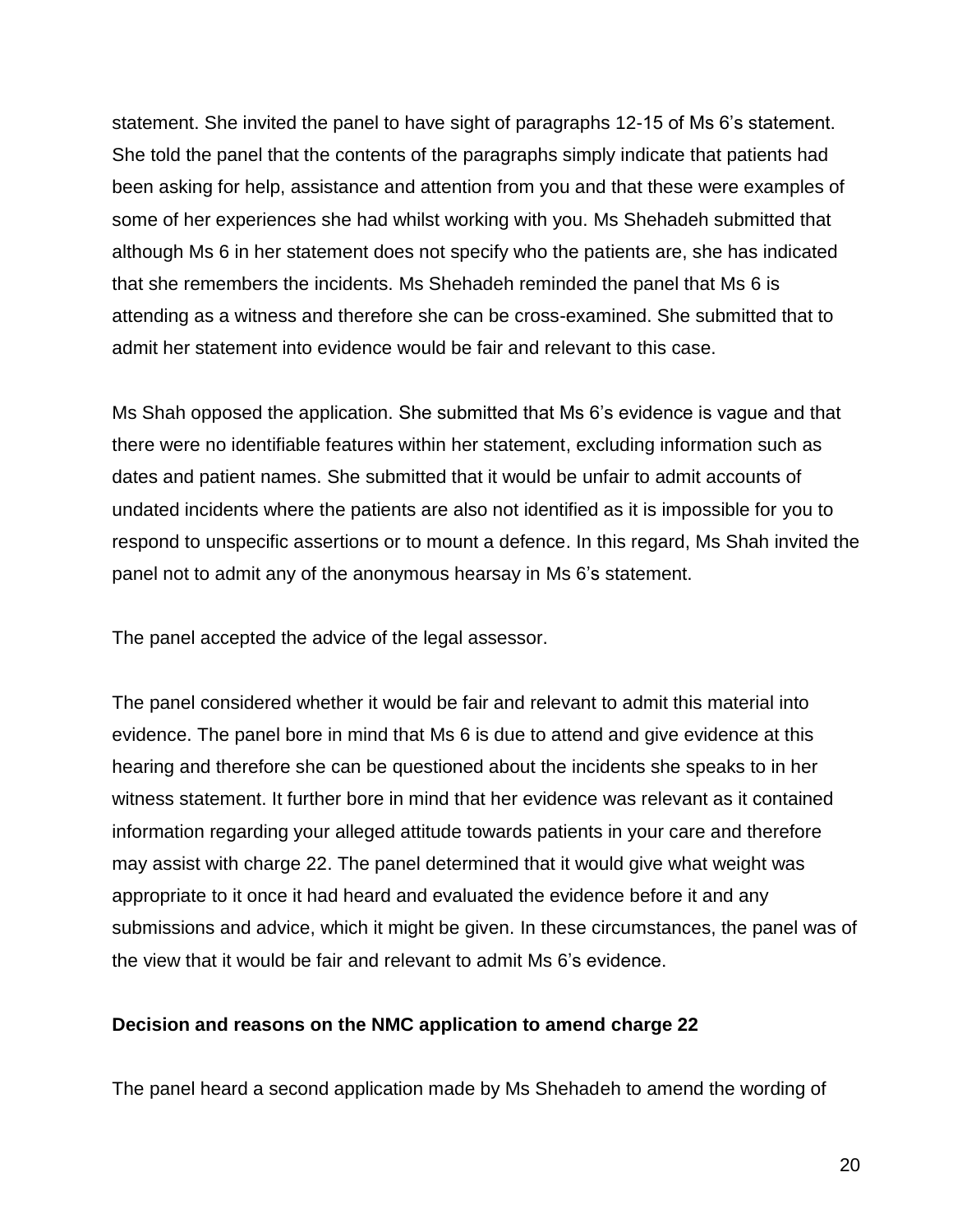charge 22.

Ms Shehadeh submitted that the amendment was to add 'or concern' to the charge. She submitted that the mischief of charge 22 is that you did not put patients first. She submitted that making this amendment would better particularise the charge and would encompass the incident in relation to Patient 8. Ms Shehadeh submitted that your representatives at the RCN had been given notice of such an application a few weeks in advance of the hearing. She accepted that although not lengthy notice, you had been informed of such an application in advance.

### Current charge 22:

"22. On one or more occasions when a patient raised a query with you, you, did not prioritise a patient's needs."

#### Proposed amendment to charge 22:

"22. On one or more occasions when a patient raised a query or concern with you, you, did not prioritise a patient's needs."

Ms Shehadeh submitted that the proposed amendment would not cause any unfairness or injustice to you.

Ms Shah opposed this application. She submitted that it would be unfair to amend this charge at this stage. She submitted that injustice would be caused due to the lateness of this application and the delay that such an application causes.

Ms Shah submitted that the NMC had only made your representatives aware of such an application less than two weeks before the hearing. She submitted that if the NMC wanted to charge you with being dismissive towards Patient 8 that ought to have been included as a charge in advance of the hearing over the many years that the NMC has been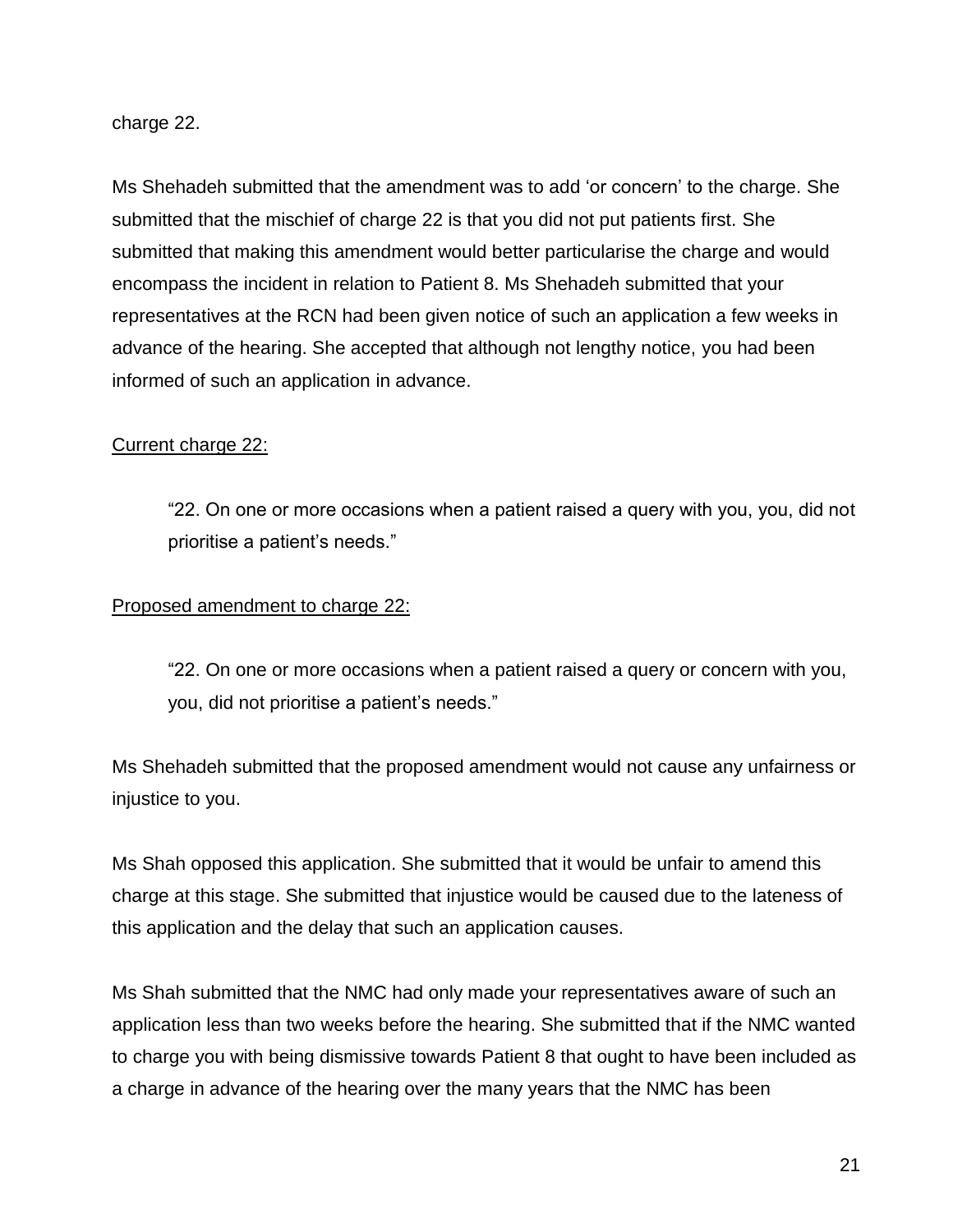investigating this case so that you would have had an opportunity to prepare your defence to the charge and seek appropriate disclosure of relevant matters.

Further, Ms Shah submitted that the new wording of the charge is to include Patient 8. She submitted that you deny the evidence in relation to Patient 8. She submitted that Patient 8 had multiple personality related issues and it is your position that Patient 8, at the time, was engaging in one such personality. Ms Shah submitted that to amend the wording of charge 22 at this stage would be unfair and unjust to you.

The panel accepted the advice of the legal assessor in relation to Rule 28 of the Rules.

The panel again considered the merits of the case and whether any unfairness would result if the amendment to the charge was made.

The panel noted that the proposed amendments was to add "or concern" to the charge. It bore in mind that the amendment was to better particularise the charge, broaden the context of the wording of the charge and provide further clarity. The panel determined that you were aware of the incident in which charge 22 related to and that the evidence for this charge is not new as there is other witness evidence related to this charge. The panel therefore accepted the amendment, it being fair to make it and there being no injustice to either party as a result.

# **Decision and reasons on the NMC's application to admit Ms 11's evidence by video link**

Ms Shehadeh made an application for Ms 11's evidence to be admitted by video link. She submitted that Ms 11 had previously attended the hearing centre, however due to lack of time, her evidence was not heard and she was rescheduled. Ms Shehadeh submitted that you have confirmed that you are content to hear her evidence by video link. She submitted that Ms 11 has indicated that she will be available to give evidence to the panel by video on the morning of day 7. Ms Shehadeh submitted that Ms 11's evidence could fairly be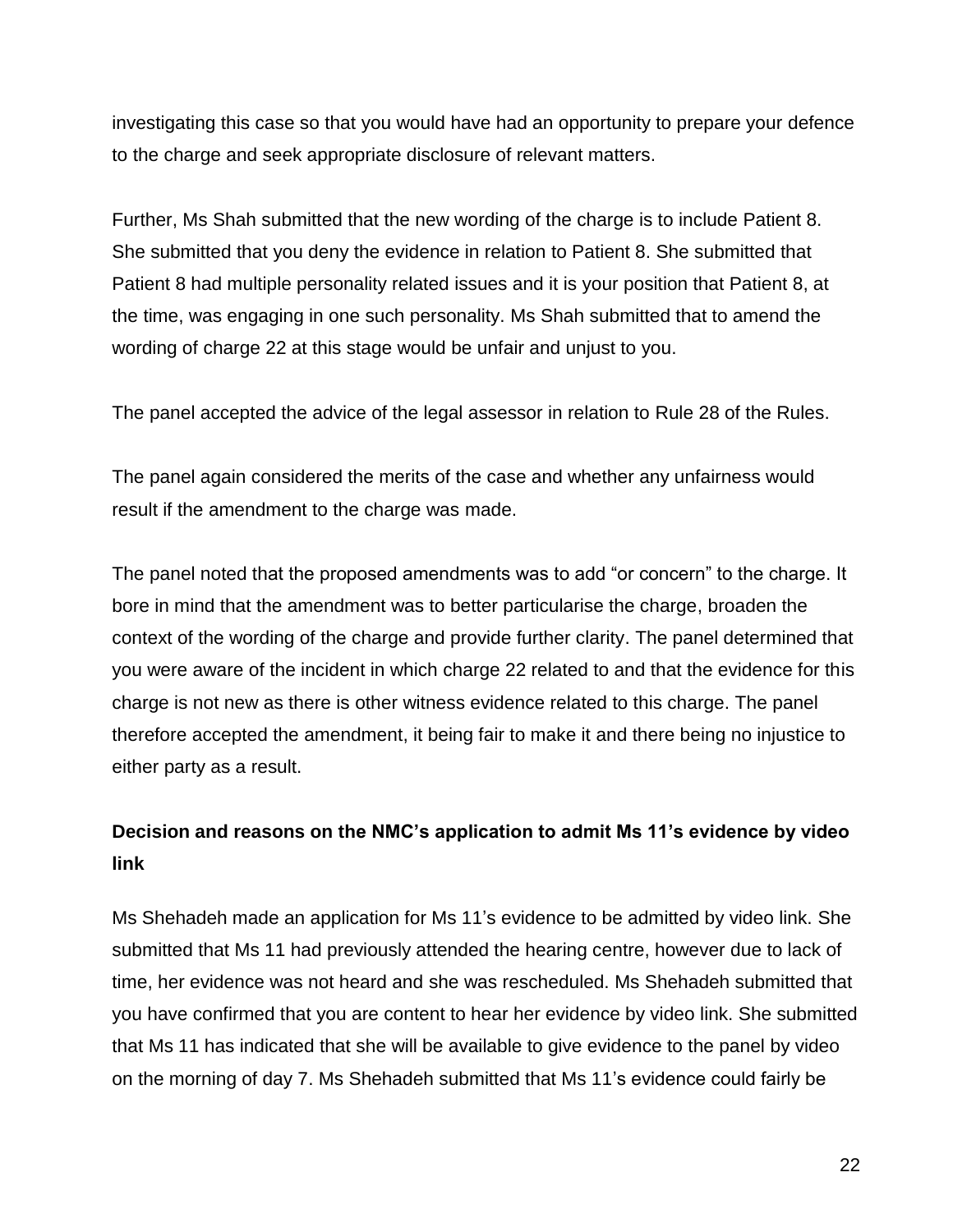heard be heard virtually.

Ms Shah confirmed that you did not object to this application.

The panel heard and accepted the advice of the legal assessor.

The panel acknowledged that there is the need for the expeditious disposal of a case. It also bore in mind that Ms 11 had attended the hearing centre in person previously but was not able to give evidence due to lack of time and therefore needed to be rescheduled. The panel noted that this application has not been opposed by you. It was satisfied that Ms 11's evidence could be fairly seen, heard and her demeanour satisfactorily assessed. In the circumstances, the panel determined to allow the video link application.

## **Application by you for an adjournment**

The panel heard submissions on Thursday 19 August 2021 made by Ms Rosso on your behalf for an adjournment until the morning of Monday 23 August 2021. Ms Russo told the panel that as your previous counsel has returned her instructions, she had stepped in to make the application on your behalf. She submitted that the RCN are still on record and are yet to decide if they will continue to be instructed in your case. She submitted that the RCN will be able to give their decision by close of business today (day 9). She submitted that in any event, time until Monday would be fair for either new counsel to be instructed or for you to prepare in order to represent yourself going forward.

Ms Shehadeh submitted that it is in the public interest that there is an expeditious disposal of this case. However, she submitted that the NMC does not oppose an adjournment until Monday morning. She submitted that in fairness to you an adjournment should, in all the circumstances of this case, be granted.

The panel accepted the advice of the legal assessor who referred to Rule 32 of the Rules.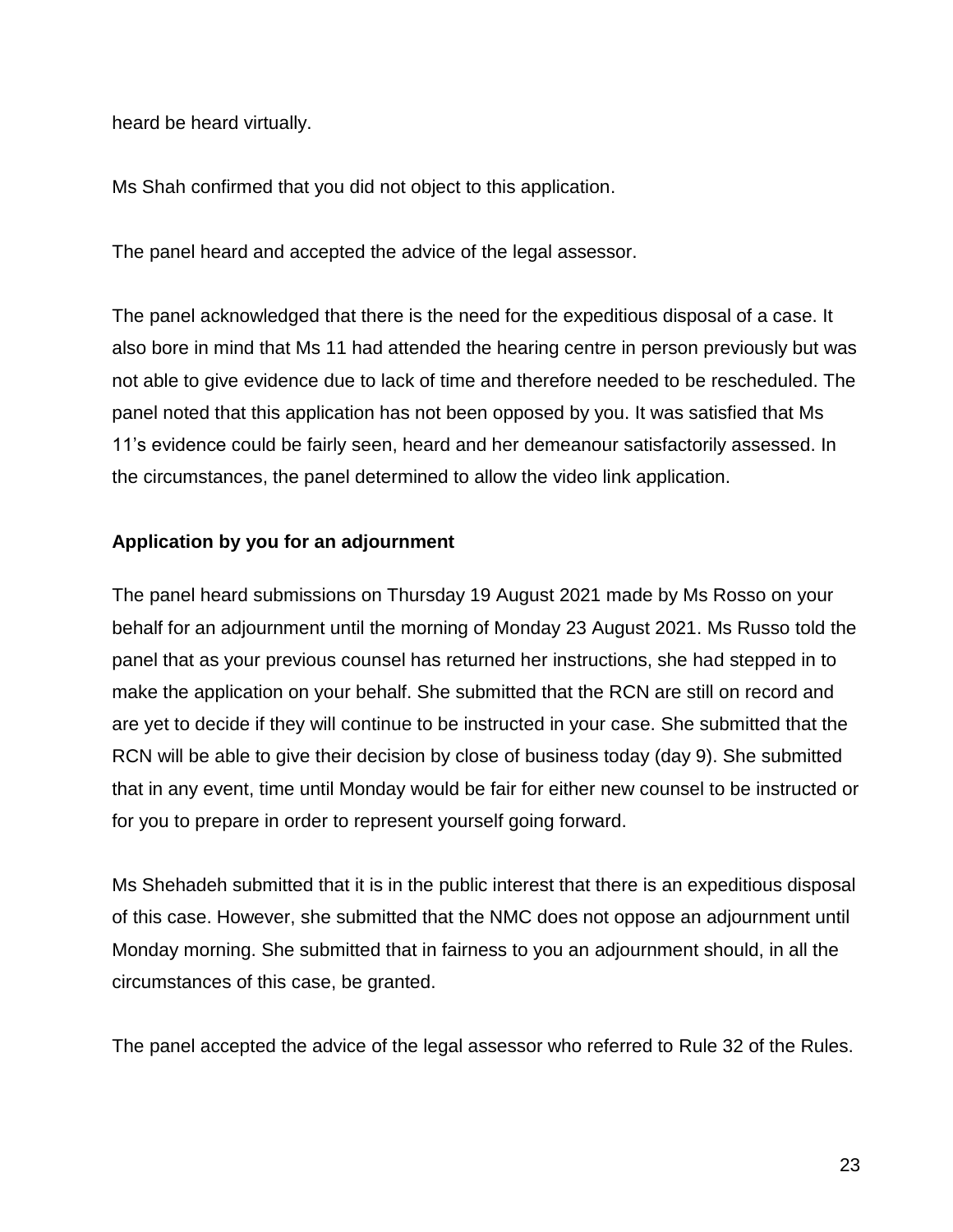The panel gave careful consideration to Rule 32 (4) of the Rules which states:

(4) in considering whether or not to grant a request for postponement or adjournment, the Chair or Practice Committee shall, amongst other matters, have regard to –

(a) the public interest in the expeditious disposal of the case;

(b) the potential inconvenience cause to a party or any witnesses to be called by that party; and

(c) fairness to the registrant.

The panel firstly had regard to the public interest in the expeditious disposal of your case. The adjournment applied for by you is for approximately a day and a half which the panel regard, in all the circumstances of your case, as a necessary adjournment for either new counsel to be instructed or for you to properly prepare your defence. Those circumstances included the fact that you face 23 charges, some with numerous sub-allegations and the case is complex.

The panel acknowledged that witnesses have already been rescheduled although they have not yet been heard. It further noted that no witnesses had been scheduled for the day and a half the adjournment has been requested for.

The panel lastly considered fairness to you. Given that your counsel returned her instructions yesterday (day 8) and the RCN not having confirmed their position in relation to either to continue to be on record or not, the panel found that it would be manifestly unfair to reject your application for an adjournment. In this regard, the panel determined that you must be afforded time to either instruct new counsel or to properly consider and prepare your defence, if you were to represent yourself.

In light of the above reasons, the panel granted an adjournment to Monday 23 August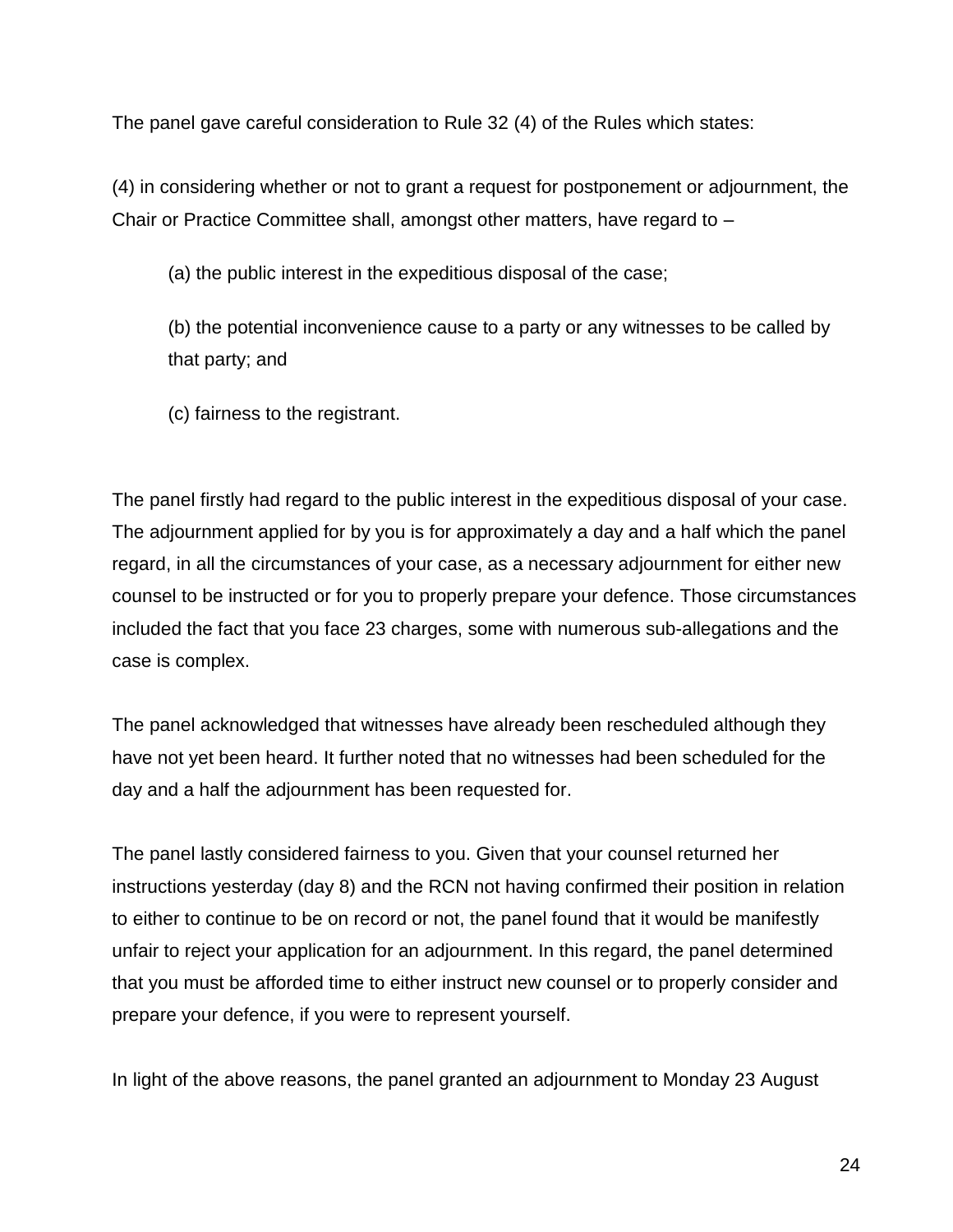2021 at 09:00.

#### **Change of admission to charges**

On 10 August 2021, day 2 of this hearing, Ms Shah on your behalf made admissions to charges 5b, 13a, 14a, 14c, 14d, 14e, 16, 17, 19g, 19h, 20, 21 and 23. She submitted that the rest of the charges were denied. The panel therefore accepted that charges 5b, 13a, 14a, 14c, 14d, 14e, 16, 17, 19g, 19h, 20, 21 and 23 were admitted and found proved.

On 17 August 2021, through Ms Shah you admitted charges 1 and 2 and 3 a to d. Ms Shah clarified to the panel that you did not admit 3 e and f. Nor did you admit charge 4. The panel therefore accepted that charges 1 and 2 and 3 a to d were admitted and found proved.

On 23 August 2021, you told the panel that you were now representing yourself. In order to clarify the exact position in relation to the charges (given that your counsel had withdrawn from the case) the panel asked that all the charges were put to you again. You told the panel that although your previous counsel Ms Shah admitted charges 1, 2 and 3 a-d on your behalf, you now do not admit charges 1 and 2 and 3 in its entirety.

In response to the changes to the admissions on 17 August 2021, Ms Shehadeh applied to the panel to seek an explanation from you as to why you had now changed your position in relation to charges 1, 2 and 3.

The panel heard and accepted the advice of the legal assessor.

The panel determined that it would not seek an explanation from you at this stage as you were not providing evidence on oath. It noted that your previous counsel is no longer representing you and a waiver of privilege is not required at this stage. The panel therefore struck your previous admissions to charges 1, 2 and 3 a-d off the record and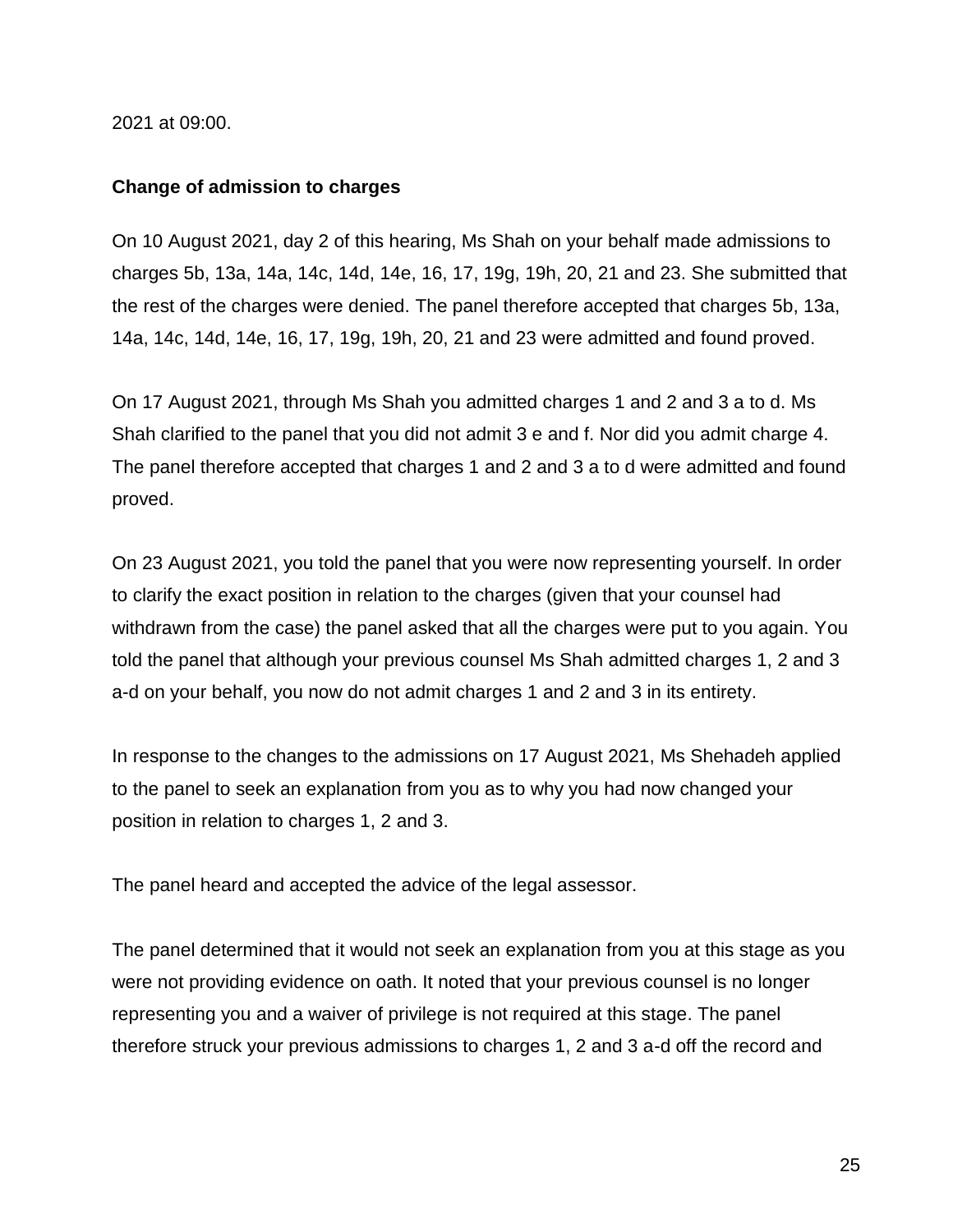noted that you maintained your denial of these charges.

## **Decision and reasons on the NMC's application to admit Mr 5's evidence by video link**

Ms Shehadeh made an application for Mr 5's evidence to be admitted by video link. She submitted that Mr 5 had previously attended the hearing centre on one day and had taken leave on another day to provide evidence, however due to lack of time, his evidence was not heard. Ms Shehadeh submitted that the Trust Mr 5 works for is understaffed at the moment due to a major Covid-19 outbreak in which 17 staff members have been confirmed as Covid-19 positive. She further submitted that a number of patients in the hospital are severely ill with aggressive behavioural tendencies and require close clinical supervision. She submitted that Mr 5 has indicated that he will be available to give evidence to the panel by video on the afternoon of day 11 in two parts, from 13:00-14:00 and 15:00-16:30 to fit around his prior professional responsibilities. Ms Shehadeh submitted that Mr 5 had indicated that he will only be available to travel to London to give evidence in person again on Friday 26 August 2021 (the last day of this hearing, day 15.) She reminded the panel that Thursday 25 August 2021 and Friday 26 August 2021 were extra dates added to this hearing. Ms Shehadeh further reminded the panel that she will not be available on 26 August 2021 and that to have a new lawyer on behalf of the NMC to hear Mr 5's evidence would be wholly unworkable. She invited the panel to consider that the alternatives were either hearing Mr 5's evidence virtually or to go part-heard before finishing the NMC's case. Ms Shehadeh reminded the panel of the need for the expeditious disposal of a case and submitted that Mr 5's evidence could fairly be heard virtually.

You told the panel that you would have liked to hear Mr 5's evidence in person, however, given that Mr 5 had attended the hearing centre previously without his evidence being heard, his evidence being subsequently rescheduled without again being heard and given the circumstances at the Trust, you are content to hear Ms 5's evidence by video link.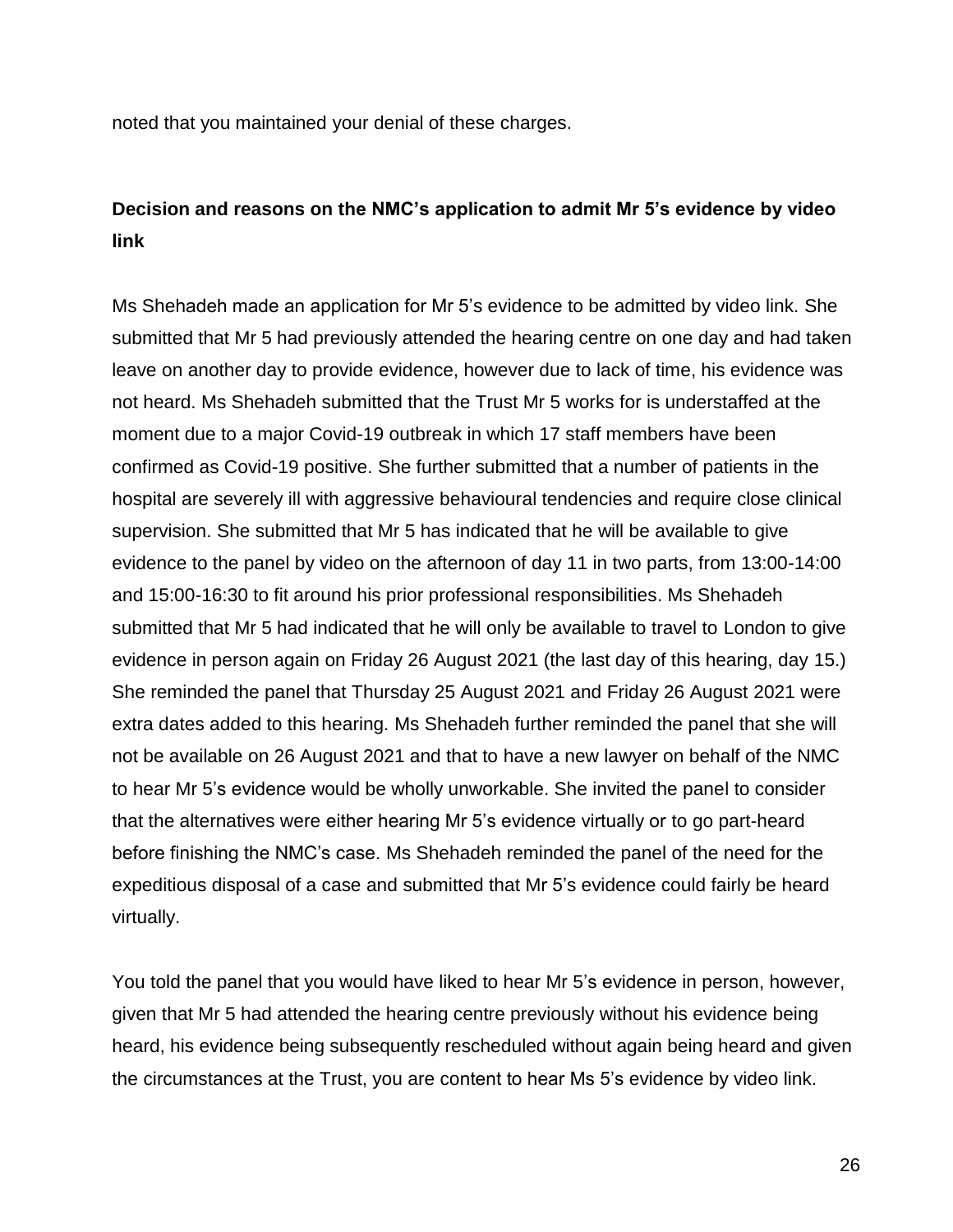The panel heard and accepted the advice of the legal assessor.

The panel bore in mind the need for the expeditious disposal of a case. It also bore in mind that Mr 5 had attended the hearing centre in person previously and had been rescheduled to give evidence again in person on a different day, but was not able to give evidence due to lack of time on both occasions. It bore in mind the professional difficulties Mr 5 was facing at the Trust. The panel also noted that this application has not been opposed by you. It was satisfied that Mr 5's evidence could be fairly seen, heard and his demeanour satisfactorily assessed. In the circumstances, the panel determined to allow the video link application.

#### **Application by the NMC for an adjournment on 25 August 2021**

Ms Shehadeh made an application to adjourn this hearing. She told the panel that Mr 5 has indicated, whilst attempting to action the panel's request for further documents, that he has identified there may be a concern about the patient anonymity key which the NMC have relied upon when formulating its charges. She submitted that this is vital information which needs to be further explored not only in fairness to you but also fairness in the presentation of the NMC's case. She invited the panel to release Mr 5 from his oath so that he will be able to provide a further witness statement to clarify this position. She reminded the panel that Mr 5 will no longer be available to give evidence to the panel this week. He has used the limited time available today to gather documents requested of him. She submitted that this case was inevitably going to be adjourned part-heard, however, due to the lack of witness availability, this case will need to be adjourned today, 25 August 2021, before the close of the NMC's case. Ms Shehadeh submitted that due to NMC's listings availability this case is unlikely to resume until March 2022 and during that time the NMC will be able to gather all relevant documents leading up to the resuming dates.

You did not oppose this application. You were concerned that this case had been hanging over you for some considerable time. You had found the information in the documents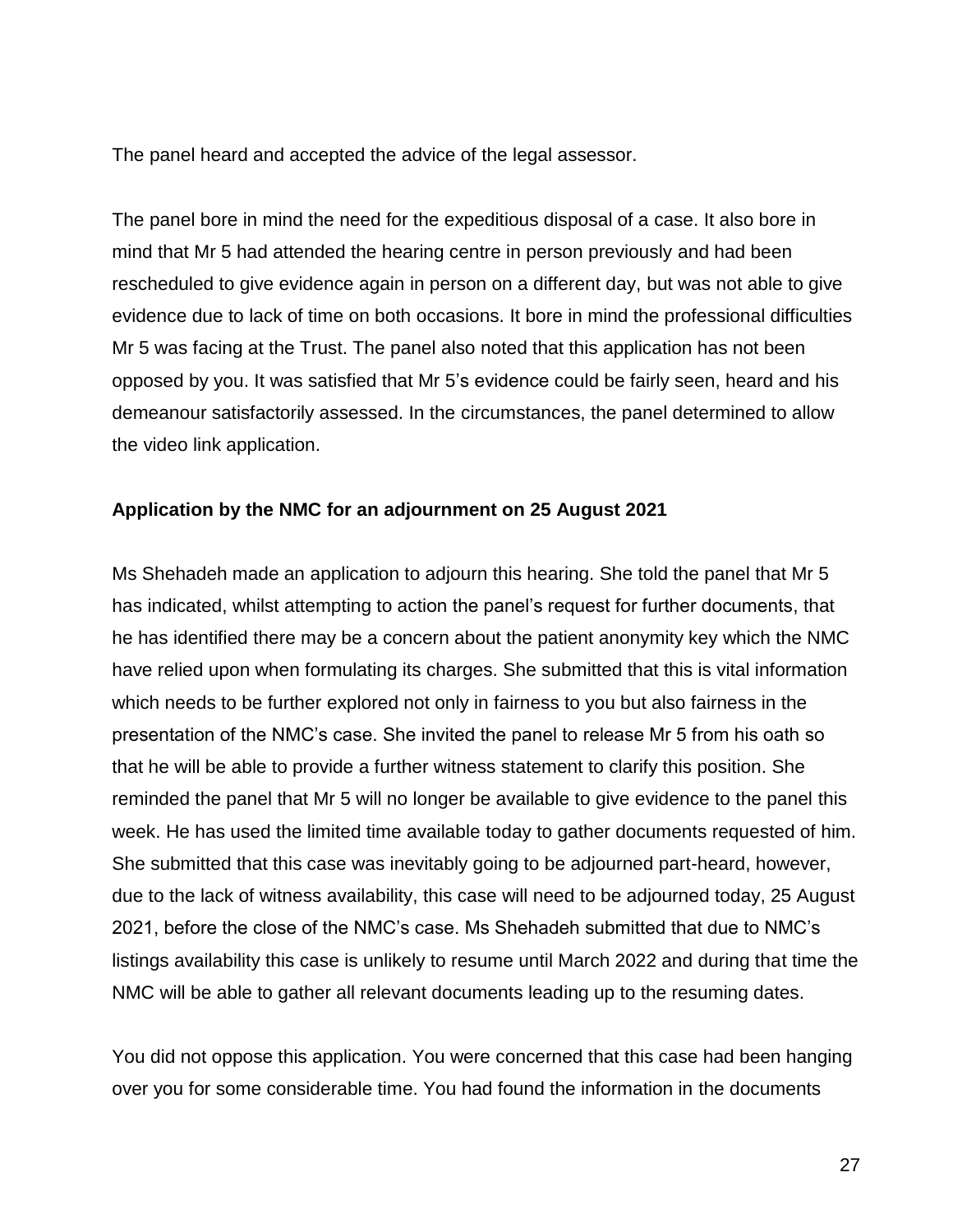confusing because of the passage of time and welcomed any efforts made to clarify the identification of the patients said to be involved.

The panel accepted the advice of the legal assessor who referred to Rule 32 of the Rules.

The panel had regard to the public interest in the expeditious disposal of your case. It noted that due to witness availability the NMC will not be able to close its case at this stage. It bore in mind the contents of the concerns raised by Mr 5 regarding the further documentation and the anonymity key. It was of the view that this is vital information for the progress of this case and in fairness to you. The panel also noted that you do not oppose this application. The panel therefore determined to grant this application.

Having discussed availability between parties, panel and the NMC, it granted an adjournment to 28 February 2022.

## **Decision and reasons on facts**

In reaching its decisions on the disputed facts, the panel took into account all the oral and documentary evidence in this case together with the submissions made Ms Shehadeh on behalf of the NMC and by you.

The panel was aware that the burden of proof rests on the NMC, and that the standard of proof is the civil standard, namely the balance of probabilities. This means that a fact will be proved if a panel is satisfied that it is more likely than not that the incident occurred as alleged.

The panel heard live evidence from the following witnesses called on behalf of the NMC:

 Ms 1: Band 5 nurse at the Trust at the time of the events;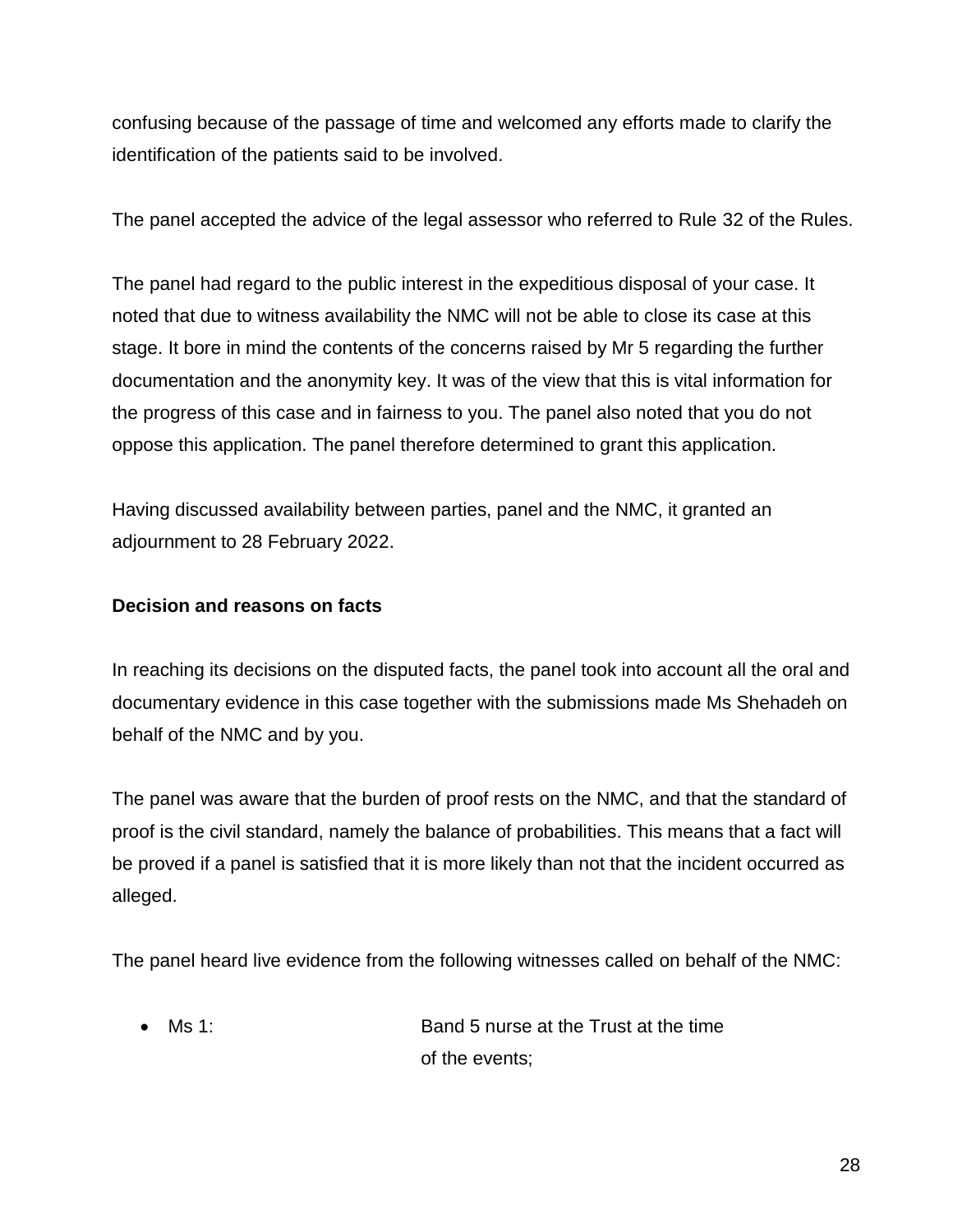- Ms 2 Mental Health nurse on Bay ward at the time of the events;
- Ms 3 Band 6 nurse and physical healthcare lead at the Trust at the time of the events;
- Mr 4/HCA 2 Healthcare assistant at the Trust;
- Mr 5 Service Manager at the Trust;
- Ms 6 Charge nurse at the Trust;
- Ms 7 Clinical team leader at the Trust at the time of the events;
- Ms 8 Charge nurse at Bay Ward at the time of the events;
- Ms 9 Senior Support Worker at the Trust;
- Ms 10 Staff nurse on Bay Ward at the time of the events;
- Ms 11 Ward Manager at the Trust;
- Mr 12 Ward Manager at Harbour Ward and Manager of the Health based Place of Safety South at the Trust.

The panel also heard evidence from you under oath.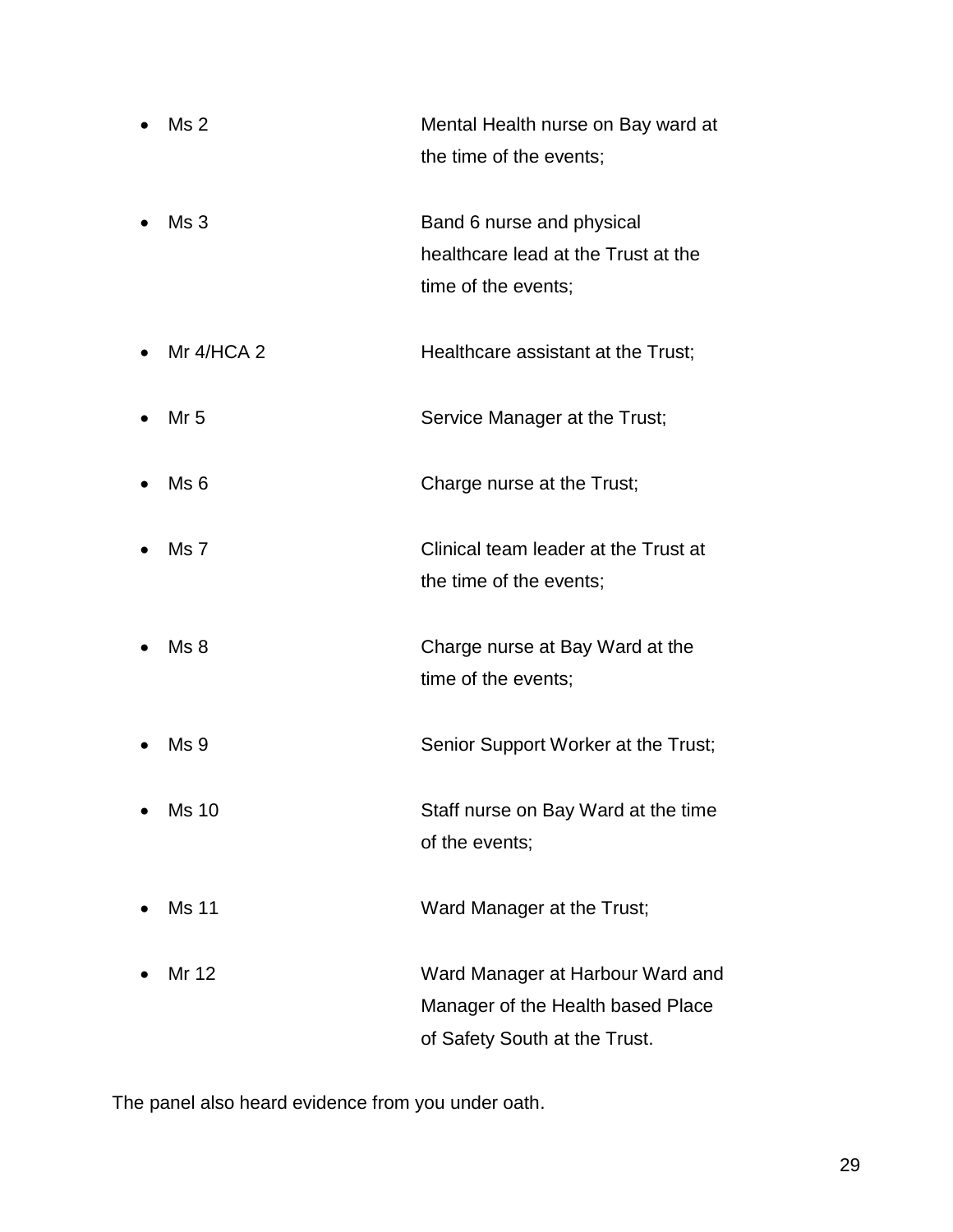Before making any findings on the facts, the panel heard and accepted the advice of the legal assessor who referred to the following cases: *Dutta v GMC* 2020 EWHC 1974 (Admin), *Dr Raisi Sawati v GMC* 2022 EWHC 283(Admin), *Re H* 1996 AC 563, *Ivey v Genting Casinos (UK)Ltd* 2017 UKSC 67, *Enemuwe v NMC* 2015 EWHC 2081 (Admin) and *Wingate v SRA* 2018 EWHC Civ 366.

The panel noted these events took place over 5 years ago. The panel noted the inherent risks of recollection over such a long period of time but noted the numerous inconsistencies in your account at various stages; from statements to your internal investigations, your questions put to witnesses and your oral evidence including your formal admissions. The panel found these inconsistencies to be significant, frequent and fundamental.

The panel then considered each of the disputed charges and made the following findings.

#### **Did you let Patient 1 back onto the Ward**

Firstly, in order to consider charges 1, 2, 3 and 4 the panel must establish whether you did or did not let Patient 1 into the Ward. In considering this, the panel had regard to the document entitled 'Bay Ward Main door activity' on 26 August 2016. The panel noted that there is definitive data to indicate that the doorbell to the entrance was pressed at 14:40:04 and the next entry in the data was when your key fob was permitted access at 14:40:11. The panel also had sight of two CCTV images from outside of Bay Ward 26 August 2016. The first image shows Patient 1 in her wheelchair. The panel noted the top of the image, the bottom half of an individual's body in which the individual is holding a piece of paper in their left hand, is shown. The panel then had sight of a second image in which it shows you walking towards the Bay Ward entrance with a piece of paper on your left hand.

The panel also bore in mind that according to the evidence provided throughout the case which was not contested by you, there was a 4  $\frac{1}{2}$  minute difference between the fob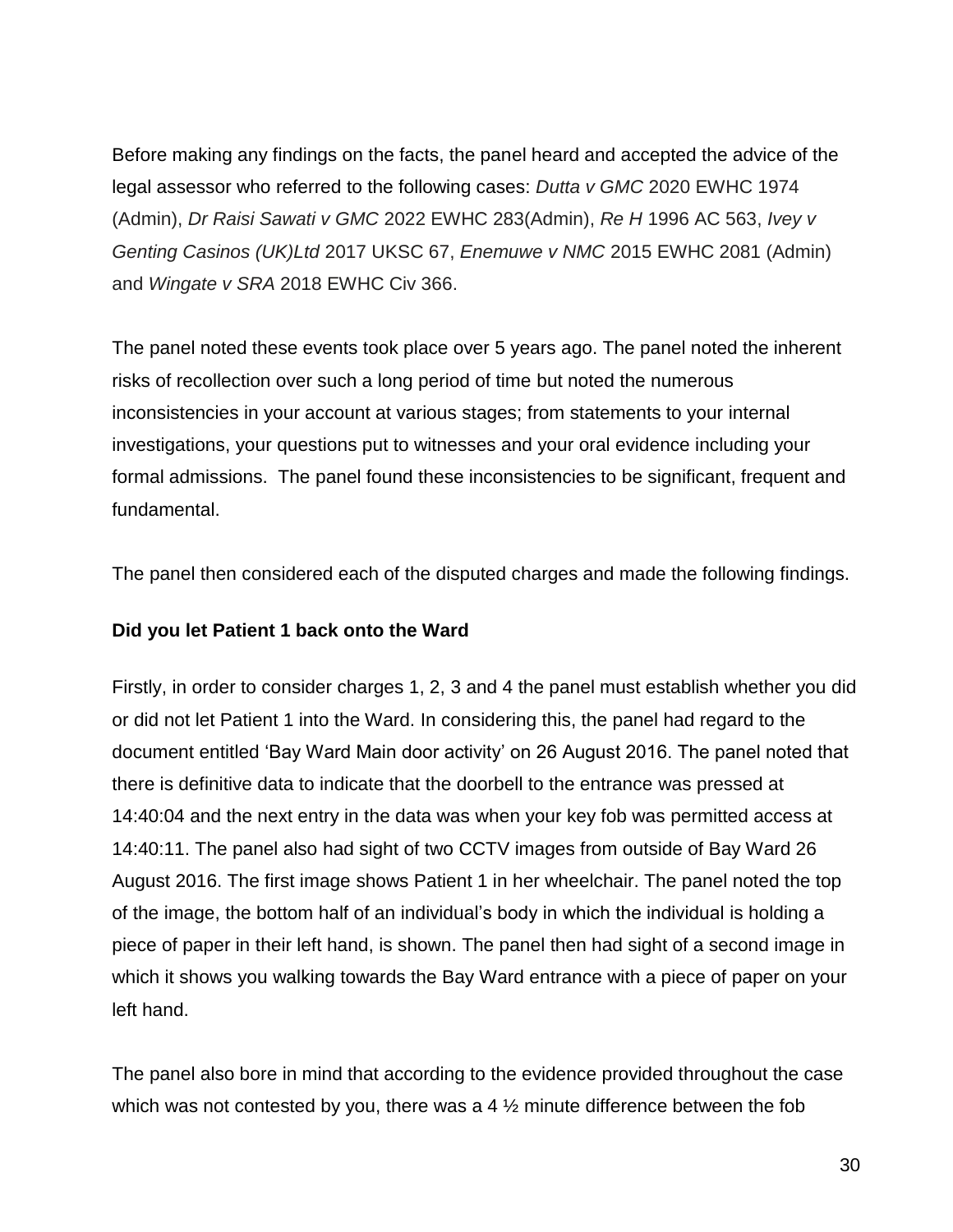system and the CCTV system. It was accepted that the fob ran on real time and the CCTV was 4 ½ minutes behind.

The panel determined that it not likely than not that the entrance data in conjunction with the CCTV images demonstrates that you let Patient 1 into the Ward.

The panel therefore concluded that o the balance of probabilities that you let Patient 1 into the Ward.

## **Charge 1**

1. On 26 August 2016 did not conduct a search of Patient 1 and/or Patient 1's property on her return to the ward after authorised leave.

## **This charge is found proved.**

In reaching this decision, the panel took into account the evidence of Ms 1, Mr 5, Mr 12, the key fob data on 26 August 2016, the CCTV images from 26 August 2016, the Disciplinary Sanction letter dated 2 November 2016, the interview notes from your meeting dated 7 October 2016 and your evidence. The panel excluded the findings of the internal investigation form its decision making process.

Firstly, the panel noted the Disciplinary Sanction letter dated 2 November 2016 in which it states:

*"On 26 August 2016, you placed Patient 1's health at risk by allowing her on to the ward following a period of unescorted leave without searching her belongings; by doing so you did not adhere to CP057 (Policy for searching of the Inpatients, Visitors and Rooms) Patient 1 subsequently took an overdose of medication… resulting in her admission to Northampton Gen Hospital for her to undergo treatment.*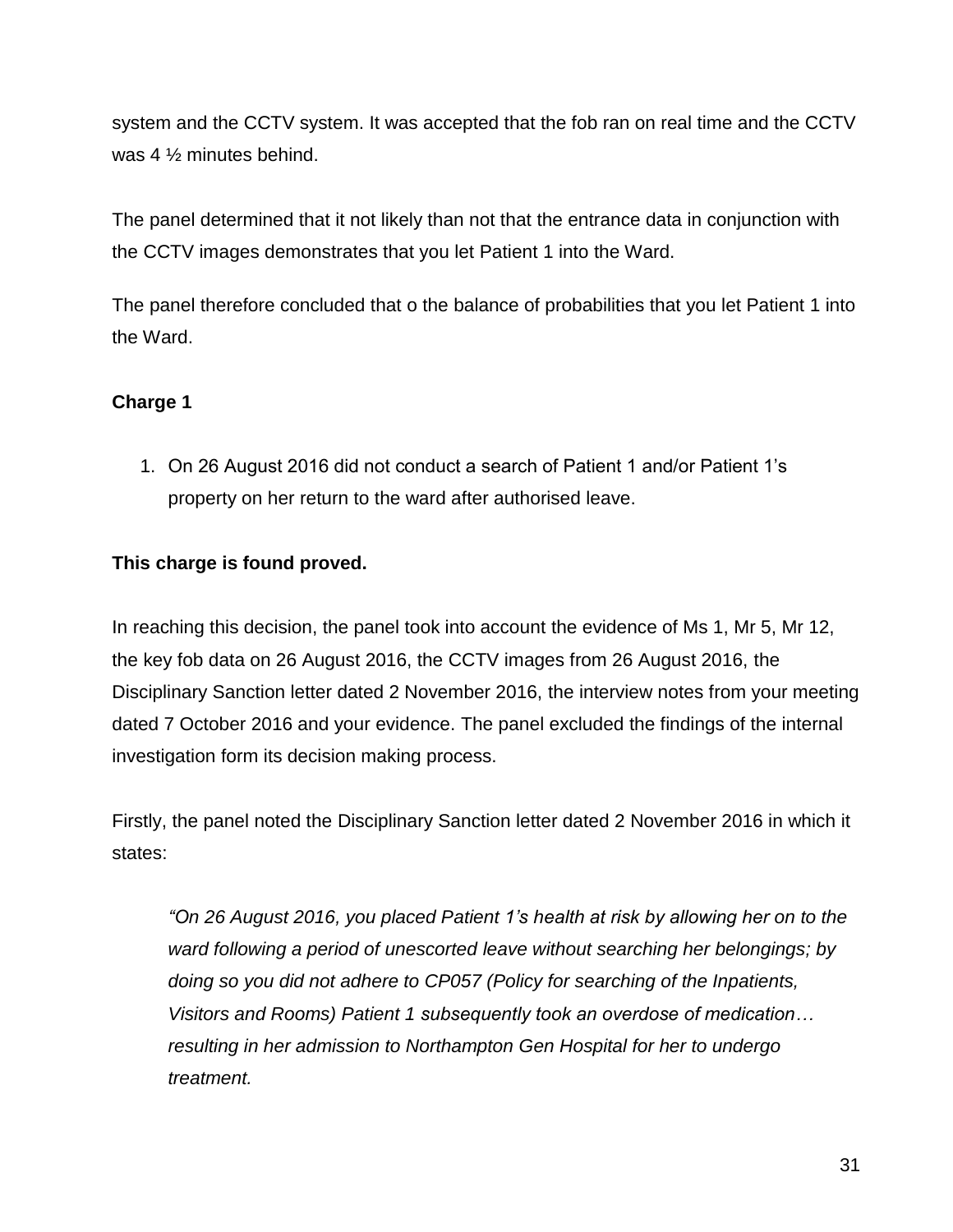*…*

*The meeting was to discuss the next steps in the formal process. At the meeting you admitted the misconduct in relation to the above-mentioned allegation…* 

*With this in mind it was discussed at the meeting that the potential appropriate level of sanction of this misconduct should be a Final Written Warning. You agreed verbally to accept this sanction…"*

The panel also noted Ms 1's witness statement dated 30 June 2019 which was consistent with her oral evidence, in which she stated:

*"I did not think about whether anyone had a search on Patient 1 when she returned to the ward as this was expected, it is standard procedure to conduct a search of a patient when they return from unescorted leave from the ward"*

The panel also bore in mind your evidence in which you too said that whoever lets a patient into the ward has the responsibility of checking the patient; however it was your position that you did not let Patient 1 into the ward.

The panel also had sight of the interview notes from your meeting on 7 October 2016. It noted that you said:

*"There are times when you would just let her in and sometimes we would check her bag. By the door fob it looks like I have let her in. If the doorbell was rung then I assume someone would respond. She was due to see the psychologist in Daventry that day. Maybe I thought she had gone there."*

The panel noted that throughout your evidence in relation to this charge, you changed your position more than once. The panel was of the view that at this stage, you had viewed the CCTV footage and admitted that you let the patient in.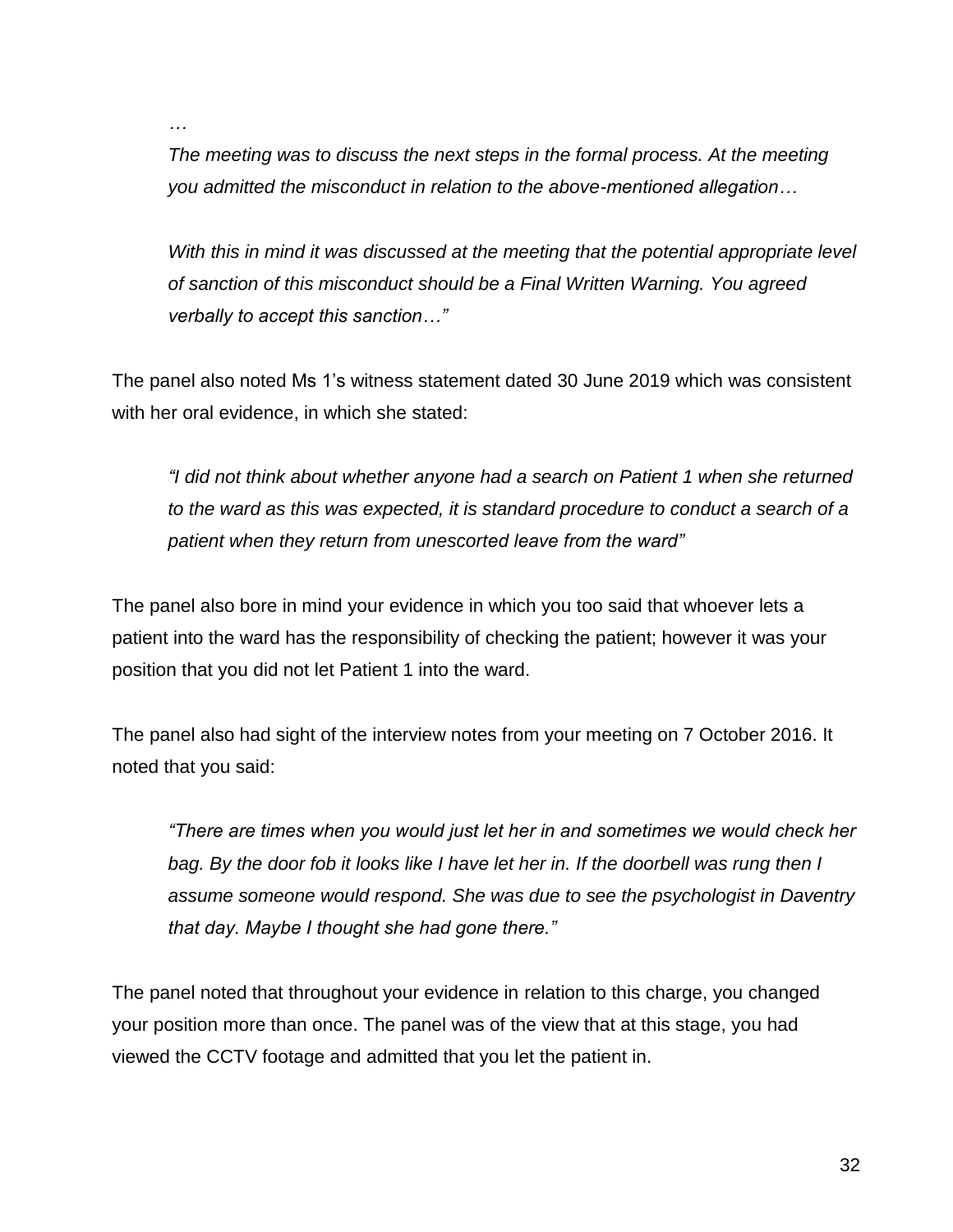The panel also had sight of the Northamptonshire Healthcare Searching of In-patients, Visitors and Rooms Policy. The panel had particular regard to the section under the subheading Nurse in Charge, which states:

*"The nurse in charge has authority to conduct a personal search controlled by law and will be aware of the legal parameters within which they must operate through attending training and this policy. The nurse in charge of the ward is responsible for obtaining consent for a search to be undertaken and recording this within the clinical record. They are responsible for initiating the search process, documenting the reasons for initiating the search and recording steps taken, informing on call/senior staff and RMO. The nurse in charge must also ensure that any contraband items found as a result of a search are stored safely or disposed of appropriately."*

The panel considered that the policy states that the nurse in charge is responsible for any checks. However, the panel bore in mind that the practise on the ward did not apply such a rigid process. The panel noted that the evidence from various witnesses was that the practise on the ward was that staff letting patients back into the ward were responsible for searching the patient. The panel also bore in mind your evidence in which you accepted that this was the working practice of the ward: *"whoever lets the patient into the ward is to search the patient".*

The panel further noted that Mr 5 in his statement dated 17 July 2019 stated that:

*"Mike should have searched her property on return to the ward; he should have summoned the assistance of a female member of staff if there were concerns in relation to maintaining Patient 1's dignity."*

The panel further noted that Ms 1 explained that the expected procedure was for a patient to be searched by whomever allowed them back onto the ward. She said: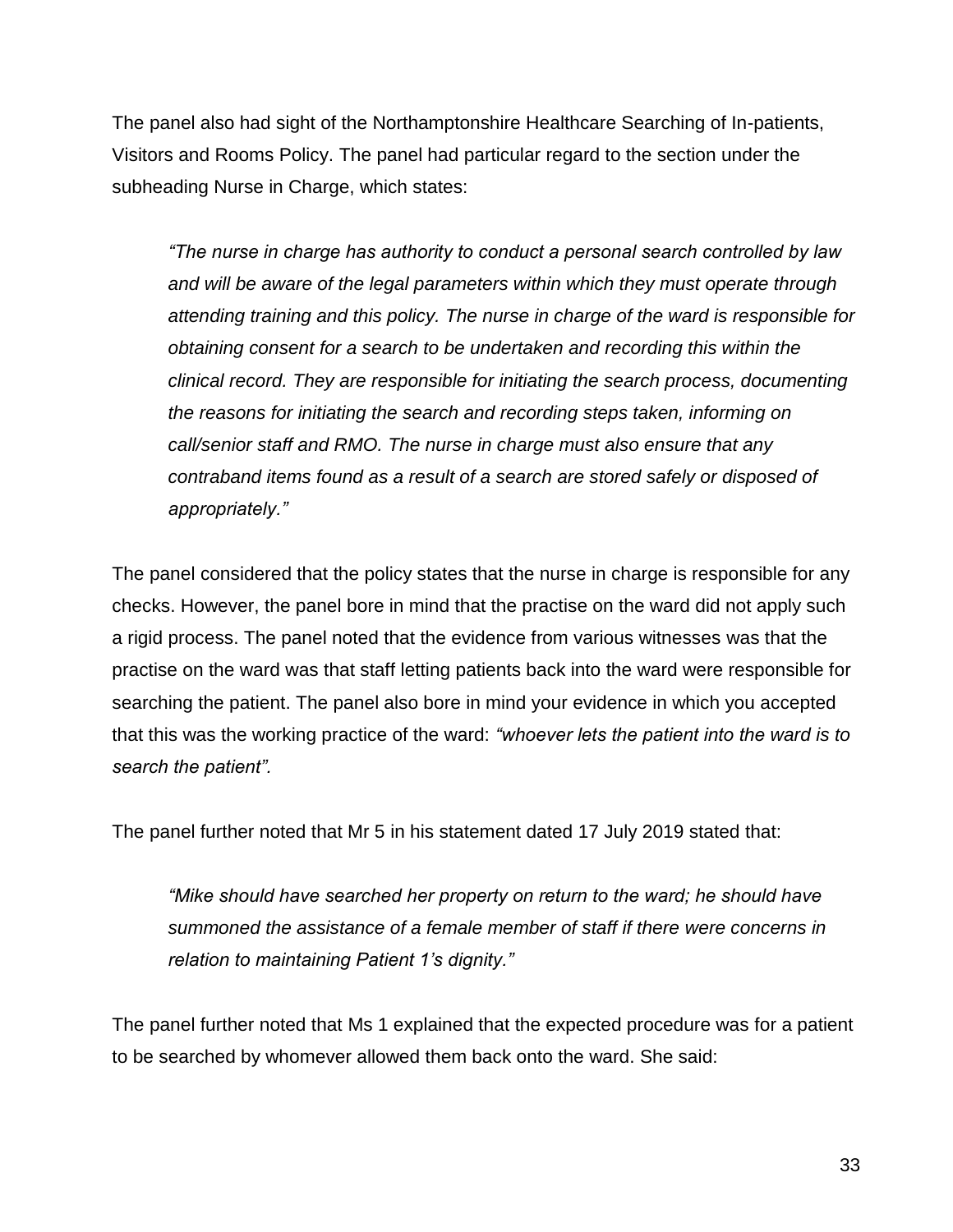'*The searches were conducted by whichever member of staff opened the door because it's a locked ward so the door is opened using a security access system so when the patients get to the door they normally buzz and whichever member of staff gives them access on to the wards then has to take them to a side room to search mainly their belongings before they can walk back on to the ward. My clarification would be the nurse in charge's responsibility would come about if a patient refuses to be searched and the staff are concerned then they will bring it up to the nurse in charge to say "Patient X has just walked in and refused for me to search them" and then the nurse in charge would talk to the patient and then escalate it accordingly.*

The panel noted that Ms 1's evidence regarding who was responsible for searching a returning patient was confirmed by Mr 12, both in his witness statement dated 27 September 2018 and during his oral evidence.

In determining this charge, the panel also took into account your position in relation to this charge at various stages of the proceedings. The panel noted that in your first internal investigation statement you wrote:

*"Around 15:00 hours I commenced the general ward observations to check the whereabouts of all the patients. At that time, I had checked Patient 1's room and found that she was not in there. I returned to the nurses office and noted that Patient 1 was recorded as off the ward… I did not let Patient 1 back onto the ward. [HCA 1] had informed me that she had let Patient 1 back into the ward and had checked Patient 1 bag. [sic]"*

The panel had sight of the key fob data on the day of the incident which showed that HCA1 was off the ward at that time, indicating that she went out of the bay entrance at 14:27:05 and did not enter back into the ward until 15:35:42.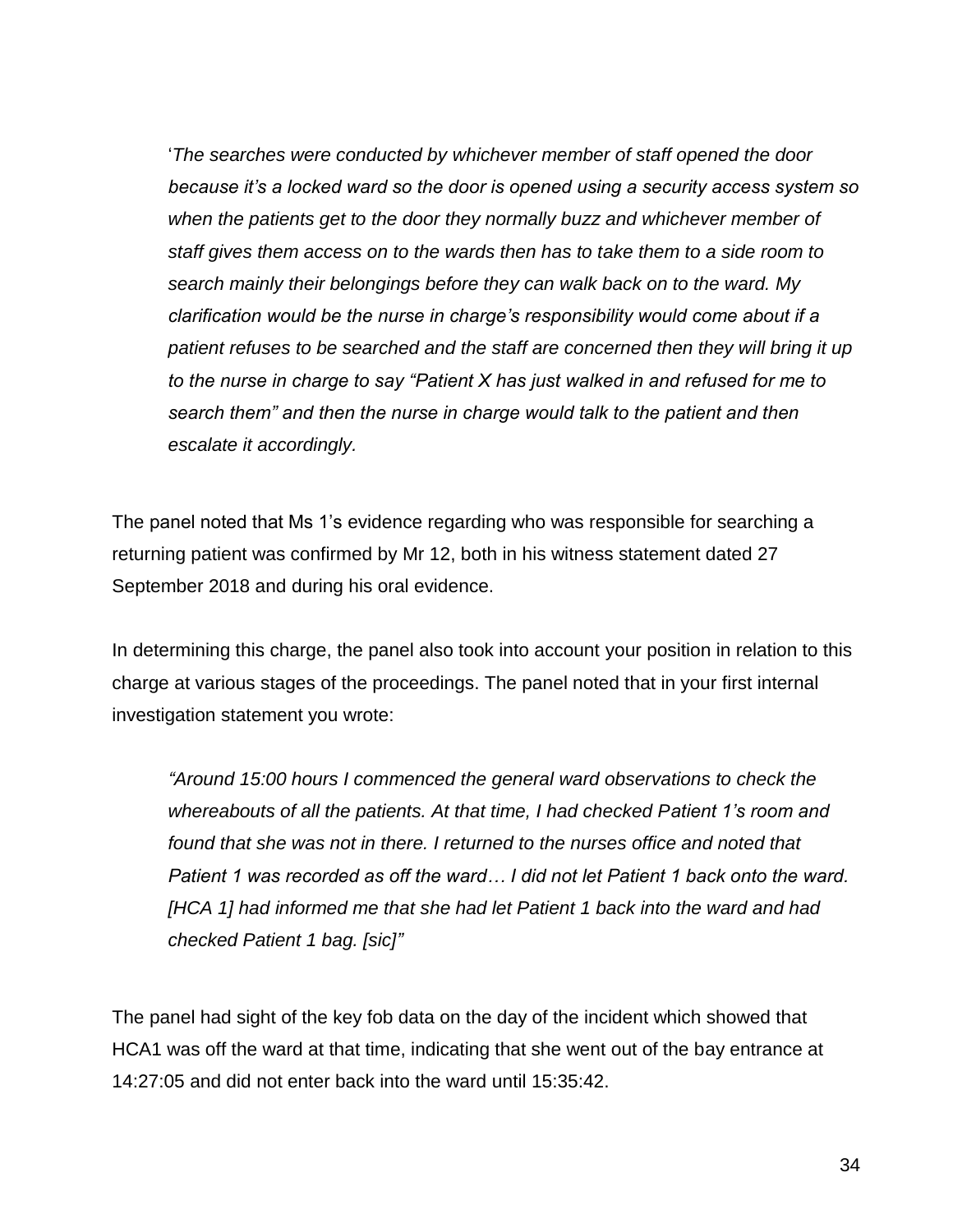The panel noted that again during your internal meeting on 7 October 2016, the notes indicate that you accept that you let Patient 1 in by stating *"By the door fob it looks like I have let her in."*

The panel further bore in mind that during the course of this hearing, in relation to charge 1, through your then representative Ms Shah, you initially denied the charge, however on 17 August 2021, she stated:

*"Charge 1 is admitted. Just so the panel are aware the registrant's position is that there was a limited search on Patient 1 upon arrival that acknowledged that was not sufficient and thus admits the charge". He accepts that the patient 1 in. I make those clarifications just so the panel know that when [Mr B12] come what the issues are." It is not an issue whether he let patient 1 in."*

The panel found this to be admissible evidence with the benefit of legal representations, which it found to be full and frank. However, again on Monday 23 August, when you said you would be representing yourself, you went onto say that you denied charge 1. The panel noted that whilst you abandoned the initial admissions, the panel was still able to take account of those positions.

The panel determined that it had sufficient evidence to satisfy it that although the policy states that the nurse in charge must search the returning patient, according to the evidence it had heard including your own, the working practise in the ward was that the nurse who lets the patient into the ward must check the patient. Accordingly, the panel having determined that you let the patient into the ward was satisfied that on 26 August 2016, you did not conduct a search of Patient 1 and/or Patient 1's property on her return to the ward after authorised leave.

The panel therefore found charge 1 proved.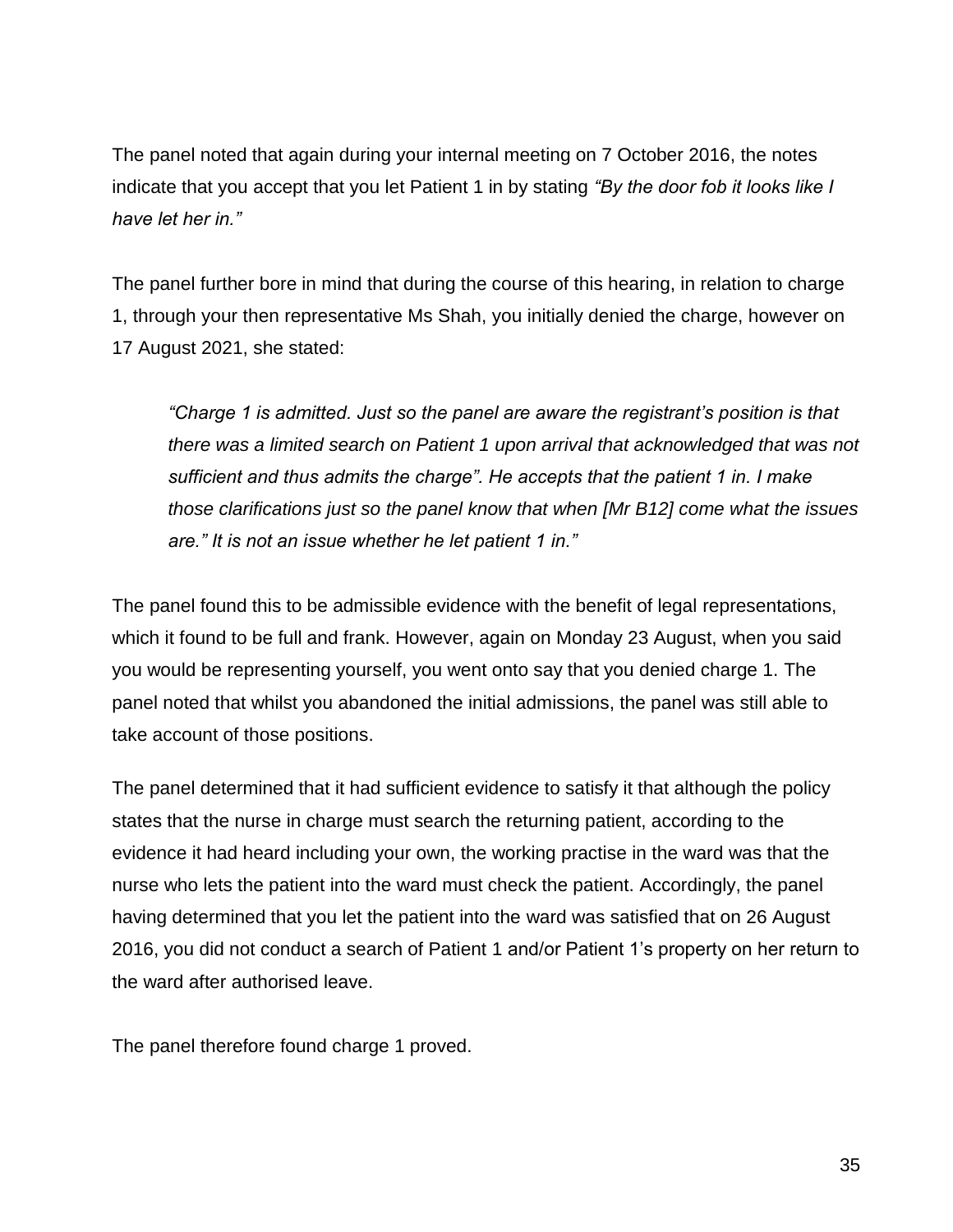## **Charge 2**

2. Your inaction at Charge 1 contributed to a loss of opportunity to identify that Patient 1 was bringing one or more paracetamol on to the unit or had consumed one or more paracetamol while on authorised leave.

## **This charge is found proved.**

In reaching this decision, the panel took into account a copy of the incident description from Datix Incident form for Patient 1 dated 27 August 2016, your initial local written statement, Interview notes from your meeting on 5 October 2016 and your evidence.

The panel reminded itself that on Tuesday 17 August 2021, Ms Shah, your then representative stated:

*"The registrant accepts charge 2. The panel will recall that that was amended to "either/or" and he accepts it in those terms."*

On Monday 23 August 2021 you said you would be representing yourself and told the panel that you denied charge 2.

The panel had sight of a copy of the incident description from Datix Incident form for Patient 1 dated 27 August 2016. It stated:

*"Patient asked me for a 1:1. Sat and spoke with patient. Patient said whilst out on leave this afternoon she took an overdose of 32 Paracetamol. Physical observation completed, NEWS score 1. Called duty doctor who contacted Accident and Emergency who advised the need to go straight down there…"*

The panel further noted that Ms 2 stated in her local statement which was consistent with her NMC witness statement that: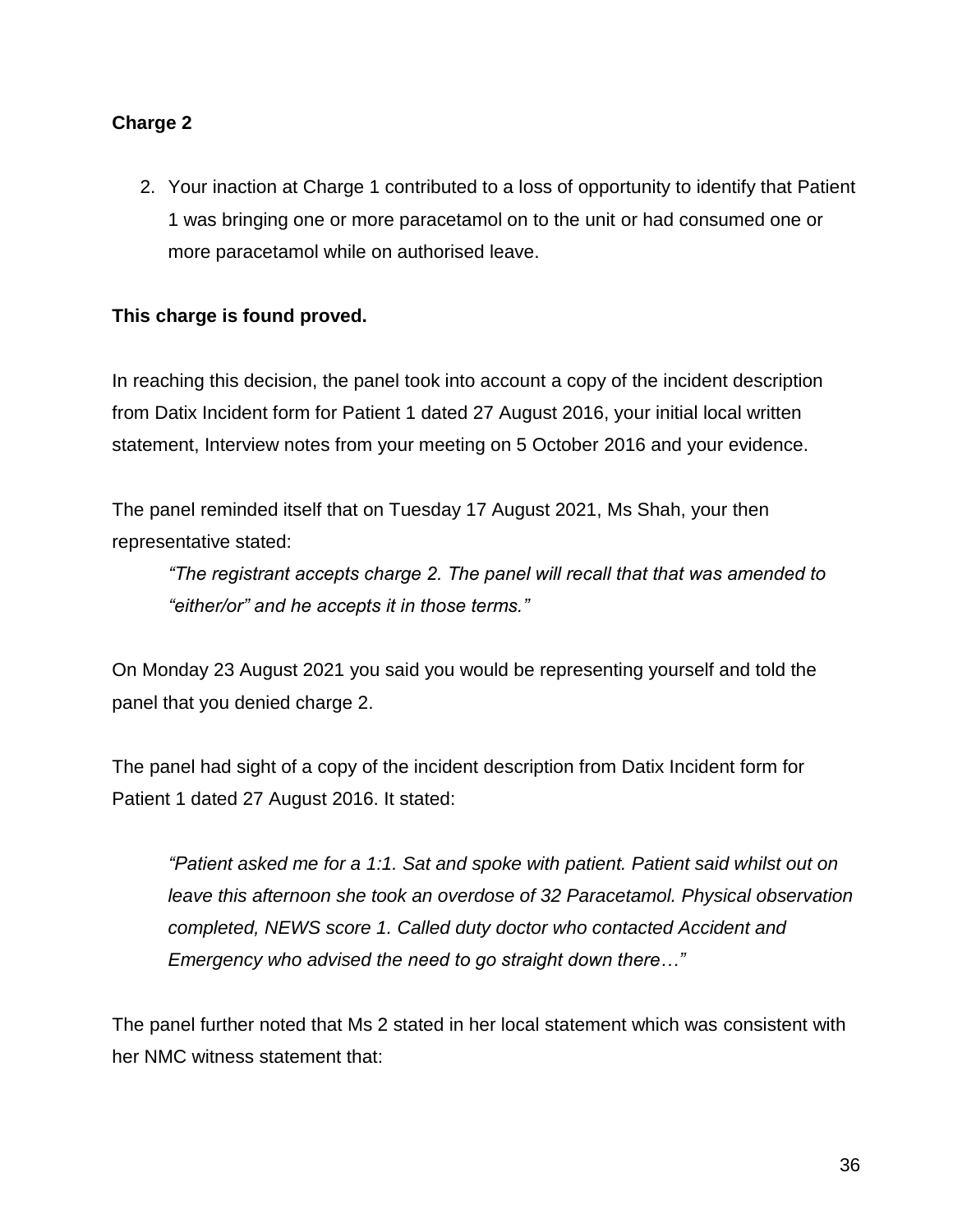*"I conducted a search of her bag. The ambulance crew had taken Patient 1 on a stretcher so her wheelchair was left behind in the interview room. On the back of the wheelchair Patient 1 rucksack [sic] was hanging. I searched Patient 1's rucksack and found 2 empty packets of paracetamol. I also found an empty strip of paracetamol in the zipped compartment in her purse."*

The panel bore in mind that in your initial handwritten statement you provided to Mr 12, you stated that HCA 1 had conducted the search and following your viewing of the key fob data and CCTV footage you said that your initial representations might have been confused as you may have been thinking of another time.

The panel noted that within this statement you also wrote:

*"I asked her for permission to search her wheelchair and room of which she agreed I checked the back of her wheelchair and the side of her seating area cushion, her bedside table, bed, curtains, chest of draws, desk, cupboard, and her toilet, shower area, No tablets or packaging was found."*

The panel further bore in mind your Interview notes from your meeting on 5 October 2016 in which you said:

*…I don't normally check her drawer but I checked the wheelchair, drawer, bathroom, behind curtain… I know she won't put things in her bag as it's checked. Even her mum has said that. I didn't see any packaging when I did the search. She could have eaten them beforehand."*

Considering all the evidence above, the panel determined that although you may have conducted a superficial check later in the day, it was inadequate as you failed to find the paracetamol packets which was subsequently found that evening by Ms 2 in the patient's property. This reaffirmed your original position when your then representative stated on your behalf that you *"did not conduct an adequate enough check."*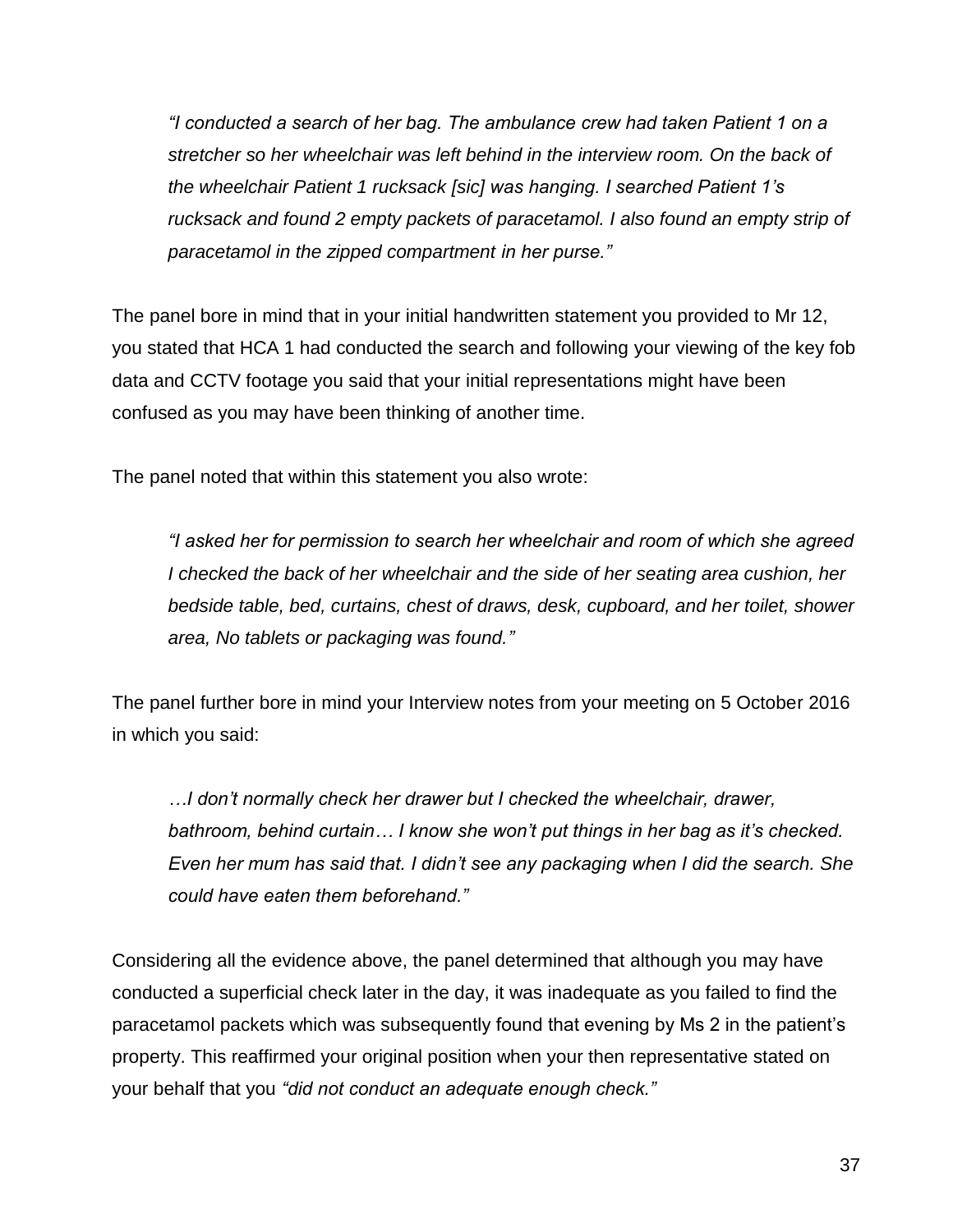The panel acknowledged that it was not known precisely when Patient 1 overdosed on paracetamol. However, had you thoroughly searched the patient upon her return to the ward you would have either identified that she was bringing paracetamol onto the ward, or you would have noticed the empty packets of paracetamol in her bag. The panel was of the view that this would have alerted you to the fact that the patient had consumed paracetamol whilst on leave from the ward. The panel bore in mind that Ms 2 had found empty paracetamol packaging in two separate places. This reaffirmed to the panel that your inaction to search Patient 1 and/or Patient 1's property on her return to the ward after authorised leave, contributed to a loss of opportunity to identify that Patient 1 was bringing one or more paracetamol on to the unit or had consumed one or more paracetamol while on authorised leave.

The panel therefore found charge 2 proved.

#### **Charge 3a**

- **3. In your statement to your employer dated 29 August 2016, and/or your statement to your employer dated 22 September 2016 and/or your interview on 22 September 2016 and 05 October 2016, about the incident at Charge 1, you made one or more of the following representations which were not true.**
	- **a) That you had been on a break when Patient 1 entered**

#### **This charge is found proved.**

In reaching this decision, the panel took into account your email dated 29 August 2016, your handwritten statement received on 22 September 2016, meeting notes both on 22 September 2016 and 5 October 2016, Bay Ward Main Door Activity document and your Key Fob data for 26 August 2016.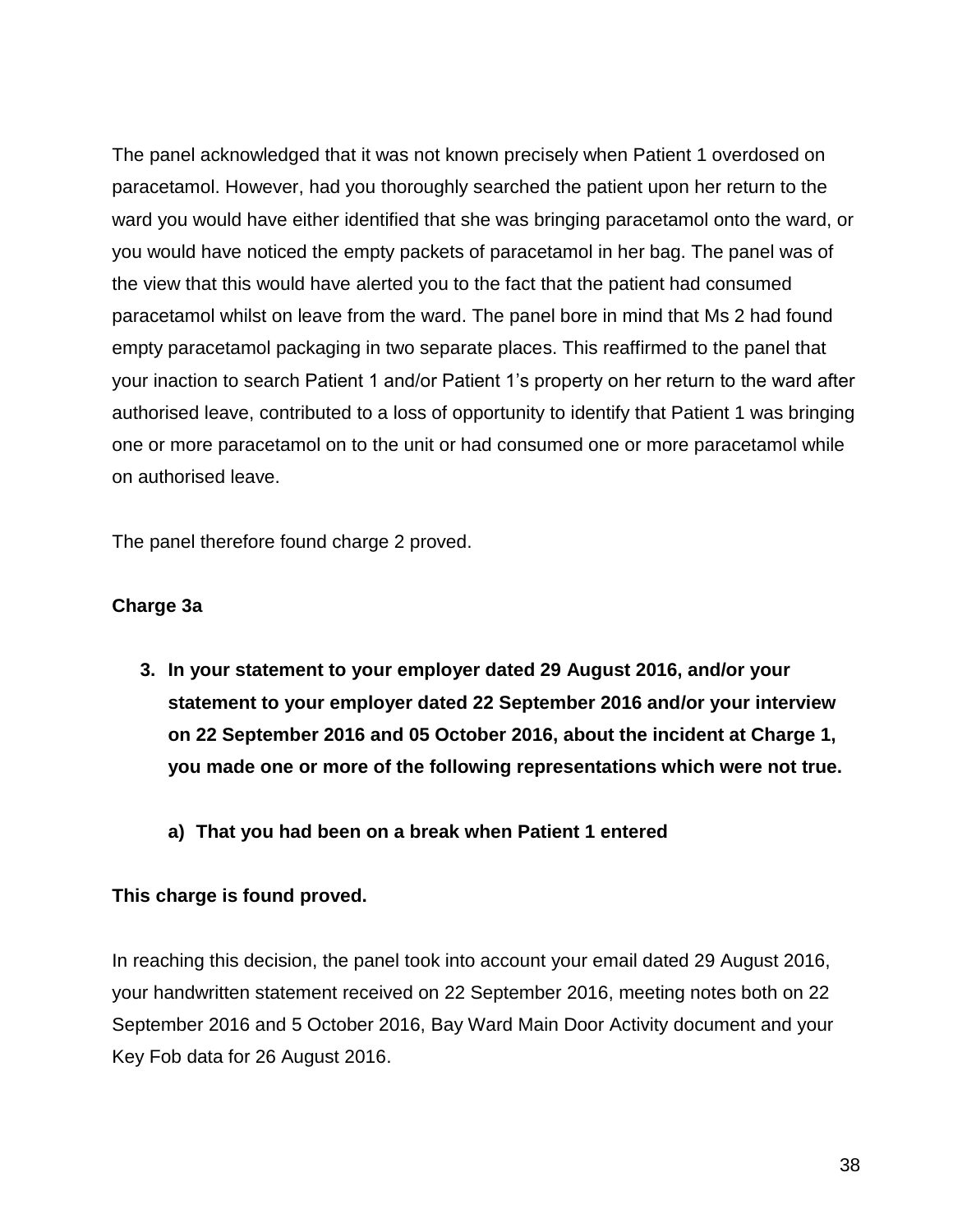The panel noted your email to Mr 5 dated 29 August 2016 in which you stated:

*"I do not know who let Patient 1 back onto the ward. I will usually check her backpack when she returns, and am aware that Patient 1 has a habit of hiding things in her wheelchair which is difficult to search for. I will also ask her if she has anything that she feels needs handing in. On the Friday, I did the 15:00 hour ward checks and noted that she had already returned back to the ward. I had returned from my break and Patient 1 was on the ward prior to me leaving and believe she had returned before my return. I observed Patient 1 in her room at 15:00 hours."*

The panel bore in mind that you said in your initial email that you believed Patient 1 had returned to the ward before you had returned from your break. Furthermore, it noted that in your written statement to Mr 12 dated 22 September 2016, you deny this position and state that you were on lunch break and that you were unsure whether Patient 1 had returned whilst you were on break; and you also state that the patient was let into the ward by HCA 1.

The panel also had sight of the Interview notes from your meeting on 22 September 2016 in which it states:

*"You: I wasn't on the ward. I came back, did the check and couldn't find her. Mr 12: " Your break was 13:50- 14:50? You: Yes. The form said she was due back at quarter to. You: I didn't let her on the ward, [HCA 1] let her on the ward. [HCA 1] searched her bag. She returned a bit before me. Mr 12: Where did you take your break? You: The library. I read. I went to the gents on the way back. Mr 12: You didn't see her return to the ward? You: I don't recall seeing her return to the ward. [HCA 1] told me she let her on the ward."*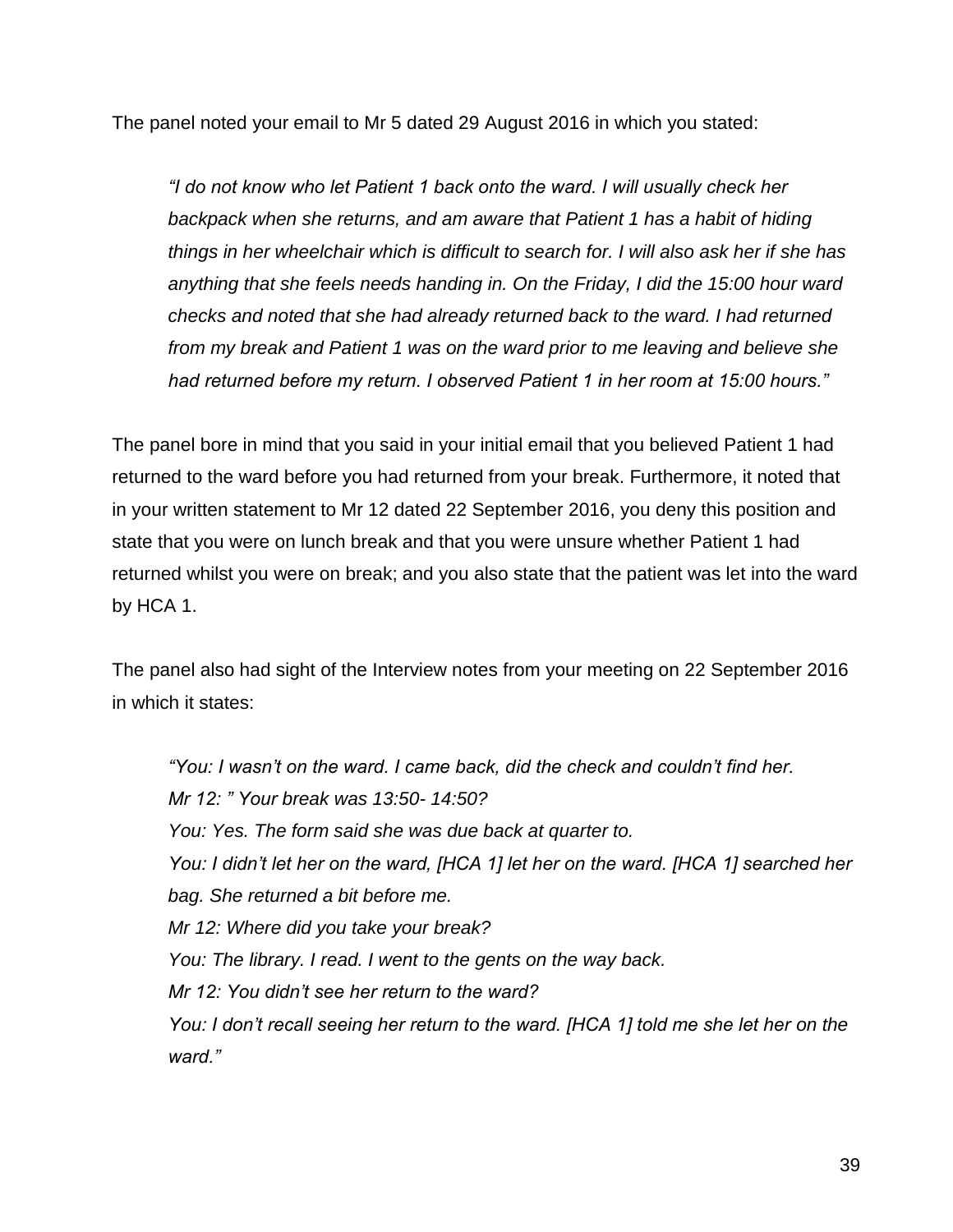The panel also had sight of the Interview notes from your meeting on 5 October 2016 in which it states:

*"Mr 12: Last time you mentioned that you went to the library on your break. We believe that the patient returned to the ward between 14:30 and 14:45. Another witness says she saw her around 14:45. In terms of the time you went on your break you believed it was around 13:50 and returned approximately an hour later at*  14:50. The security system in place uses of fob data would shows on the central *system. This assures that you will return to Bay 14:40. We have been led to believe that you were present when the patient returned? You: I didn't see her come in. When I did the obs board was the first chance I had to know she was on the ward. I checked with someone."*

The panel then had regard to the Bay Ward Main Door Activity document and your Fob data for 26 August 2016 in which it identifies that you left the ward at 13:49:04 and came back at 14:40:11. The document also indicated that the doorbell for the entrance was pressed at 14:40:04.

The panel was satisfied from the evidence before it that you returned from your break, using your key fob to enter the ward at 14:40:11, seconds apart from Patient 1 in the corridor and therefore let the patient in. The panel found this evidence reaffirmed it's earlier position that you let the patient in. The panel therefore determined that you made the representation that you had been on a break when Patient 1 entered, which was not true.

The panel therefore found charge 3a proved.

## **Charge 3b**

**3. In your statement to your employer dated 29 August 2016, and/or your statement to your employer dated 22 September 2016 and/or your interview**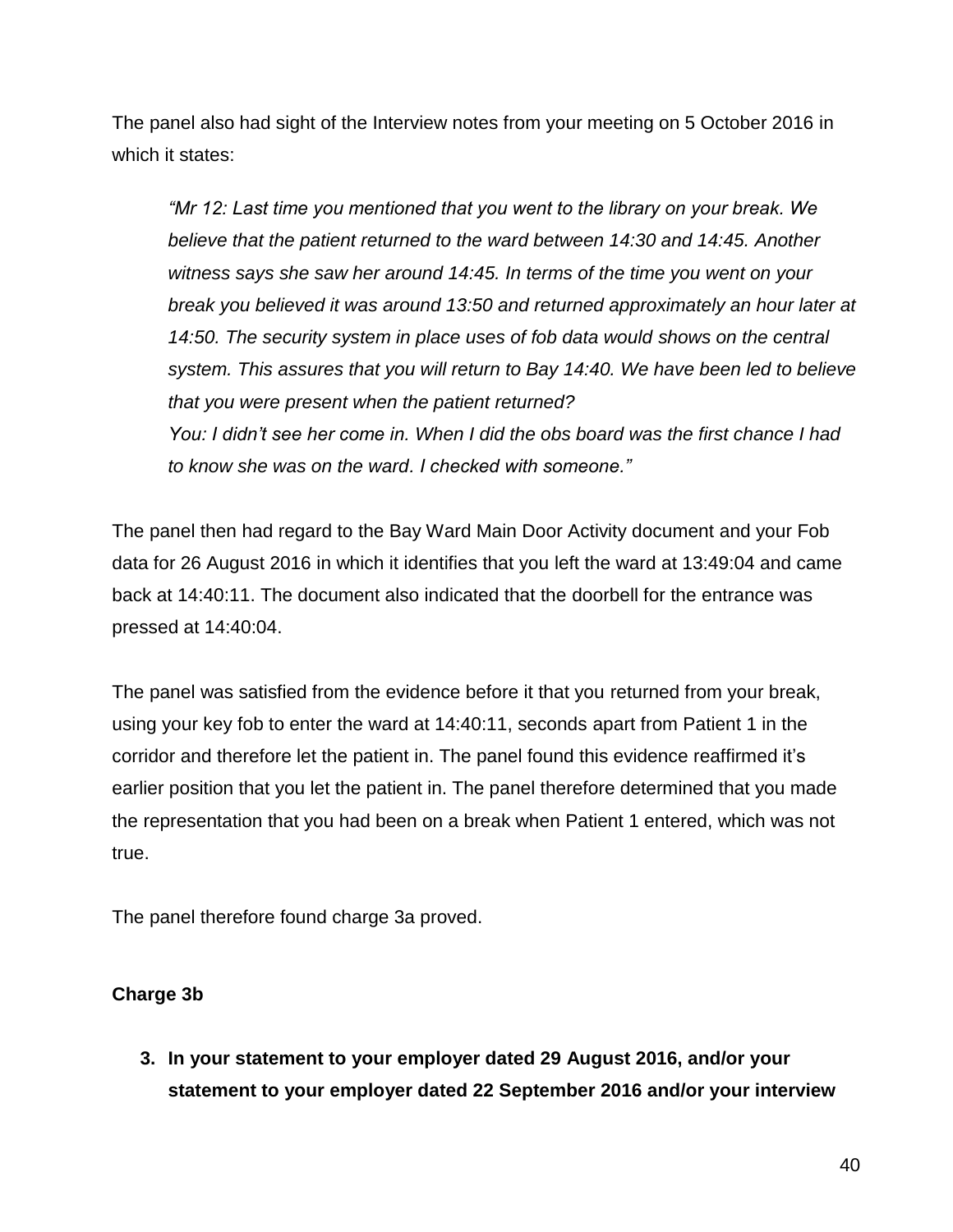**on 22 September 2016 and 05 October 2016, about the incident at Charge 1, you made one or more of the following representations which were not true. b) That you had not let Patient 1 into the Ward**

## **This charge is found proved.**

In reaching this decision, the panel took into account the document entitled 'Bay Ward Main door activity' on 26 August 2016 and the CCTV images from outside of Bay Ward on 26 August 2016.

The panel had regard to the document entitled 'Bay Ward Main door activity' on 26 August 2016. The panel noted that there is definitive data to indicate that the doorbell to the entrance was pressed at 14:40:04 and your key fob was permitted access, seven seconds later at 14:40:11.

The panel also had sight of the CCTV images from outside of Bay Ward 26 August 2016. The first image shows Patient 1 in her wheelchair. The panel noted that at the top of the image, the bottom half of an individual's body in which the individual is holding a piece of paper in their left hand, is shown. The panel then had sight of a second image in which it shows you walking towards the Bay Ward entrance with a piece of paper in your left hand.

The panel also bore in mind that according to the evidence provided throughout the case which was not contested by you, there was a  $4\frac{1}{2}$  minutes difference between the fob system and the CCTV system. It was accepted that the fob ran on real time and the CCTV was 4 ½ minutes behind.

The panel was satisfied that the entrance data in conjunction with the CCTV images demonstrates that you let Patient 1 into the Ward. It therefore determined that you made the representation that you had not let Patient 1 into the Ward, which was not true.

The panel therefore found charge 3b proved.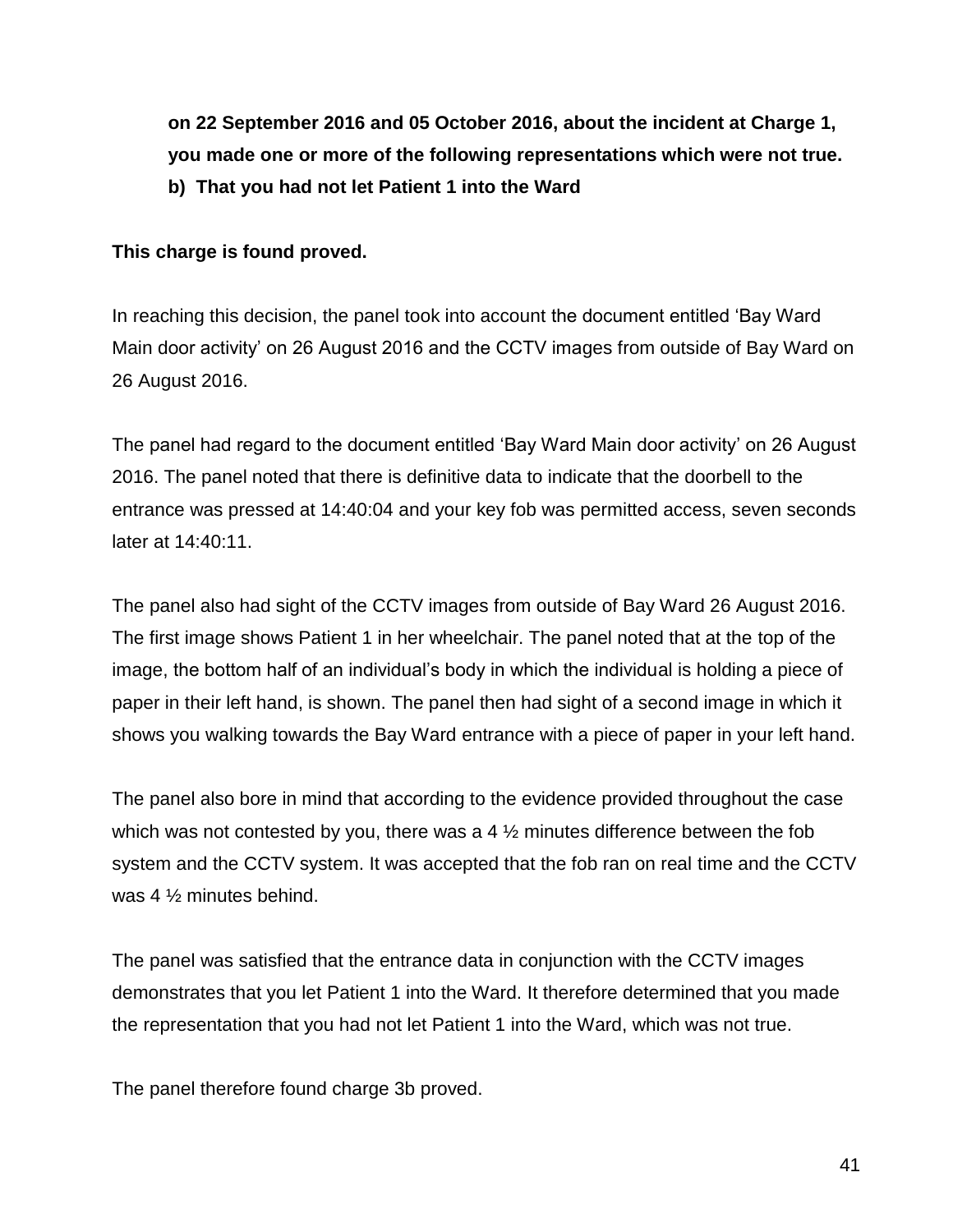#### **Charge 3c and 3d**

- **3. In your statement to your employer dated 29 August 2016, and/or your statement to your employer dated 22 September 2016 and/or your interview on 22 September 2016 and 05 October 2016, about the incident at Charge 1, you made one or more of the following representations which were not true.**
	- **c) That HCA 1 had told you they let Patient into the Ward**
	- **d) That HCA 1 had told you they had conducted a bag search on the return of Patient 1 to the Ward**

#### **These charges are found proved.**

In reaching this decision, the panel took into account HCA 1's Manual Fob data on 26 August 2016, your meeting notes dated 22 September 2016 and on 5 October 2016.

The panel noted that on your hand written statement dated 22 September 2016, you state:

*"[HCA 1] had informed me that she had let Patient 1 back onto the ward and had checked Patient 1 bag. I did not see this, I relied on HCA 1's assertion."*

The panel had sight of the Interview notes from your meeting on 22 September 2016 in which it states:

*"You: I didn't let her on the ward. [HCA 1] let her on the ward, [HCA 1] searched her bag. She returned a bit before me."*

The panel also had sight of the Interview notes from your meeting on 5 October 2016 in which it states: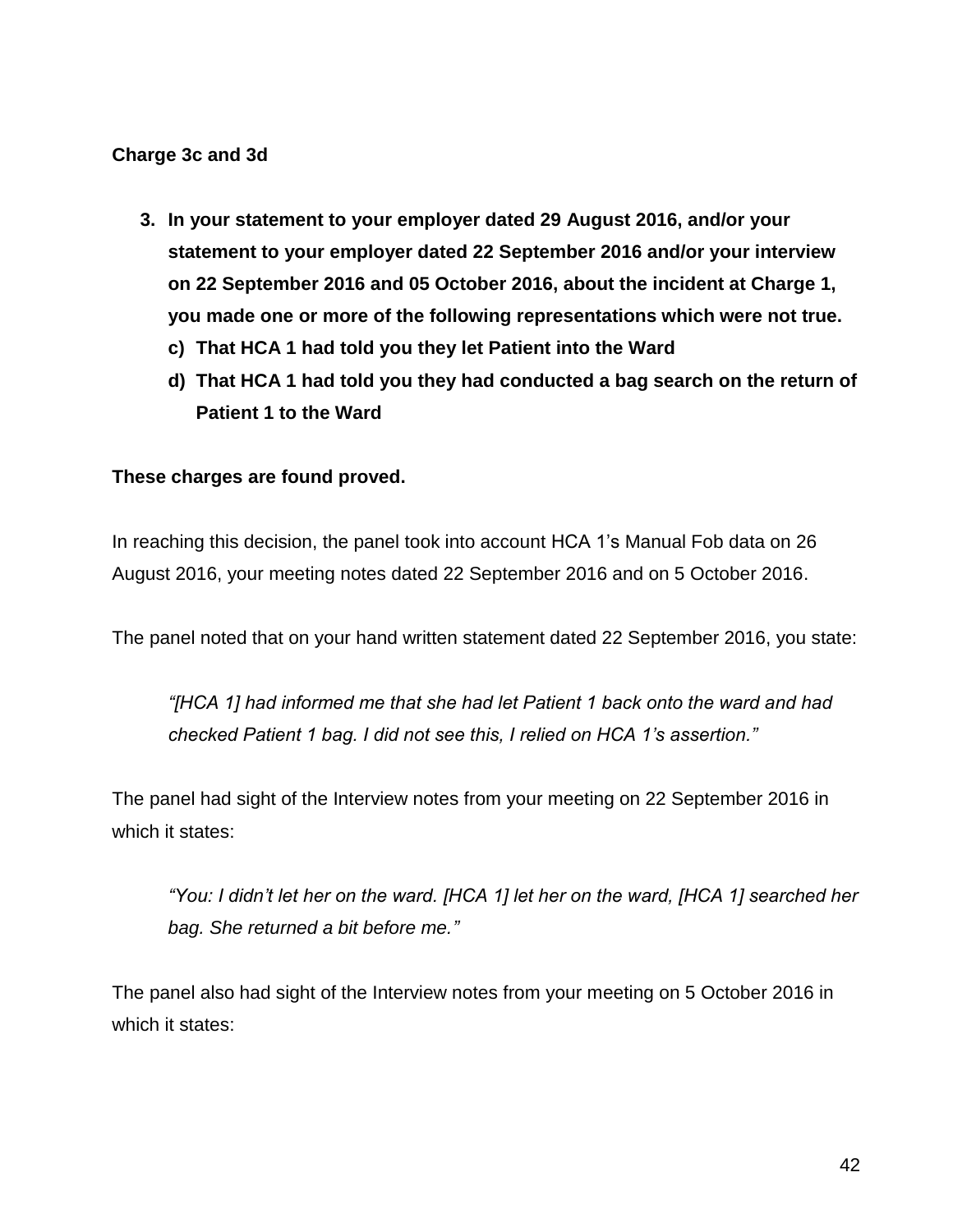*"Mr 12: The HCA on duty was [HCA 1] and you said that she had searched her bag? let her on the ward, [HCA 1] searched her bag. You: That's what she told me."*

The panel noted that on HCA 1's Manual Fob data on 26 August 2016, she was not in the ward from 14:27:05 to 15:35:42. Therefore the panel determined as HCA 1 was not in the ward at the time of Patient 1's return, she would not have had the opportunity to let Patient 1 into the ward nor checked her. The panel therefore concluded that you made the representation that HCA 1 had told you they let Patient 1 into the Ward, which was not true and made the representation that HCA 1 had told you they had conducted a bag search on the return of Patient 1 to the Ward, which was also not true.

The panel therefore found charges 3c and 3d proved.

## **Charge 3e and 3f**

- **3. In your statement to your employer dated 29 August 2016, and/or your statement to your employer dated 22 September 2016 and/or your interview on 22 September 2016 and 05 October 2016, about the incident at Charge 1, you made one or more of the following representations which were not true.**
	- **e) That you had subsequently searched Patient 1's wheelchair and/or bag**
	- **f) That you had carried out the search at e) above in the presence of HCA 1 and/or Patient 1.**

## **These charges are found proved.**

In reaching this decision, the panel took into account you handwritten statement received on 22 September 2016, your meeting notes dated 22 September 2016 and on 5 October 2016 and HCA 1's Manual Fob data on 26 August 2016.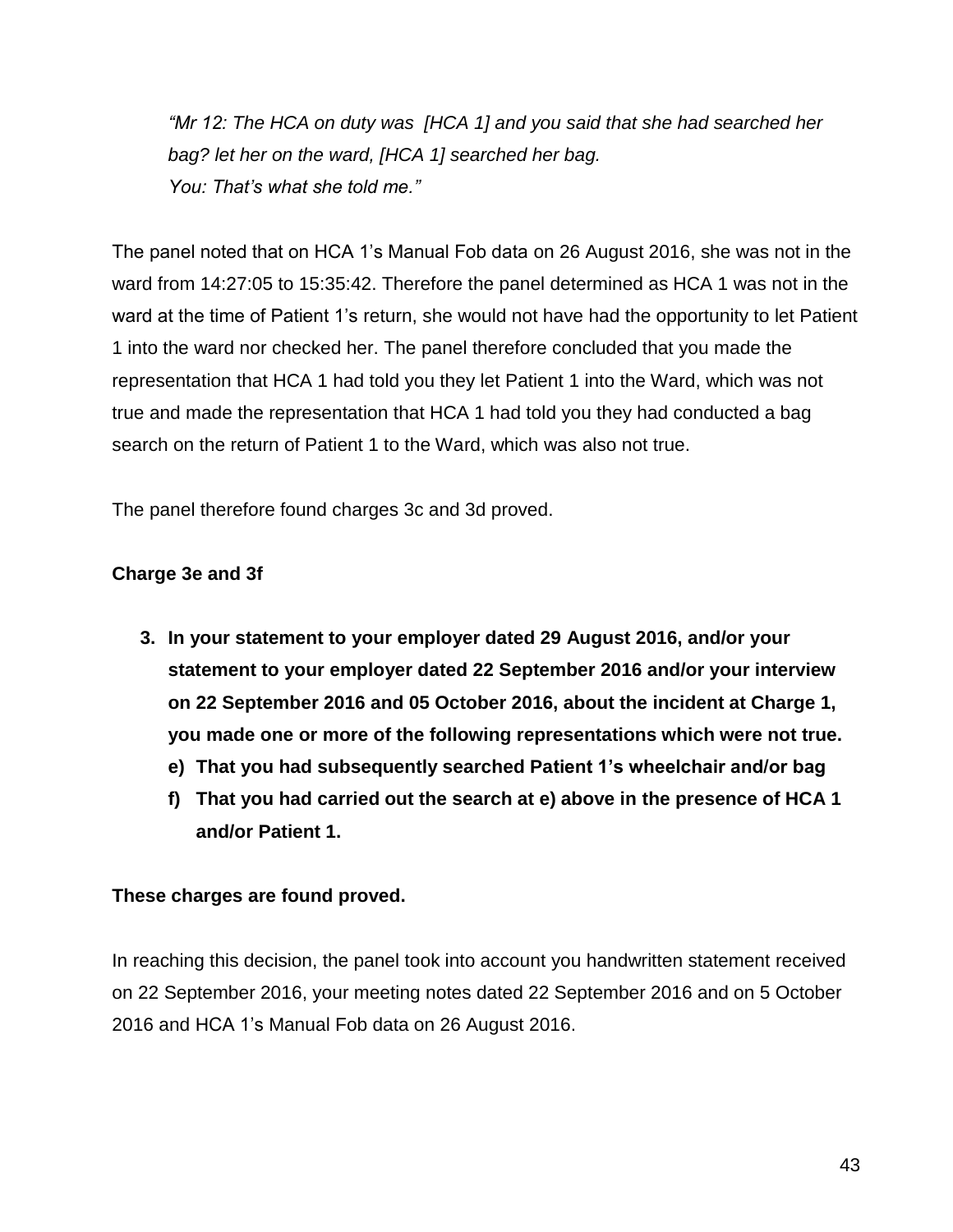The panel noted that you said in you handwritten statement received on 22 September 2016 that:

*"…I then asked [HCA 1] if she would come with me to find Patient 1. Patient 1 was found sitting upright on her bed. I asked her for permission to search her wheelchair and room of which she agreed I checked the back of her wheelchair and the side of her seating area cushion, her bedside table, bed, curtains, chest of draws, desk, cupboard, and the toilet, shower area, No tablets or packaging was found."*

The panel also bore in mind your Interview notes from your meeting on dated 22 September 2016 stated:

*"You: Doing the obs I needed to see her on the ward. I checked with [HCA 1] and when I saw her changed the OP to an A. Mr 12: Then you conducted a search? You: I asked her to come to her room. [HCA 1] came too as a witness."*

The panel also bore in mind your Interview notes from your meeting on 5 October 2016 which state:

*"Mr 12: What time did you do the room search? You: Around 15:00. … Mr 12: The fob data shows [HCA 1] was not on the ward 14:40-15:30 You: She couldn't. I wasn't back until 14:40 Mr 12: [HCA 1's] fob information does not correlate with what has been said. She went off the ward at 14:28 and came back at 15:34. You: I asked her to witness the search. You: I am certain it was [HCA 1]. I wouldn't have put O/P if I had seen her."*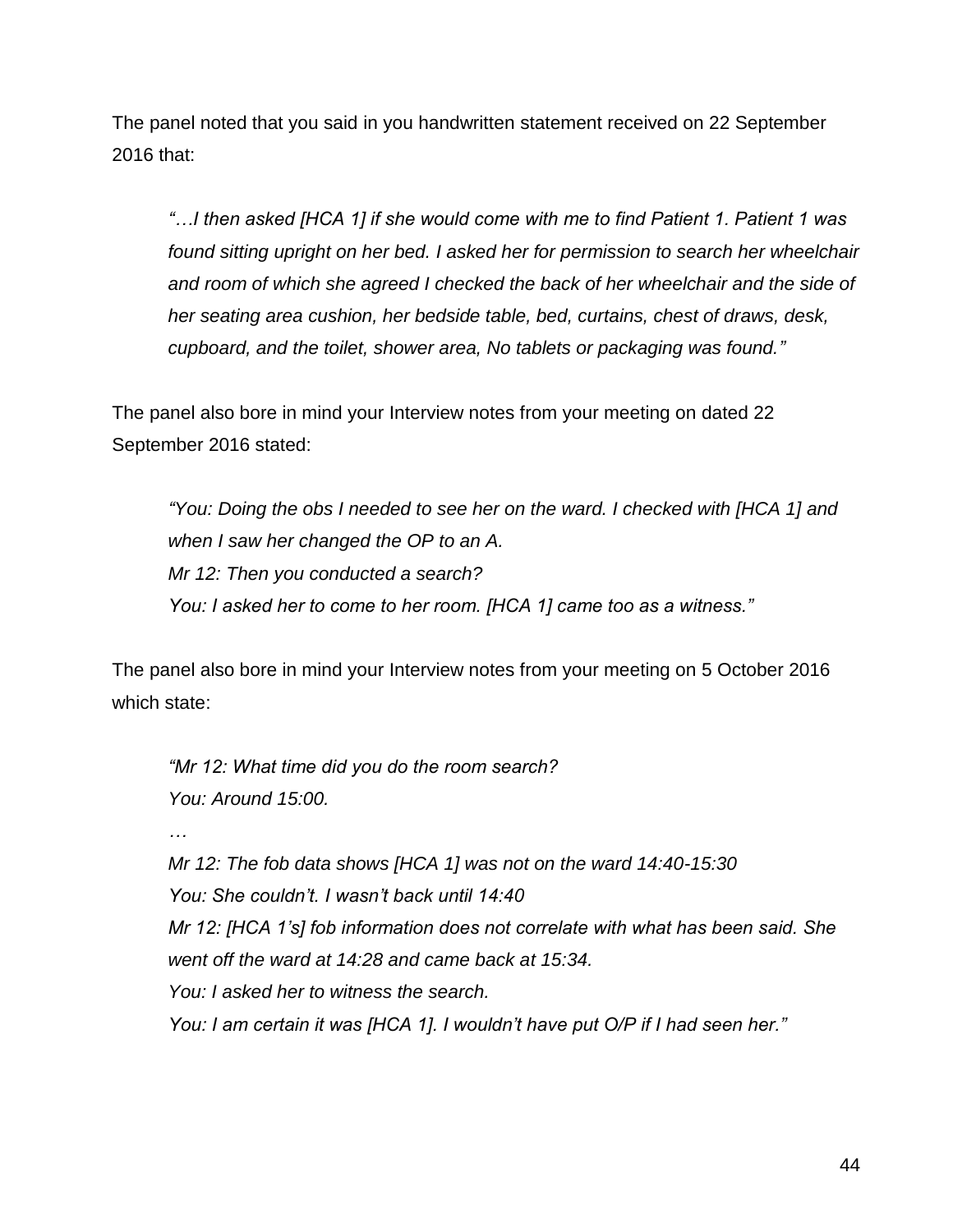The panel further had regard to your Interview notes from your meeting on 7 October 2016 which stated:

*"You: So the facts are that she came in at 14:40 and I did the 15:00 check."*

The panel reminded itself of the evidence it relied on at charges 1 and 2 where it determined that had you searched the patient upon her return to the ward you would have either identified that she was bringing paracetamol onto the ward, or you would have noticed the empty packets of paracetamol in her bag which would have alerted you to the fact that the patient had consumed paracetamol whilst on leave from the ward. The panel also bore in mind that Ms 2 had found empty paracetamol packaging in two separate places. This reaffirmed to the panel that you made representations that you had subsequently searched Patient 1's wheelchair and/or bag which was not true. It reminded itself of your earlier position that the search you had conducted was inadequate.

The panel also noted that HCA 1 was not in the ward during this search that you said took place as according to HCA 1's key fob data on 26 August 2016, she was not in the ward from 14:27:05 to 15:35:42. The panel therefore concluded that you made the representation that you carried out the searches on Patient 1's wheelchair and/or bag in the presence of HCA 1 and/or Patient 1, which was not true.

The panel therefore found charge 3e and 3f proved.

## **Charge 4**

**4. Your representations at one or more of 3 a)-f) above were dishonest in that you were making a representation which you knew was not true.**

**Charge 4 is proved in respect of 3a, 3b, 3c 3d and 3f (in relation to HCA1) Charge 4 is NOT proved in respect of 3e, 3f**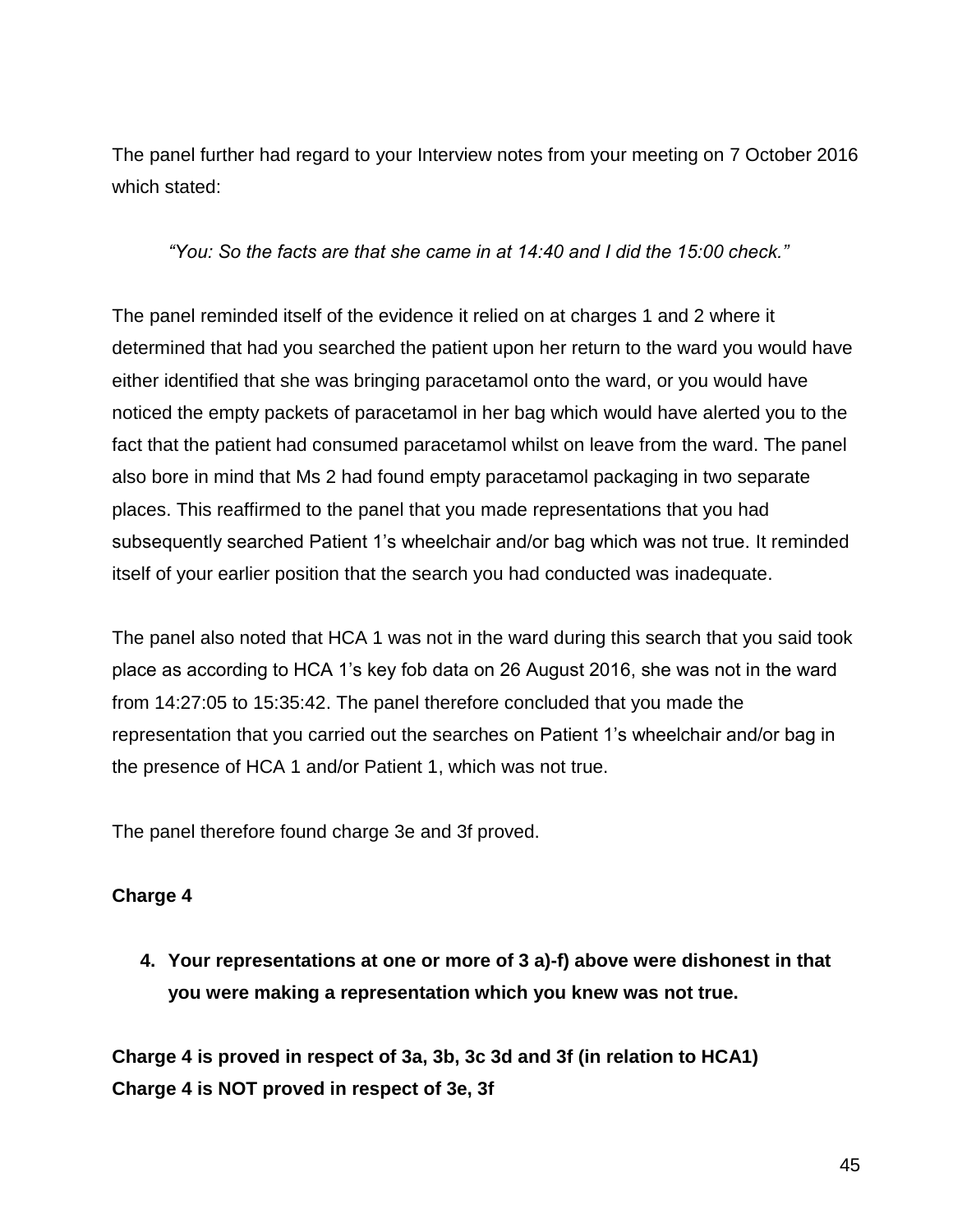The panel took into account the NMC guidance on dishonesty and applied the case of *Ivy v Genting Casinos* [2017] UKSC 67.

In reaching this decision, the panel took into account its decisions in relation to charges 3 a)-f) above. The panel also took account of your evidence.

#### **Charge 4 in respect of 3a**

In respect of charge 4 in relation to charge 3a, the panel bore in mind the multiple inconsistencies in relation to this charge. The panel noted that your inconsistencies demonstrated that you attempted to deflect from the truth.

The panel bore in mind that you said in your initial email that you believed Patient 1 had returned to the ward before you had returned from your break. Furthermore, it noted that in your written statement to Mr 12 dated 22 September 2016, you denied this position and stated that you were on lunch break and that you were unsure whether Patient 1 had returned whilst you were on break; and you also stated that the patient was let into the ward by HCA 1.

The panel then had regard to the Bay Ward Main Door Activity document and your Fob data for 26 August 2016 in which it identified that you left the ward at 13:49:04 and came back at 14:40:11. The document also indicated that the doorbell for the entrance was pressed at 14:40:04, some seven seconds before your entrance.

The panel bore in mind its determination at charge 3a above that it was satisfied from the evidence before it that you returned from your break, using your key fob to enter the ward at 14:40:11, seven seconds apart from Patient 1 in the corridor and therefore let the patient in. The panel found this evidence reaffirms its earlier position that you let the patient in. The panel therefore determined that your representation that you had been on a break when Patient 1 entered was dishonest in that you knew it was not true.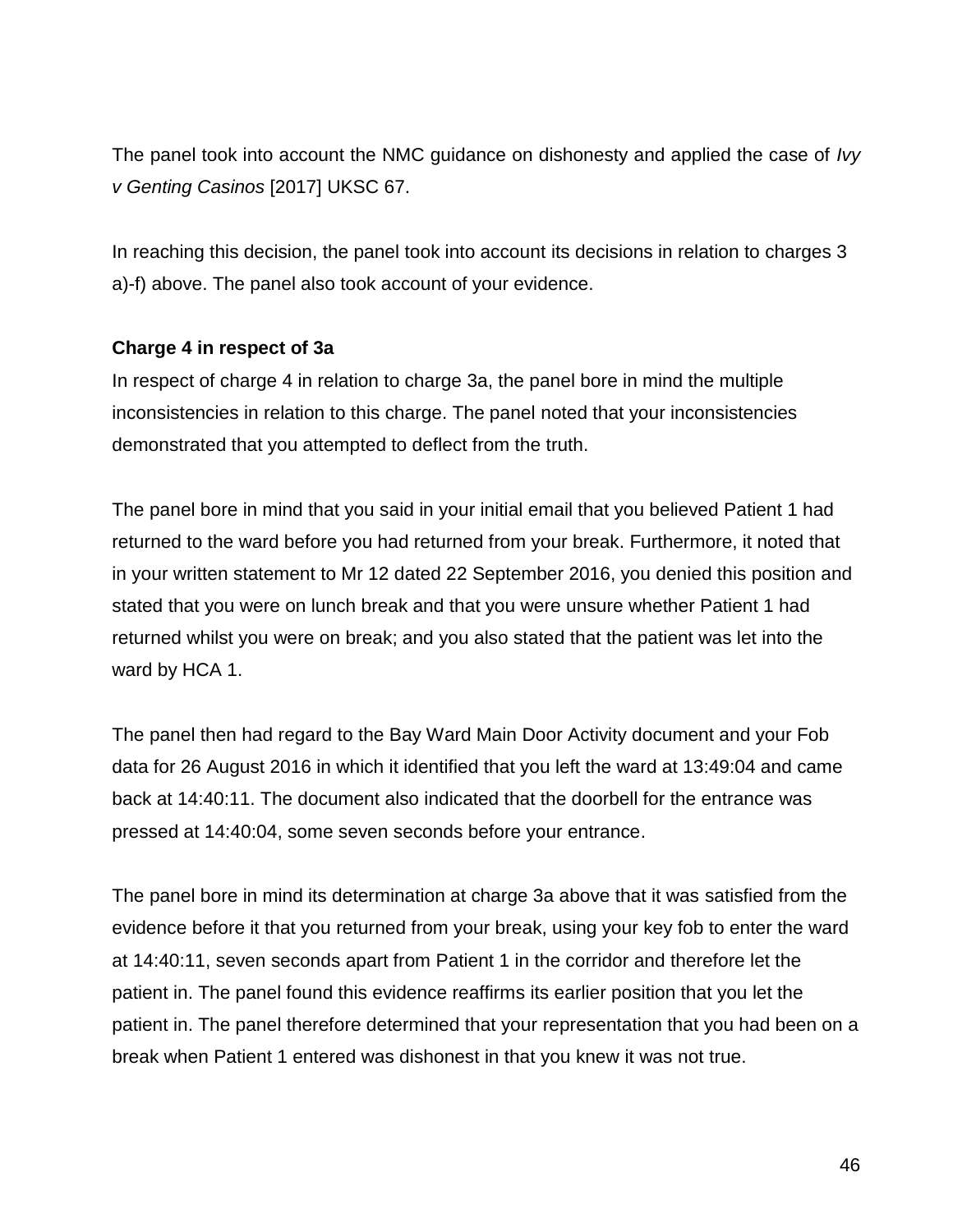The panel therefore found charge 4 in respect of 3a proved.

## **Charge 4 in respect of 3b**

In respect of charge 4 in relation to charge 3b, the panel bore in mind its determination at charge 3b above.

The panel also had sight of the CCTV images from outside of Bay Ward 26 August 2016. The first image shows Patient 1 in her wheelchair. The panel noted that at the top of the image, the bottom half of an individual's body in which the individual is holding a piece of paper in their left hand, is shown. The panel then had sight of a second image in which it shows you walking towards the Bay Ward entrance with a piece of paper in your left hand.

The panel also bore in mind that according to the evidence provided throughout the case which was not contested by you, there was a  $4\frac{1}{2}$  minutes difference between the fob system and the CCTV system. It was accepted that the fob ran on real time and the CCTV was 4 ½ minutes behind.

The panel was satisfied that the key fob entrance data in conjunction with the CCTV images demonstrates that you let Patient 1 into the Ward. It therefore determined that you made the representation that you had not let Patient 1 into the Ward, which was not true.

The panel reminded itself of the different inconsistent evidence you produced in relation to this charge at various stages of this hearing. The panel noted that you had changed your position in the local investigation following viewing the CCTV footage. The panel determined that your representation that you had not let Patient 1 into the Ward was dishonest in that you knew it was not true.

The panel therefore found charge 4 in respect of 3b proved.

## **Charge 4 in respect of 3c and 3d**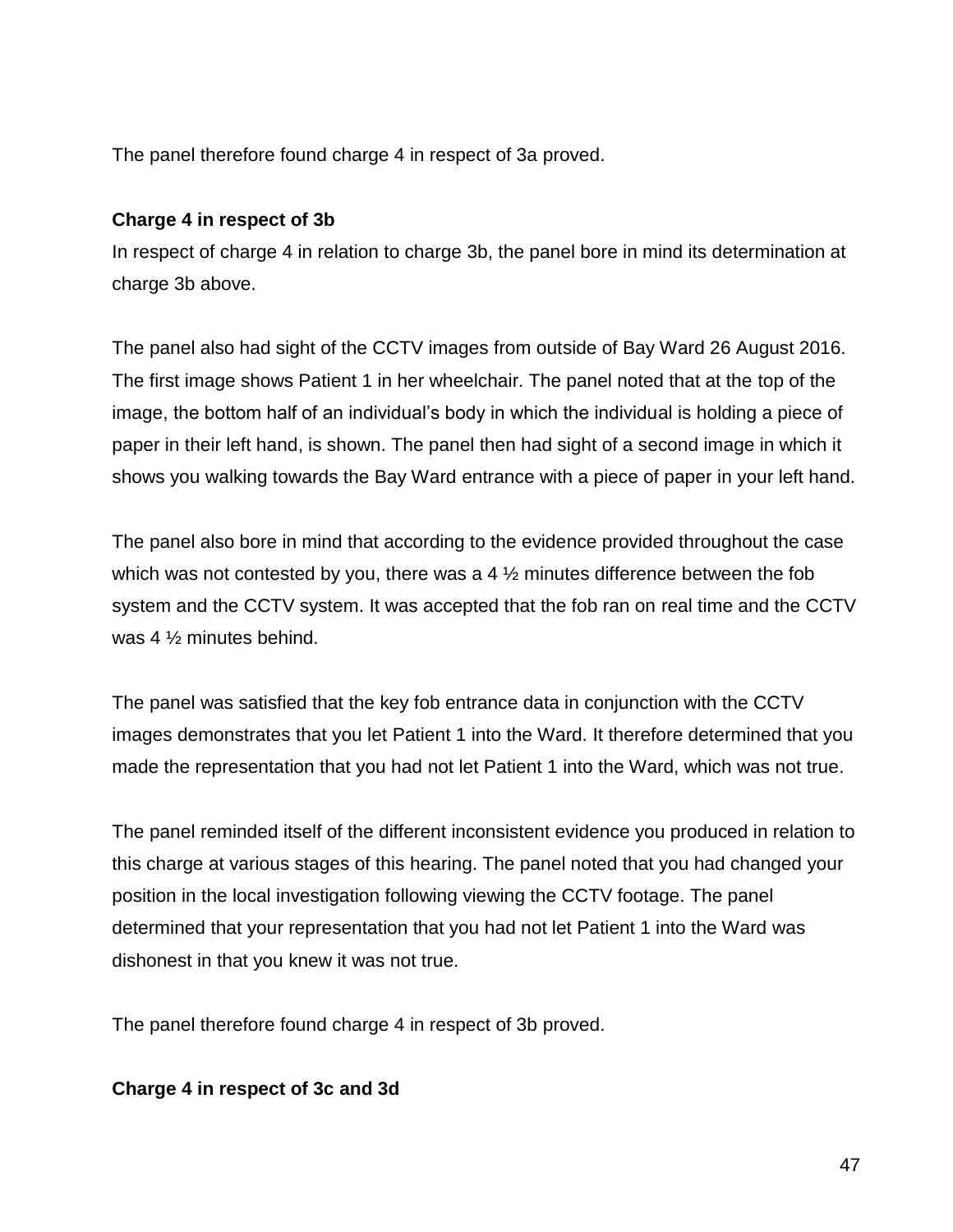In respect of charge 4 in relation to charge 3c, the panel bore in mind its determination at charge 3c above.

The panel reminded itself of your statements and meetings notes in which you stated that HCA 1 had let the patient into the ward and had told you that they had conducted a bag search on return of Patient 1 to the ward.

The panel also bore in mind that on HCA 1's Manual Fob data on 26 August 2016, she was not in the ward from 14:27:05 to 15:35:42. Therefore the panel determined as HCA 1 was not in the ward at the time of Patient 1's return, she would not have let Patient 1 into the ward nor searched her or her bag. The panel therefore concluded that you made the representation that HCA 1 had told you they let Patient 1 into the Ward, which was not true and that HCA 1 had told you they had conducted a bag search on the return of Patient 1 to the Ward, which was not true.

In respect of charge 4, the panel determined that your representations both that HCA 1 had told you they let Patient into the ward and that HCA 1 had told you they had conducted a bag search on return of Patient 1 to the ward, were dishonest in that you knew it was not true.

The panel therefore found charges 4 in respect of charges 3c and 3d proved.

## **Charge 4 in respect of 3e**

In respect of charge 4 in relation to charge 3e, the panel reminded itself of your earlier evidence that you had conducted an inadequate check.

The panel noted that you said in you handwritten statement dated 22 September 2016 that:

*"…I then asked [HCA 1] if she would come with me to find Patient 1. Patient 1 was found sitting upright on her bed. I asked her for permission to search her wheelchair*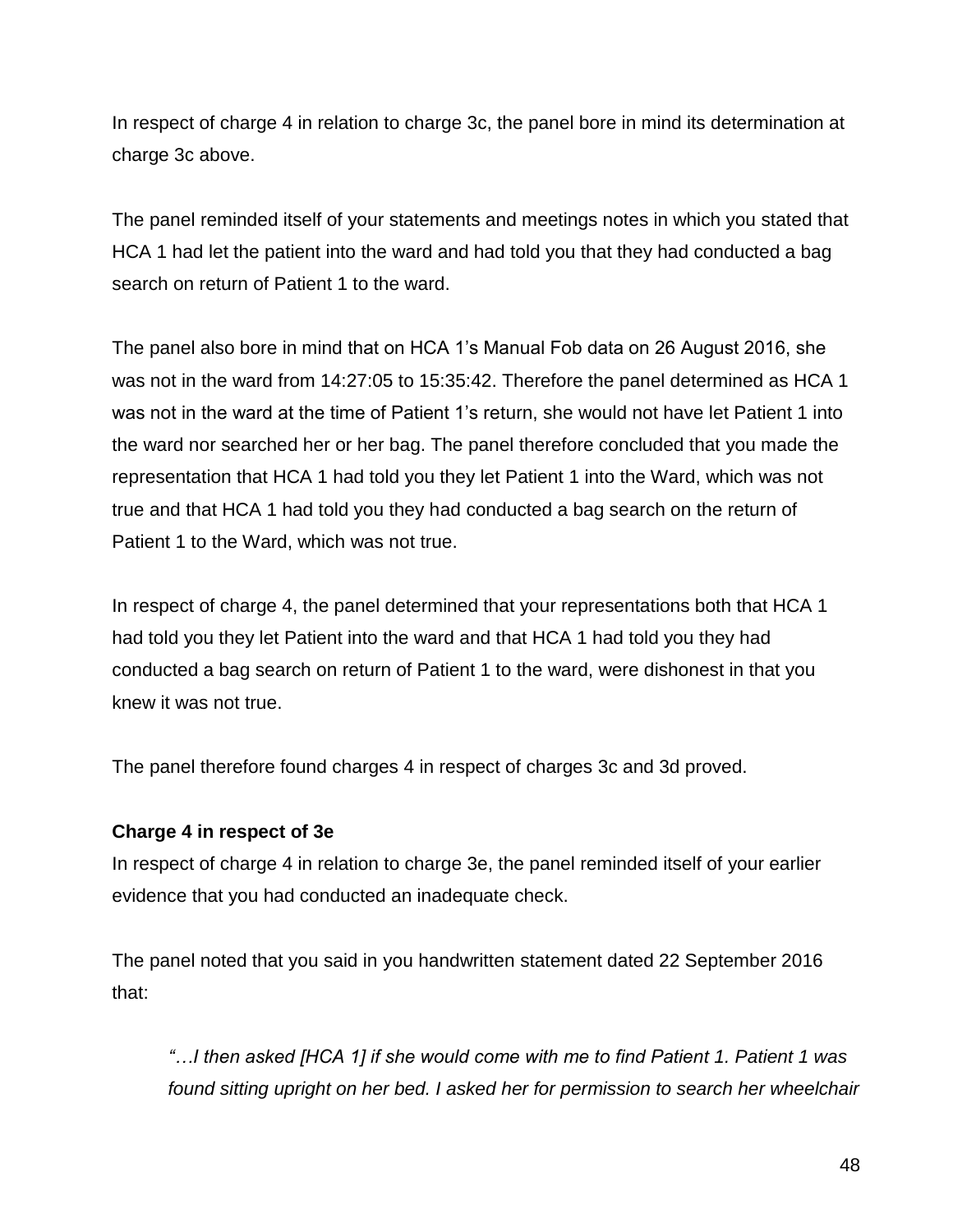*and room of which she agreed I checked the back of her wheelchair and the side of her seating area cushion, her bedside table, bed, curtains, chest of draws, desk, cupboard, and the toilet, shower area, No tablets or packaging was found."*

The panel noted that you had consistently stated in your evidence that you conducted a check on Patient 1. The panel was of the view that although it found charge 3e proved in that you had made representations that you had subsequently searched Patient 1's wheelchair and/or bag, the panel bore in mind its determinations that it was an inadequate check conducted by you as you had not been able to successfully find the empty paracetamol packets.

The panel was of the view that you had reasonably believed that you searched Patient 1's wheelchair and/or bag. The panel determined that this was an honest view on your part.

The panel reminded itself that the burden of proof at the fact-finding stage is upon the NMC. The panel determined that the NMC has not discharged its burden of proof and the evidence in relation to this charge is weak, therefore, on the balance of probabilities, the panel found charge 4 in relation to charge 3e not proved.

## **Charge 4 in respect of 3f in relation to HCA 1**

In respect of charge 4 in relation to charge 3f with regard to HCA 1, the panel was of the view that you knew that HCA 1 had not been in present when you had conducted a check on Patient 1.

The panel bore in mind its earlier determination at charge 3f above where it noted that HCA 1's key fob data on 26 August 2016 indicated that she was not in the ward from 14:27:05 to 15:35:42.

The panel therefore determined that your representation that you carried out the search on Patient 1's wheelchair and/or bag in the presence of HCA 1 was dishonest in that you knew it was not true.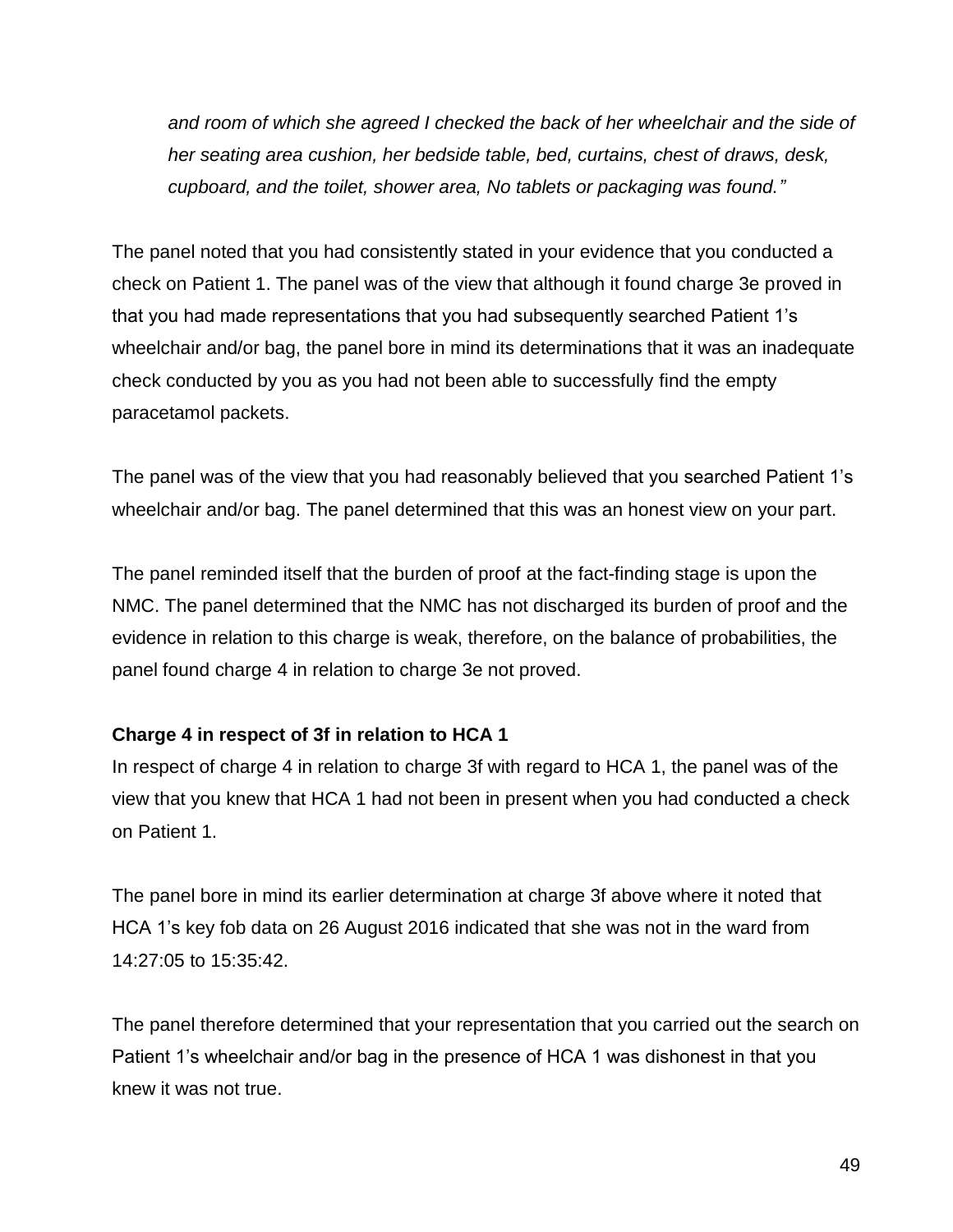The panel therefore found charges 4 in respect of charges 3f in relation to HCA 1 proved.

## **Charge 4 in respect of 3f in relation to Patient 1**

In respect of charge 4 in relation to charge 3f with regard to Patient 1, the panel was of the view that you had purportedly carried out a search in the presence of Patient 1. The panel found your evidence to be consistent in that you said you said you had searched Patient 1 albeit late, at around 15:00.

The panel reminded itself of its determination on charge 3e and charge 4 in respect of 3e above. The panel bore in mind that you had reasonably believed that you searched Patient 1's wheelchair in the presence of Patient 1. The panel determined that this was an honest view on your part.

The panel did not have any information before it whether or not the patient was present.

The panel reminded itself that the burden of proof at the fact-finding stage is upon the NMC. The panel determined that the NMC has not discharged its burden of proof and the evidence in relation to this charge is weak, therefore, on the balance of probabilities, the panel found charge 4 in relation to charge 3f with regard to Patient 1 not proved.

## **Charge 5a**

## **5. On 18 November 2015 a) did not respond promptly and/or follow procedure when Patient 2 absconded from the ward.**

## **This charge is found NOT proved.**

In reaching this decision, the panel took into account the evidence of Mr 5.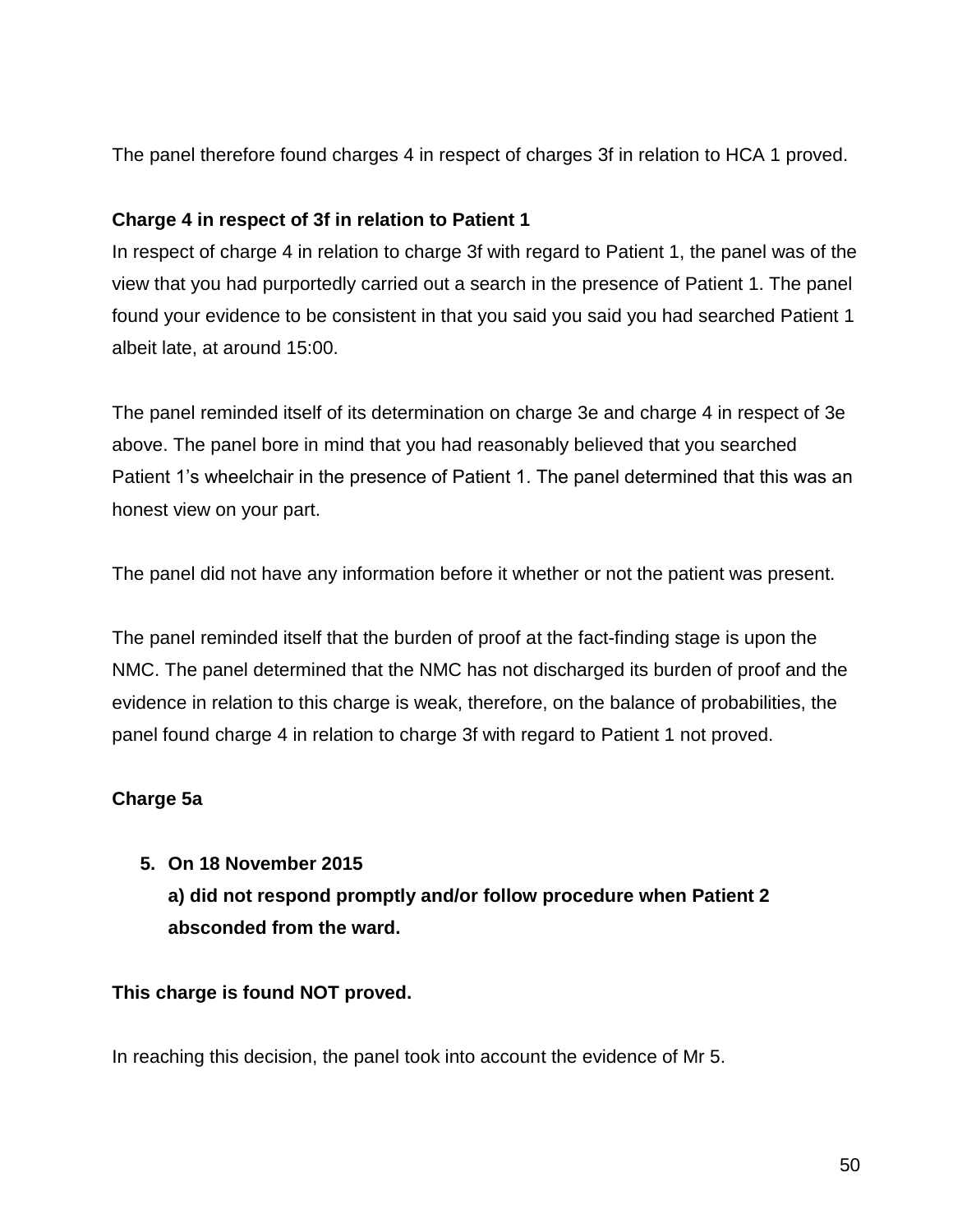The panel noted that Mr 5 provided oral evidence of how you should have acted when Patient 2 absconded from the ward. However, the panel bore in mind that it was not provided with any policy stating what a 'prompt' response constitutes, nor what procedure you should have followed in such an event.

The panel reminded itself that the burden of proof at the fact-finding stage is upon the NMC. The panel determined that the NMC has not discharged its burden of proof and the evidence in relation to this charge is weak, therefore, on the balance of probabilities, the panel found charge 5a not proved.

## **Charge 6**

**6. On or around 20 October 2015, having been requested to do so by Nurse 3, did not inform colleagues that a Patient was being transferred from Harbour Ward to Bay Ward, and/or did not provide colleagues with any or adequate information about that Patient in preparation for the transfer.** 

## **This charge is found proved**

In reaching this decision, the panel took into account the evidence of Mr 5, Meeting notes between Nurse 3 and yourself dated 1 December 2015 and your evidence.

The panel noted Mr 5's oral evidence in which he stated that he asked you to inform the rest of the team about an incoming patient that was expected at Bay Ward. He explained that you did not pass on this information to the team, and as a consequence, the patient could not be accepted. The panel had sight of Mr 5's witness statement dated 17 July 2019 in which he confirmed this:

*"In addition to this, Mike did not pass information to the team regarding a patient who was being transferred to Bay Ward. I told Mike that the patient would be*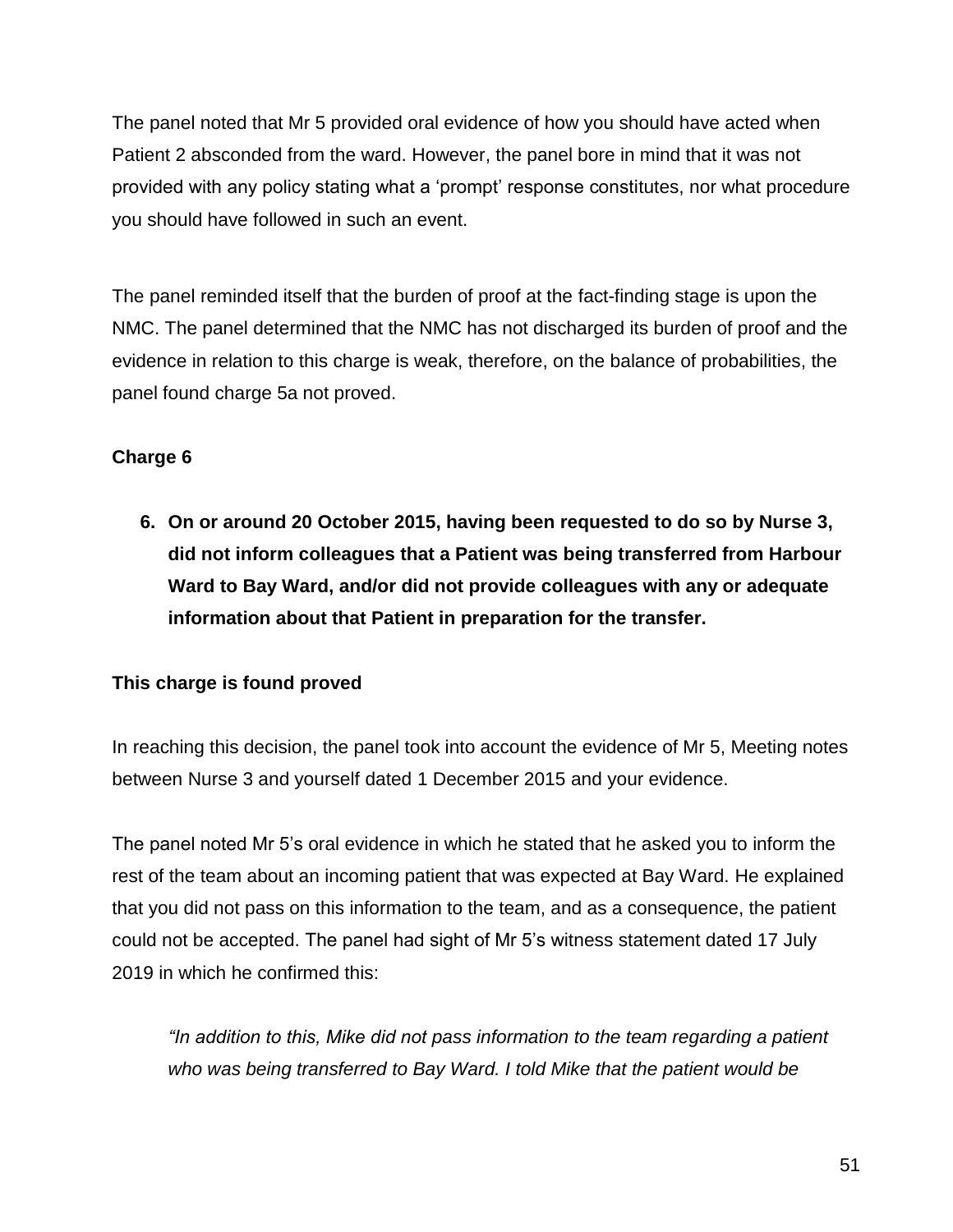*transferred to Bay Ward at 13:00; I asked him to inform the rest of the team about this patient. The patient arrived on the ward at 13:00."*

The panel also bore in mind that this position was noted in the meeting notes between Nurse 3 and yourself on 1 December 2015. It stated:

*"Failure to handover information relating to bed management. Whilst [Mr 5] was bed managing, he contacted Michael to state that he was transferring a patient from Habour to Bay Ward. [Mr 5] asked Michael to let [Nurse 3] know that the patient was been transferred at 1 pm; [Nurse 3] contacted Harbour Ward in Michael's presence to state that she had not been aware of the transfer and that the ward was not ready to accept a transfer. Michael continued not to let [Nurse 3] know that he had been aware of the transfer."*

The panel noted that it was your evidence that you wrote it on the board and the shift planner. However, the panel bore in mind Mr 5's evidence in which he confirmed that it was appropriate to note down on the shift planner and diary as long as the verbal handover took place.

The panel also reminded itself that during your cross-examination, you provided inconsistent evidence in that you said you told Nurse 3 and a few HCAs' as well as writing on the board although you did not receive all the information about the patient. The panel also recalled your evidence in which you said that it was Mr 5's job to provide that information to others. It noted that your position initially was that Mr 5 told Nurse 3 about the patient and their arrival. However, when challenged during cross-examination, you said, *"I am not sure"* and stated that you should not get involved in transfers.

The panel found your evidence to be inconsistent in relation to this charge.

The panel determined that it had satisfactory evidence before it to determine that on or around 20 October 2015, having been requested to do so by Nurse 3, did not inform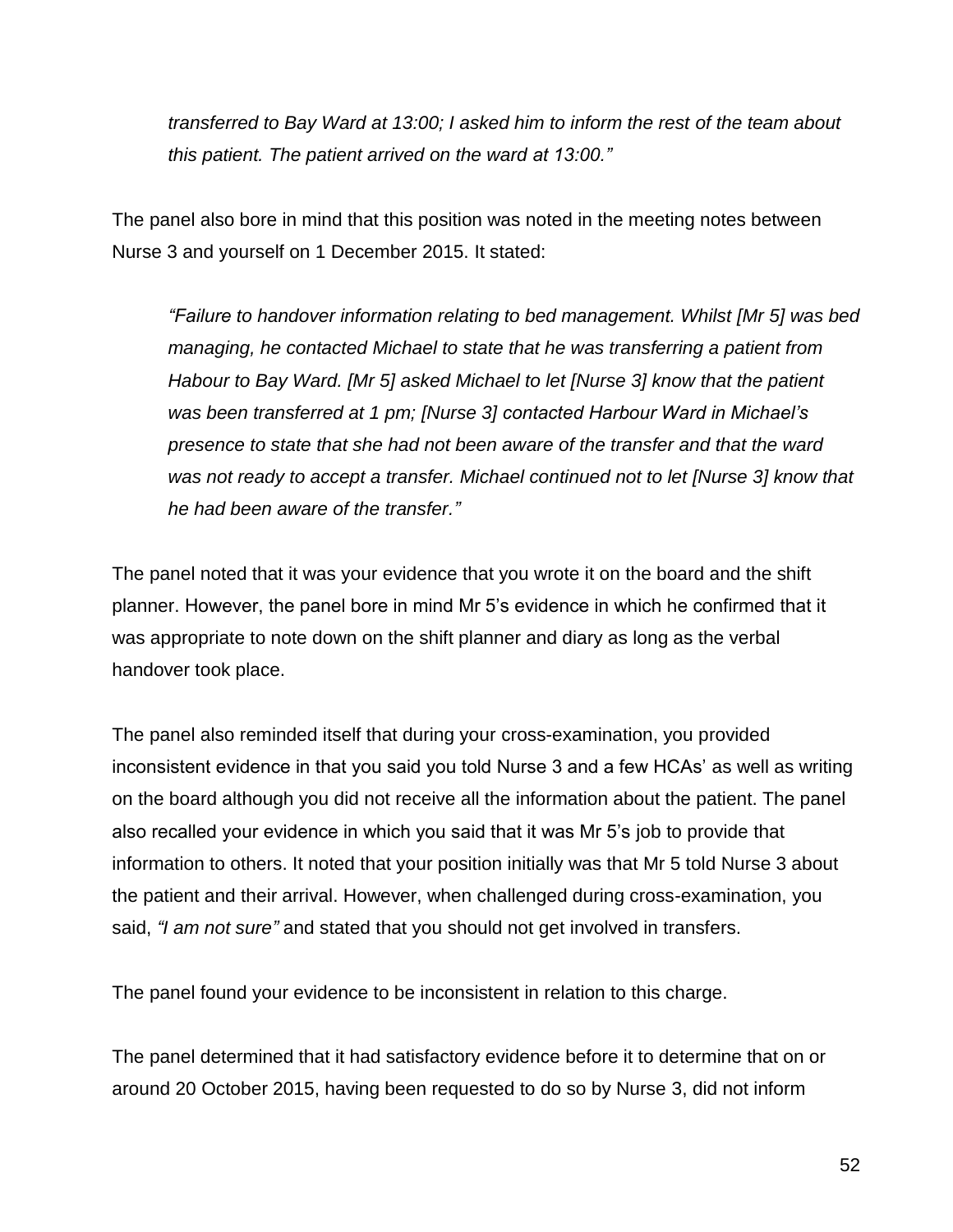colleagues that a patient was being transferred from Harbour Ward to Bay Ward, and/or did not provide colleagues with any or adequate information about that Patient in preparation for the transfer.

The panel therefore, on the balance of probabilities, found charge 6 proved

## **Charge 7**

## **7. In relation to Patient 2, did not formulate a person-centred care plan.**

#### **This charge is found proved**

In reaching this decision, the panel took into account the evidence of Mr 5, the Care Plan for Patient 2 and your evidence.

The panel had satisfactory evidence to show that you were the key worker for Patient 2.

Mr 5 told the panel that you were the key worker for Patient 2 and that the responsibility to create a person-cantered care plan lies with the keyworker. He also provided detailed oral evidence about what a person-centred care plan should contain. He told the panel that Patient 2's care plan does not address the patient's needs such as suicidal thoughts, illicit drug use and stockpiling of medication, but addresses only the patient's housing issues. He submitted that to that extent, the care plan was not 'patient-centred'.

It was your evidence that you do not recognise this care plan as one written by you. You said that this was an 'admission care plan' which was not accepted by Mr 5. You also stated that a nurse might wish to address one thing at a time in the care plan.

The panel had sight of Patient 2's care plan. It considered the details within the care plan was limited and that the plan did not entail the detail necessary to be person centred.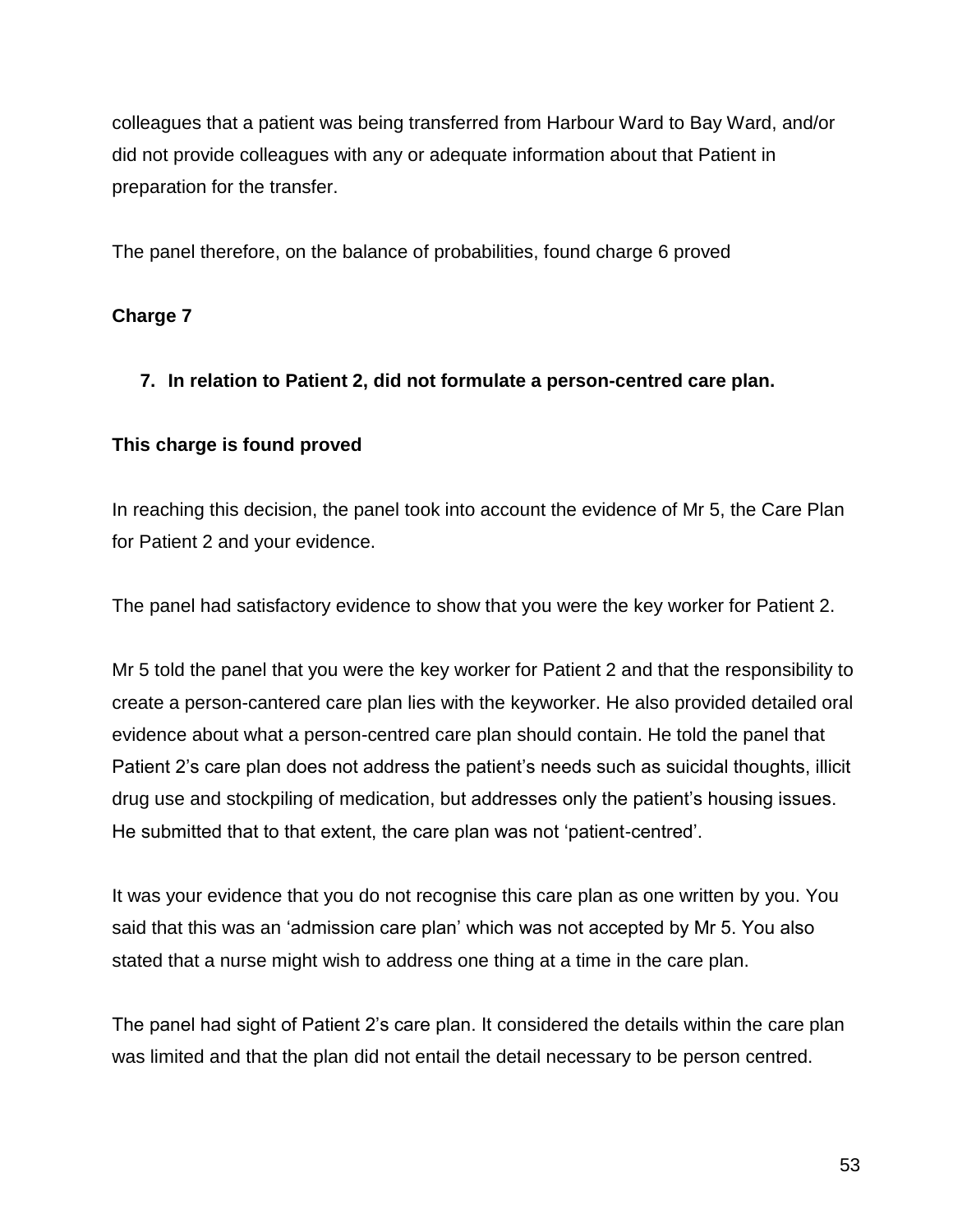The panel therefore was of the view that as Patient 2's key worker you had failed to formulate a person-centred care plan.

The panel therefore found charge 7 proved.

## **Charge 8**

## **8. In relation to Patient 6, did not produce a Physical Health Care Plan for them, prior to 25 January 2016**

## **This charge is found proved**

In reaching this decision, the panel took into account the evidence of Mr 5, the Care Plan for Patient 2 and your oral evidence.

The panel noted that Mr 5 in his witness statement dated 24 February 2022 stated:

*"I have been asked if I am able [sic] provide a Physical Healthcare Plan for Patient 6 dated 25 January 2016 produced by Mike. There is no record on SystmOne of Mike completing a Physical Healthcare Plan and I am unable to produce such a document. "*

The panel noted that Mr 5 produced screenshots showing the date on which Patient 6 was admitted. However it bore in mind that it was not possible to say who admitted Patient 6 to the ward. The screenshots indicated that the transfer took place on 13 October 2015. The panel noted that Mr 5 also made clear in oral evidence that it was the key worker's responsibility to prepare such a care plan, not that of the person receiving the patient to the ward.

It was your evidence that physical care plans were the responsibility of the physical health nurse, Ms 3. The panel noted that Mr 5 firmly disagreed with this, stating that the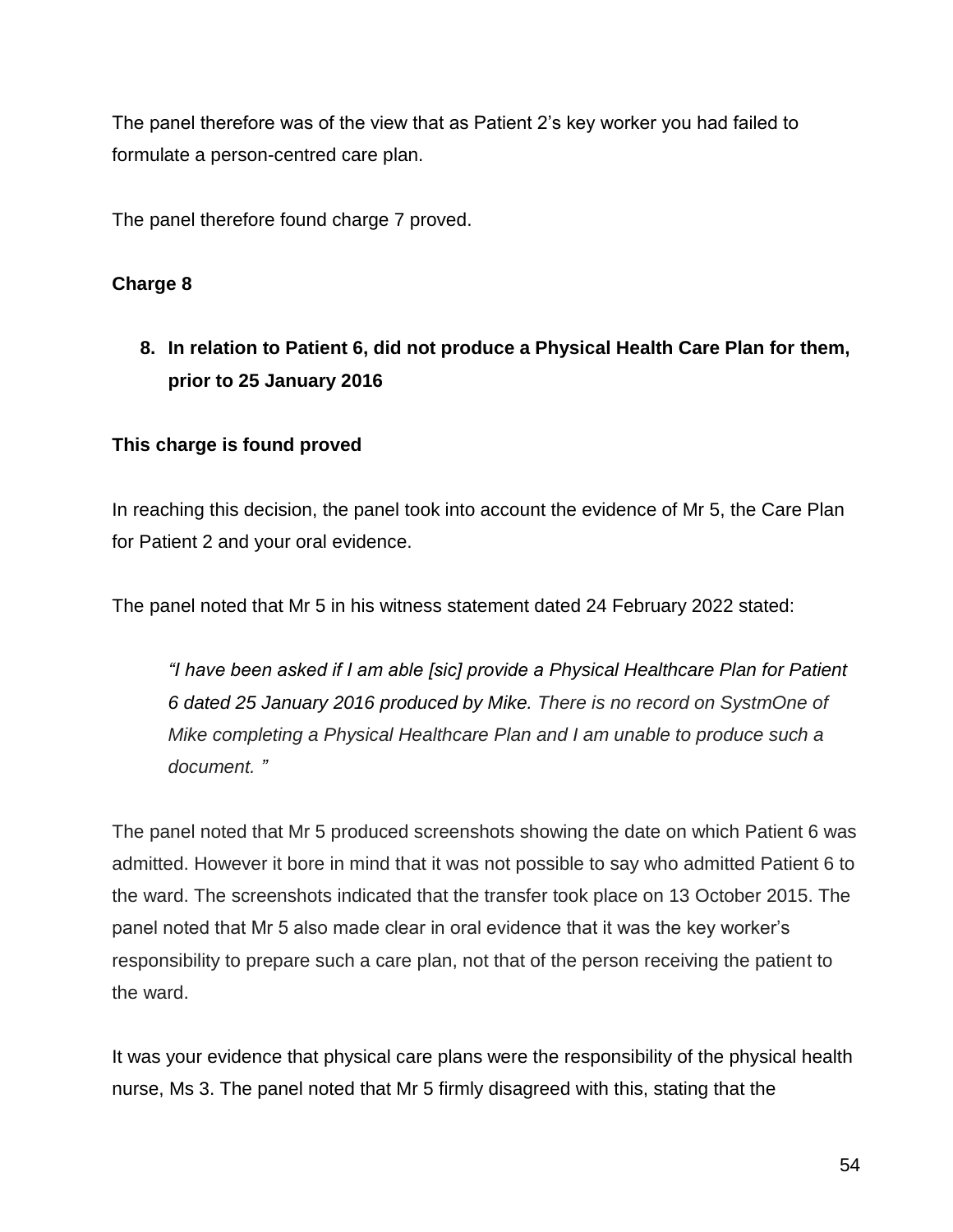responsibility lies with the key worker, who can ask for help from the physical health nurse.

It noted your general observations that you have in the past undertaken MUST scores which is a type of physical assessment and care plan related to malnutrition.

In considering this charge, the panel also considered the transcript of your cross examination of Mr 5 during his oral evidence. It noted the following:

*"THE REGISTRANT: No, I do not recall the patient.*

- *THE LEGAL ASSESSOR: The point about this, Mr. South, is that you denied this allegation, which is "in relation to Patient 6 did not produce a physical health care plan on or prior to 25th January". So your case is that you did produce a physical health care plan, yes, before that date?*
- *THE REGISTRANT: I do not know if I produced it or there was one produced that I made reference to. I cannot remember, sorry.*
- *MS. SHEHADEH: Perhaps the witness could be asked if there was any physical health care plan in existence at the time (unclear). I wonder if that would capture it.*

*THE CHAIR: Mr. South, would you like to ask the witness?* 

- *THE LEGAL ASSESSOR: Shall I do it? I wonder if you can help with this, [Mr 5]. There might, mightn't there, have been a physical health care plan produced either by Mr. South or by somebody else, is that possible?*
- *[Mr 5]: There was no physical health care plan on the system. That is why this issue was raised in an (unclear). I would have expected a physical health care plan inserted not long after admission because the individual care plan highlighted*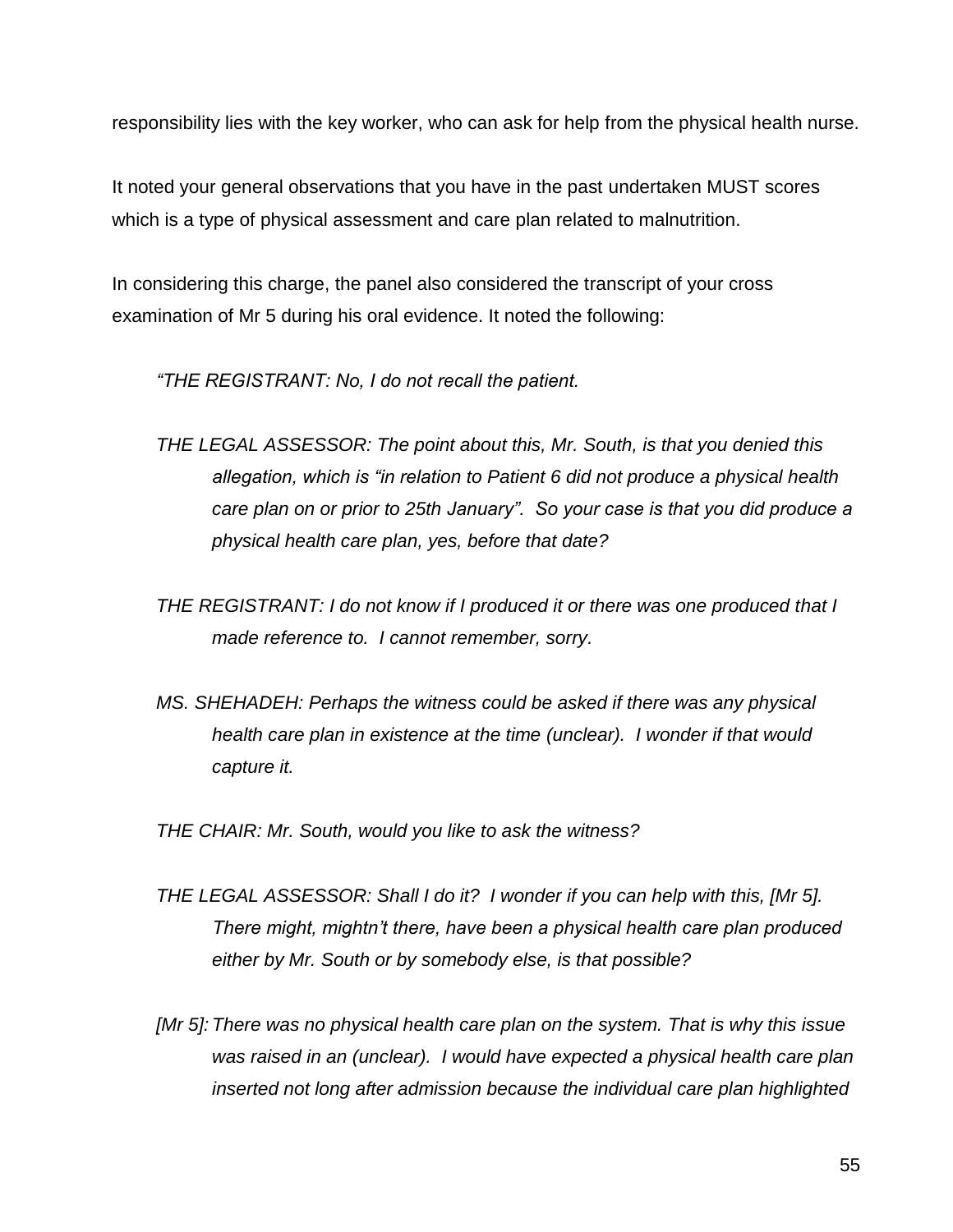*that the patient's left kidney was not working due to a cancerous blockage, the patient was obese, they were smoking, they had low back pain and they had toothache. There are a number of physical health concerns there, therefore I would have expected a plan of care to be put in place in relation no some of these quite complex concerns. That care plan was not -- there was no physical health care plan until towards the end of January. I think it was 25th January.*

*THE LEGAL ASSESSOR: Yes, that is the date.*

*THE REGISTRANT: Where was the patient admitted to?*

- *[Mr 5]: They were transferred to -- likely the patient would have been admitted to our triage ward, which was Harbour Ward, where patients go for the first few days. At the time, patients were admitted to an admission ward and transferred through to Bay Ward.*
- *THE REGISTRANT: There would have been an admission nurse and doctor when the patient was accepted for an admission?*
- *[Mr 5]: Yes. The nursing staff that work on Harbour Ward and the patient would have been what we call clerked in by a junior doctor.*
- *THE REGISTRANT: A nurse on Harbour Ward would have done the physical health care plan?*
- *[Mr 5]: Not necessarily, no. They would have addressed any immediate physical health needs. However, given that the patient had a protracted stay on Bay Ward I would have expected longer continuing care needs to be addressed in a physical health care plan on Bay Ward rather than Harbour Ward. Harbour*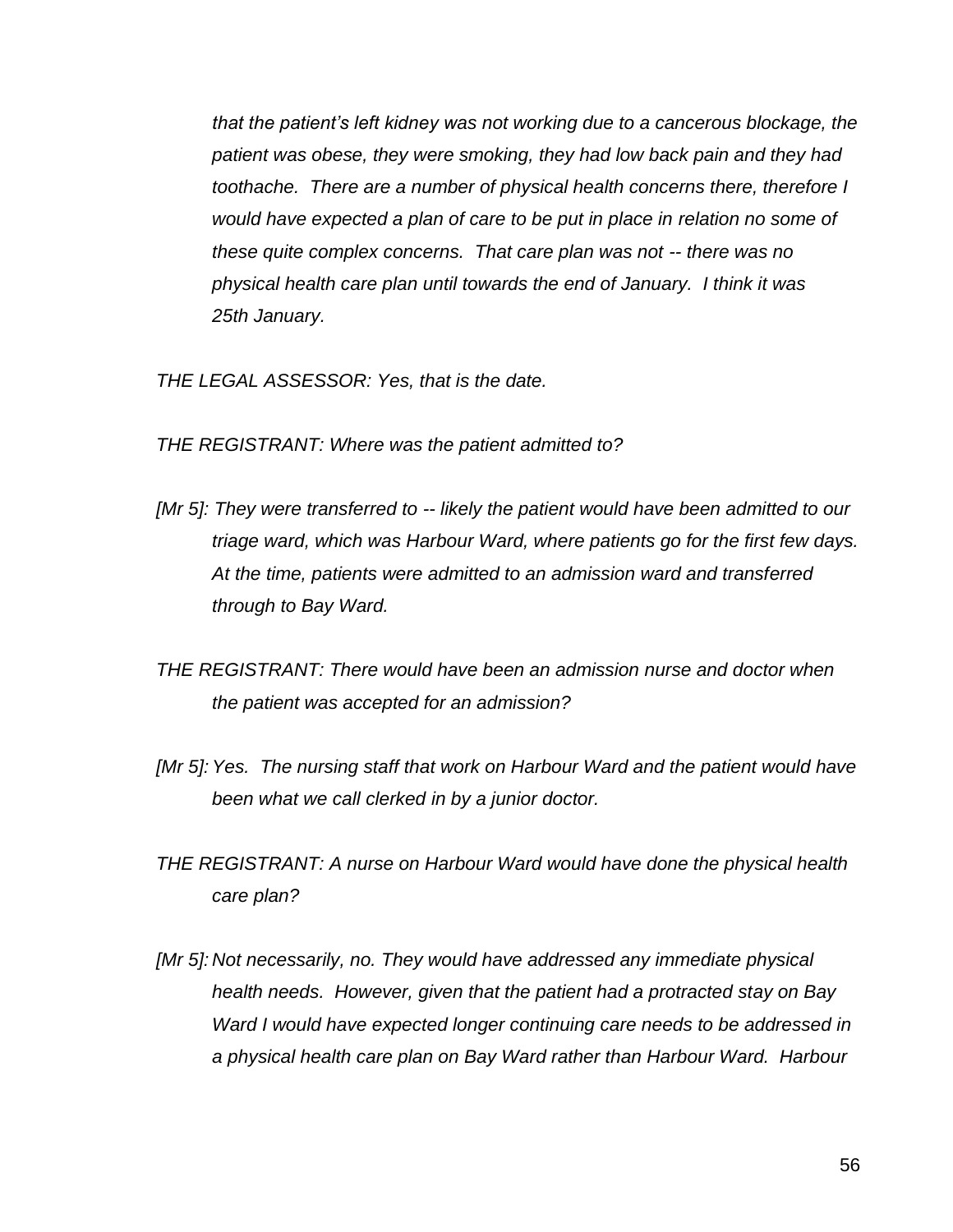*Ward was there to address immediate needs, in essence to keep the patient safe."*

The panel then reminded itself of your evidence during cross-examination. It had particular regard to the following:

*"Ms Shehadeh- Do you accept you were the key worker? You- I don't know I don't recognise Ms Shehadeh- Accept that the key worker is responsible for psychical health plan? You- [Mr 5] told me on several occasions it was a new role and it was the physical health care nurses' responsibility to do the physical health care plans. Ms Shehadeh – [Mr 5] said that [Ms 3] was there to support you…do you accept this? You- No not at the time. It was made clear that it was her responsibility that [Ms 3] was to do all the physical health care plans. It was an experiment and it was made clear that she was to do it. I did not have access to systems the only physical health care we would do is weights."*

The panel was satisfied from the evidence before it that you did not produce a Physical Health Care Plan for Patient 6, prior to 25 January 2016.

The panel therefore found charge 8 proved.

## **Charge 9a**

- **9. In relation to Patient 7:** 
	- **a) Did not evaluate their care plan between 20 December 2015 & 15 January 2016**

**This charge is found proved**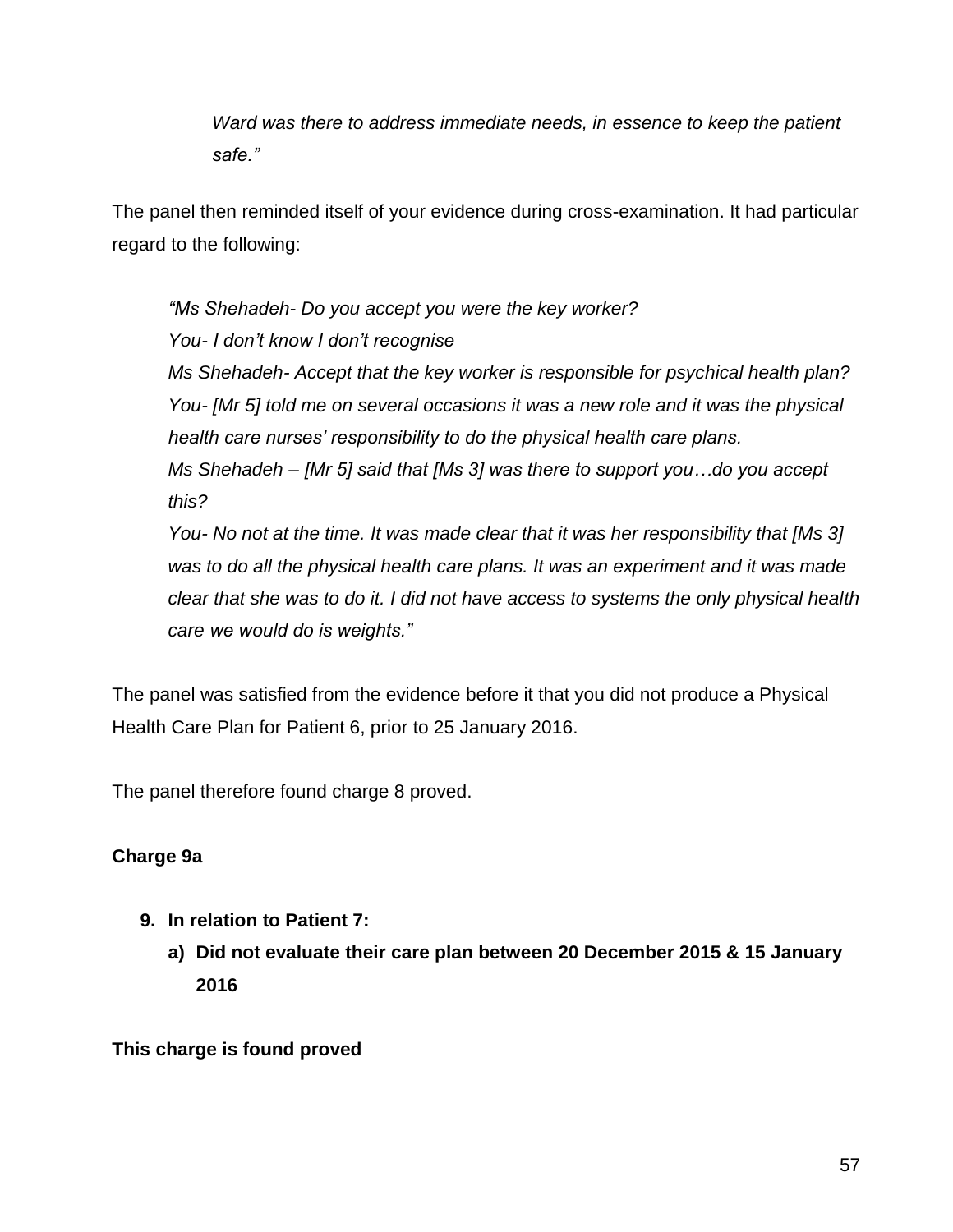In reaching this decision, the panel took into account the evidence of Mr 5 and your evidence.

The panel noted that you have been identified as the keyworker for Patient 7. The panel had sight of Mr 5's witness statement dated 17 July 2019, which states:

*"…When looking at patients' who had been assigned to Mike as the keyworker, I raised the following concerns:*

*…*

*III. Care plan for Patient 7 had not been evaluated recently..."*

The panel bore in mind your evidence during cross examination where you were asked if you accept whether the keyworker has an overall responsibility to review the care plans, to which you agreed that the keyworker should review the plans. However, it was your evidence that you could not remember if you were the keyworker for Patient 7.

The panel noted that the only care plan the panel had before it was the MUST care plan. It did not have before it a mental health care plan. The panel noted that the MUST identified malnutrition risk.

The panel noted Mr 5's supplementary witness statement dated 18 June 2021, which stated:

*"Patient 7 presented with a high risk of malnutrition. There was an expectation that Patient 7's care plan would be evaluated at least once per week. However, no evaluation is recorded as having been undertaken in Patient 7's care plan between 20 December 2015 and 15 January 2016. Mike worked 13 days during this timeframe and was the key worker for patient 7."*

Mr 5 confirmed during oral evidence that you had been working 13 days of that time.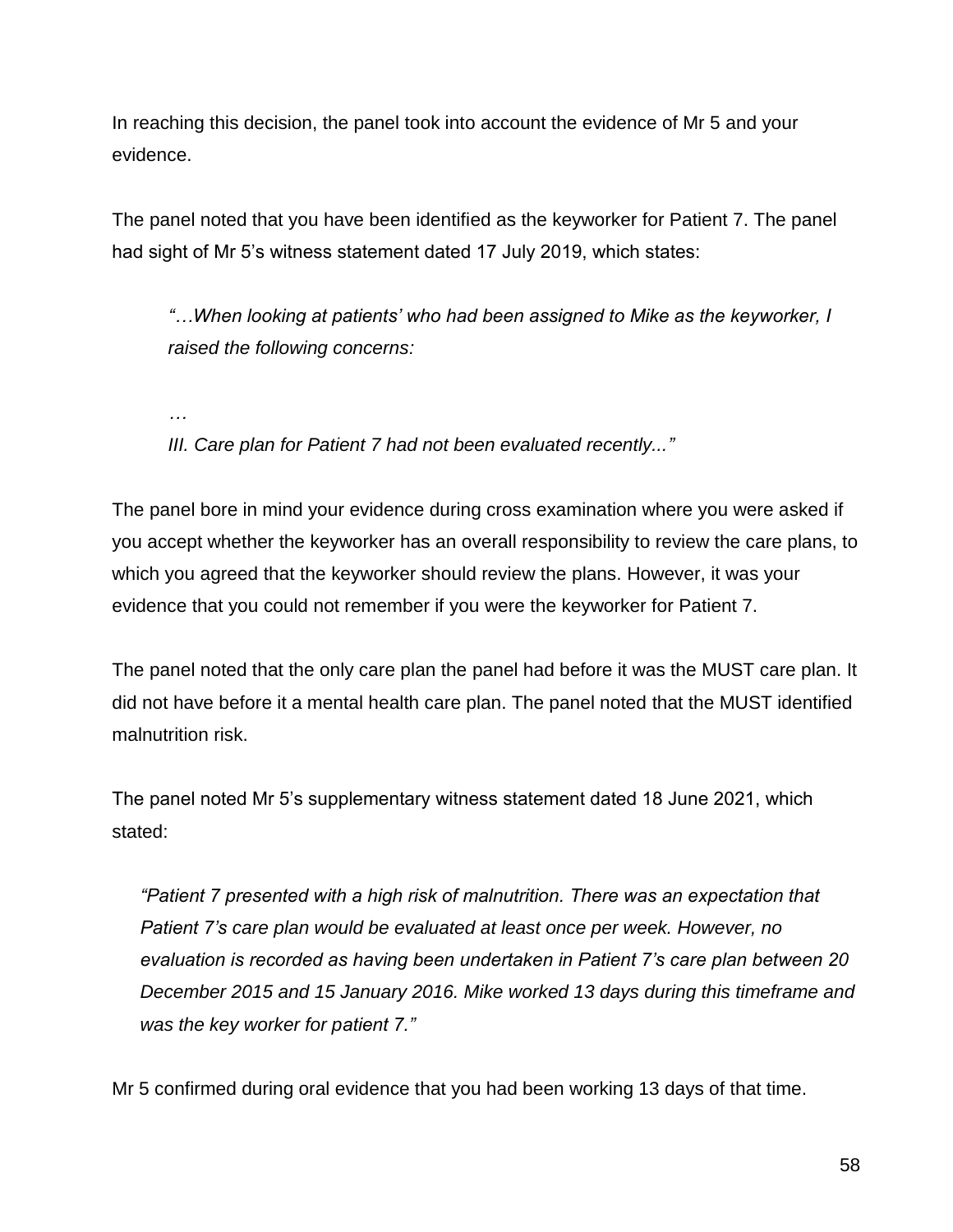The panel also had sight of Patient 7's care plan and noted that it has entries on 20 December and 15 January 2016. The panel further took into account that Patient 7's care plan has not been reviewed for 26 days. It noted that you had not reviewed or evaluated the patient's care plan between the dates specified in the charge.

The panel determined that you did not evaluate Patient 7's care plan between 20 December 2015 & 15 January 2016**.** 

The panel therefore found charge 9a proved.

## **Charge 9b**

- **9. In relation to Patient 7:** 
	- **b) Did not document in their clinical record that their rights had been read to them during the admission.**

## **This charge is found proved**

In reaching this decision, the panel took into account the evidence of Mr 5, and your evidence.

The panel noted that you have been identified as the keyworker for Patient 7. The panel had sight of Mr 5's witness statement dated 17 July 2019, which states:

*"…When looking at patients' who had been assigned to Mike as the keyworker, I raised the following concerns*

*…*

*III. Care plan for Patient 7 had not been evaluated recently. There was no evidence that Patient 7 had their rights read to them during the admission."*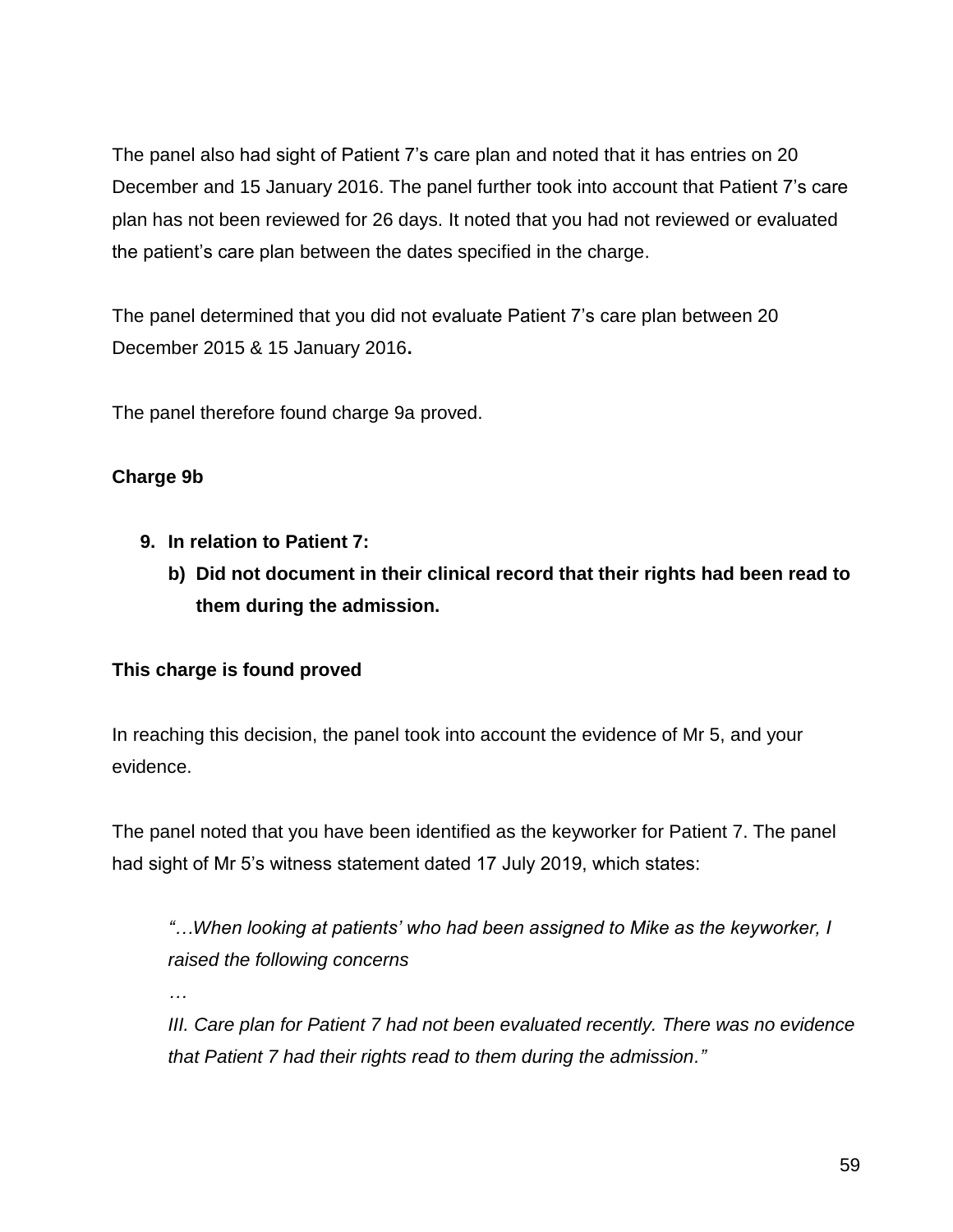The panel noted Mr 5's supplementary witness statement reaffirmed this on dated 18 June 2021, which stated:

*"In relation to Patient 7 having their rights read to them during admission, at the time this would have been recorded on a separate form rather than in the care plan. However, this form was not present in Patient 7's clinical record and there is no evidence that this occurred…"*

The panel had sight of the Northamptonshire Healthcare NHS Trust record of information given to detained patients form for Patient 7. It noted that the form details that:

*"The information should be given as soon as practical after the patient's detention and after the commencement of any subsequent detention or transfer to another unit, at renewal of section, when patient gives consent to treatment, at review of medication etc "*

The panel noted the following during Mr 5's oral evidence:

*"Ms Shehadeh: Why do you say Mr. South should have done this recording as opposed to anybody else?*

*[Mr 5]: I would have expected Mr. South to have read the patient's rights, what I would term regularly, not necessarily on that transfer to Bay Ward because I am not sure if Mr. South -- he may not have been working the shift. However, as the key worker I would have expected Mr. South to look at whether the patient's rights were*  last read. If the rights had not been read on transfer to Bay Ward and he was not *present as the key worker, I would have expected him to pick that up as part of his key working duties."*

You accepted during your evidence that the keyworker is responsible for updating patient rights as part of the Mental Health Act requirements.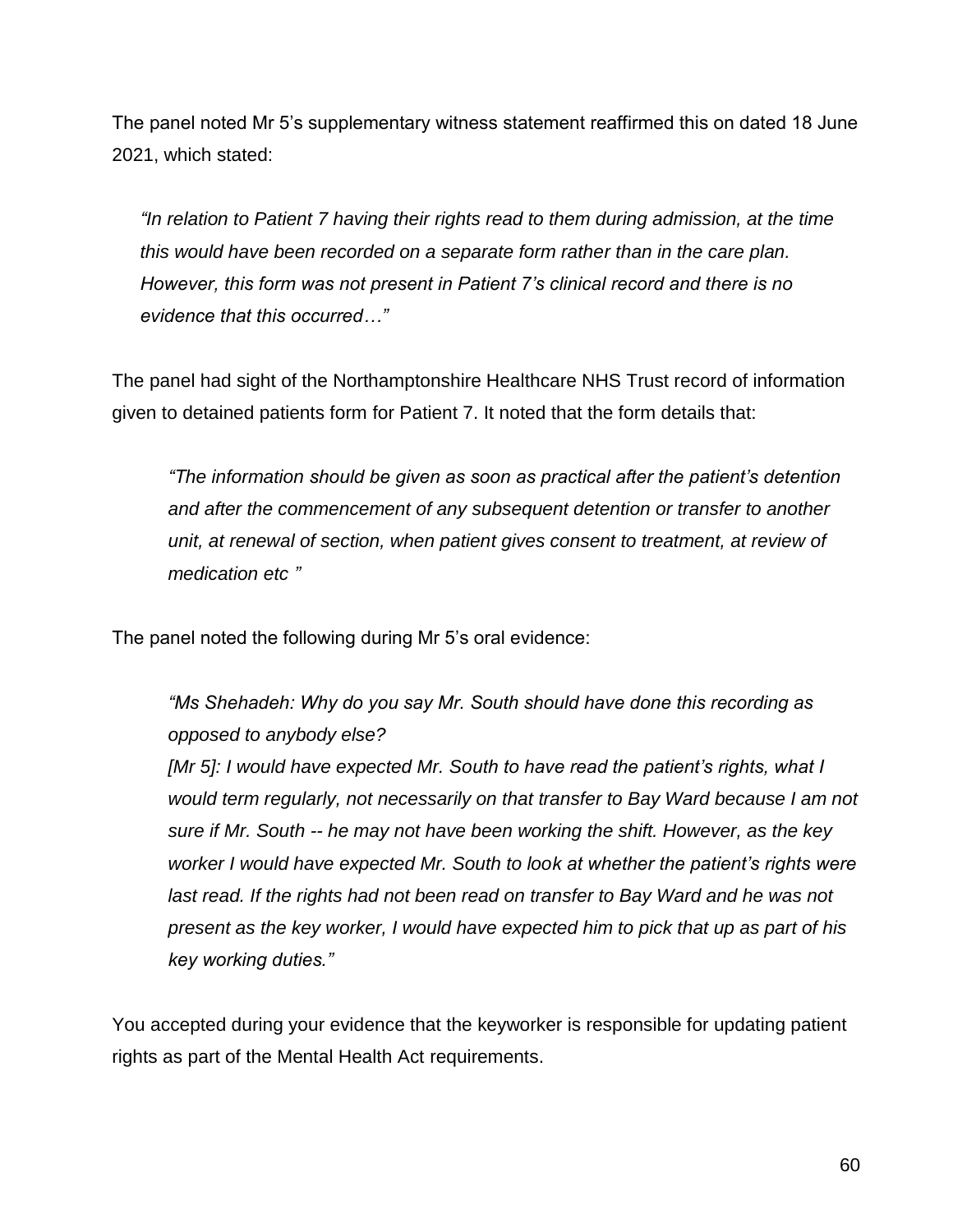The panel found no evidence to demonstrate that the patient's rights had been read to them. It found that as you were the key worker for Patient 7, you had the responsibility to ensure that the patient's rights were read to them. The panel therefore determined that you did not document in Patient 7's clinical record that their rights had been read to them during the admission.

The panel therefore found charge 9b proved.

## **Charge 10**

## **10.In relation to Patient 11, did not put in place a care plan to support staff in dealing with occasions when that Patient placed themselves on the floor.**

## **This charge is found proved**

In reaching this decision, the panel took into account the evidence of Mr 5, Patient 11's care plan and your evidence.

The panel noted that in oral evidence, you accepted that you were the keyworker for Patient 11, although you could not remember when you became Patient 11's keyworker. The panel bore in mind your oral evidence in which you said, *"this is something that has been happening for awhile"*

The panel noted that the 15 minutes observations form for Patient 11 where it had been recorded that Patient 11 had been sat on the floor for the most part of the day from 9.30 am until 20:00 hours when the ambulance was called.

The panel noted Mr 5's witness statement dated 17 July 2019, which stated:

*"[Ms 10] was a newly qualified nurse which meant that Mike was acting as the NIC; although he was not meant to work as the NIC, I was present on the ward in my*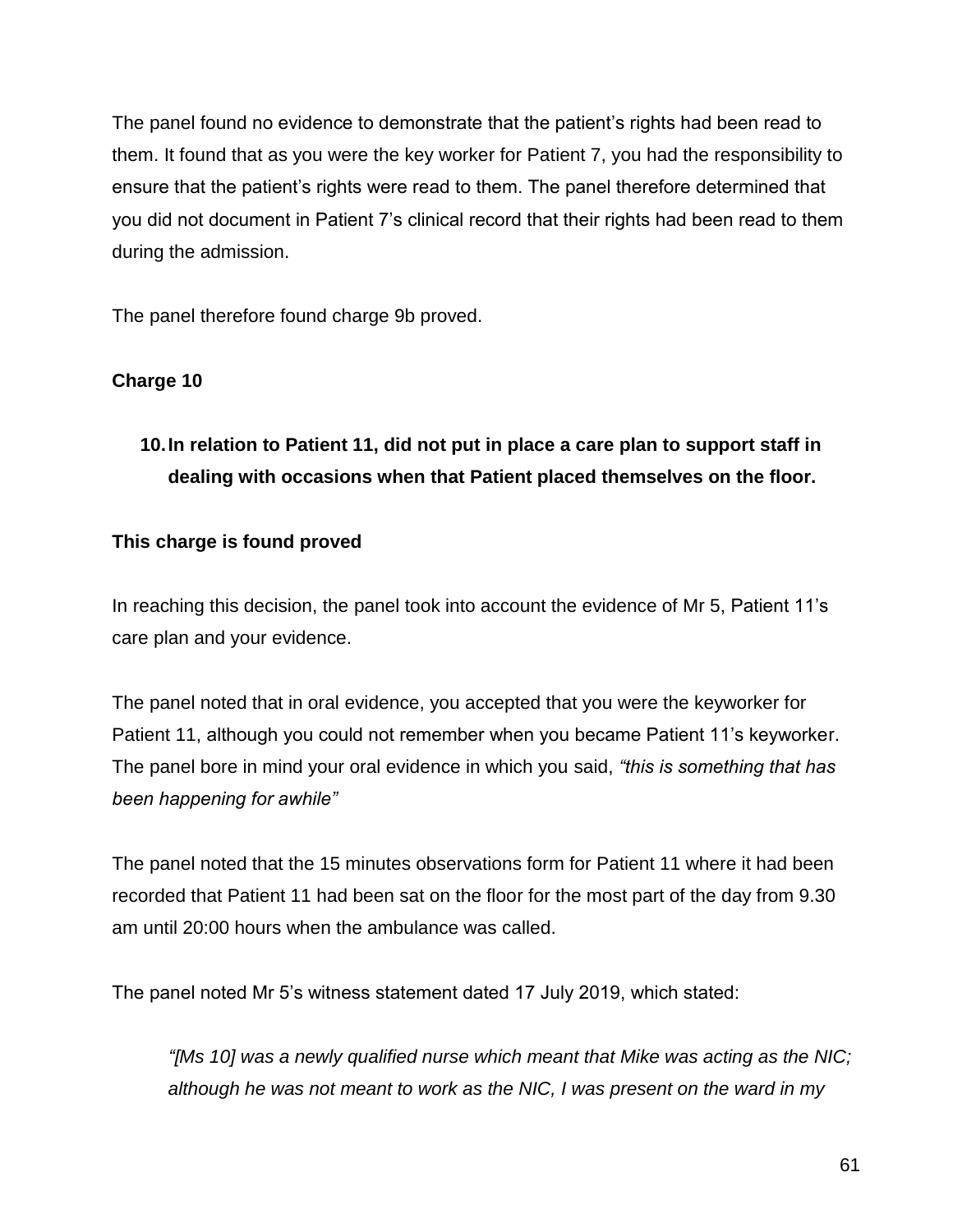*office during this time to support him in this role. [Ms 10] reported to me that she felt unsupported by Mike and received limited support from Mike to attempt to support Patient 11. [Ms 10] was also concerned about the length of time Patient 11 had been on the floor prior to her becoming involved.*

*…*

*Mike was the allocated keyworker for Patient 11. A review of her clinical record on SystmOne by myself and [Ms 11] revealed record keeping discrepancies. Patient 11 had a tendency of placing herself on the floor but Mike had not put in place a care plan to support staff to manage this behaviour and had not consulted with [Ms 3]. A patient presenting with such risk behaviours requires a care plan which staff can follow when this behaviour takes place so that the patient is safe. Patient 11 had been on Bay Ward for several months, the keyworker is responsible for formulating care plans."*

The panel had sight of the care plan. It noted that there are records of observations within it, however it did not find any information in relation to the patient placing themselves on the floor. The panel found that there is no information in Patient 11's care plan to reflect this charge. It therefore found that you did not put in place a care plan to support staff in dealing with occasions when Patient 11 placed themselves on the floor.

The panel therefore found charge 10 proved.

## **Charge 11a**

- **11. In relation to Patient 11, on 23 December 2016:** 
	- **a) Did not seek advice and/or assistance promptly in relation to their continued presentation on the floor.**

**This charge is found proved**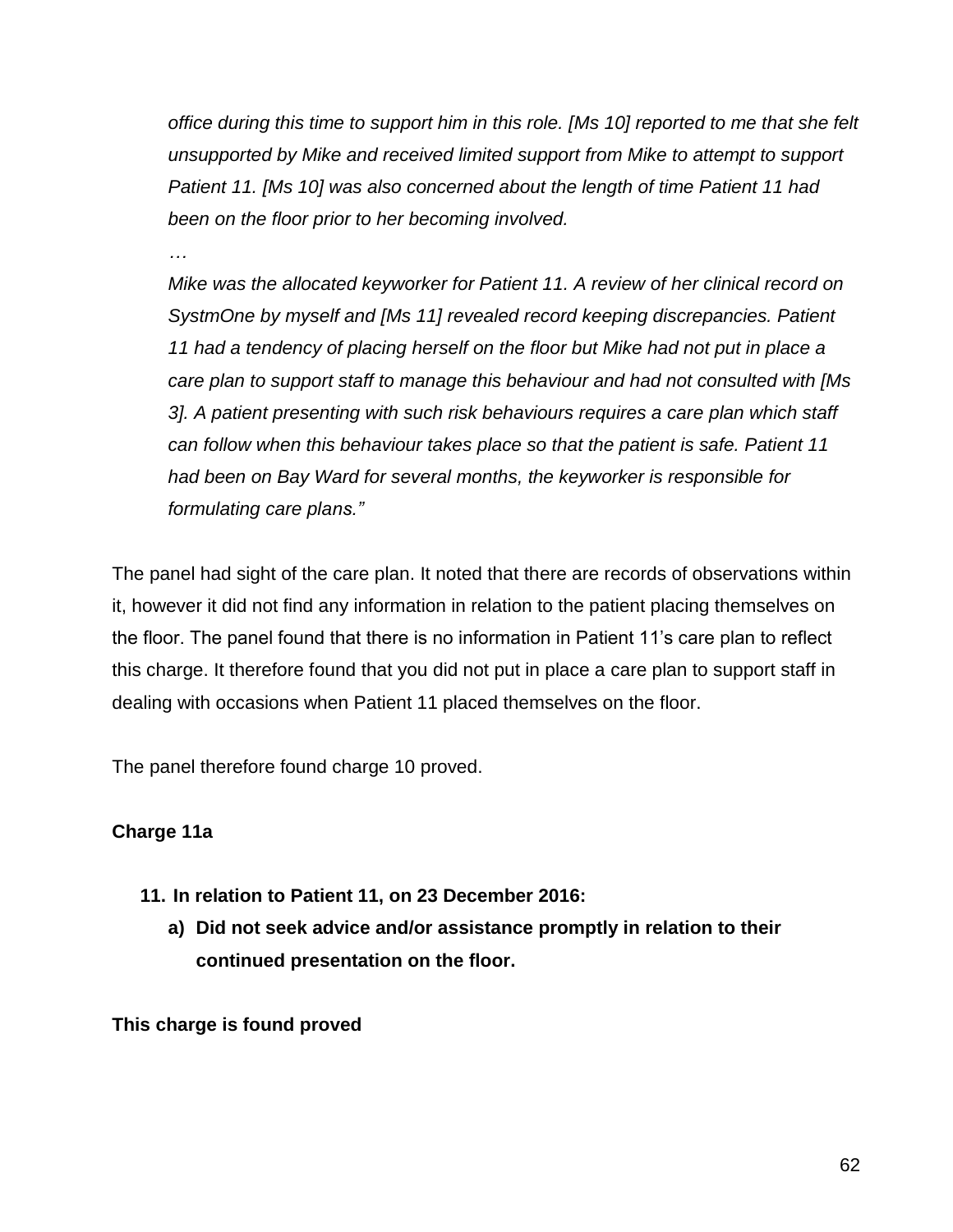In reaching this decision, the panel took into account the evidence of Mr 5, Ms 10, Ms 11 and your evidence.

The panel noted that Mr 5 in his witness statement dated 17 July 2019 stated:

*"On 23 of December 2016, the day before my annual leave, I arrived at work at approximately 07:30; my plan was to finish at lunch time. Before I left the ward I asked Mike whether there were any concerns, Mike confirmed that there were no concerns. I left the ward believing that there were no concerns but on my return to work following my annual leave I was told by Staff Nurse [Ms 10] that she was concerned about an incident where are Patient 11 had been found on the floor and she had concerns in relation to Mike's management of the incident.*

*…*

*Mike was the allocated keyworker for Patient 11. A review of her clinical record on SystmOne by myself and [Ms 11] revealed record keeping discrepancies. Patient 11 had a tendency of placing herself on the floor but Mike had not put in place a care plan to support staff to manage this behaviour and had not consulted with [Ms 3]. A patient presenting with such risk behaviours requires a care plan which staff can follow when this behaviour takes place so that the patient is safe. Patient 11 had been on Bay Ward for several months, the keyworker is responsible for formulating care plans."*

The panel noted that the 15 minutes observations form for Patient 11 where it had been recorded that Patient 11 had been sat on the floor for the most part of the day from 9.30 am until 20:00 hours when the ambulance was called. The panel bore in mind that the patient was on the floor for almost 12 hours.

The panel also reminded itself of Ms 11, the Occupational Therapist Ward Manager's oral evidence in which she confirmed that the *"patient was on the floor for a long time*" however she said that you did not take any action regarding this.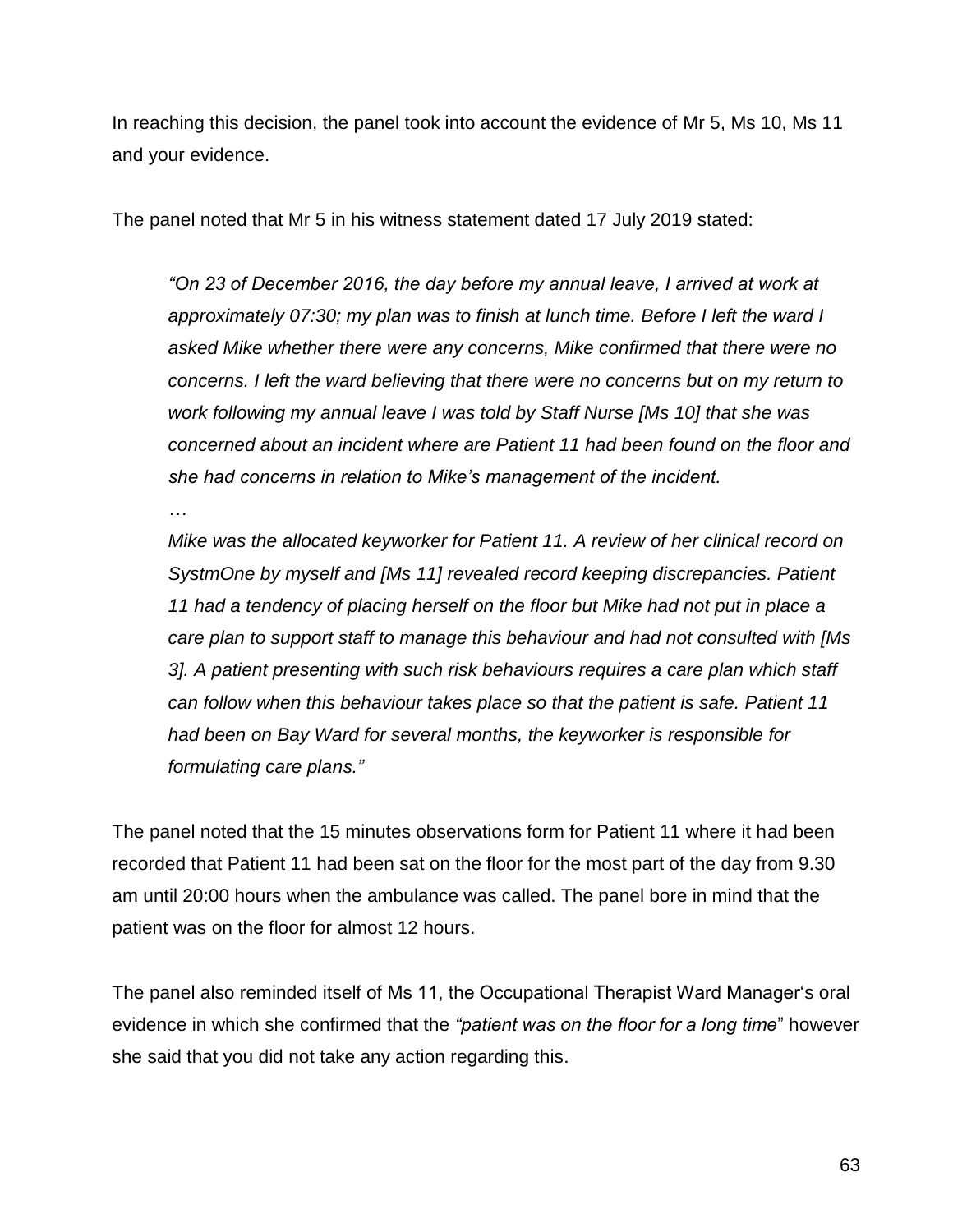The panel also bore in mind Ms 10's witness statement dated 6 April 2020 in which she said:

*"I took an hour's break around 3pm and upon my return, I asked one of the HCA's who I cannot recall, if Patient 11 was still on the floor and she confirmed that she was. I immediately went to see Patient 11 to try and help myself. Patient 11 did respond to my presence but her answers to my questions were incoherent other than to shake her head to indicate she did not want to get off the floor. I attempted to assist her to move but each time I tried she was moving away from me. Mike, other staff members and myself tried several times but she resisted and pushed us away. Each time I returned to her she was in a different position on the floor."*

*At the point, Mike hadn't escalated this to anyone, despite managers being on the shift. I discussed with the team about using a hoist to aid Patient 11 off the floor. However, as it would have been the first time using a hoist with a patient, I felt that I required further support. Therefore, I called the Clinical Team Lead (CTL) on duty that day, who I cannot recall, to ask for advice. The CTL attended the ward, and after seeing decided a hoist would be not to be an appropriate way of getting the patient off the floor."*

The panel was of the view that Ms 10's evidence was contemporaneous and independent and supported the evidence of Ms 11 as she was present at the scene at the time.

The panel bore in mind your oral evidence in which you said that you contacted the CTL, however, the panel had no evidence to support this. You also said that you attempted to call the doctor but you were told that no one was available as they were all in a meeting. The panel reminded itself that both Ms 10 and Ms 11 did not recall this and Mr 5 denied this. Mr 5 explained that there was a very large number of doctors at the hospital overall so it would have been "*very unlikely and very concerning"* if no duty doctor had been available.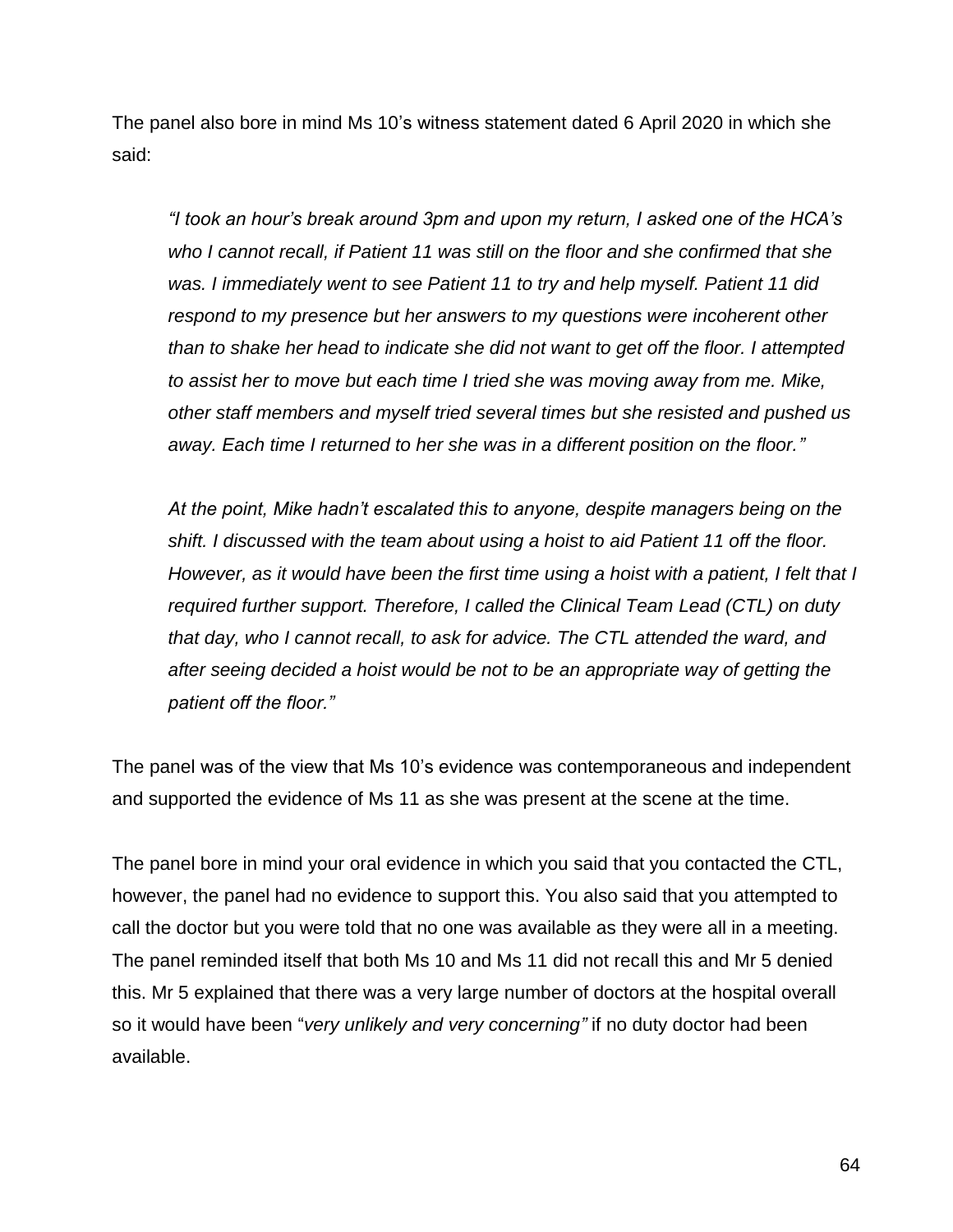The panel preferred the evidence of the NMC witnesses to your evidence. The panel was satisfied from the information before it that on 23 December 2016, you did not seek advice and/or assistance promptly in relation to Patient 11's continued presentation on the floor.

The panel therefore found charge 11a proved.

## **Charge 11b**

- **13.In relation to Patient 11, on 23 December 2016:** 
	- **b) Did not escalate the concerns about Patient 11 to the Ward Matron.**

## **This charge is found proved**

In reaching this decision, the panel took into account the evidence of Mr 5 and your evidence.

The panel noted Mr 5's witness statement dated 17 July 2019, which stated:

*"[Ms 10] was a newly qualified nurse which meant that Mike was acting as the NIC; although he was not meant to work as the NIC, I was present on the ward in my office during this time to support him in this role. [Ms 10] reported to me that she felt unsupported by Mike and received limited support from Mike to attempt to support Patient 11. [Ms 10] was also concerned about the length of time Patient 11 had been on the floor prior to her becoming involved.*

*My concern was that Mike had not escalated this concern to me as i was still at work in my office on the ward when it happened. I was also concerned that Mike did not report this incident to me when I asked him if there were any concerns prior to my leaving the ward. If I had known about this incident, I would have attended to Patient 11 and supported Mike to formulate a safe management plan."*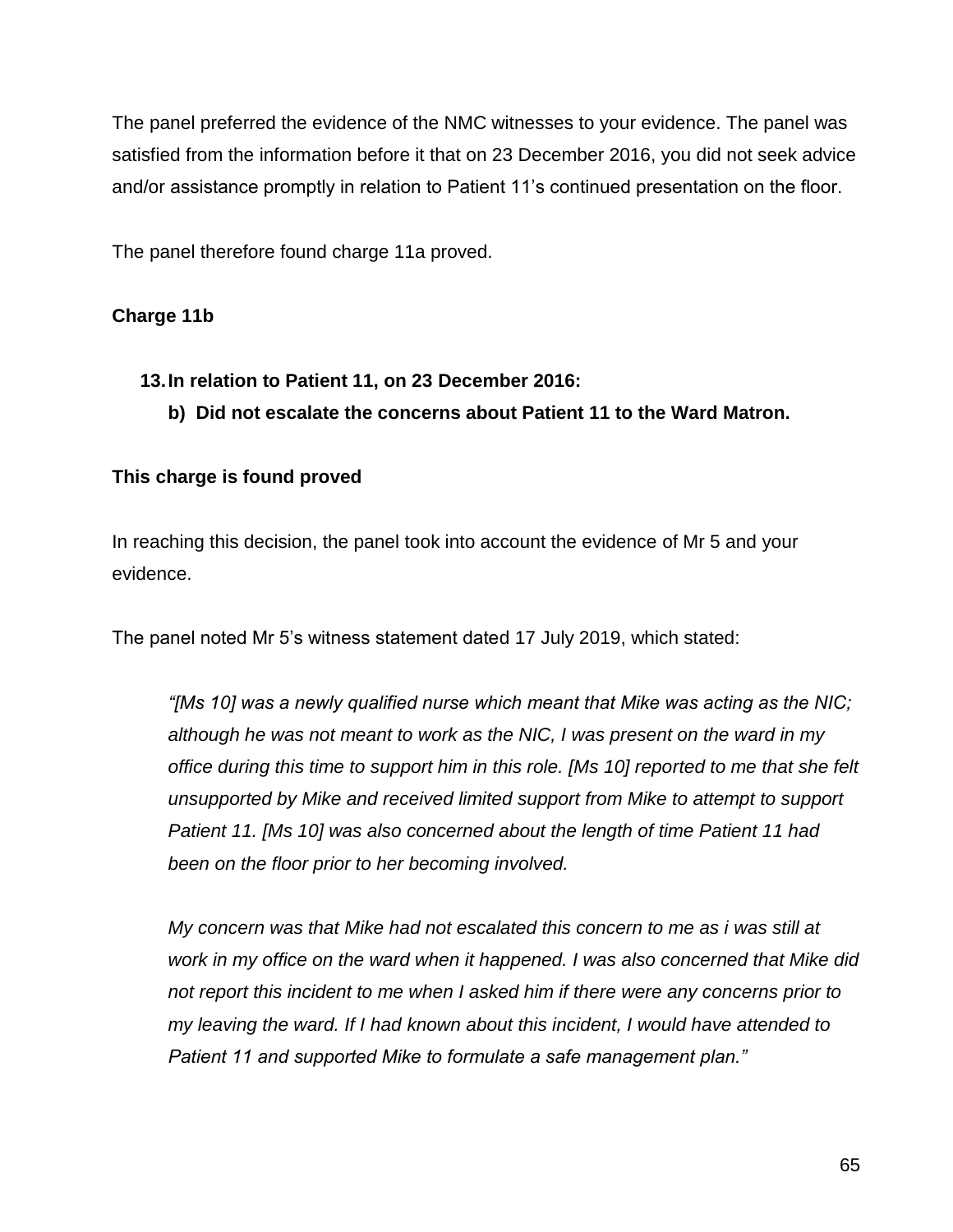The panel bore in mind Mr 5's oral evidence in which he was asked about this incident.

*"THE LEGAL ASSESSOR: Pause there. Do you remember having that conversation, [Mr 5], with Mr. South, that that is what he told you?*

*[Mr 5]: No, I was not aware that the patient was on the floor.*

*THE REGISTRANT: I said to she was sitting on the floor, she was comfortable, everything is okay at the moment, we are weighing for a doctor, and then you said "I have to go on holiday now. I need to go fairly promptly".* 

*[Mr 5]: That is absolutely not true. I would not have left the ward if there was an incident ongoing at the time.*

*[THE REGISTRANT]: But you agree you did ask Mr. South if there were any concerns?*

*[Mr 5]: I asked Mr. South if there was any concerns before I left and I was given the response that there was no concern. I was satisfied that I was then able to leave the ward."*

The panel bore in my mind your questions to Mr 5 about you having said that you were waiting for a doctor and making the patient comfortable. However, the panel noted that during your oral evidence and in cross-examination, you disputed this. You said that you attempted to look for Mr 5 but could not find him in order to escalate and that you were "irritated" by this. The panel noted the inconsistencies in you evidence and that your earlier position, when you said you spoke to him, conflicts with your oral evidence.

The panel determined that it preferred the evidence of Mr 5 as it was consistent and more compelling than your evidence.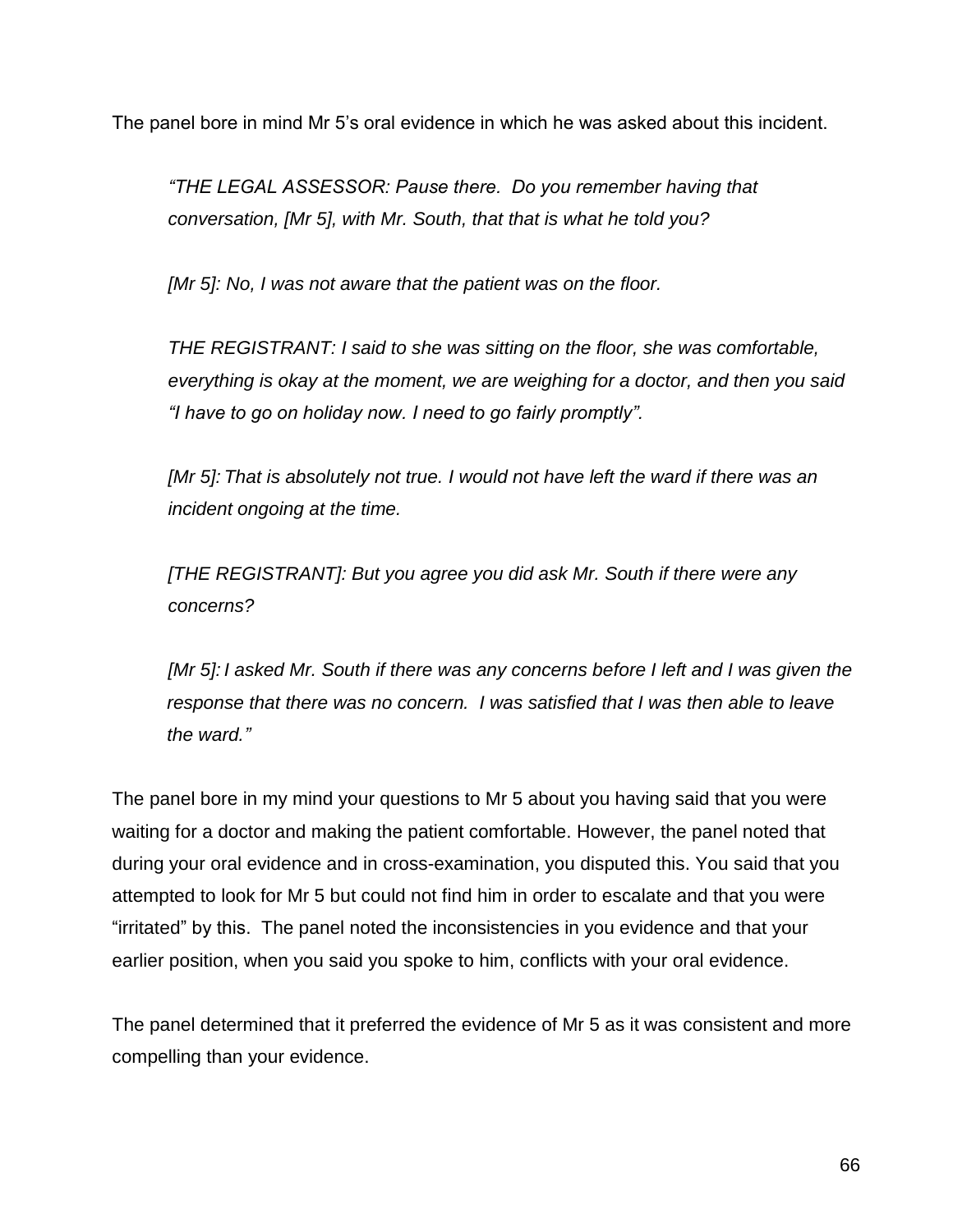The panel was therefore satisfied that on 23 December 2016, you did not escalate the concerns about Patient 11 to the Ward Matron.

The panel therefore found charge 11b proved.

## **Charge 11c**

- **11.In relation to Patient 11, on 23 December 2016:** 
	- **c) Did not carry out NEWS/physical observations on Patient 11 or instruct another member of staff to do so.**

## **This charge is found proved**

In reaching this decision, the panel took into account the evidence of Mr 5, Ms 10 and your evidence.

The panel noted Mr 5's witness statement dated 17 July 2019, which stated:

*"There is no record of Mike taking physical observations when Patient 11 was on the floor. Furthermore he documented that she had put herself on the floor despite there being no witnesses to this. There was a risk that she had fallen to the floor or*  was physically unwell. In order to rule out injury or illness, he should have taken *Patient 11's physical observations and requested that she was reviewed by a doctor…*

*When I spoke to Mike about the incident he was regretful for not taking Patient 11's observations whilst she was on the floor; he was also regretful for not informing me about the incident but could not identify why he did not inform me."*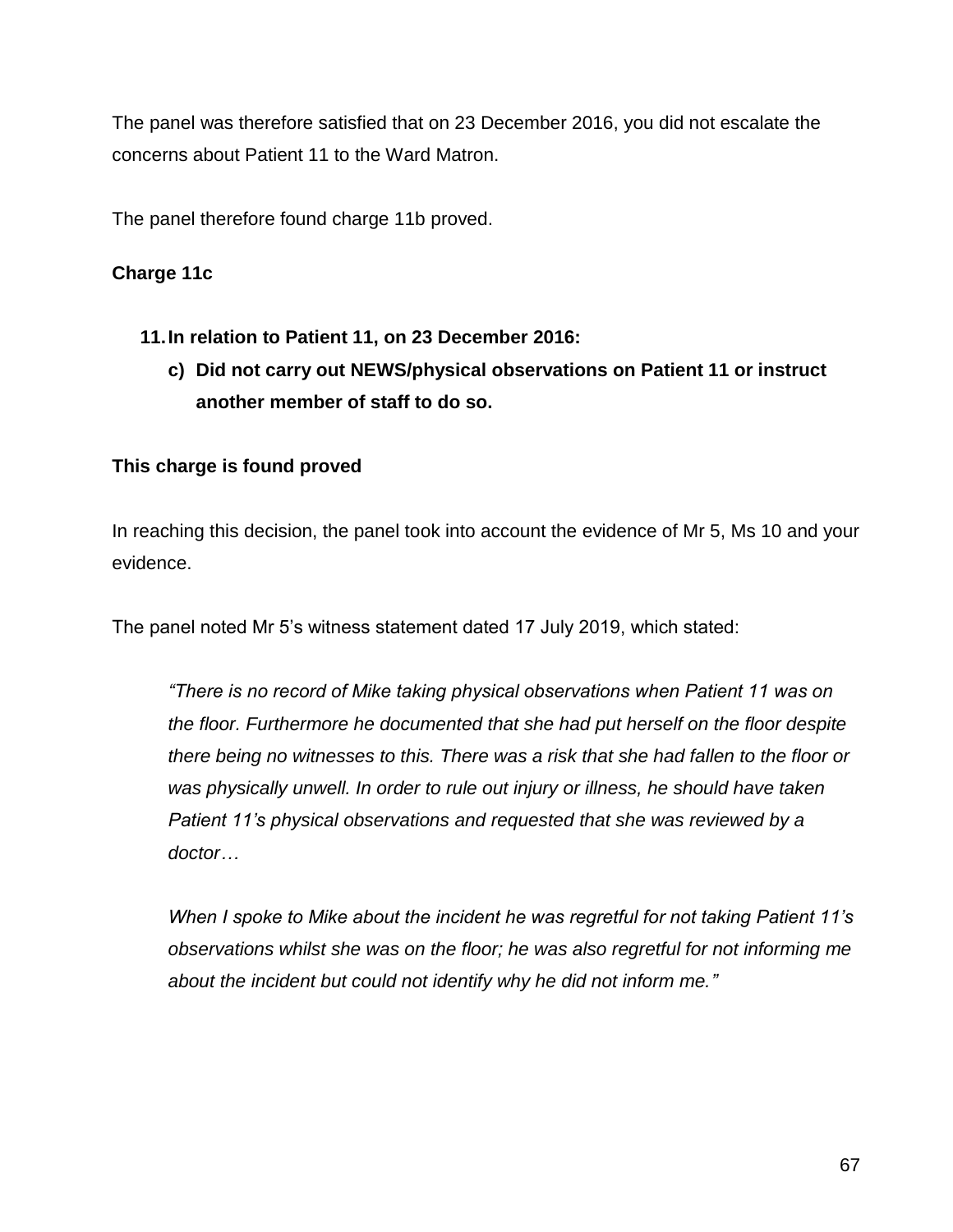The panel also borne in mind that at local level, you admitted to Mr 5 that you had not recorded the NEWS scores, and had expressed regret about it. The panel reminded itself that Mr 5 repeated this during his oral evidence:

- *"Q. You say at your paragraph 94 there is no record of Mike taking physical observations when Patient 11 was on the floor. How did you satisfy yourself that there were no records of physical observations?*
- *A. We record physical observations on a NEWS chart (National Early Warning Signs) where you detail the patient's blood pressure, pulse, oxygen saturations, their level of consciousness, and that is how we record the observations and by virtue of admission the observations have not been taken."*

The panel also recalled Ms 10's evidence on how she knew that no NEWs observations were recorded, she was clear; she had looked at the paperwork herself when she gave it to the duty doctor, and the duty doctor had also remarked upon it.

The panel had sight of Patient 11's care plan and noted that it only had general recording of observations. The panel did not find any NEWS/physical observations recorded.

The panel further had sight of an enhanced observations recording form, which could have been used by you in these circumstances to record the physical observations.

The panel noted that although you admitted initially at local level that you had not done the NEWS scores, during your oral evidence you said that you did a baseline NEWS and had documented this. You conceded that you did not do it on a standard form but had noted it on an A4 piece of paper. The panel was not presented with any such material.

In the absence of any such material to demonstrate that you had carried out NEWS/physical observations on Patient 11 or instructed another member of staff to do so,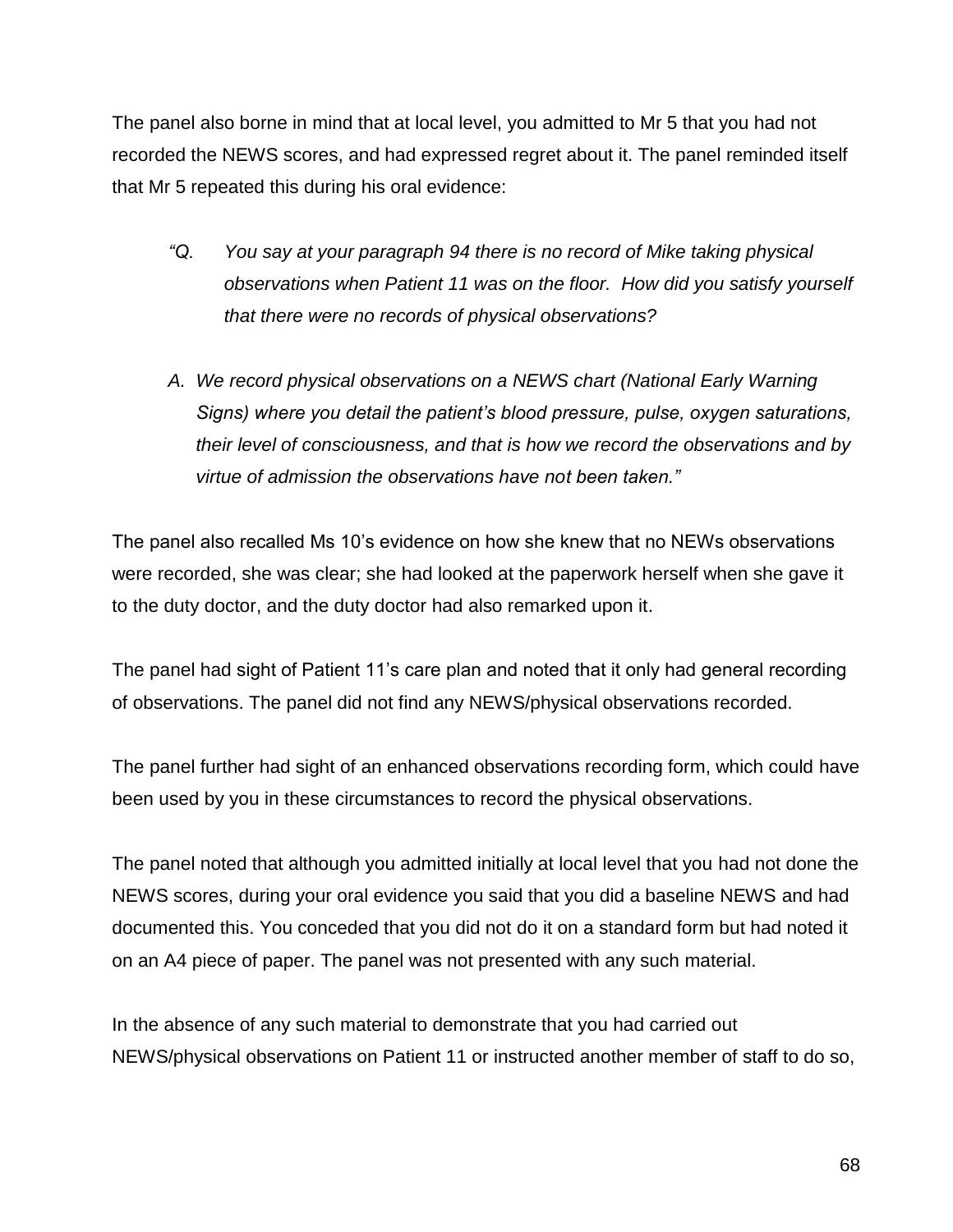the panel concluded that it had satisfactory evidence before it to determine that these observations had not been done.

The panel therefore found charge 11c proved.

## **Charge 12**

## **12.On 28 October 2015 administered Ramipril despite being made aware there was an error with the prescription.**

## **This charge is found NOT proved**

In reaching this decision, the panel took into account the evidence of Ms 3 and your evidence.

The panel reminded itself of Ms 3's evidence in which she said that she was in the room when you administered the drug to the patient. She said she saw this happen. She said she knew what the drug was because she had checked the medication afterwards and that she spoke about what time Ramipiril should have been given with Ms 13 in your presence.

You maintained your position in relation to this charge. You said that you did not administer Ramipril. You said that you were training a student at the time.

The panel bore in mind the documents before it. It noted that there is no evidence before it in the form of medication charts or otherwise to indicate that Ramipiril had been administered.

The panel reminded itself that the burden of proof at the fact-finding stage is upon the NMC. The panel determined that the NMC has not discharged its burden of proof and the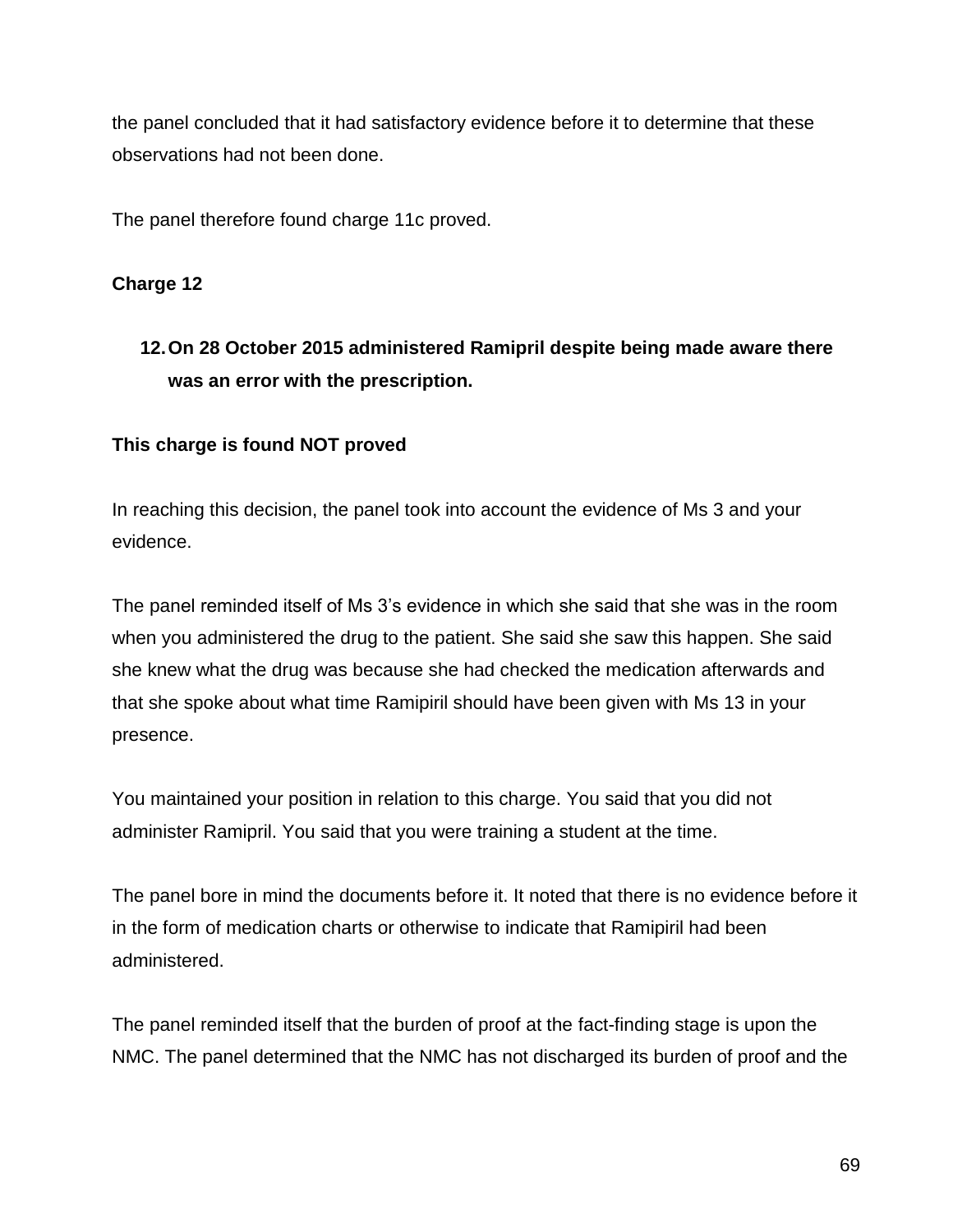evidence in relation to this charge is weak, therefore, on the balance of probabilities, the panel found charge 12 not proved.

## **Charge 13b**

# **13.On 28 October 2015 b) Did not document the time the patient was administered the dose at 13 a) above**

## **This charge is found NOT proved.**

In reaching this decision, the panel took into account of the patient's charts, Ms 3's evidence and your evidence.

The panel noted that Ms 3 states that you did not record what time the insulin was given; '*there was no documentation about the insulin*'. The panel noted that you deny this charge.

The panel was not presented with a MAR chart in order to confirm whether you had or had not administered insulin.

The panel reminded itself that the burden of proof at the fact-finding stage is upon the NMC. The panel determined that the NMC has not discharged its burden of proof and the evidence in relation to this charge is weak, therefore, on the balance of probabilities, the panel found charge 13b not proved.

## **Charge 13c**

## **13. On 28 October 2015**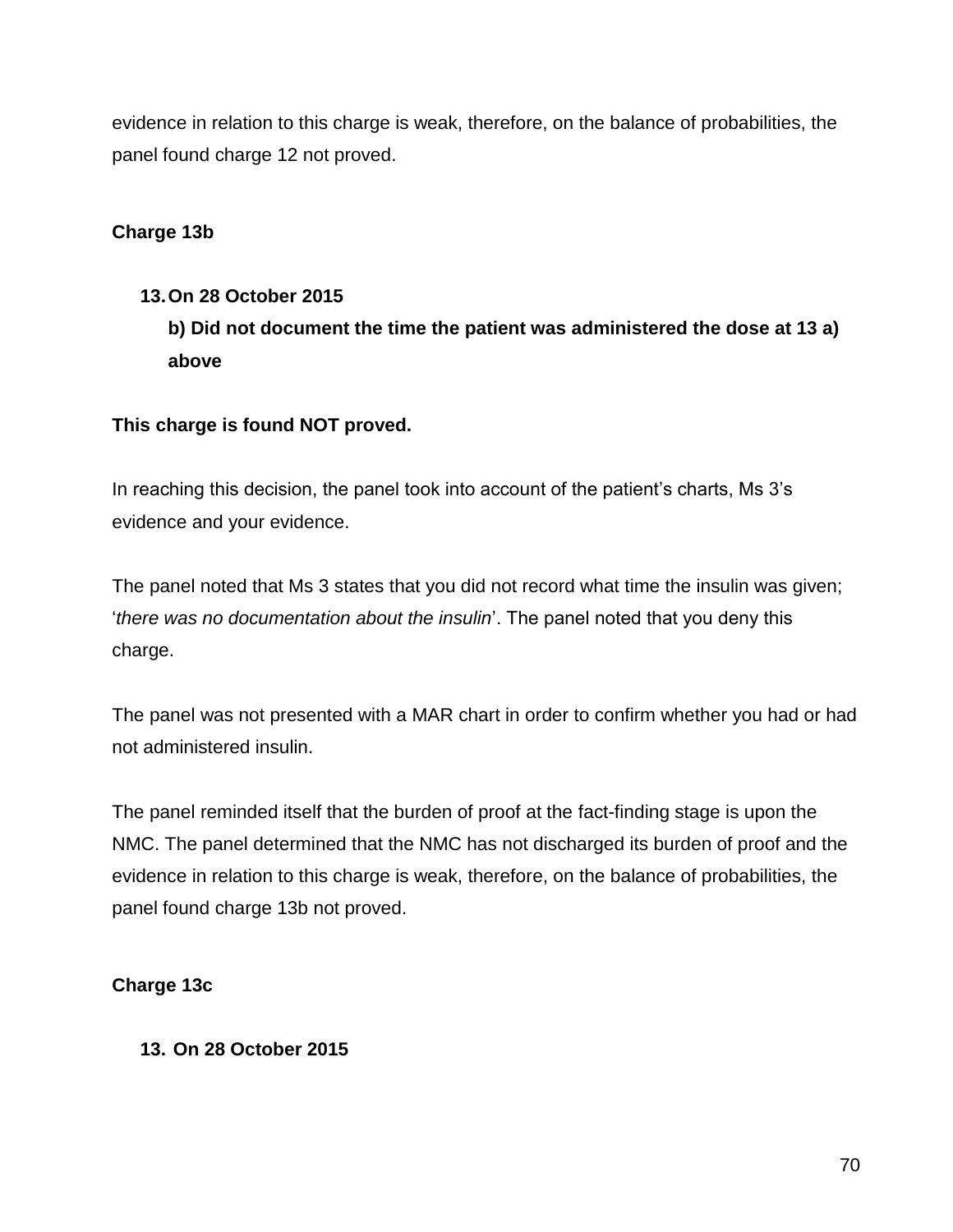## **c) Did not document why the patient was administered the dose at 13 a) above late**

## **This charge is found NOT proved.**

In reaching this decision, the panel took account of the patient's charts, Ms 3's evidence and your evidence.

The panel noted that Ms 3 conceded in cross-examination that you had used a symbol/code to indicate on the MAR chart why the insulin was given late.

The panel further noted that in light of this evidence, the NMC did not seek to prove this charge.

The panel reminded itself that the burden of proof at the fact-finding stage is upon the NMC. The panel determined that the NMC has not discharged its burden of proof and therefore, the panel found charge 13c not proved.

## **Charge 14b**

- 14.On 26 December 2015
	- b) Did not document the medication error at 14 a) above in Patient 3's records.

## **This charge is found proved**

In reaching this decision, the panel took into account the evidence of Ms 2, Mr 5 and your evidence.

The panel noted Ms 2's witness statement dated 27 February 2019 in which she said: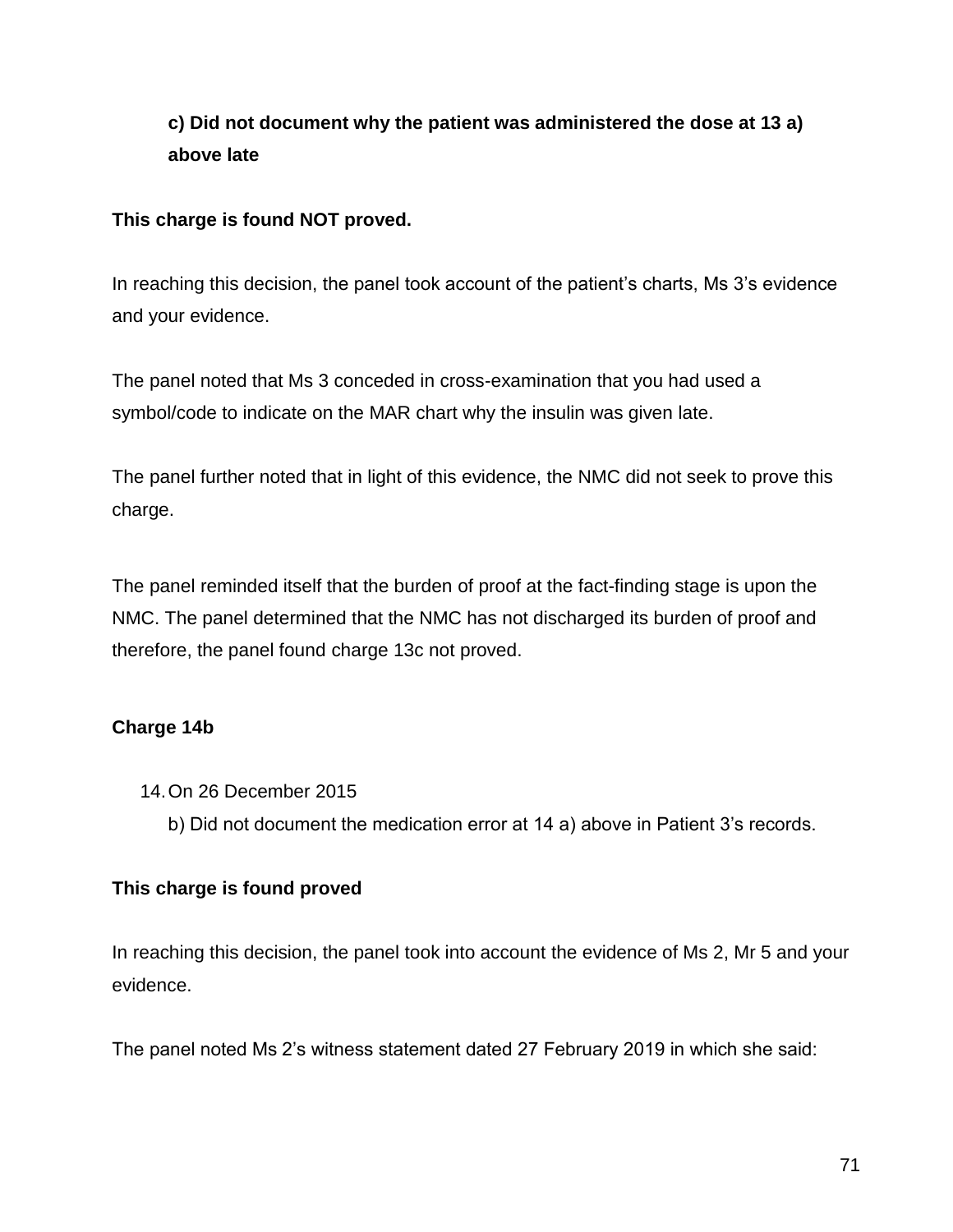*"I cannot confirm whether the incident was ever raised with the CTL by Mike, he made me believe that he was doing that but I never actually saw him do it. I am not sure who reported the medication error either. Mike should have done it as per policy but I am not sure it was done…"*

The panel also noted Mr 5's evidence in which he addresses the lack of documentation in relation to this error. He states in his witness statement dated 17 July 2019:

*"I met Mike in a disciplinary investigation meeting on 27 January 2016 along with Human Resource Business Partner… and Royal College of Nursing Representative ("RCN")…. Mike admitted to stating 'it is only Depakote, it should not be a problem.' He could not confirm why he had not documented the information on the patient's clinical record and stated he was not aware of how to complete a Datix incident form. He was unaware of the side effects of the error but admitted that his mistake did constitute a medication error."*

The panel noted that Mr 5 interviewed you about this incident. It bore particular regard to the following:

"*why did you not document on the medication chart the time you administered the drug? I know I should have done this. I did put this on the PC system but nothing was said in handover by [Mr 6]. Why did you not document the error in the patient's SystmOne record? I am not sure why I did not document this on SystemOne.*"

The panel had sight of Patient 3's records on 26 December 2015 and noted that you had not recorded the error made by you.

The panel further took note of the interview notes with Ms 1 dated 2 February 2016. It noted she said the following:

*"Question: What time did the medication error occur?*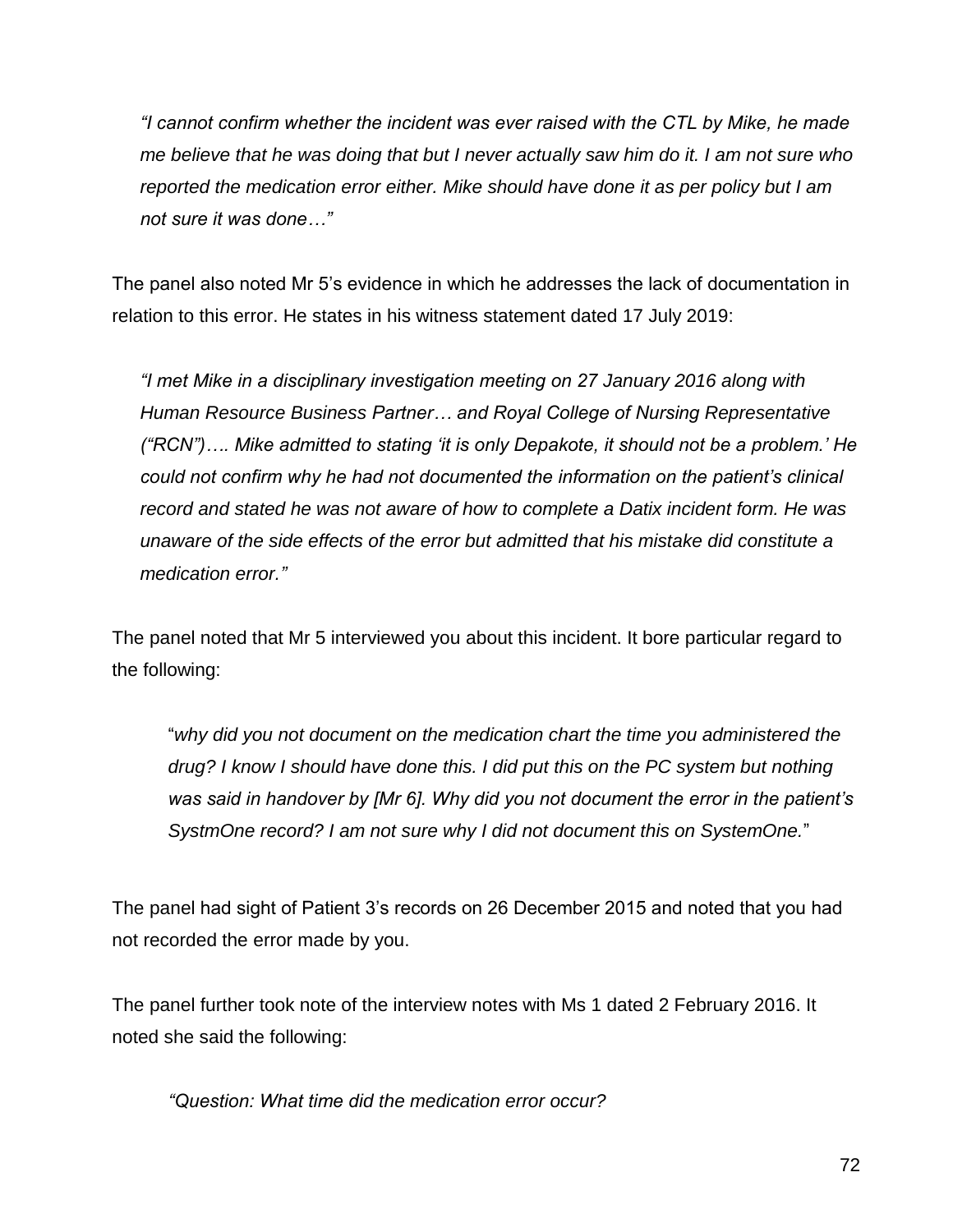*Answer: Michael started the medication round at 12:30 therefore it was at this approximate time that he came to tell me about he error.*

*Question: Did he document the incident? Answer: No I checked- I had to document for him.*

*Question: Does NFT operate a similar reporting process to other Trusts and services? Answer: Yes, there are standard procedures in healthcare for reporting medication incidents. You always contact a doctor and make sure that the patient is safe."*

The panel determined that it had satisfactory evidence before it to conclude that on 26 December 2015, you did not document the medication error at 14 a) above in Patient 3's records.

The panel therefore found charge 14b proved.

# **Charge 15**

**15. Your actions at Charges one or more of 14 b) to 14 e) above demonstrated a lack of integrity in that you sought to avoid there being a record and/or report of the error at 14 a) above, when you knew there should have been.** 

# **This charge is found proved in its entirety**

In considering this charge, the panel had regard to the case of Wingate v SRA 2018EWCA Civ 366. It bore in mind that *'Integrity'* expressed the higher standards society and professionals expected from professionals, it connoted adherence to the ethical standards of one's profession and it involved more than mere honesty.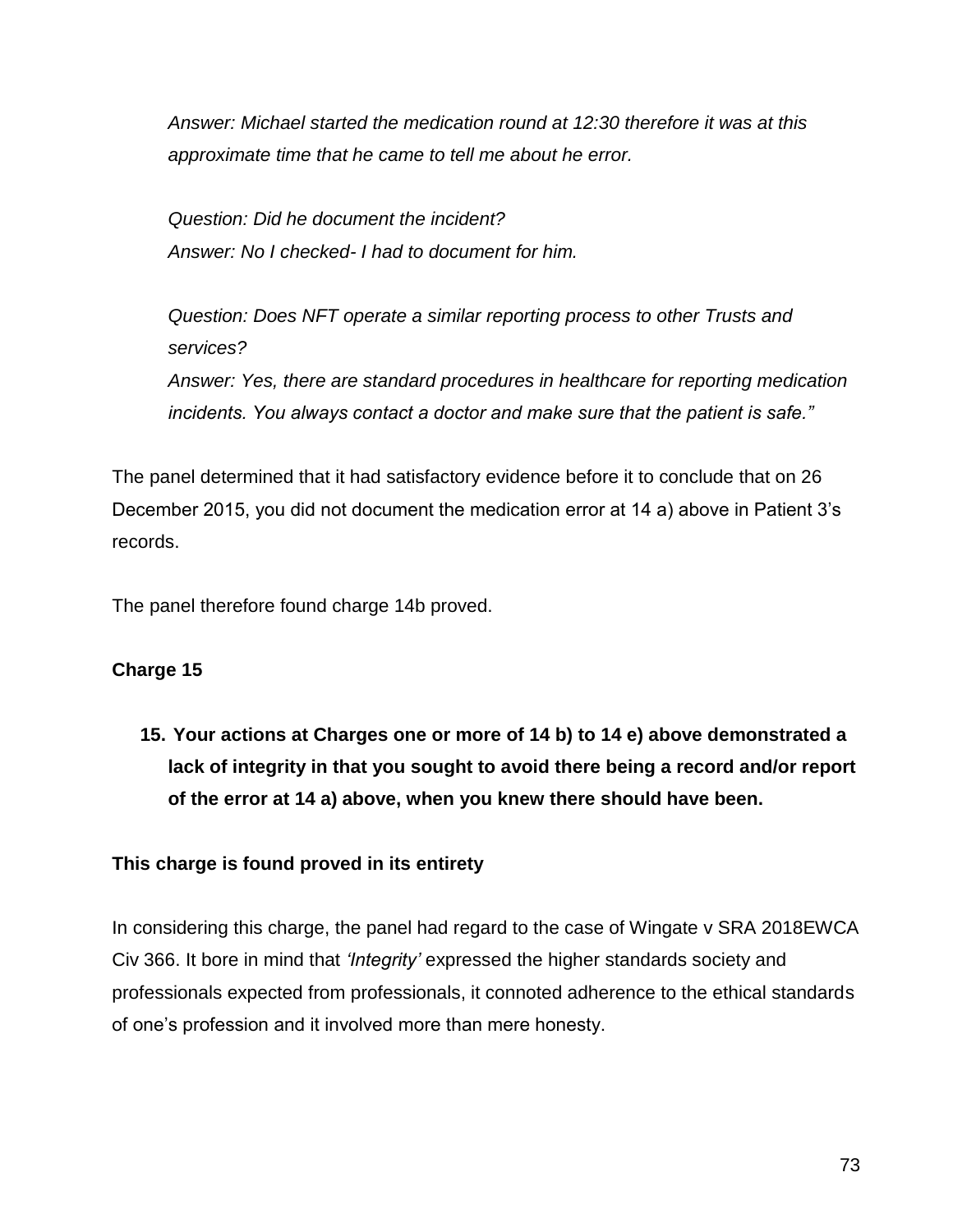The panel noted your admissions at charges 14a, 14c, 14d and 14e. The panel also bore in mind its determination at charge 14b.

The panel bore in mind that you were seeking to avoid there being a written record of your medication error by preventing it being in the typed handover notes, not raising a Datix and not recording it in the patient notes, and preventing a colleague from writing it down. The panel also noted that you had been aware that Mr 5 had concerns about your performance and work, and had already begun a capability process. The panel noted that you had been subject to various medical administration training during your time at the Trust and therefore you ought to have been familiar with the policies, however you departed from the professional way of working. It also noted that by preventing a colleague from writing your error down, you attempted to include a colleague in your error as well as breached the code of conduct. The panel noted that by stating, *"it is only Depakote"* you acted in an unprofessional manner and sought to diminish the error regardless of the risk level. It determined that the error should have been documented, not merely verbally communicated.

The panel determined that you failed to show transparency and integrity in your attempts to avoid recording this incident.

The panel determined that your actions at charges 14 b) to 14 e) above demonstrated a lack of integrity in that you sought to avoid there being a record and/or report of the error at 14 a) above, when you knew there should have been.

The panel therefore found charge 15 proved in its entirety.

# **Charge 18**

**18. On or around 17 December 2015 did not plan the shift effectively in that you designated HCA 2 to complete most of the contact notes in the patient's clinical records.**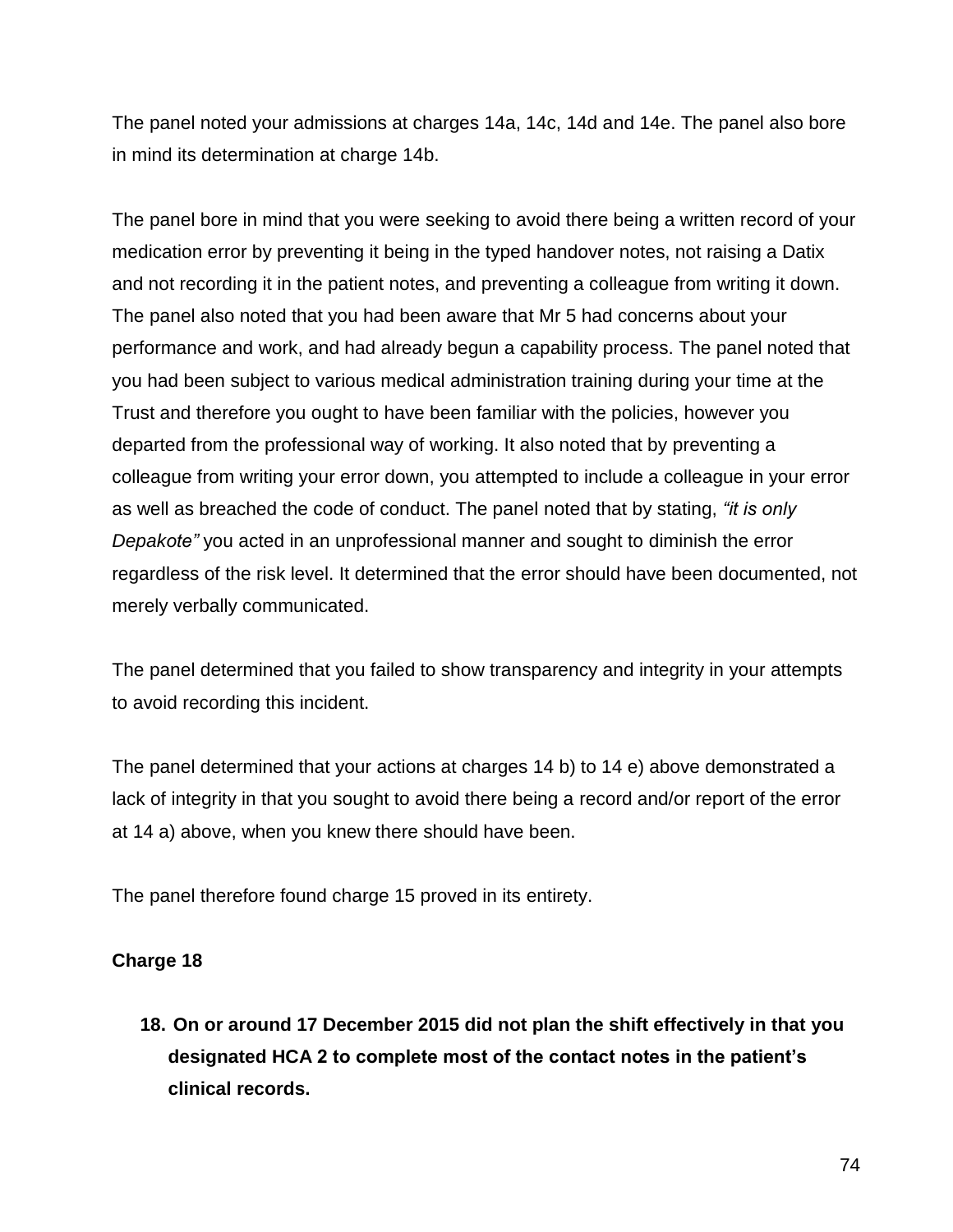#### **This charge found NOT proved**

In reaching this decision, the panel took account of HCA 2's evidence, and your evidence.

It noted HCA 2's witness statement in which he stated:

*"As part of my role, I fill in contact notes into patient's clinical records. Contact notes are a daily entry into the patient's clinical records detailing their mental state and presentation over the course of a shift. As a HCA, I am usually allocated contact notes of three of four patients at the start of a shift...*

*Whilst working on Bay Ward when Mike was in charge, I felt that approximately 70% of the time, I filled in more contact notes than the usual amount (which would be 3-4 per shift). During shifts when Mike was the Nurse in Charge, I filled in approximately between 12-17 contact notes myself.* 

*I suffer from dyslexia and often had difficulties in making entries in the clinical records. Therefore, my notes were not as in-depth as it could be because of spelling errors or in case I made an error that led to further complications."*

The panel also noted that Mr 5 confirmed in oral evidence that around 3-4 patients would usually be allocated to an individual.

The panel noted that HCA 2 had raised this issue with Mr 5 as a concern as noted in the concerns log and action plan for 20 October 17 December 2015. The panel noted that within this log, it was recorded:

*"HCA felt unsupported by Mike when he was left to do the majority of contact notes. HCA reported that he was dyslexic and finds it difficult to write contact notes. Mike*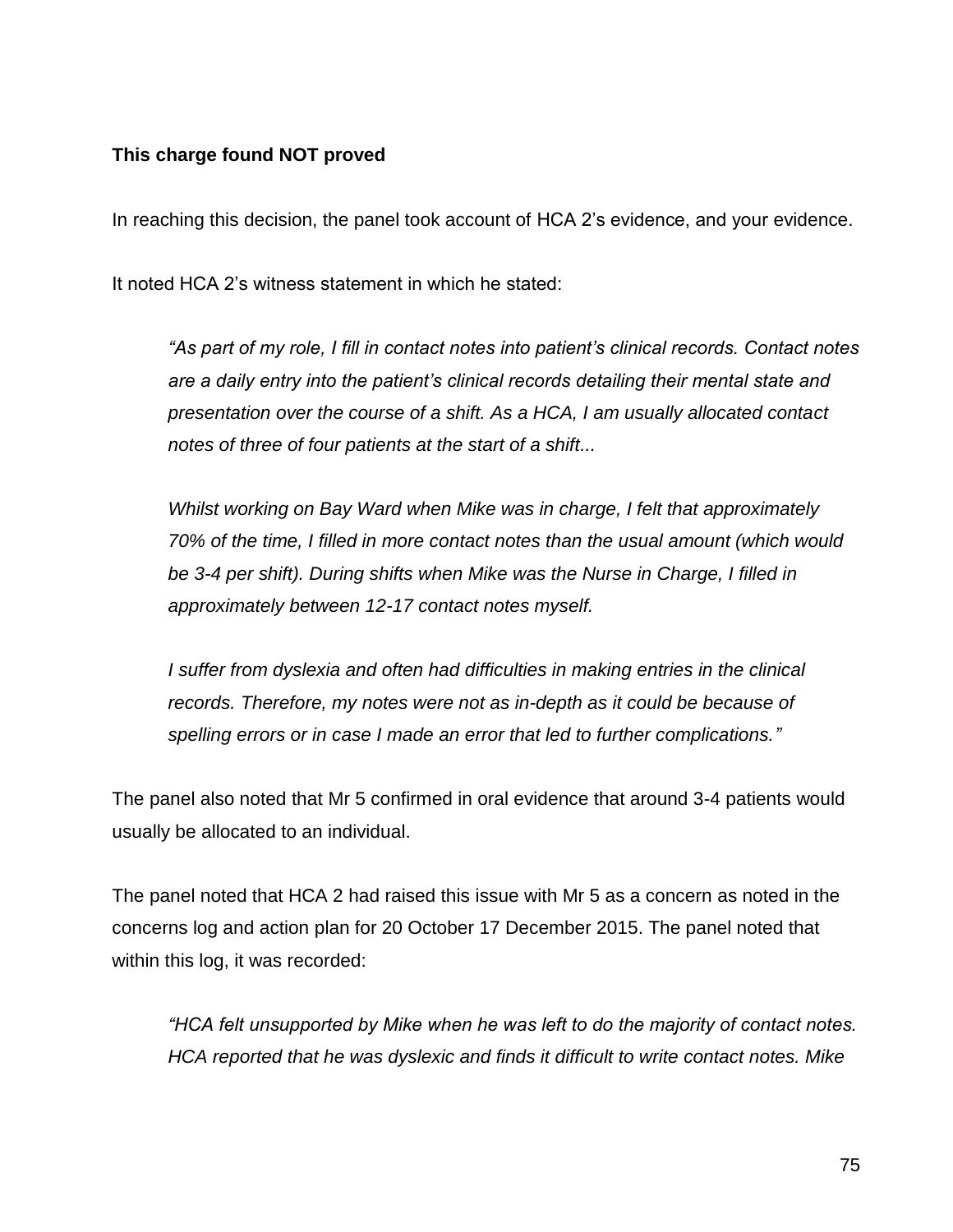*went on to write 3 contact notes and prioritised the completion of the handover sheet over assisting with contact notes."*

You accepted during your evidence that that the normal practice would be to allocate 3-4 patients; however you said that it was not true that you delegated 17 patients to HCA 2. The panel also bore in mind your evidence in which you said that HCA 2 has asked to do more contact notes on occasion. You further said that you had allocated contact notes to be completed by another member of staff too and therefore it is unlikely that HCA 2 would have had to complete 17 notes.

The panel bore in mind all the relevant evidence it was of the view that although there is evidence to demonstrate that the concerns were raised; however, there is no evidence before the panel that the notes were not completed on these specific dates as charged.

The panel reminded itself that the burden of proof at the fact-finding stage is upon the NMC. The panel determined that the NMC has not discharged its burden of proof and the evidence in relation to this charge is weak, therefore, on the balance of probabilities, the panel found charge 18 not proved.

# **Charge 19a**

**19.On one or more occasion between 20 August 2015 and 22 July 2016 did not effectively run the ward and/or support staff when acting as the Nurse in Charge in that you:** 

**a) Did not allocate observations and/or safety checks as part of a shift plan.** 

#### **This charge found NOT proved**

In reaching this decision, the panel took account of HCA 2's evidence and your evidence.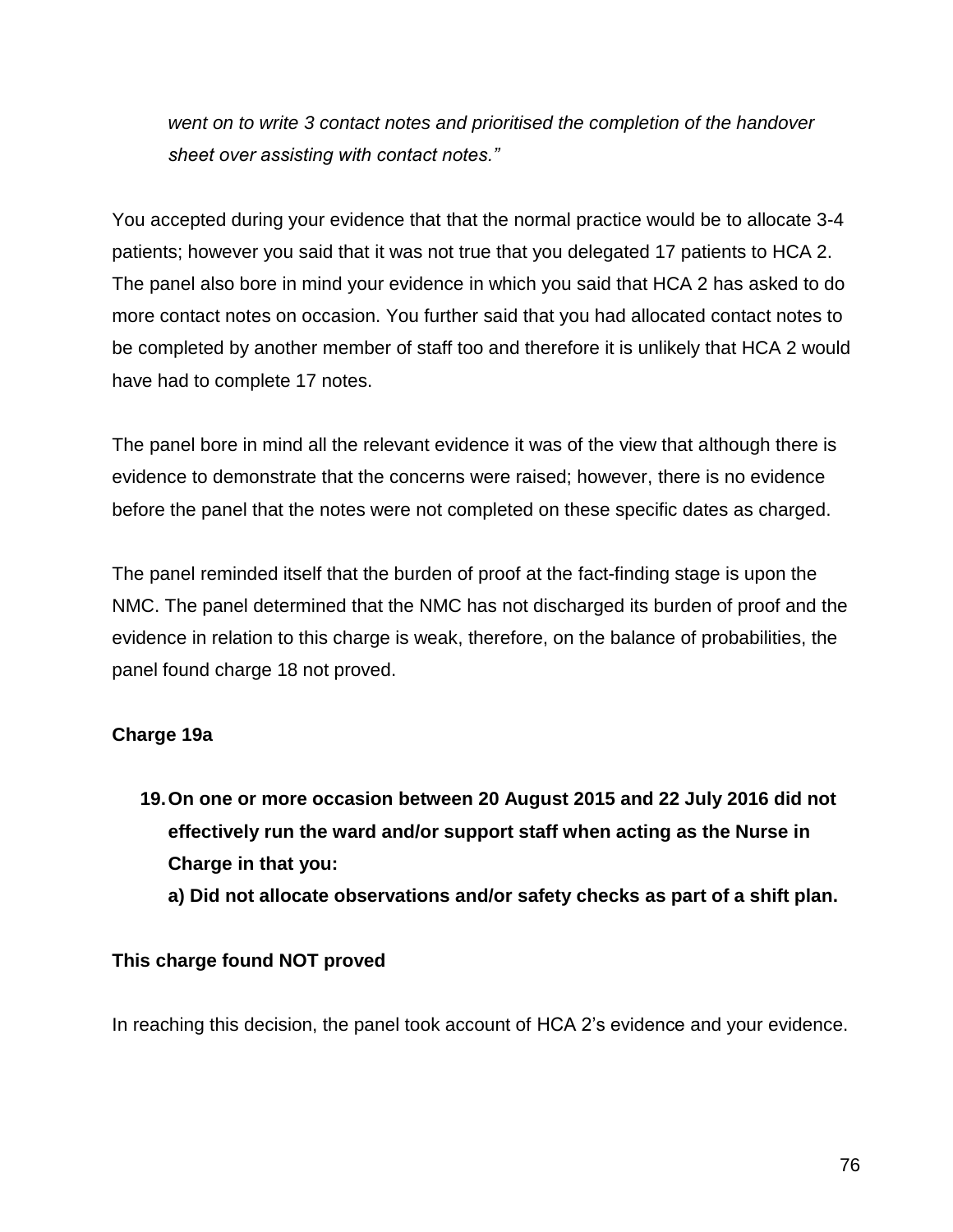The panel had regard to the HCA 2's witness statement dated 28 March 2020, which stated:

*"My general observation of Mikes shift planning was that it was very poorly handled. This shift planning did not outline what had to be done for the shift. A good plan would entail who does the observations and who goes around making sure the patients are safe, but this information was not always included in his plans."*

The panel noted that HCA 2's witness statement was signed in 2020, which it considered to be a significant time after the events in the charge. The panel considered that the evidence presented to it was not sufficiently reliable or cogent to find this charge proved.

The panel was of the view that it had before it an example of a shift planner. It demonstrated that observations had been allocated. However, the panel noted that there was no evidence regarding the allocation of safety checks. The panel also bore in mind that it was not clear to it from the information before it what the safety checks were supposed to encompass. Therefore the panel noted that there is no evidence to support the charge in relation to both the allocation of observations and safety checks part of the charge.

The panel reminded itself that the burden of proof at the fact-finding stage is upon the NMC. The panel determined that the NMC has not discharged its burden of proof and the evidence in relation to this charge is weak, therefore the panel found charge 19a not proved.

#### **Charge 19b**

**19.On one or more occasion between 20 August 2015 and 22 July 2016 did not effectively run the ward and/or support staff when acting as the Nurse in Charge in that you:**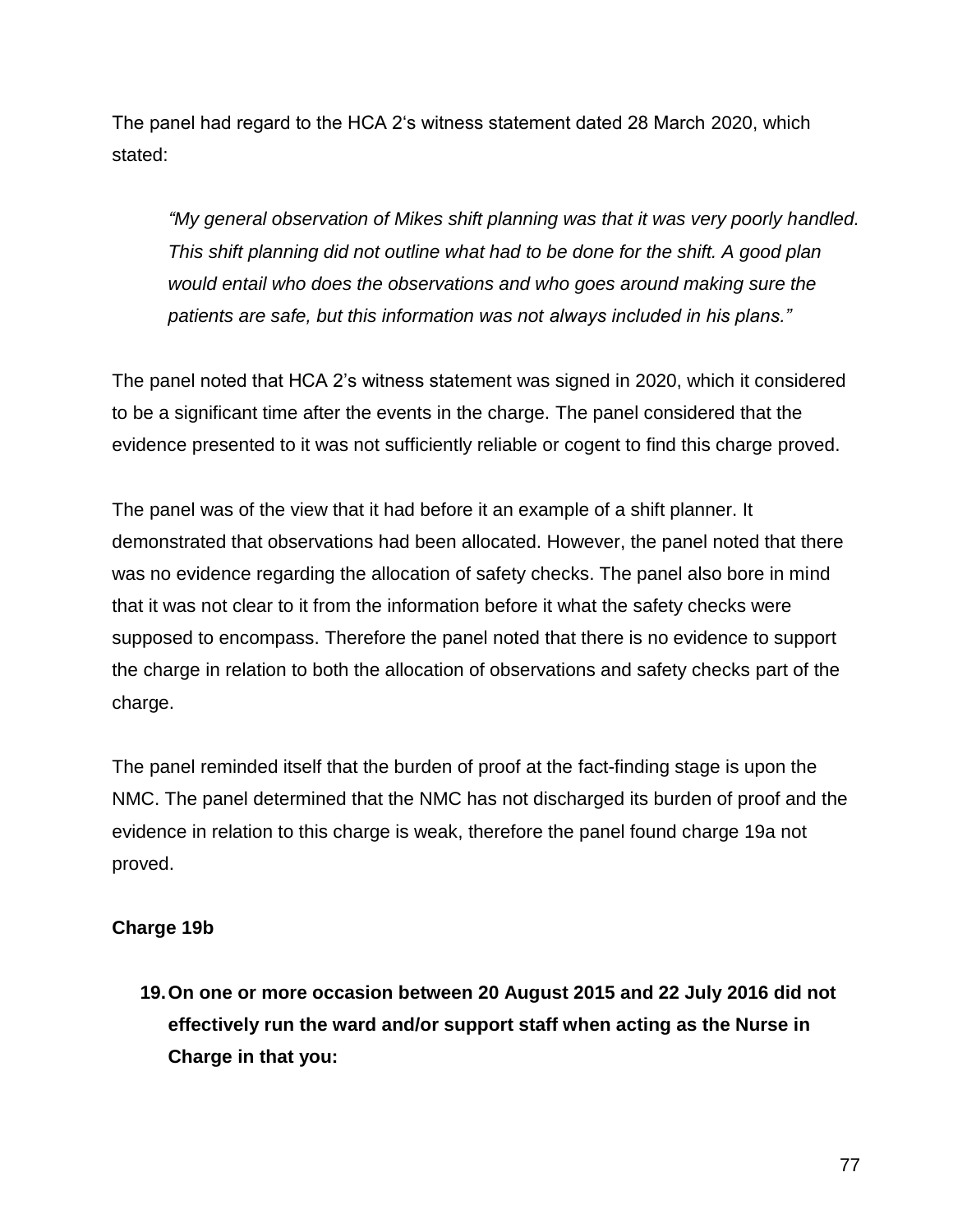# **b) Amended parts of a shift plan without informing staff affected by the change at all/or in good time**

#### **This charge is found NOT proved**

In reaching this decision, the panel took account of HCA 2's evidence and your evidence.

The panel noted that in HCA 2's witness statement dated 28 March 2020, he stated:

*"My general observation of Mikes shift planning was that it was very poorly handled. This shift planning did not outline what had to be done for the shift. A good plan would entail who does the observations and who goes around making sure the patients are safe, but this information was not always included in his plans. It seemed like Mike did not put much care and attention into his shift planning and on a few occasions, he would change the plan without informing anyone. For example, he would change the time of my break without informing me or suddenly tell me I have to carry out the observations of a patient."*

You said during oral evidence that sometimes a shift planner does need to be amended, but that you always do try to speak to the staff members about it.

The panel could find no evidence of shift planners that might have been changed.

The panel reminded itself that the burden of proof at the fact-finding stage is upon the NMC. The panel determined that the NMC has not discharged its burden of proof and the evidence in relation to this charge is weak, therefore the panel found charge 19b not proved.

#### **Charge 19c**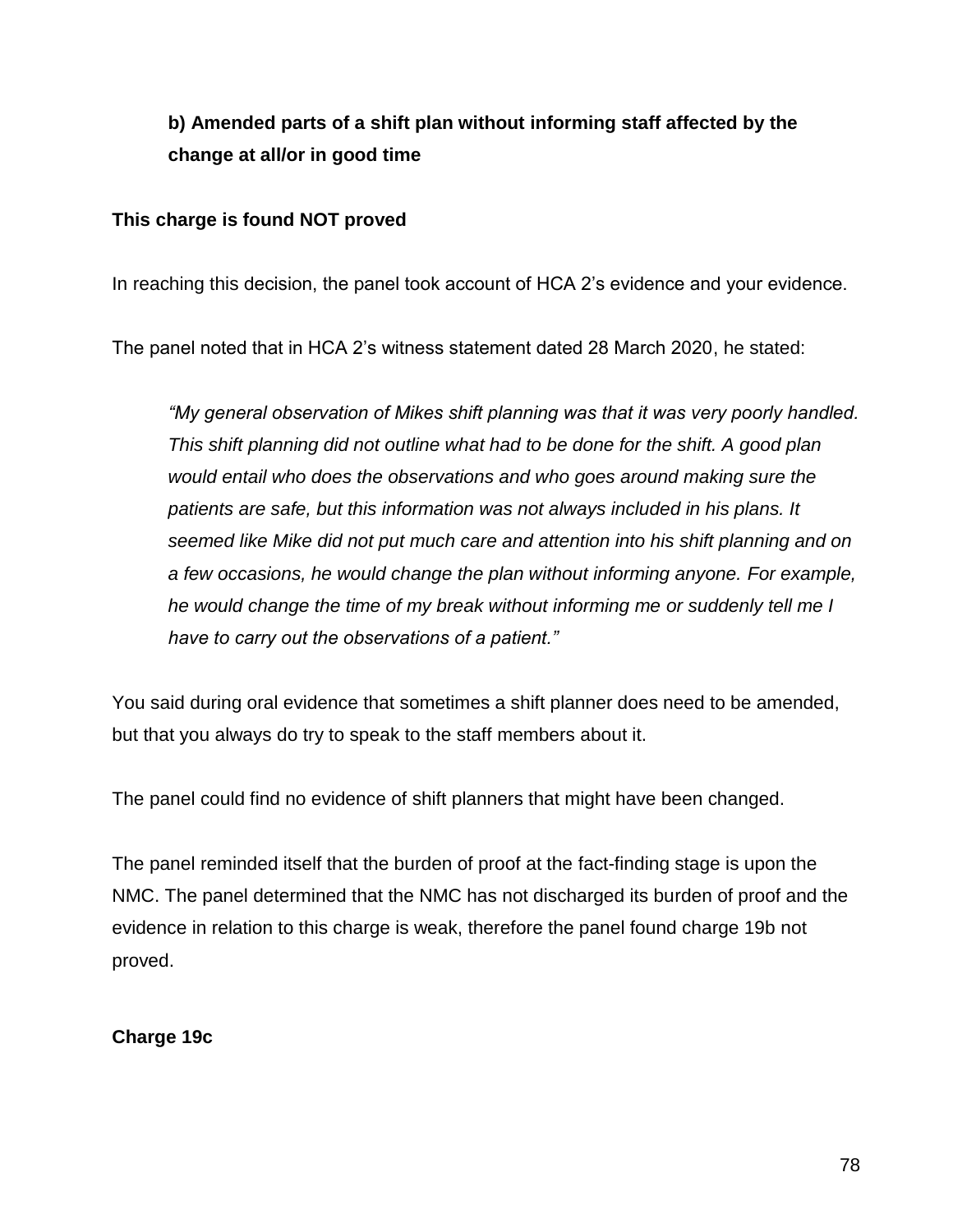- **19.On one or more occasion between 20 August 2015 and 22 July 2016 did not effectively run the ward and/or support staff when acting as the Nurse in Charge in that you:** 
	- **c) (On one occasion) missed a member of staff off the shift plan**

#### **Charge found NOT proved**

In reaching this decision, the panel took account of Ms 9's evidence and your evidence.

The panel noted that in Ms 9's witness statement dated 21 June 2019, she stated:

*"The second concern I refer... is in regard to a person being missed of the shift planner, I cannot remember the person's name. This resulted in my workload increasing significantly. I had to take the initiative to allocate this person tasks on the shift planner. Although Mike had not put her down for tasks all day she did what she could."*

The panel also had regard to the document entitled 'Concerns raised by Ms 9 dated 29 July 2016, which stated the same as above. The panel also had sight of the meeting notes between Mr 5 and yourself in July/August 2016, which stated:

*"Met with Michael and [Ms 8] on 27th July. Advised him that several concerns had been raised about his practice. Advised him that several staff from within the ward and external to the ward do not feel safe and that the ward is unsafe when he is on shift; advised him that a complaint had been lodged from a patient. Concerns raised at this point: poor shift leading, dis-organised, abrupt nature with patients. Advised him that I would seek advice from HR before putting together a management plan"*

The panel acknowledged the evidence above. However, it was not provided with specific dates or any shift planners to indicate that you missed a member of staff off the shift plan.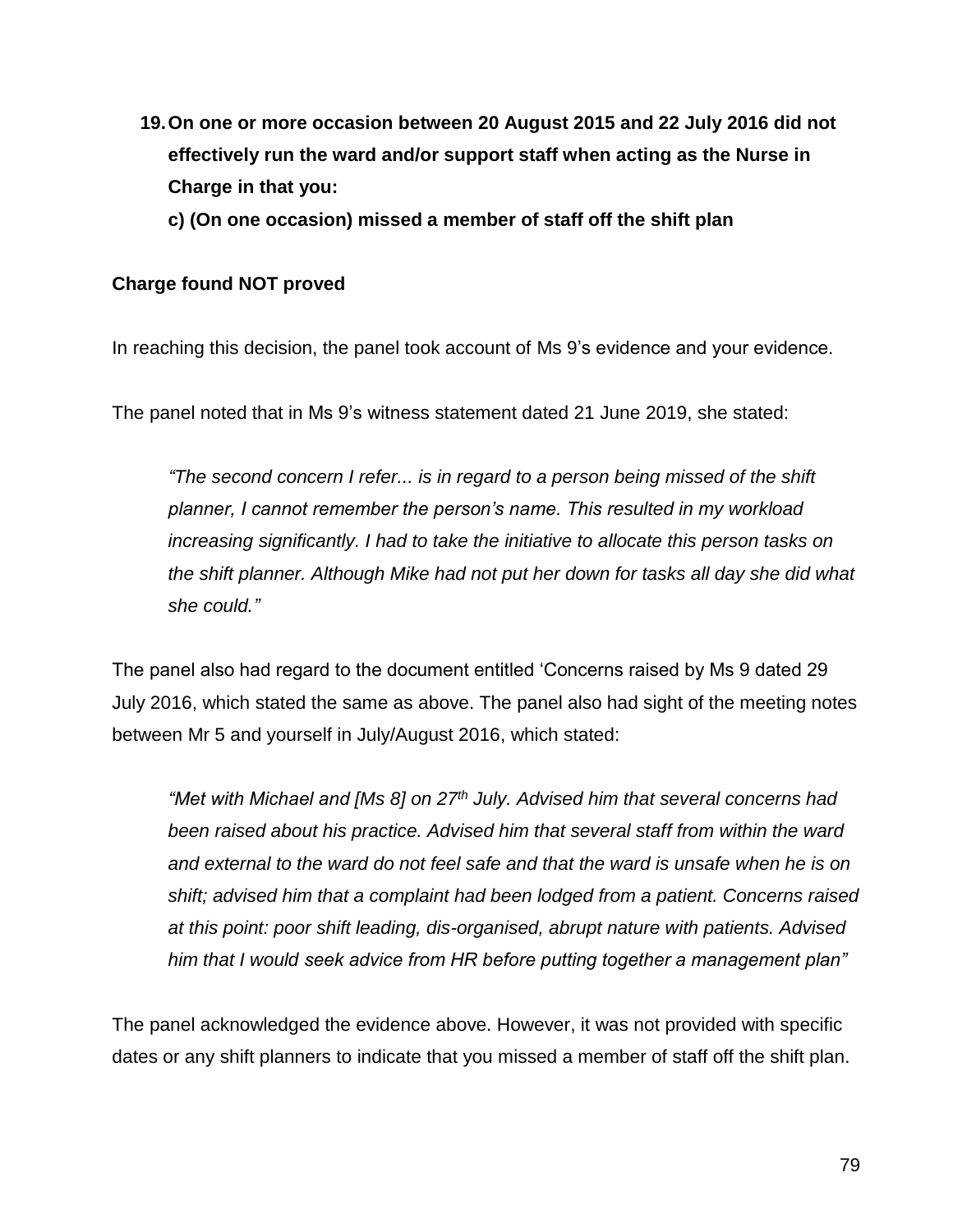The panel reminded itself that the burden of proof at the fact-finding stage is upon the NMC. The panel determined that the NMC has not discharged its burden of proof and the evidence in relation to this charge is weak and therefore the panel found charge 19c not proved.

## **Charge 19d**

- **19.On one or more occasion between 20 August 2015 and 22 July 2016 did not effectively run the ward and/or support staff when acting as the Nurse in Charge in that you:** 
	- **d) Left the ward for breaks during unsettled periods**

## **Charge found NOT proved**

In reaching this decision, the panel took account of Ms 8's evidence, the supervision recordings sheet dated 2 December 2016 and your evidence.

The panel noted that in Ms 8's witness statement dated 10 July 2019, she stated:

*"The plan was for Mike to continue with the performance objectives and I highlighted that it was important for him to communicate with who he was working with."*

The panel also had sight of the copy of supervision recordings sheet dated 2 December 2016. It noted that the only evidence in respect of this charge is in relation to 2 December 2016, which is outside of the dates specified in the charge.

The panel reminded itself that the burden of proof at the fact-finding stage is upon the NMC. The panel determined that the NMC has not discharged its burden of proof and the evidence in relation to this charge is weak and therefore the panel found charge 19d not proved.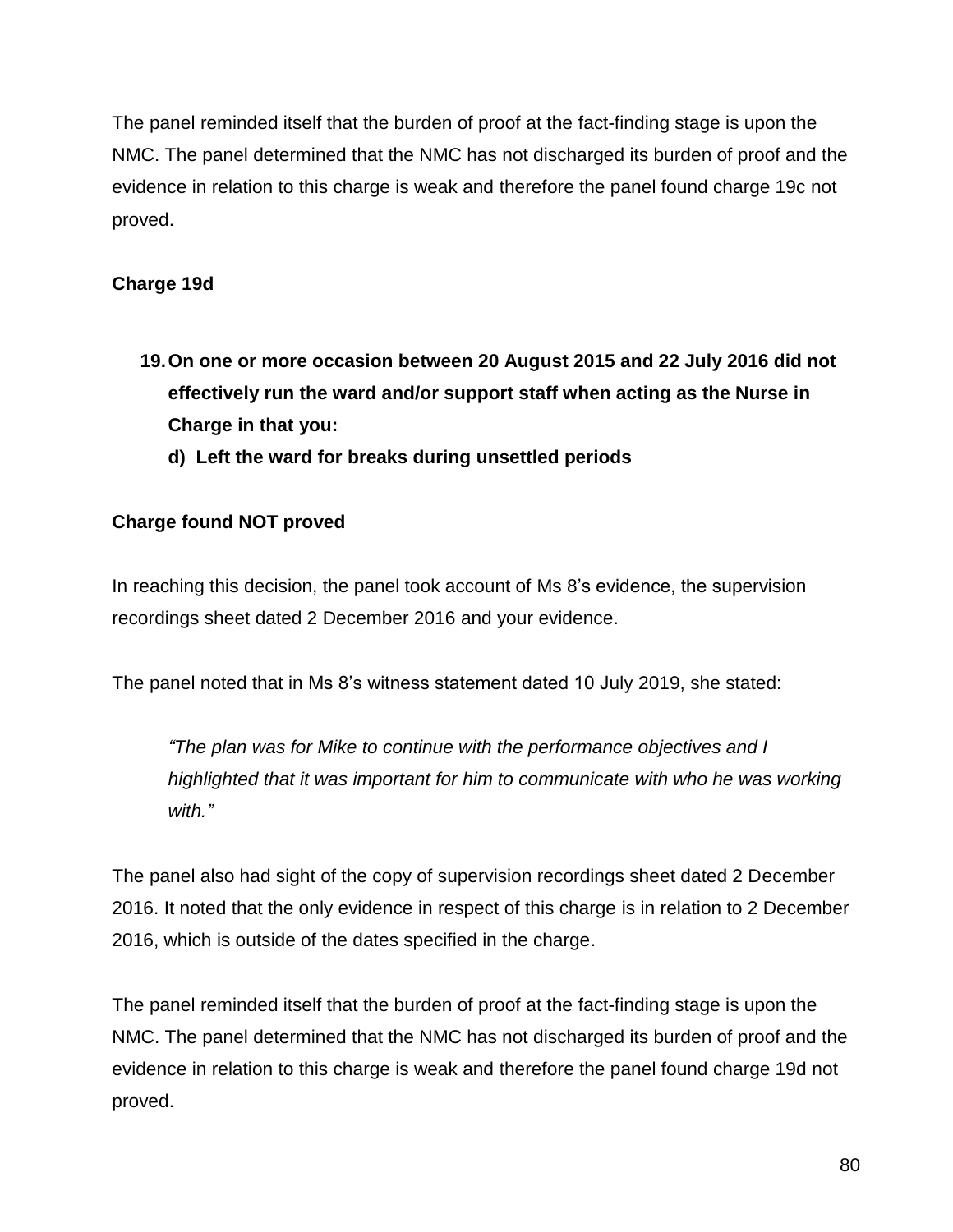#### **Charge 19e**

- **19.On one or more occasion between 20 August 2015 and 22 July 2016 did not effectively run the ward and/or support staff when acting as the Nurse in Charge in that you:** 
	- **e) Did not allocate breaks fairly**

#### **This charge is found proved**

In reaching this decision, the panel took account of Ms 9's evidence and your evidence.

The panel noted that in Ms 9's witness statement dated 10 July 2019, she stated:

*"I had to tell Mike assertively that I was taking a break. The person who allocates the breaks and tasks is the NIC which was Mike on that day. Mike did not relieve me for the whole time I was down there. The only time I was called to come up was to get the diners for the patients, then I was sent back down. The shifts are supposed to be equal unless we are short staffed, there was a lack of good allocation and communication from Mike regarding this."*

The panel had regard to the shift planner dated 22 July 2016. It noted that you were the shift coordinator from 14:00 hours to 20:00 hours it also noted that there were seven members of staff listed on the shift planner but only three members were allocated breaks. It bore in mind that the shift planner recorded that Ms 9 and other staff members of staff were on duty, however there were no recorded breaks allocated to them. The panel noted that at least two other members of staff were not allocated breaks.

The panel was satisfied that Ms 9's witness statement was consistent with the details of the shift planner.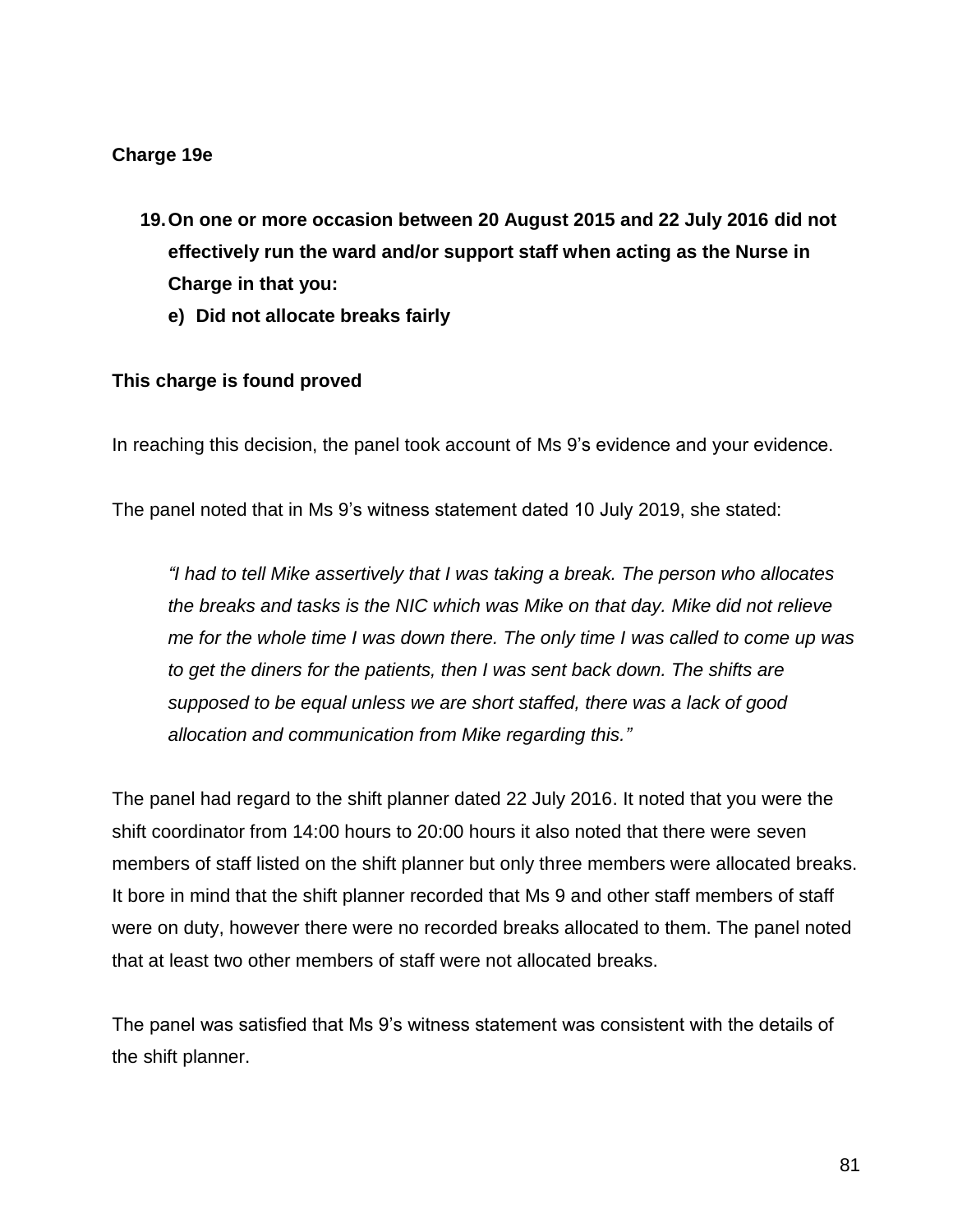The panel determined that it had satisfactory evidence before it to determine that on one or more occasion between 20 August 2015 and 22 July 2016, you did not effectively run the ward and/or support staff when acting as the Nurse in Charge in that you did not allocate breaks fairly.

The panel therefore found charge 19e proved.

# **Charge 19f**

- **19.On one or more occasion between 20 August 2015 and 22 July 2016 did not effectively run the ward and/or support staff when acting as the Nurse in Charge in that you:** 
	- **f) When asked questions or otherwise asked for assistance by staff, did not attempt to answer queries or otherwise assist.**

## **Charge found proved**

In reaching this decision, the panel took account of Ms 5's evidence and your evidence.

The panel noted a letter dated 18 April 216 from Mr 5 to you in which it states:

*"I write further to your meeting on 9th March 2016. The purpose of this meeting as to discuss your work performance in line with the Trust's Policy and procedure for Dealing with Employee Incapability- Unsatisfactory Work Performance..."*

The panel also had sight of the meeting notes between Mr 5 and yourself in July/August 2016.

*"Met with Michael and [Ms 8] on 27th July. Advised him that several concerns had been raised about his practice. Advised him that several staff from within the ward and external to the ward do not feel safe and that the ward is unsafe when he is on*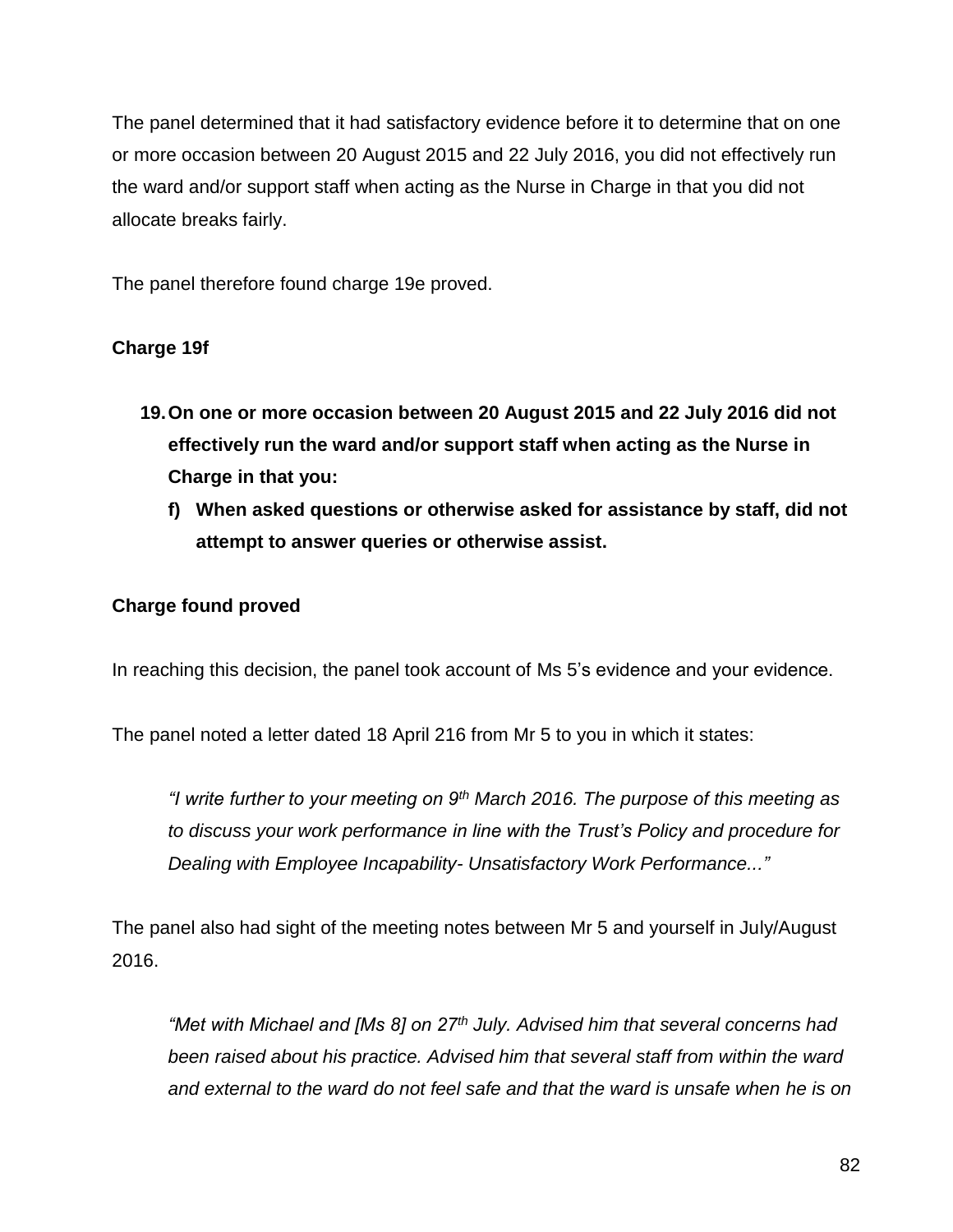*shift; advised him that a complaint had been lodged from a patient. Concerns raised at this point: poor shift leading, dis-organised, abrupt nature with patients. Advised him that I would seek advice from HR before putting together a management plan"*

The panel also had regard to a copy of concerns raised by Ms 9 dated 29 July 2016 in which she states:

*"…Someone had to be referred to a private provider. Unfortunately the fax machine at reception was not working; I informed MA of this and he stated that it could wait until the following morning. I was aware that this was an urgent issues, [Ms 3] then took it from me and tried to fax it."*

The panel further bore in mind the contents of the copy of concerns raised by Ms 6 dated 9 August 2016 in which she states:

*" On most shifts, I observe Michael to ignore patients; he will not listen to what the patient is wanting to say; he will often state to them that he is busy or in the middle of doing something. Its difficult to prompt him as he will walk away and then other staff have to take over, deal with the patient query or de-escalate the patient as he has made them agitated. [sic]"*

The panel determined that it had satisfactory evidence before it to determine that on one or more occasion between 20 August 2015 and 22 July 2016, you did not effectively run the ward and/or support staff when acting as the Nurse in Charge in that you did not attempt to answer queries or otherwise assist when asked questions or otherwise asked for assistance by staff.

The panel therefore found charge 19f proved.

**Charge 20**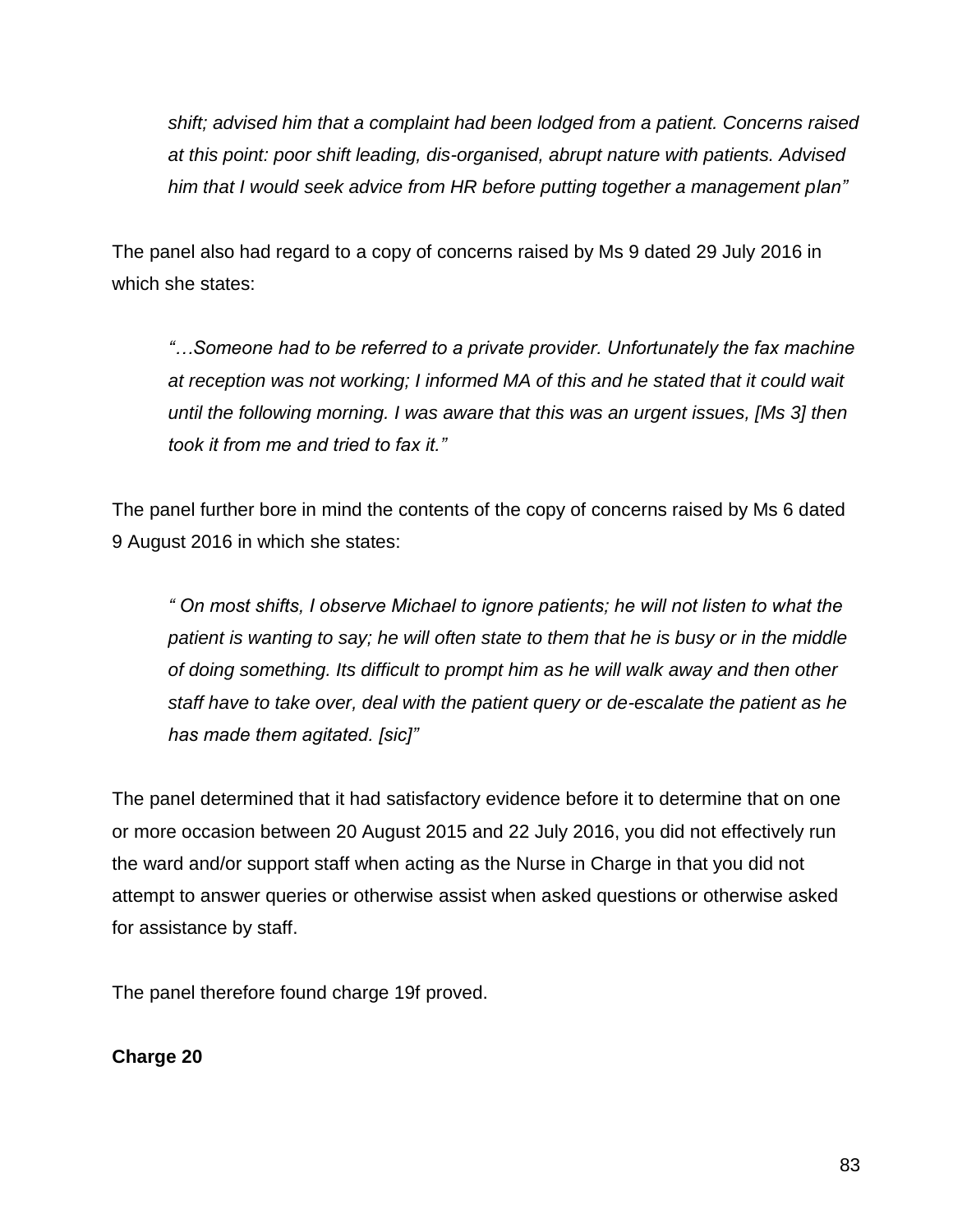#### **20.On 26 June 2016 did not follow the fire policy procedure.**

# **This charge is proved by admission in that you accept that you did not dial 5555 but dialled 0**

The panel bore in mind that the NMC did not seek to pursue this charge any further. Charge 20 was admitted on a specific basis namely that you had dialled 0 instead of 5555.

At the close of the NMC case and upon review of the evidence counsel on behalf of NMC accepted that this basis was consistent with the evidence before panel and did not seek therefore to advance any alternative finding. (The basis of plea was therefore accepted).

The panel determined that this charge has been admitted on the basis that you did not dial 5555 on both occasions. It accepted Ms 8's oral evidence, that this is the extent of the deviation from the fire policy. It concluded that although you diverted from the policy, you did alert the alarm.

The panel therefore found this charge proved by your admission.

# **Charge 22**

# **22.On one or more occasions when a patient raised a query or concern with you, you, did not prioritise a patient's needs.**

#### **This charge is found proved**

In reaching this decision, the panel took account of Ms 6's evidence and your evidence.

The panel noted Ms 6's witness statement dated 27 February 2020 states: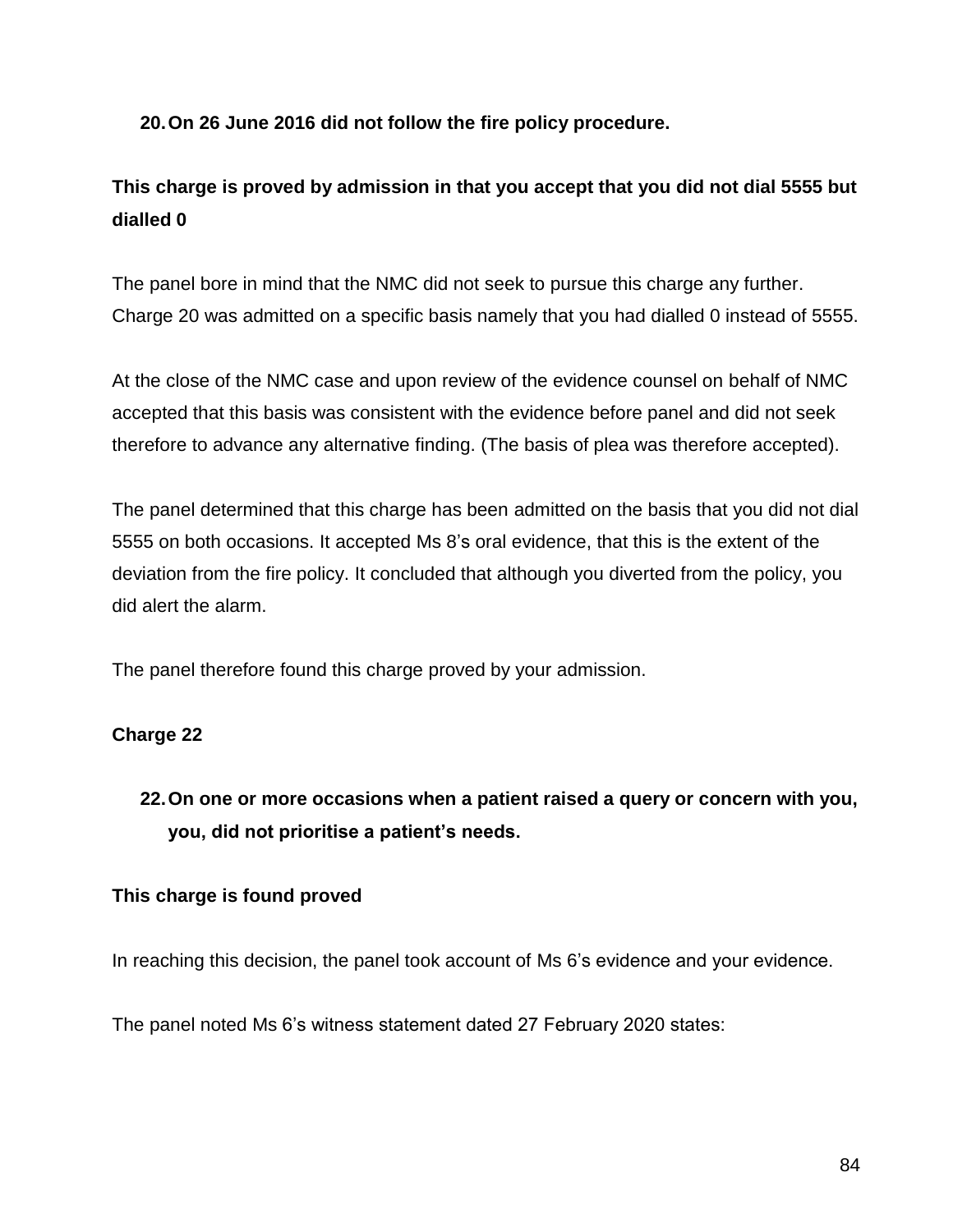*"I think Mike could understand patients' requests, but I don't think he realised the value of the information to the patient. For example, instead of saying 'is that what you need, don't worry I will get back to you' he'd say "I don't know, I can't find out now because the ward is busy"…*

*I've heard Mike give patients answers like 'I don't know followed by I'm really busy.' I've also heard him say ''I really need to go and get coffee' I recollect patients asking for answers and Mike would say he's typing or he needs to make coffee. He won't stop what he's doing (typing) to answer a patient.*

*There were two qualified nurses and our offices had two doors on each side. Patients can knock on either door if they need something of if they need to talk to someone regarding their medication. Mike would leave me to attend to everything, he would keep on typing instead of prioritising the patient.* 

*I can't say I remember specific patients, but I can remember incidents. For example a patient said "the doctor promised to review my medication, I'm not sleeping do you know when I can see the doctor?" The client may not be sleeping and all they want is to see their doctor. Mike said "I'm sorry I can't give you that information, I'm busy" and the door closes and I think you can't do that and then I get up to go after the patients…*

*I've told Mike - we leave our work to go and answer them cause they rely on us and he replied when I'm busy I'm busy."*

The panel also bore in mind Ms 6's oral evidence in which the following evidence was produced:

"Q: On an average shift, can you give us an idea of how frequently this would *occur?*

*A. Maybe six to ten times.*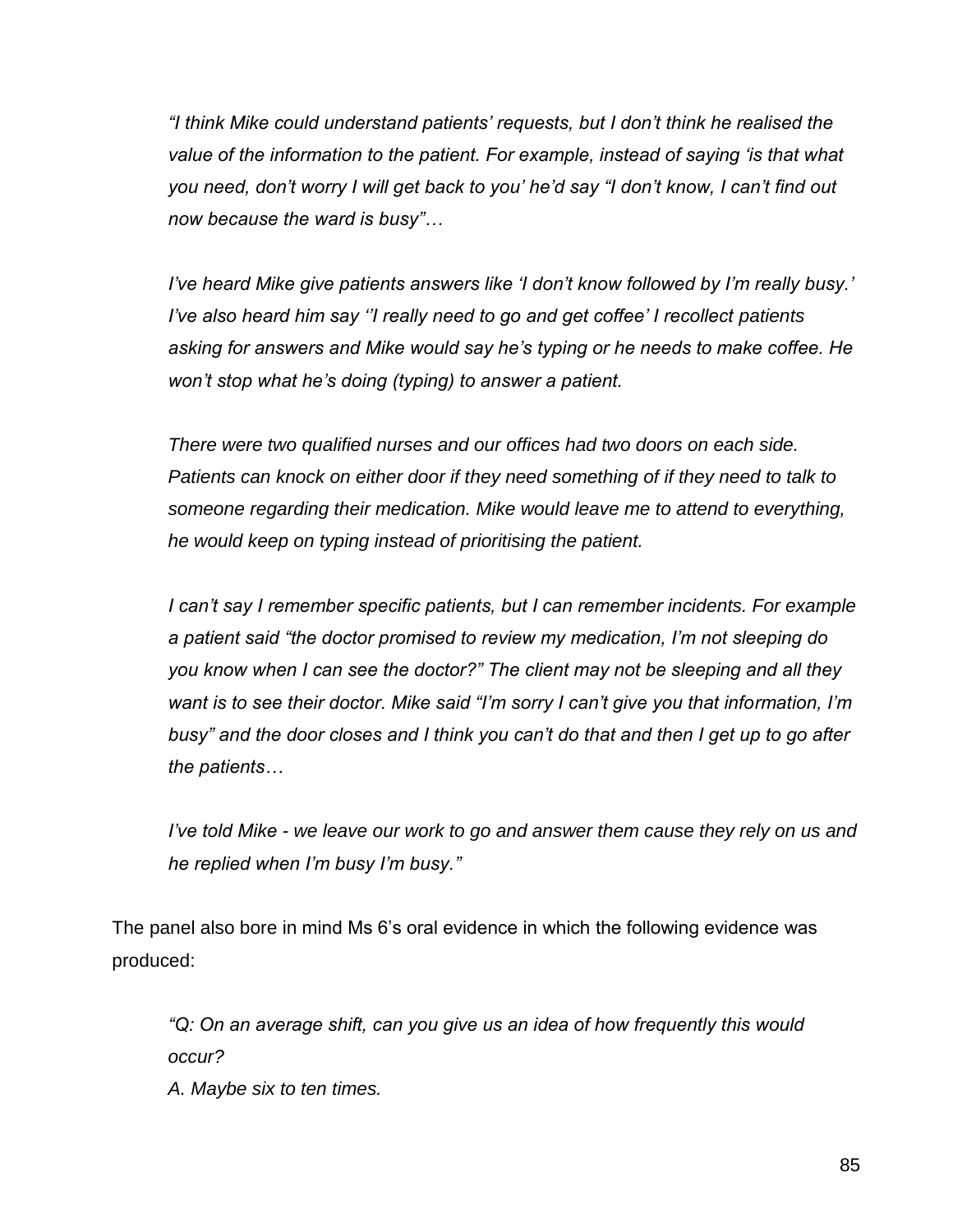*Q. You have explained in your statement that – you say the question could have*  been as simple as when am I seeing my doctor, and you say it might be small, but it *means a lot to the clients. Why did you feel it was important to respond? A. Because people with mental illness, sometimes they are so distressed, and they need something to help them with their distress, so maybe that conversation with the consultant, they are clinging on it, thinking they will give the answer and get a solution to what is bothering them, so it means a lot to them. If we do not have a mental illness, we will be like it is not a big deal, but it is a big deal to them. Q. At paragraph 12 you say, "I've heard Mike give patients answers like 'I don't know' followed by, 'I'm really busy'." You also say that you have heard him say, "I really need to go and get coffee". How frequently would you hear him saying this sort of thing when you were working on shift with him?*

*A. Maybe twice or three times.*

*Q. Is that per shift or are you saying two or three times in total? A. Per shift."*

The panel also bore in mind the witness statement of Ms 7 dated 15 July 2021 in which she wrote:

*"On 22 July 2016, I was on duty as the on call clinical team leader for the Hospital. I received a call from a colleague asking me to attend the Acute Ward as Patient 8 was agitated and wanted to speak with a Senior Nurse. Patient 8 had explained to me that she wanted to speak with Michael about her concerns. She had experienced a difficult time whilst on leave and wanted to discuss this with Michael. He had asked Patient 8 if she was ok when answering the door and when had answers 'no' Michael walked away not showing any care or interest.*

*When I spoke with Michael about Patient 8's complaint he did not deny what she had discussed with me. Michael confirmed the incident between himself and Patient 8 to be true and was very dismissive about it"*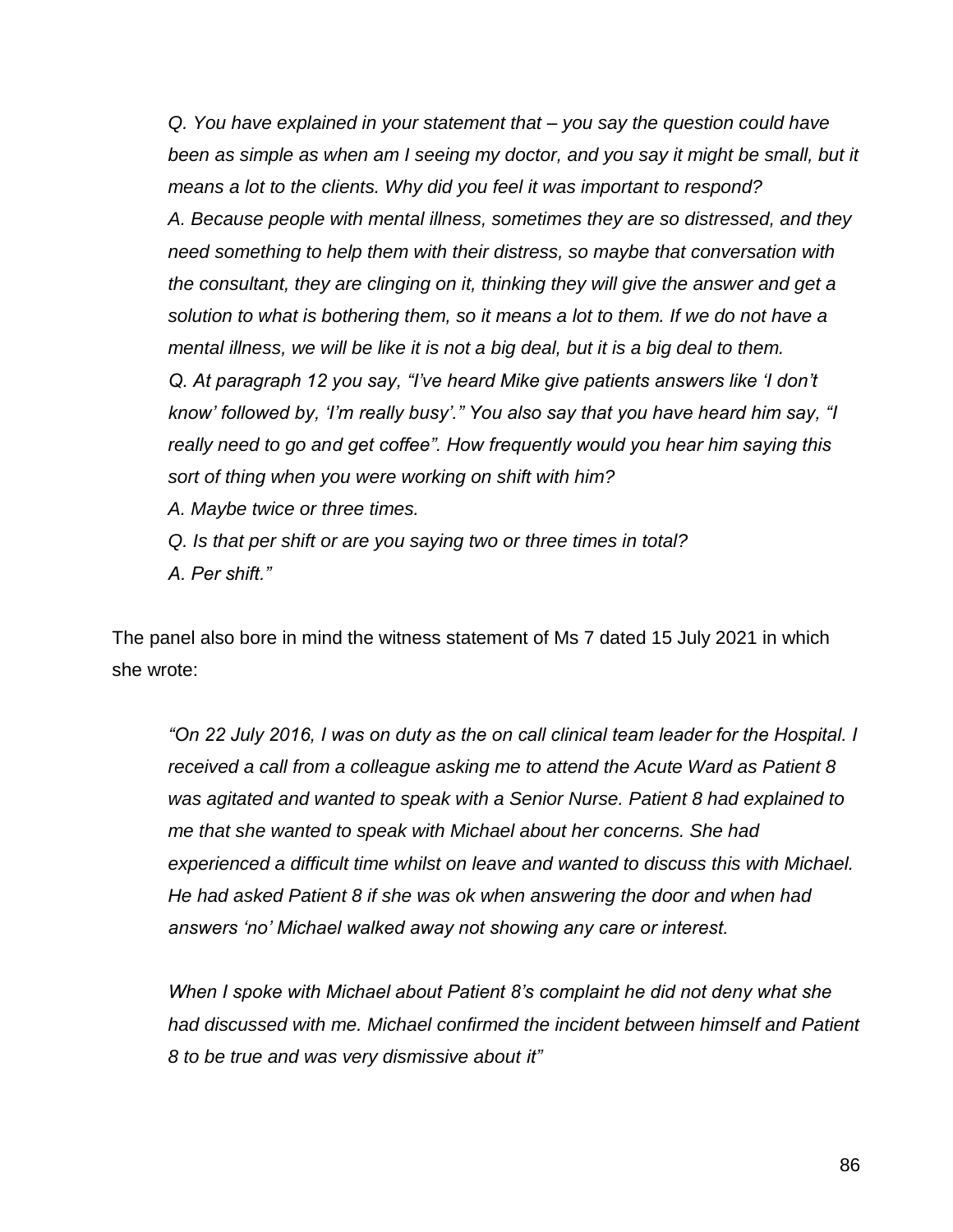The panel noted that Ms 7's witness statement was consistent with her oral evidence. It reminded itself that Ms 7 said:

*"Q. You have told us in your statement that you spoke to Patient 8 about her concerns, "She had experienced a difficult time whilst on leave and wanted to discuss it with Michael. He had asked Patient 8 if she was okay when answering the door and when she had answered 'no' Michael had walked away not showing any care or interest". How clear are you that that is what the patient said to you?*

*A. I can remember that being a conversation that I had, and I know that I emailed this very soon after, so I can rely on my email that I sent."*

The panel had sight of the email Ms 7 referred to above in which Ms 7 wrote to Ms 5 on 3 August 2016 that:

*"[Mr 5] I would like to express my concern for a member of staff I met on your ward when I was CTL on-call 22/07/2016… When I saw Patient 8 she was very cross at Michael stating he had answered the door to her but when asked if she was okay and she said 'no' he turned and walked away When I spoke to him about this he did not deny it. I was shocked by his lack of compassion…"*

The panel also had sight of a log of concerns recorded by staff members with multiple concerns raised about your failure to prioritise patient needs.

You did not accept this charge. You highlighted in cross-examination that you had been encouraged to focus on your record keeping. The panel also bore in mind that you said you found it very difficult to work in the nursing office as you found working on the computer and securing a computer quite difficult, and that you found the constant interruptions very difficult. The panel noted that you said you prioritised emergencies by risk, but did not think checking information for patients was something you should be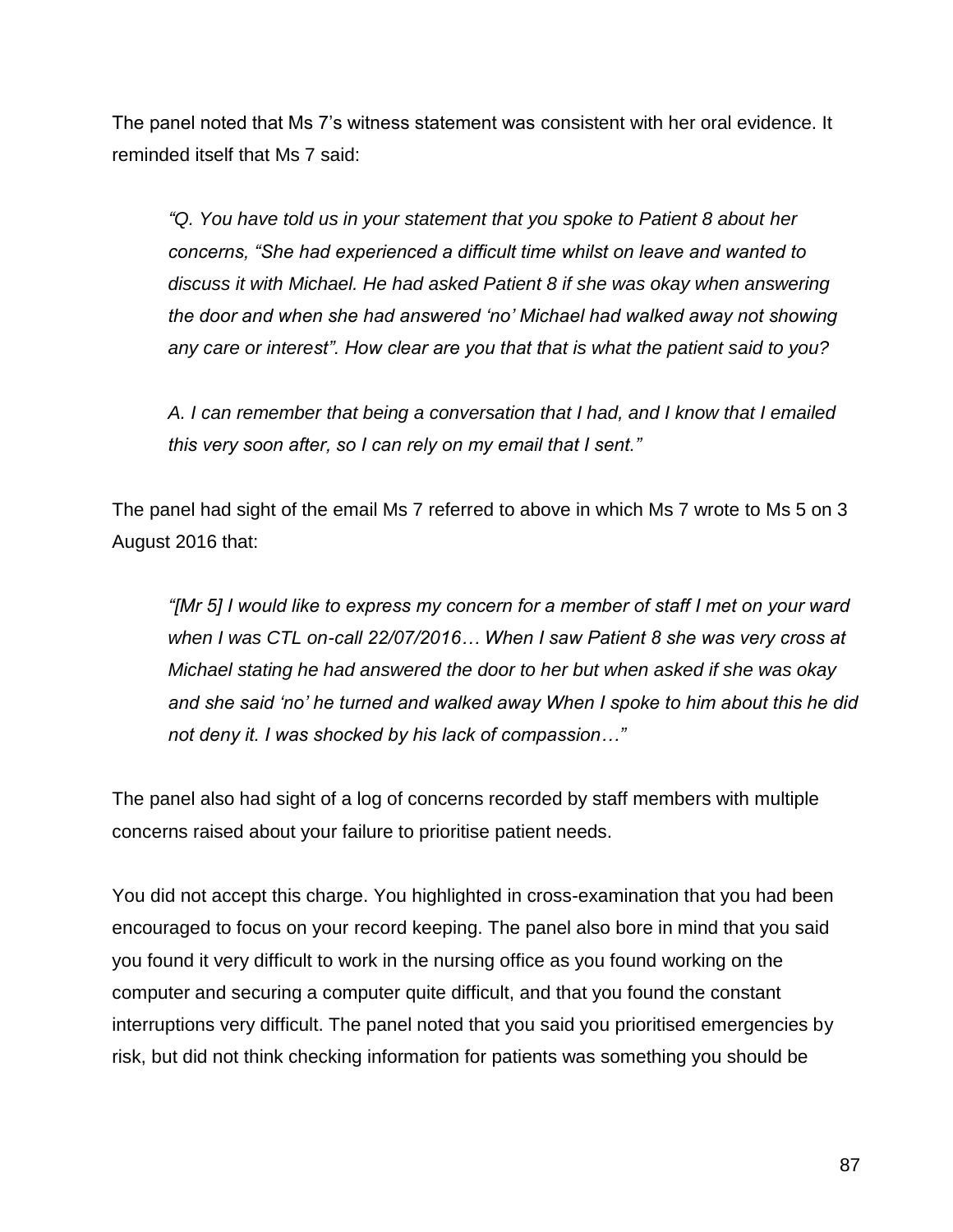asked about. You also did not accept the general suggestion that patients would become agitated if they didn't get the answers they needed.

The panel had regard to all the evidence in relation to this charge and determined that it had satisfactory evidence before it to determine that on one or more occasions you did not prioritise patient's needs when a patient raised a query or concern with you.

The panel therefore found charge 22 proved.

#### **Fitness to practise**

Having reached its determination on the facts of this case, the panel then moved on to consider, whether the facts found proved amount to misconduct (in relation to the charges found proved of charges 1-17) or lack of competence (in relation to the charges found proved of charges 18-23) and, if so, whether your fitness to practise is currently impaired. There is no statutory definition of fitness to practise. However, the NMC has defined fitness to practise as a registrant's suitability to remain on the register unrestricted.

The panel, in reaching its decision, has recognised its statutory duty to protect the public and maintain public confidence in the profession. Further, it bore in mind that there is no burden or standard of proof at this stage and it has therefore exercised its own professional judgement.

The panel adopted a two-stage process in its consideration. First, the panel must determine whether the facts found proved amount to misconduct for those charges found proved of charges 1-17 and lack of competence for those charges found proved of charges 18-23. Secondly, only if the facts found proved amount to misconduct or lack of competence, the panel must decide whether, in all the circumstances, your fitness to practise is currently impaired as a result of that misconduct or lack of competence.

#### **Submissions on misconduct, lack of competence and impairment**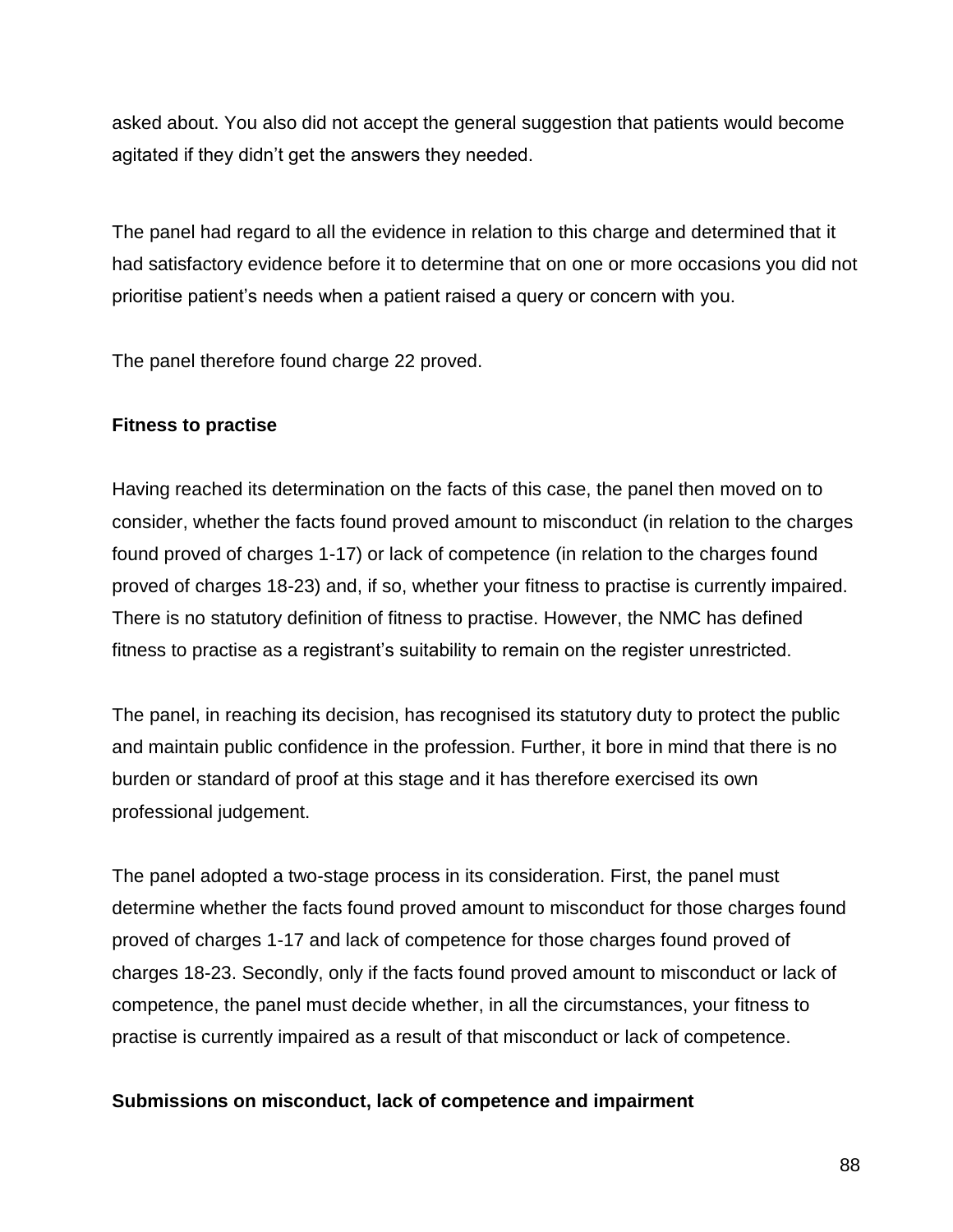Ms Shehadeh invited the panel to take the view that the facts found proved amount to misconduct and a lack of competence. The panel had regard to the terms of 'The Code: Professional standards of practice and behaviour for nurses and midwives (2015)' (the Code) in making its decision.

Ms Shehadeh identified the specific, relevant standards where your actions amounted to misconduct. She submitted that the charges relating to dishonesty and a lack of integrity are particularly serious. She submitted that you put your own interests above those of patients, and were not transparent about errors. She submitted that charges 7-10 relate to charges regarding failures in completing care plans, which was a key part of your role as a Band 5 staff nurse.

Ms Shehadeh submitted that the charges found proved are not a mere technical breach of the Code, but are serious and amount to serious misconduct. She submitted that they relate to vulnerable patients, and include findings that you attempted to involve your colleagues in the misconduct. She submitted that your actions did fall far short of the standards expected of a registered nurse and amount to misconduct.

In relation to lack of competence, Ms Shehadeh invited the panel to measure your performance against the standard expected of someone working in that role. She reminded the panel of the evidence of your colleagues, and submitted that despite a capability plan being imposed, the errors continued. She submitted that you did not complete the capability plan before you left the Trust. She further reminded the panel of the evidence of Mr 5 that in hindsight he would have placed you under a preceptorship programme, although he stated this would not '*feel right'* for a nurse with your level and years of experience. She submitted that your difficulties in prioritising patients, and multitasking, were a key area of concern. She submitted that the facts found proved show that your competence at the time was below the standard expected of a band five registered nurse.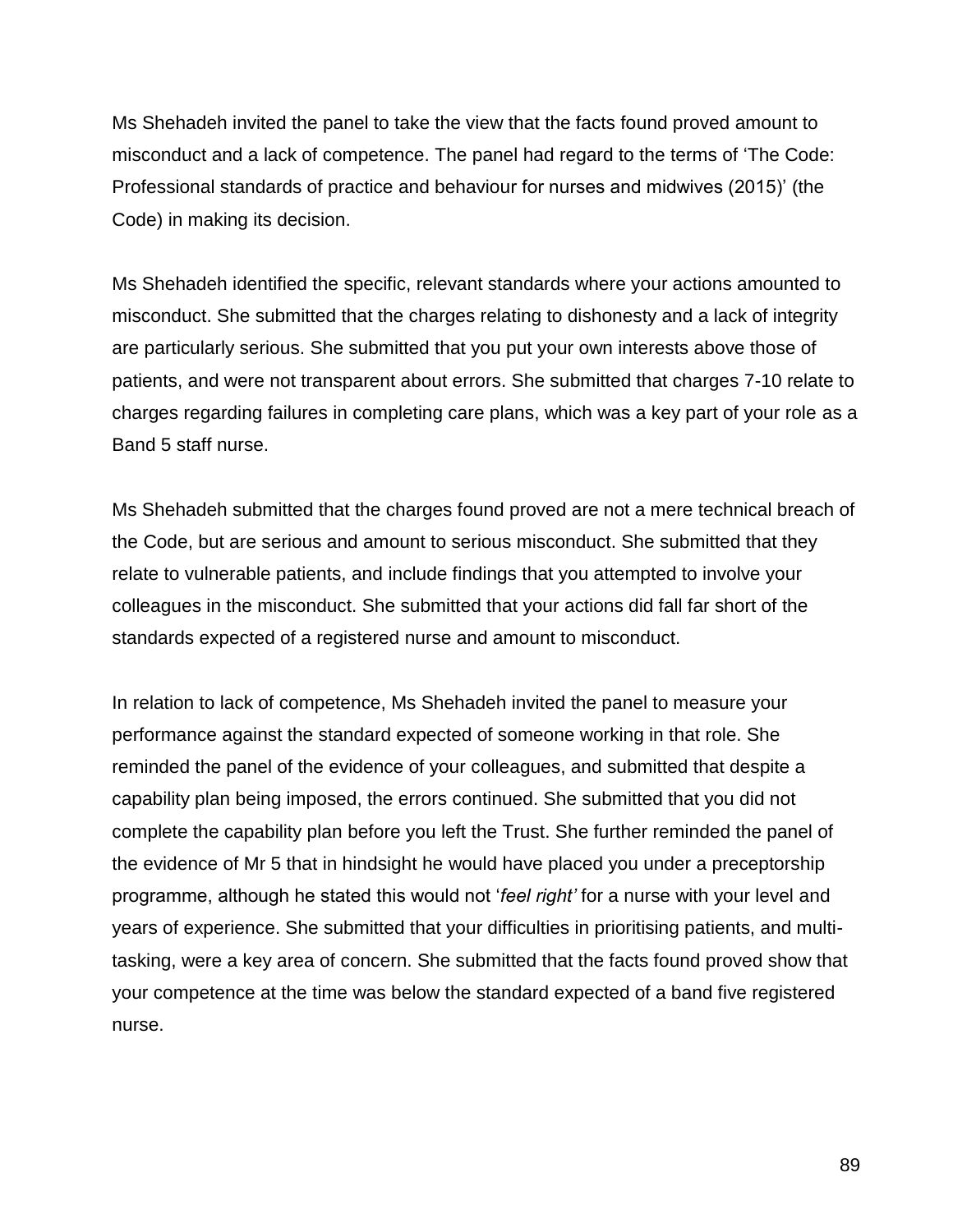Ms Shehadeh moved on to the issue of impairment and addressed the panel on the need to have regard to protecting the public and the wider public interest. This included the need to declare and maintain proper standards and maintain public confidence in the profession and in the NMC as a regulatory body. This included reference to the case of *Council for Healthcare Regulatory Excellence v (1) Nursing and Midwifery Council (2) and Grant* [2011] EWHC 927 (Admin) and *Cohen v General Medical Council* [2008] EWHC 581 (Admin).

Ms Shehadeh invited the panel to find that your fitness to practise is impaired both on the grounds of public protection, and also in the public interest. She submitted that the reflective accounts and training certificate you have provided do not address the charges found proved. She submitted that you have shown minimal insight during the hearing, although acknowledged that you are entitled to put the NMC to proof in relation to the charges you denied.

Ms Shehadeh referred to the case of *Cohen*, and stated that whilst your conduct is capable of remediation, it has not yet been remediated. She submitted that dishonesty is difficult to remediate. She submitted that there is a risk of repetition, and a risk of harm to the public should you be permitted to practise unrestricted.

You stated that you accept that you made mistakes, and stated that you were sorry you got things wrong. You stated that you tried your best, but you accept this was not good enough. You informed the panel that you have not worked as a registered nurse recently, but have kept up to date with nursing practice by reading and completing some training. You informed the panel that the reflective statements you have provided were written around March 2021 and you intended to use them should you decide to revalidate with the NMC at the start of 2023. You stated that you are committed to continuous training and learning, as demonstrated by your CV and the training certificate provided.

You submitted that you did not reach your own high standards, and that it was a mistake to work at the Trust. You informed the panel that you currently plan to retire at the end of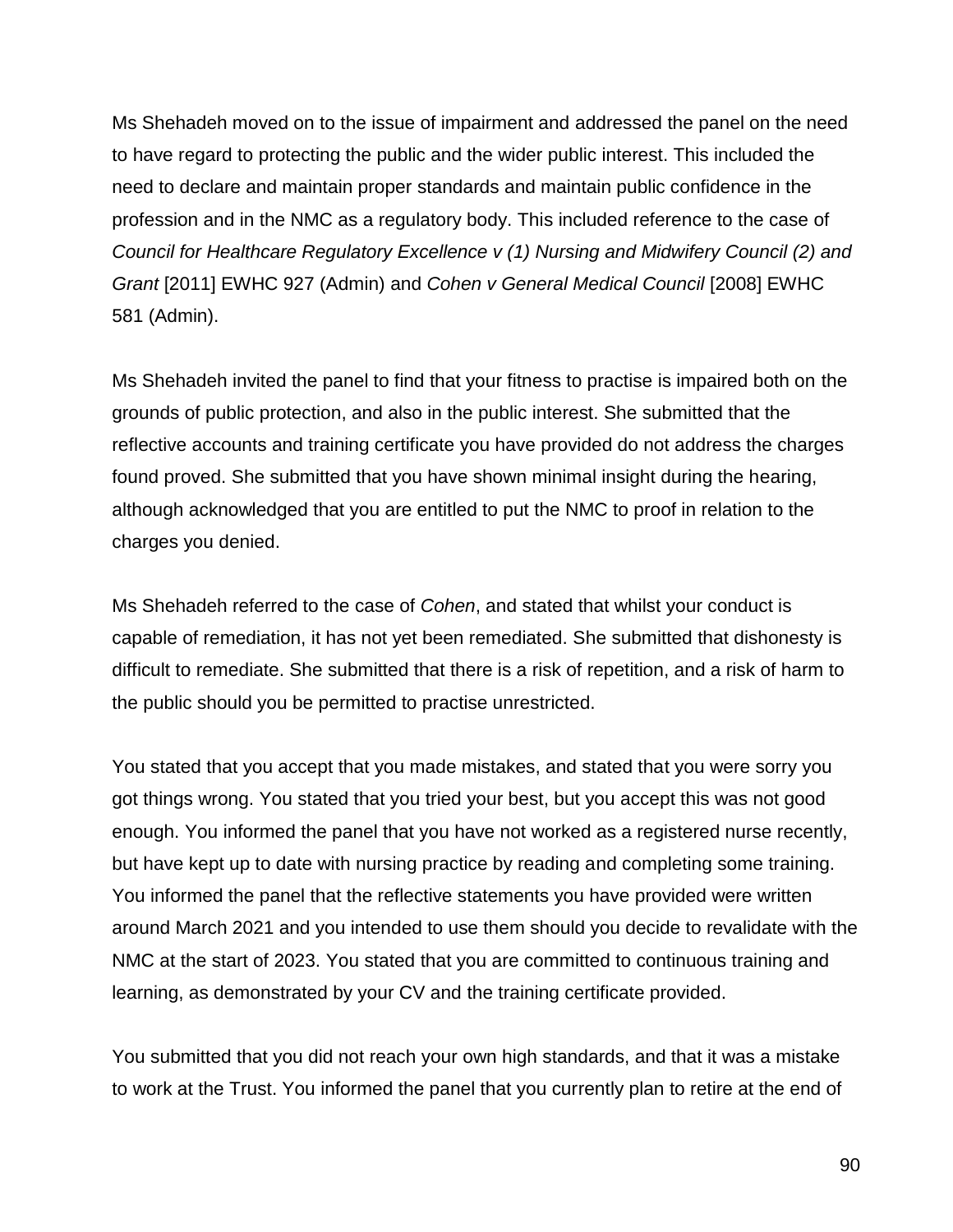this year, but are happy to do further training and work with a mentor. You submitted that you do not agree with some of the panel's findings, but you do accept them and that this does not demonstrate a lack of insight. You submitted that you recognise that there are areas of your practice that need improvement, such as working with computers, care planning and prioritising your time.

In relation to your future plans, you stated that you have considered working as a disability assessor for welfare benefits, which does require you to be a registered nurse but would not require the same clinical skills. You informed the panel that you have previously worked within the welfare system, and would like to use this knowledge before you retire.

The panel accepted the advice of the legal assessor which included reference to a number of relevant judgments. These included: *Roylance v General Medical Council* (No 2) [2000] 1 A.C. 311, *Nandi v General Medical Council* [2004] EWHC 2317 (Admin), *Grant* and *Cohen.*

# **Decision and reasons on breaches of the Code**

When determining whether the facts found proved amount to misconduct and a lack of competence, the panel had regard to the terms of the Code.

The panel was of the view that your actions did fall significantly short of the standards expected of a registered nurse, and that your actions amounted to a breach of the Code. Specifically:

*'1 Treat people as individuals and uphold their dignity To achieve this, you must: 1.2 make sure you deliver the fundamentals of care effectively 1.4 make sure that any treatment, assistance or care for which you are responsible is delivered without undue delay*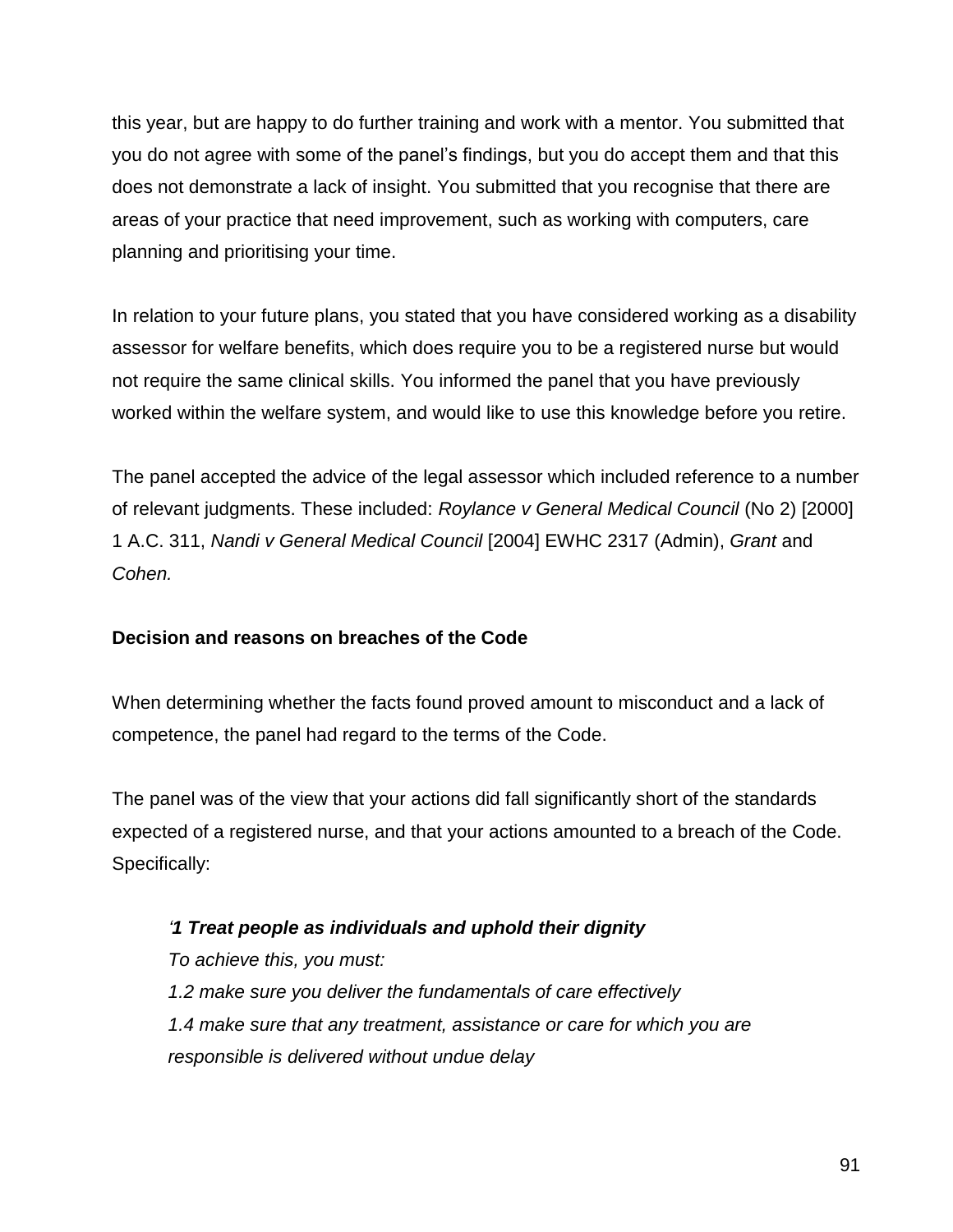# *3 Make sure that people's physical, social and psychological needs are assessed and responded to*

*To achieve this, you must:*

*3.1 pay special attention to promoting wellbeing, preventing ill health and meeting the changing health and care needs of people during all life stages*

*6 Always practise in line with the best available evidence*

*To achieve this, you must: 6.2 maintain the knowledge and skills you need for safe and effective practice*

## *8 Work co-operatively*

*To achieve this, you must: 8.1 respect the skills, expertise and contributions of your colleagues, referring matters to them when appropriate 8.2 maintain effective communication with colleagues 8.3 keep colleagues informed when you are sharing the care of individuals with other health and care professionals and staff 8.4 work with colleagues to evaluate the quality of your work and that of the team*

*8.5 work with colleagues to preserve the safety of those receiving care 8.6 share information to identify and reduce risk*

# *10 Keep clear and accurate records relevant to your practice*

*This applies to the records that are relevant to your scope of practice. It includes but is not limited to patient records.*

*To achieve this, you must:*

*10.1 complete records at the time or as soon as possible after an event, recording if the notes are written some time after the event*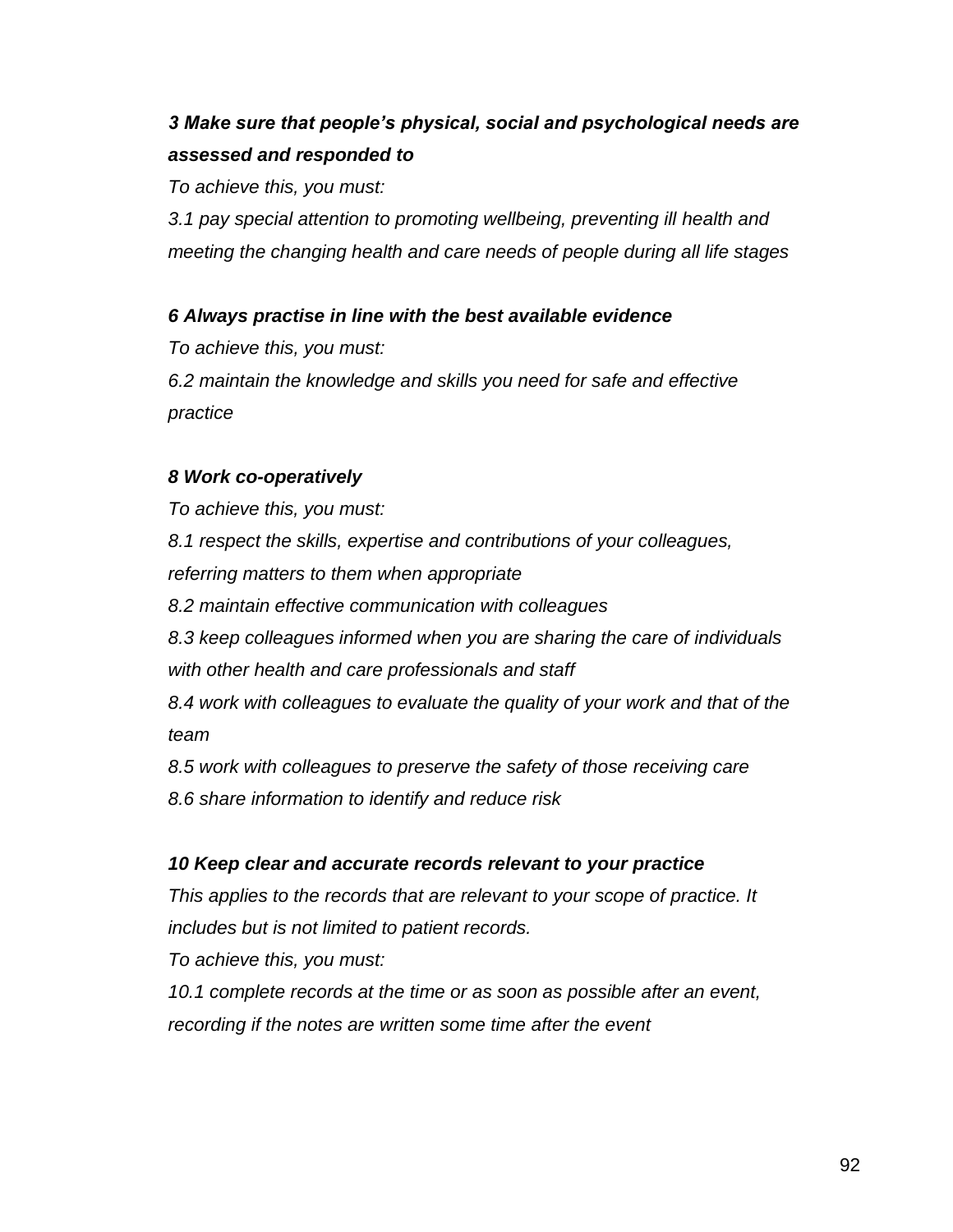*10.2 identify any risks or problems that have arisen and the steps taken to deal with them, so that colleagues who use the records have all the information they need*

#### *13 Recognise and work within the limits of your competence*

*To achieve this, you must, as appropriate:*

*13.1 accurately identify, observe and assess signs of normal or worsening physical and mental health in the person receiving care 13.2 make a timely referral to another practitioner when any action, care or treatment is required*

# *14 Be open and candid with all service users about all aspects of care and treatment, including when any mistakes or harm have taken place*

*To achieve this, you must:*

*14.1 act immediately to put right the situation if someone has suffered actual harm for any reason or an incident has happened which had the potential for harm.*

*14.3 document all these events formally and take further action (escalate) if appropriate so they can be dealt with quickly*

#### *20 Uphold the reputation of your profession at all times*

*To achieve this, you must:*

*20.1 keep to and uphold the standards and values set out in the Code 20.2 act with honesty and integrity at all times, treating people fairly and without discrimination, bullying or harassment*

*20.3 be aware at all times of how your behaviour can affect and influence the behaviour of other people'*

#### **Decision and reasons on misconduct**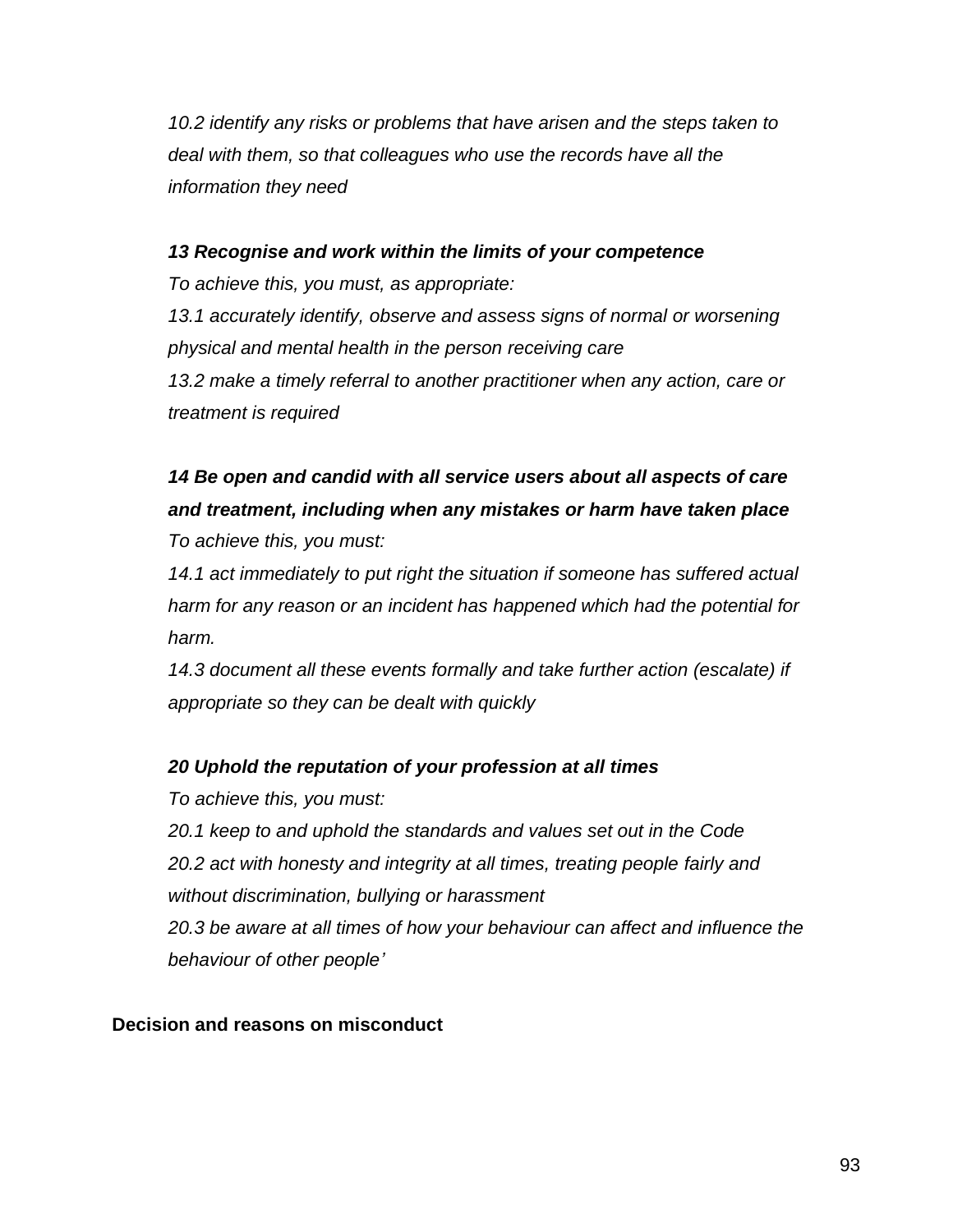In coming to its decision, the panel had regard to the case of *Roylance v General Medical Council (No. 2)* [2000] 1 AC 311 which defines misconduct as a *'word of general effect, involving some act or omission which falls short of what would be proper in the circumstances.'*

The panel appreciated that breaches of the Code do not automatically result in a finding of misconduct.

The panel considered that charges 1 and 2 did amount to misconduct as your failure to search Patient 1 put them at risk of harm and they were subsequently admitted to hospital, which the panel determined was a serious failure. The panel further considered that your actions outlined in charge 3 amounted to misconduct, and noted that it found several elements of charge 4, that you acted dishonestly in relation to charge 3, proved. The panel was satisfied that acting dishonestly is serious and falls below the standards expected of a registered nurse.

The panel considered whether your actions at charge 5b amounted to misconduct. The panel considered that Mr 5 had outlined the consequences of you identifying the incorrect patient. The panel determined that your action put a patient at risk of harm, and did amount to misconduct.

The panel determined that your failure at charge 6 was not, on its own, sufficiently serious as to amount to misconduct.

The panel considered whether charges 7, 8, 9 and 10 amounted to misconduct as a whole. The panel considered that these charges were similar in nature and related to care plans. The panel determined that due to the repetition of the failures, the charges did amount to serious misconduct. The panel further noted that charge 9b relates to a legal requirement to read someone their rights, and determined that failing to document that this was completed, was serious.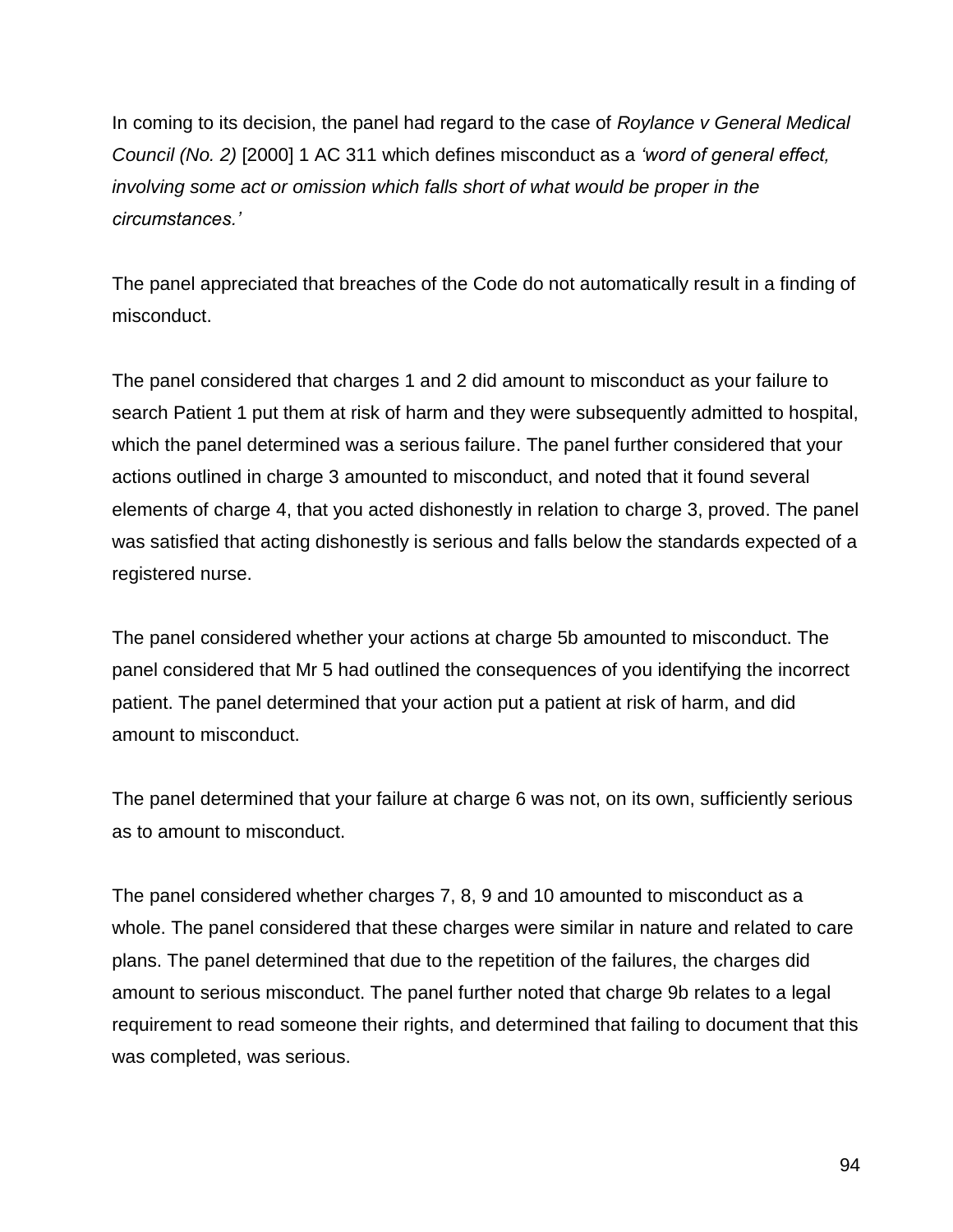The panel considered whether your actions at charge 11 amounted to misconduct. The panel considered that Patient 11 was put at risk of harm as a result of your failures, and determined that the failures were serious.

The panel considered whether the medication errors found proved of charge 13a, 14, 16 and 17 amounted to misconduct when considered as a whole due to their similar nature. The panel noted that you had received additional training and assessment of your ability to administer medications on a number of occasions. The panel therefore determined that collectively the number of medication related errors did amount to serious misconduct.

In relation to charge 15, the panel noted that it has found it proved that you demonstrated a lack of integrity. The panel determined that such a finding was serious and fell below the standards of a registered nurse.

In conclusion, the panel found that your actions as a whole did fall seriously short of the conduct and standards expected of a nurse and amounted to misconduct.

#### **Decision and reasons on lack of competence**

The NMC has defined a lack of competence as:

*'A lack of knowledge, skill or judgment of such a nature that the registrant is unfit to practise safely and effectively in any field in which the registrant claims to be qualified or seeks to practice.'*

The panel bore in mind, when reaching its decision, that you should be judged by the standards of the reasonable band five registered nurse and not by any higher or more demanding standard. The panel considered whether charges 19e, f, g and h, 20, 21, 22 and 23 demonstrate a lack of competence. The panel noted that you left the Trust prior to completing your capability plan and failed to pass the required Immediate Life Support Course. The panel determined that your standard of work at the Trust was unacceptably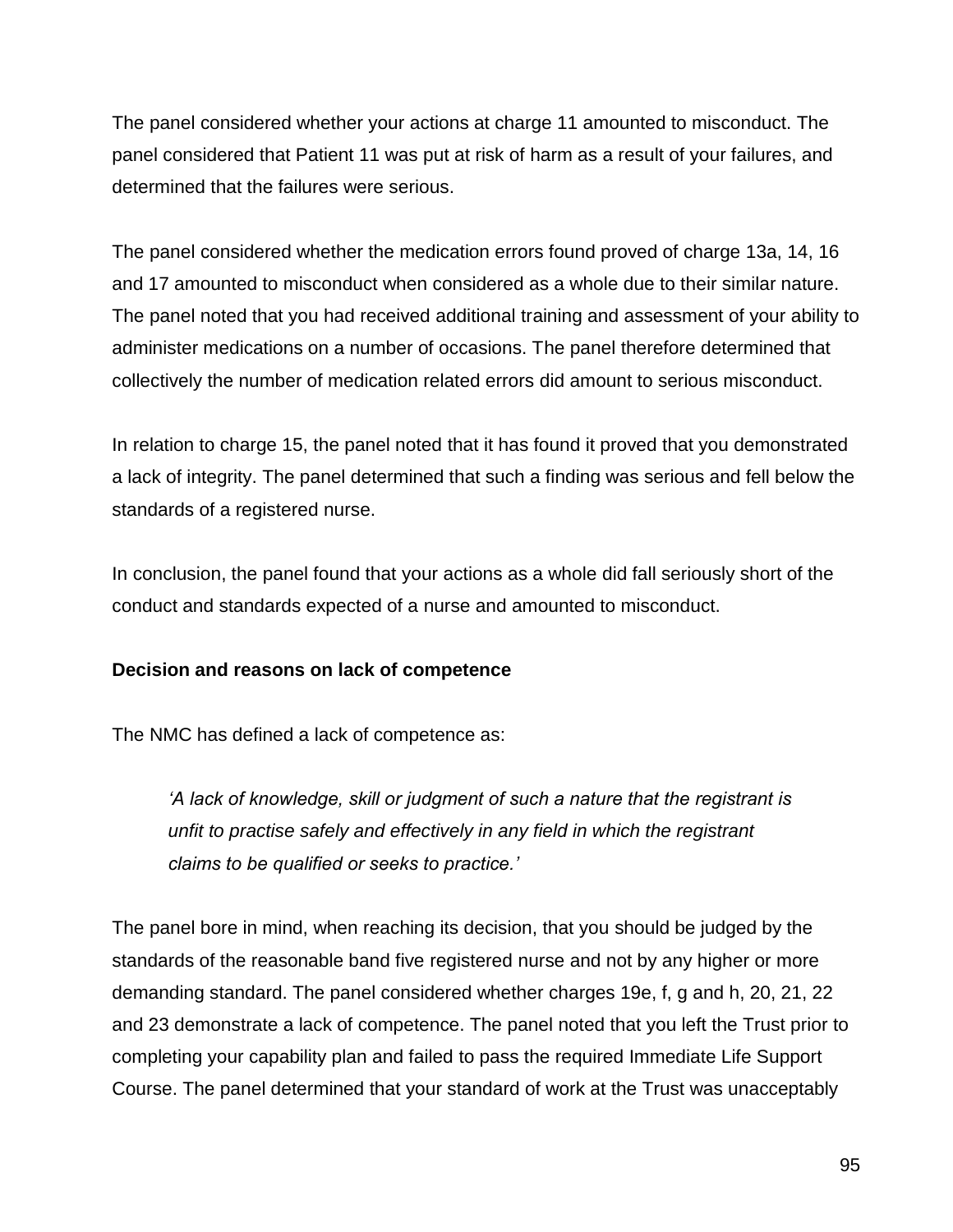low, and you lacked the necessary knowledge and skills for the role of key worker Band 5 registered nurse on Bay Ward. The panel considered that you were offered additional training and support, but failed to consistently meet the required standard of your role over the period of your employment.

Taking into account the reasons given by the panel for the findings of the facts, the panel has concluded that your practice was below the standard that one would expect of a registered nurse acting in your role.

In all the circumstances, the panel determined that your performance demonstrated a lack of competence.

## **Decision and reasons on impairment**

The panel next went on to decide if as a result of your misconduct and lack of competence, your fitness to practise is currently impaired.

Nurses occupy a position of privilege and trust in society and are expected at all times to be professional. Patients and their families must be able to trust nurses with their lives and the lives of their loved ones. To justify that trust, nurses must be honest and act with integrity. They must make sure that their conduct at all times justifies both their patients' and the public's trust in the profession.

In this regard the panel considered the judgment of Mrs Justice Cox in the case of *CHRE v NMC and Grant* in reaching its decision. In paragraph 74, she said:

*'In determining whether a practitioner's fitness to practise is impaired by reason of misconduct, the relevant panel should generally consider not only whether the practitioner continues to present a risk to members of the public in his or her current role, but also whether the need to uphold proper professional standards and public confidence in the profession would be*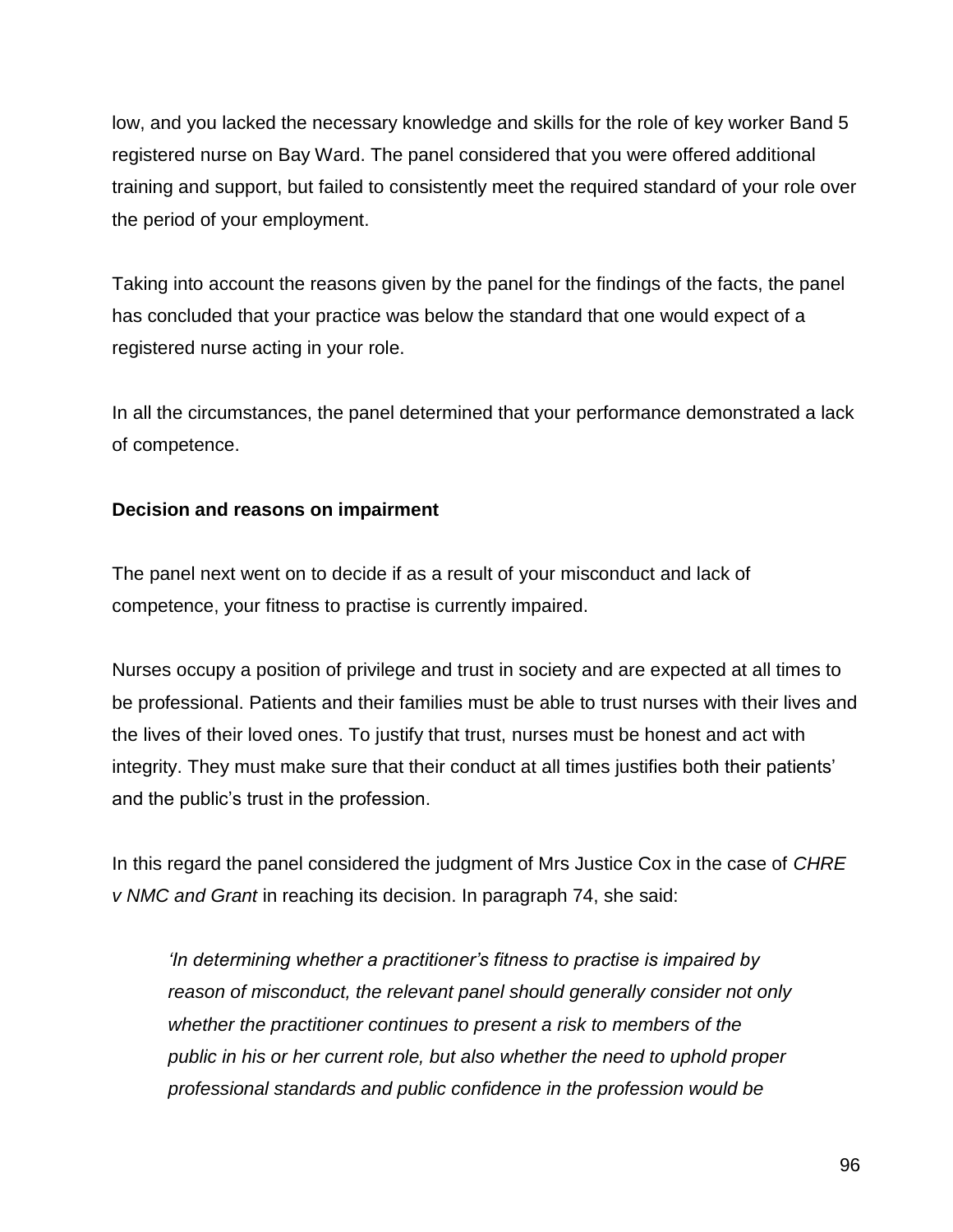*undermined if a finding of impairment were not made in the particular circumstances.'*

In paragraph 76, Mrs Justice Cox referred to Dame Janet Smith's "test" which reads as follows:

*'Do our findings of fact in respect of the doctor's misconduct, deficient professional performance, adverse health, conviction, caution or determination show that his/her fitness to practise is impaired in the sense that s/he:*

- *a) has in the past acted and/or is liable in the future to act so as to put a patient or patients at unwarranted risk of harm; and/or*
- *b) has in the past brought and/or is liable in the future to bring the medical profession into disrepute; and/or*
- *c) has in the past breached and/or is liable in the future to breach one of the fundamental tenets of the medical profession; and/or*
- *d) has in the past acted dishonestly and/or is liable to act dishonestly in the future.'*

The panel finds that some patients were put at risk of harm as a result of your misconduct. Your misconduct and lack of competence breached the fundamental tenets of the nursing profession and therefore brought its reputation into disrepute. Further, the panel noted it has found it proved that you acted dishonestly, although it determined that this was not at the highest end of seriousness as, whilst this was not a one-off incident there is no evidence your dishonesty was premeditated or for personal gain. The panel also noted that it found that you had acted with a lack of integrity in relation to charge 15.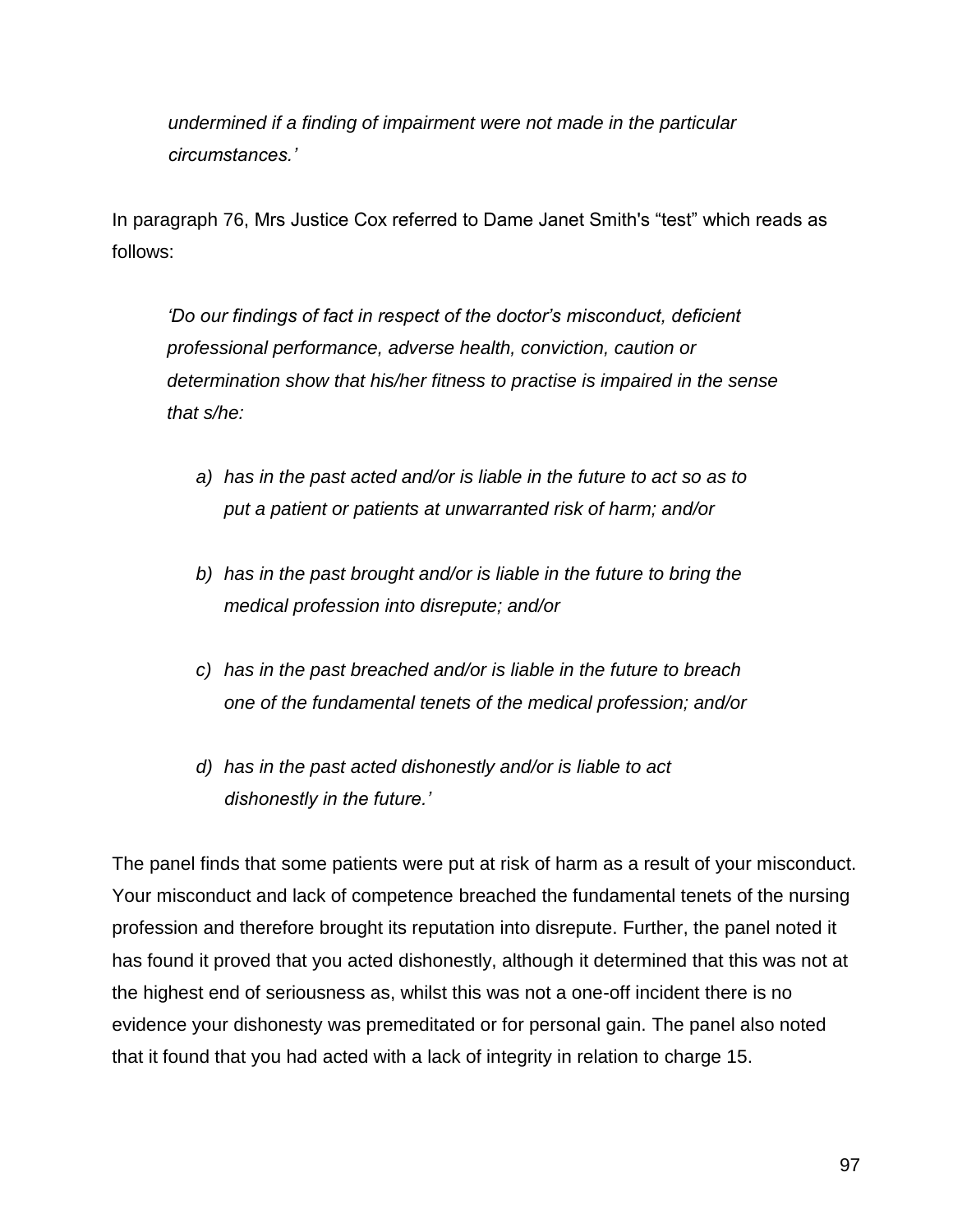Regarding insight, the panel acknowledged that you are entitled to deny the charges and it is difficult to demonstrate insight into charges that you deny. However, the panel considered that you have not yet demonstrated sufficient insight into the charges, particularly those you admitted. The panel noted that in your submissions you expressed some remorse and acknowledged that you made errors.

The panel was satisfied that the misconduct and lack of competence in this case is capable of being addressed. However, it determined that dishonesty and lack of integrity are harder to remediate due to the nature of the concerns. Therefore, the panel carefully considered the evidence before it in determining whether or not you have taken steps to strengthen your practice. The panel took into account the training certificate provided, and your reflective accounts, and acknowledged that the training certificate includes reference to fire safety. However, the panel determined that the reflective accounts do not directly address the concerns identified, and that the training was over a year ago and does not address the majority of the concerns.

The panel is of the view that there is a potential risk of repetition should you be in a similar environment again. The panel considered that the charges relate to multiple errors over a prolonged period of time, and occurred despite you receiving support from the Trust. The panel considered that you have not yet provided sufficient evidence that you have strengthened your practice and you have demonstrated limited insight. The panel therefore decided that a finding of impairment is necessary on the grounds of public protection.

The panel bore in mind that the overarching objectives of the NMC; to protect, promote and maintain the health, safety, and well-being of the public and patients, and to uphold and protect the wider public interest. This includes promoting and maintaining public confidence in the nursing and midwifery professions and upholding the proper professional standards for members of those professions.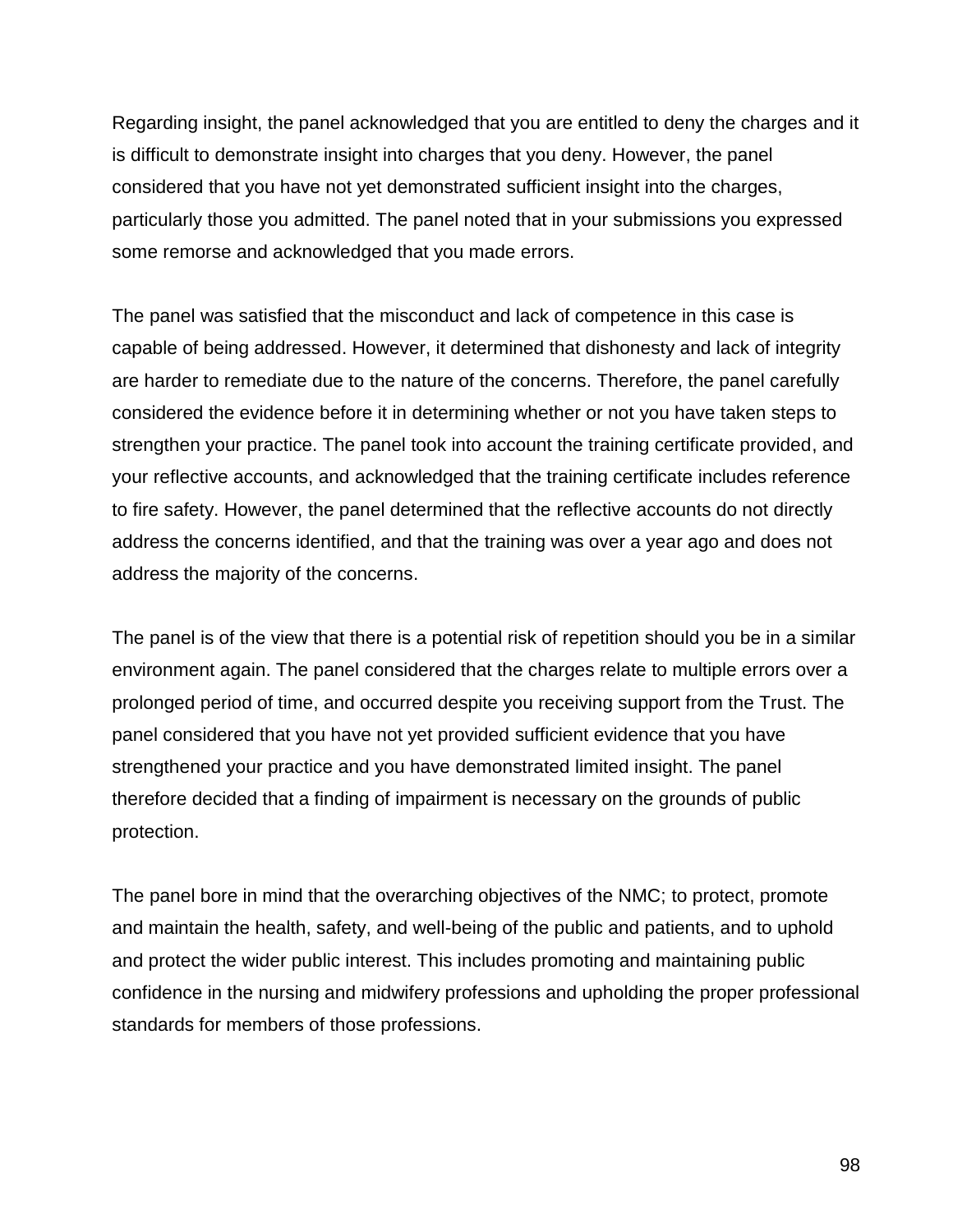The panel concluded that public confidence in the nursing profession and the NMC as its regulator would be undermined if a finding of impairment were not made in this case and therefore also finds your fitness to practise impaired on the grounds of public interest.

Having regard to all of the above, the panel was satisfied that your fitness to practise is currently impaired.

#### **Sanction**

The panel has considered this case very carefully and has decided to make a suspension order for a period of nine months with a review. The effect of this order is that the NMC register will show that your registration has been suspended.

In reaching this decision, the panel has had regard to all the evidence that has been adduced in this case and had careful regard to the Sanctions Guidance (SG) published by the NMC. The panel accepted the advice of the legal assessor.

#### **Submissions on sanction**

Ms Shehadeh invited the panel to impose a 12 months suspension order with a review. She submitted that, whilst the concerns found proved are remediable, the concerns in this case are serious. In particular, the concerns fall within the higher bracket of seriousness due to the misconduct and lack of competence identified and its related dishonesty. She reminded the panel that the issues identified included attitudinal concerns, misleading investigators and your tendency to blame others. Ms Shehadeh submitted that a conditions of practice order would be appropriate if the concerns were merely related to a lack of competence issue, however noted that the majority of the charges found proved related to matters of misconduct and therefore conditions of practice would not adequately protect the public. She told the panel that a 12 month suspension order would allow you time to reflect upon the matters found proved and to provide evidence to a reviewing panel that your insight has improved. She said that such an order was necessary to protect the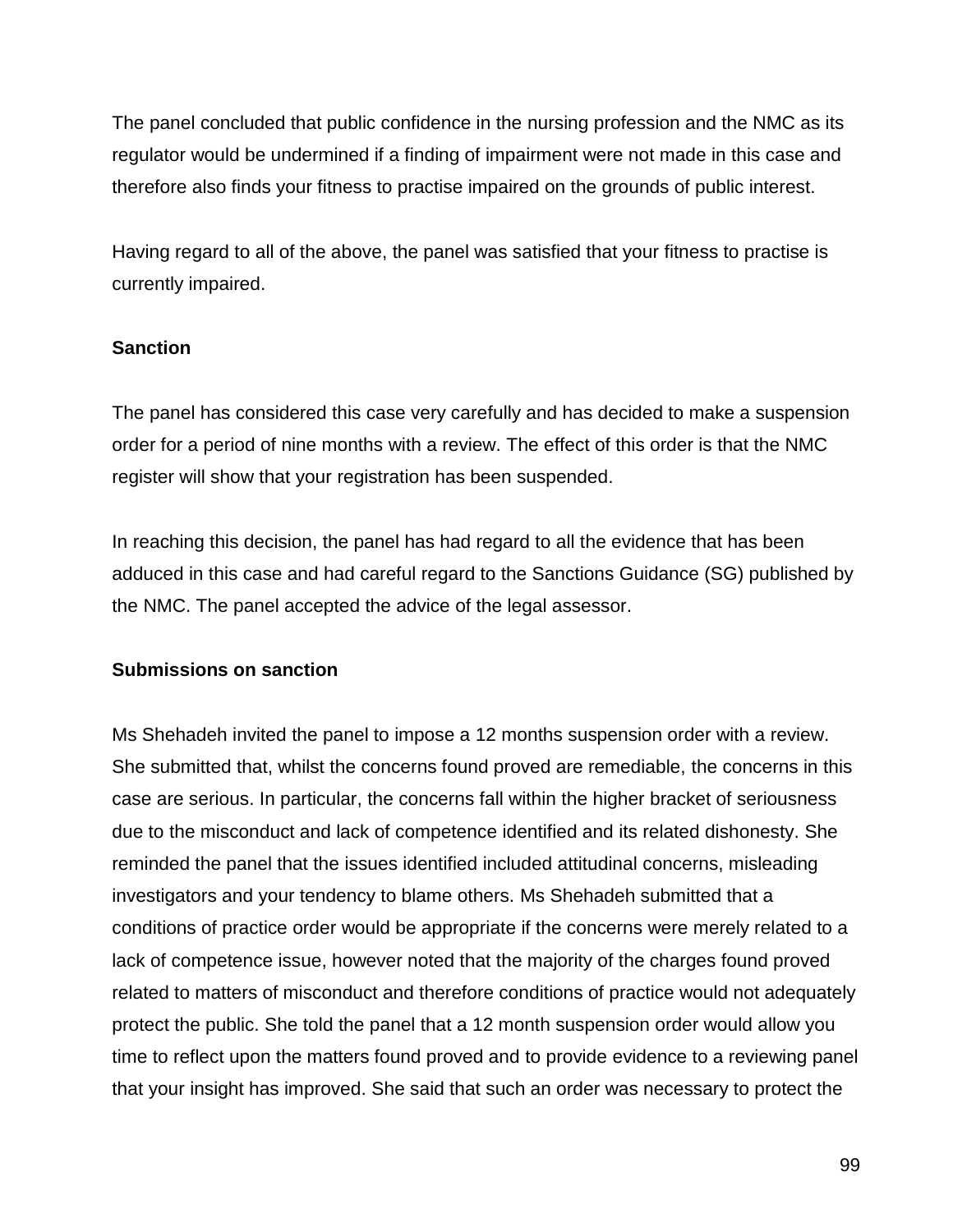public and address the public interest concerns in your case. She submitted that a strikingoff order would be disproportionate in your circumstances.

You invited the panel to impose a conditions of practice order. You told the panel that you initially wanted to return to nursing, however due to the length of time these NMC investigations and proceedings have taken, namely 5 years, you have not been successful in securing a role. You said that you have now acknowledged your mistakes. You told the panel that you were a good nurse, you have invested a lot in nursing and that prior to becoming a nurse you served the public in other ways.

You told the panel that in order to revalidate you are required to complete 450 practise hours. You said that if the panel were to impose a suspension order, you would not be able to complete these hours and thus not be able to work again. You told the panel that you have applied to be a disability assessor however "this application is on hold for the moment" due to these NMC proceedings. You said that although this role is very different from your mental health nurse role, there is some overlap and that your previous experiences as a mental health nurse would therefore assist you in your potential new role. You said that if conditions were to be imposed on your practice, any work that you would do would satisfy the conditions. You said you will ensure you would not put yourself in a positon which puts yourself or your colleagues at risk.

#### **Decision and reasons on sanction**

Having found your fitness to practise currently impaired, the panel went on to consider what sanction, if any, it should impose in this case. The panel has borne in mind that any sanction imposed must be appropriate and proportionate and, although not intended to be punitive in its effect, may have such consequences. The panel had careful regard to the SG. The decision on sanction is a matter for the panel independently exercising its own judgement.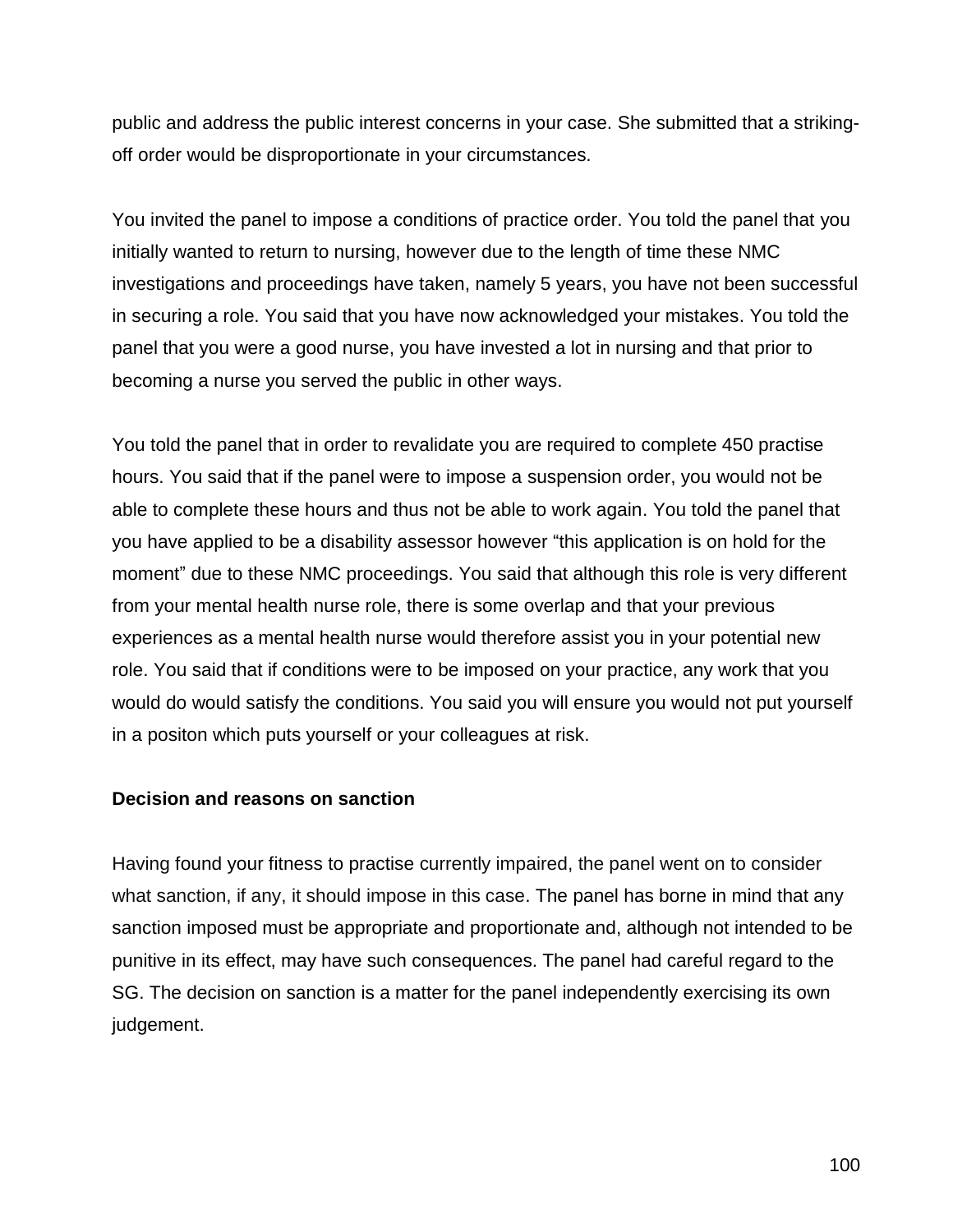The panel took into account the following aggravating features:

- Multiple errors of a similar nature over a prolonged period of time which put patients at risk of suffering harm;
- Limited insight into failings;
- Inconsistent accounts of the events; and
- Lack of any recent and relevant training.

The panel also took into account the following mitigating features:

- Some admissions at the start of the hearing; and
- Personal mitigation around family issues and difficult working environment.

The panel first considered whether to take no action but concluded that this would be inappropriate in view of the seriousness of the case and the public protection and public interest concerns identified. The panel decided that it would be neither proportionate nor in the public interest to take no further action.

The panel then considered the imposition of a caution order but again determined that, due to the seriousness of the case, and the public protection issues identified, an order that does not restrict your practice would not be appropriate in the circumstances. The SG states that a caution order may be appropriate where '*the case is at the lower end of the spectrum of impaired fitness to practise and the panel wishes to mark that the behaviour was unacceptable and must not happen again.'* The panel considered that your misconduct, lack of competence and the dishonesty attached was not at the lower end of the spectrum and that a caution order would be inappropriate in view of the issues identified. The panel decided that it would be neither proportionate nor in the public interest to impose a caution order.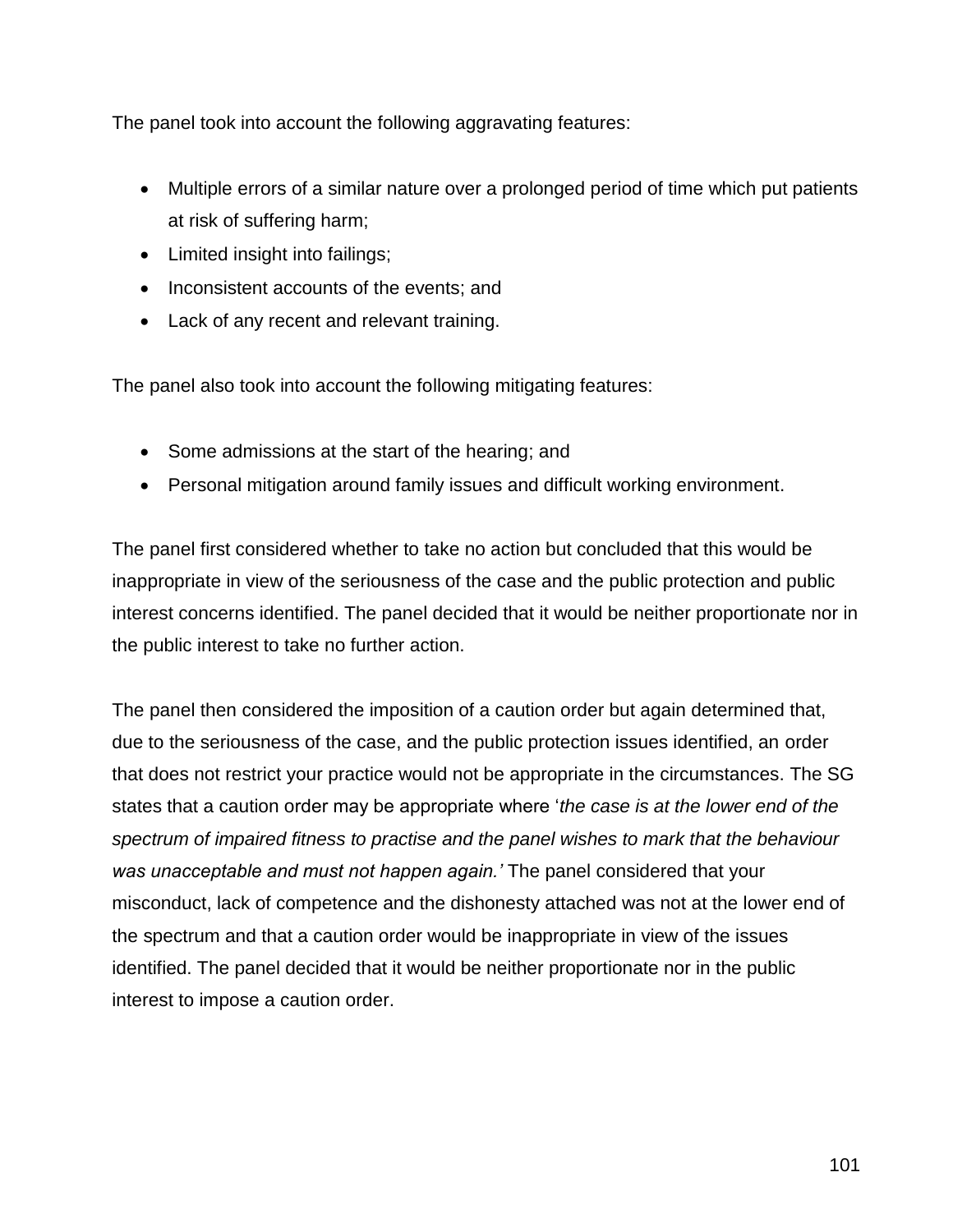The panel next considered whether placing conditions of practice on your registration would be a sufficient and appropriate response. The panel is mindful that any conditions imposed must be proportionate, measurable and workable.

The panel noted that your failings relate to a lack of competence and misconduct in a number of areas, some of which relate to dishonesty. The panel decided that in light of this, your limited insight and the absence of remediation to date, sufficient conditions could not be formulated which would protect the public.

The panel then went on to consider whether a suspension order would be an appropriate sanction. The SG states that suspension order may be appropriate where some of the following factors are apparent:

- *A single instance of misconduct but where a lesser sanction is not sufficient;*
- *No evidence of harmful deep-seated personality or attitudinal problems;*
- *No evidence of repetition of behaviour since the incident;*
- *The Committee is satisfied that the nurse or midwife has insight and does not pose a significant risk of repeating behaviour;*
- *In cases where the only issue relates to the nurse or midwife's lack of competence, there is a risk to patient safety if they were allowed to continue to practise even with conditions.*

The panel was satisfied that in this case, the misconduct was not fundamentally incompatible with remaining on the register.

It did go on to consider whether a striking-off order would be proportionate but, taking account of all the information before it, and of the mitigation provided, the panel concluded that it would be disproportionate. Whilst the panel acknowledges that a suspension may have a punitive effect, it would be unduly punitive in your case to impose a striking-off order.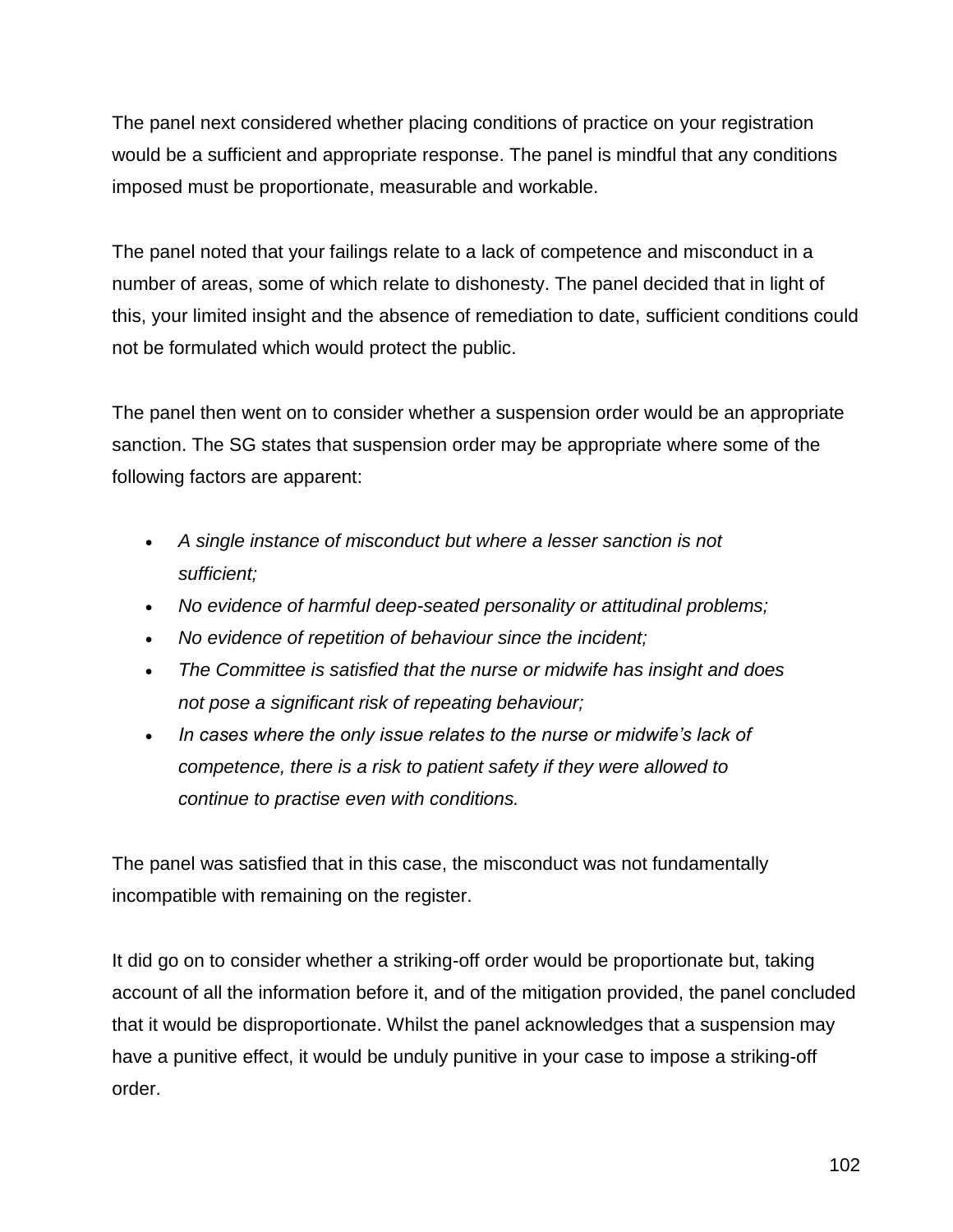Balancing all of these factors the panel has concluded that a suspension order would be the appropriate and proportionate sanction.

The panel noted the hardship such an order will inevitably cause you. However this is outweighed by the public interest in this case.

The panel considered that this order is necessary to mark the importance of maintaining public confidence in the profession, and to send to the public and the profession a clear message about the standard of behaviour required of a registered nurse.

The panel determined that a suspension order for a period of nine months was appropriate in this case to mark the seriousness of the misconduct.

At the end of the period of suspension, another panel will review the order. At the review hearing the panel may revoke the order, or it may confirm the order, or it may replace the order with another order. The panel noted that a future reviewing panel may consider imposing a striking-off order.

Any future panel reviewing this case would be assisted by:

- A reflective piece evidencing your understanding of your failings, particularly in relation to the dishonesty and integrity, the potential impact on patients and your work colleagues;
- Detailed evidence of any training you have undertaken during the period of your suspension which is relevant to the charges found proved;
- Up-to-date references or testimonials from voluntary positons or current employers detailing any work you have undertaken during the period of suspension; and
- Your continued engagement with the NMC and your attendance at a future review hearing.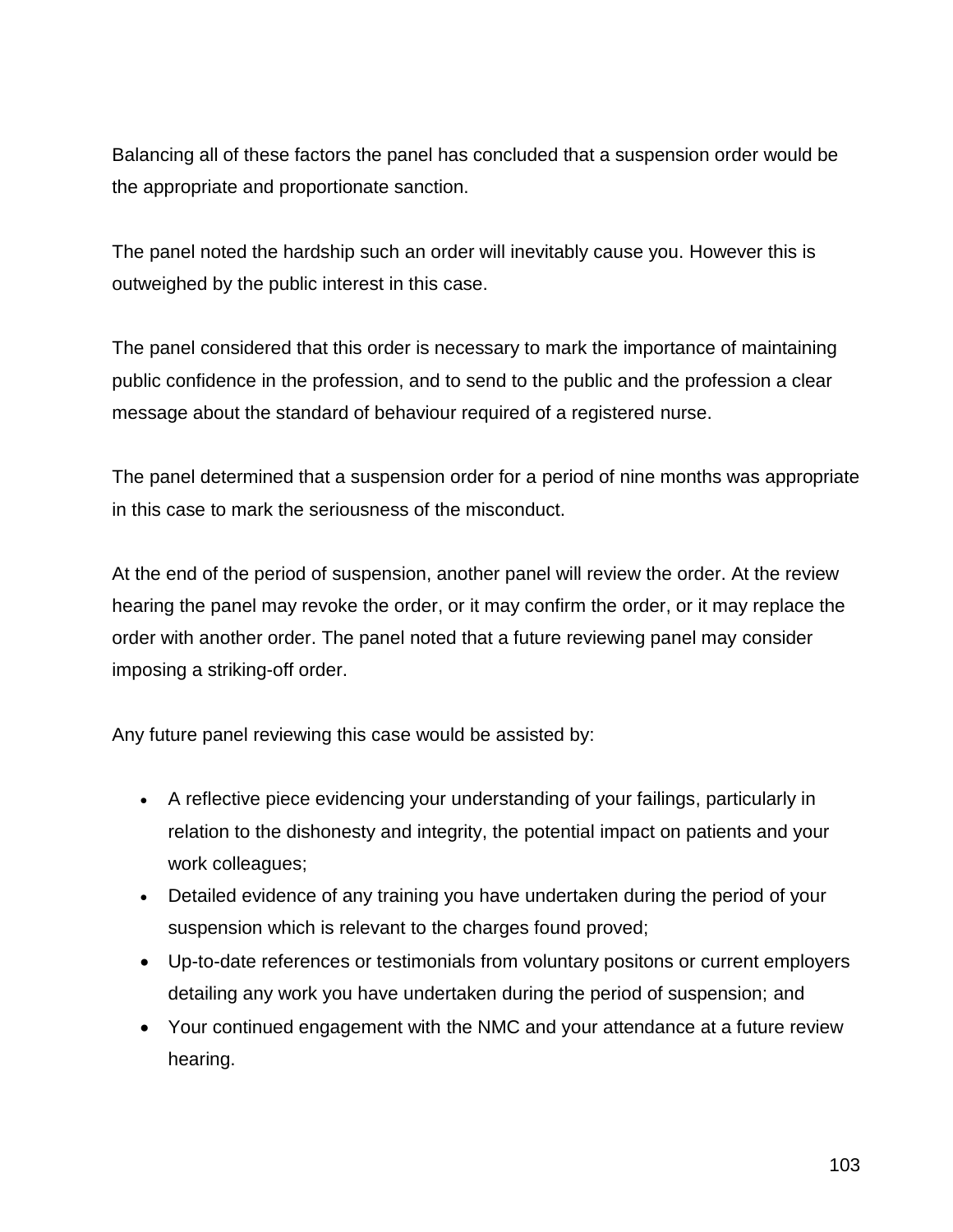This will be confirmed to you in writing.

#### **Interim order**

As the suspension order cannot take effect until the end of the 28-day appeal period, the panel has considered whether an interim order is required in the specific circumstances of this case. It may only make an interim order if it is satisfied that it is necessary for the protection of the public, is otherwise in the public interest or in your own interest until the suspension sanction takes effect. The panel heard and accepted the advice of the legal assessor.

#### **Submissions on interim order**

The panel took account of the submissions made by Ms Shehadeh that an interim order should be made, to allow for the possibility of an appeal, on the grounds that it is necessary for the protection of the public and is otherwise in the public interest.

#### **Decision and reasons on interim order**

The panel was satisfied that an interim suspension order is necessary for the protection of the public and is otherwise in the public interest. The panel had regard to the seriousness of the facts found proved and the reasons set out in its decision for the substantive order in reaching the decision to impose an interim order. To do otherwise would be incompatible with its earlier findings.

The period of this order is for 18 months to allow for the possibility of an appeal to be made and determined.

If no appeal is made, then the interim order will be replaced by the suspension order 28 days after you are sent the decision of this hearing in writing.